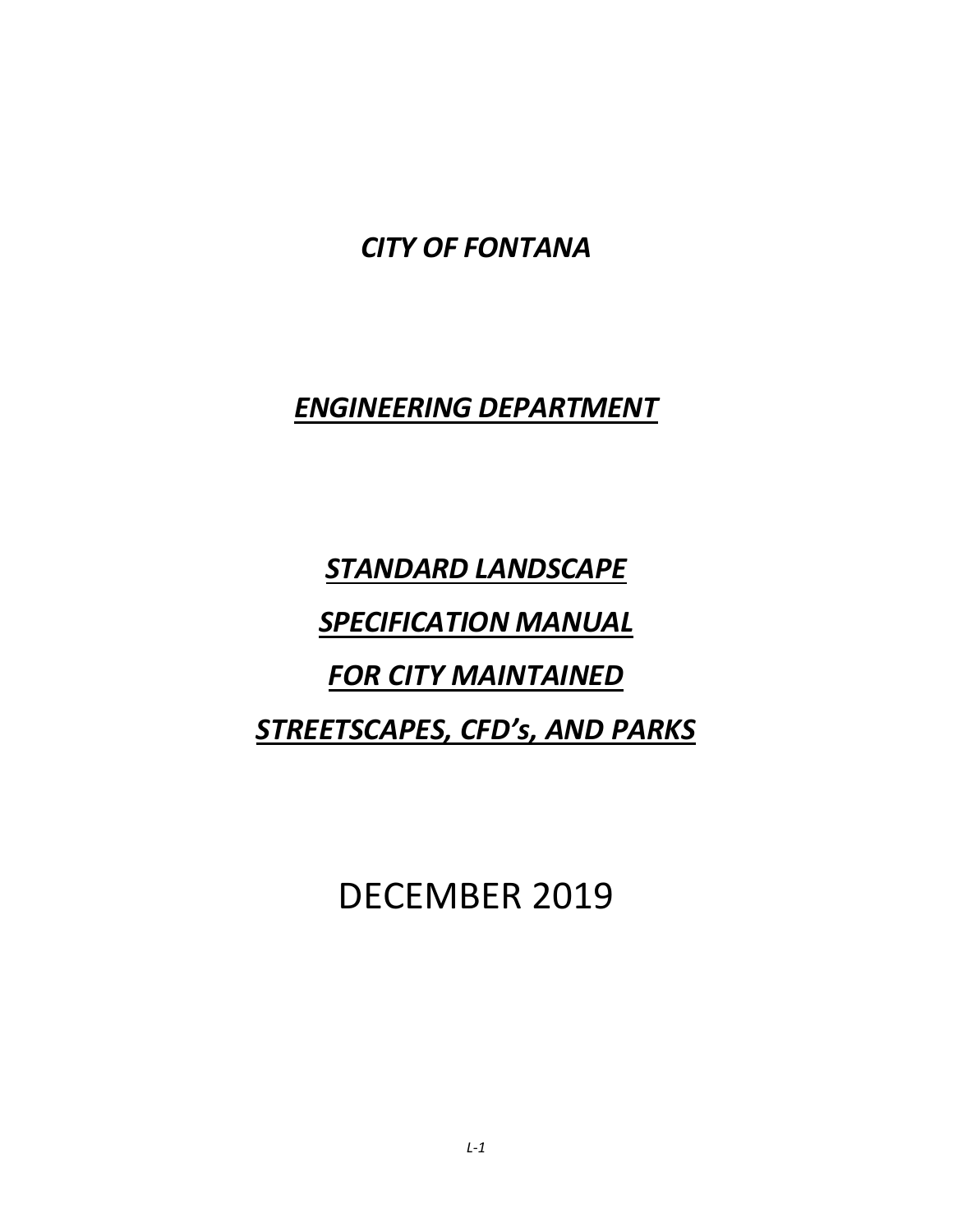# **TABLE OF CONTENTS FOR STANDARD LANDSCAPE SPECIFICATION MANUAL FOR STREETSCAPES, CFD'S, AND PARKS**

| TREES, SHRUBS, AND GROUND COVERS (Section 2950) L44 - L53                                                                                                                 |  |
|---------------------------------------------------------------------------------------------------------------------------------------------------------------------------|--|
|                                                                                                                                                                           |  |
|                                                                                                                                                                           |  |
| PROJECT ACCEPTANCE / LANDSCAPE TURNOVER LETTERS (Section 3000)                                                                                                            |  |
| CITY OF FONTANA'S LANDSCAPE ORDINANCE NO. 1734 L82 - L113                                                                                                                 |  |
| LANDSCAPE CONSTRUCTION STANDARDS SECTION 5000<br>(On City of Fontana Website www.fontana.org, Departments-Engineering-<br><b>Document Library-Construction Standards)</b> |  |
|                                                                                                                                                                           |  |

*(On City of Fontana Website [www.fontana.org,](http://www.fontana.org/) Departments-Engineering-Document Library-Park Design Standards)*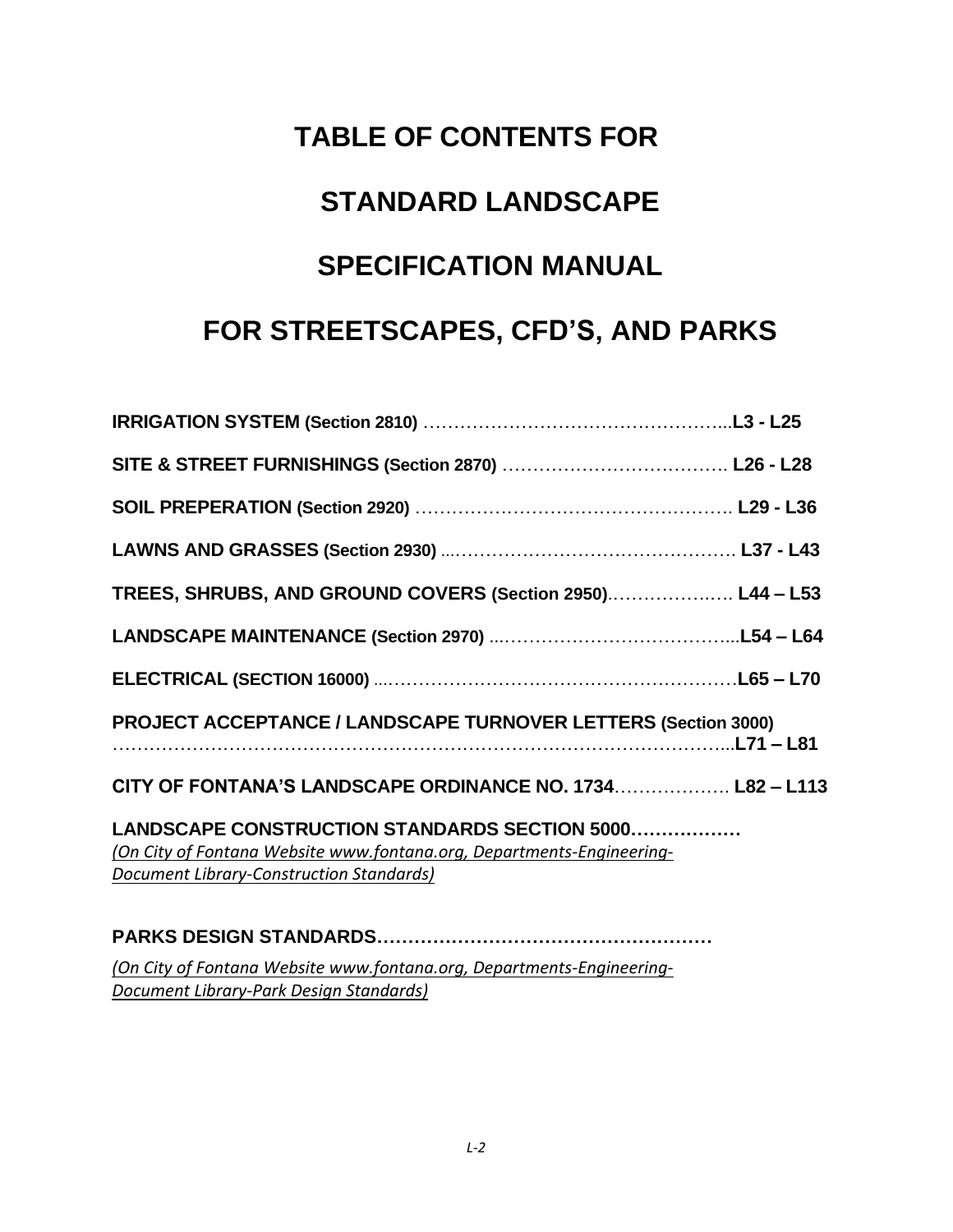#### *PART 1 – 1*

#### *1.01 RELATED DOCUMENTS*

*A. Review the General Conditions, Standards Specifications and Special Provisions which contain information and requirements that apply to this section.*

#### *1.02 WORK INCLUDED*

*A. The Contractor shall supply all material, pipe, pipe fittings, automatic valves, wiring, and all labor to install a fully Reclaimed Water automatic sprinkler system. Restore any existing landscaping that may be disturbed during the installation.*

#### *1.03 RELATED SECTIONS*

- *A. Lawns & Grasses - Section 02930*
- *B. Trees, Shrubs, Vines and Groundcover - Section 02950*
- *C. Landscape Maintenance - Section 02970*
- *D. Electrical - Section 16000*

#### *1.04 QUALITY ASSURANCE AND REQUIREMENTS*

- *A. Permits and Fees: The Contractor shall obtain and pay for any and all permits and all inspections as required.*
- *B. Manufacturer's Directions: Manufacturer's directions and detailed drawings shall be followed in all cases where the manufacturer of articles used in this contract furnishes directions covering points not shown in the drawings and specifications.*
- *C. Ordinances and Regulations: All local, municipal and state laws, and rules and regulations governing or relating to any portion of this work are hereby incorporated into and made a part of these specifications, and their provisions shall be carried out by the contractor. Anything contained in these specifications shall not be construed to conflict with any of the above rules and regulations or requirements of the same. However, when these specifications and drawings call for or describe materials, workmanship, or construction of a better quality, higher standard of larger size than is required by the above rules and regulations, the provisions of these specifications and drawings shall take precedence.*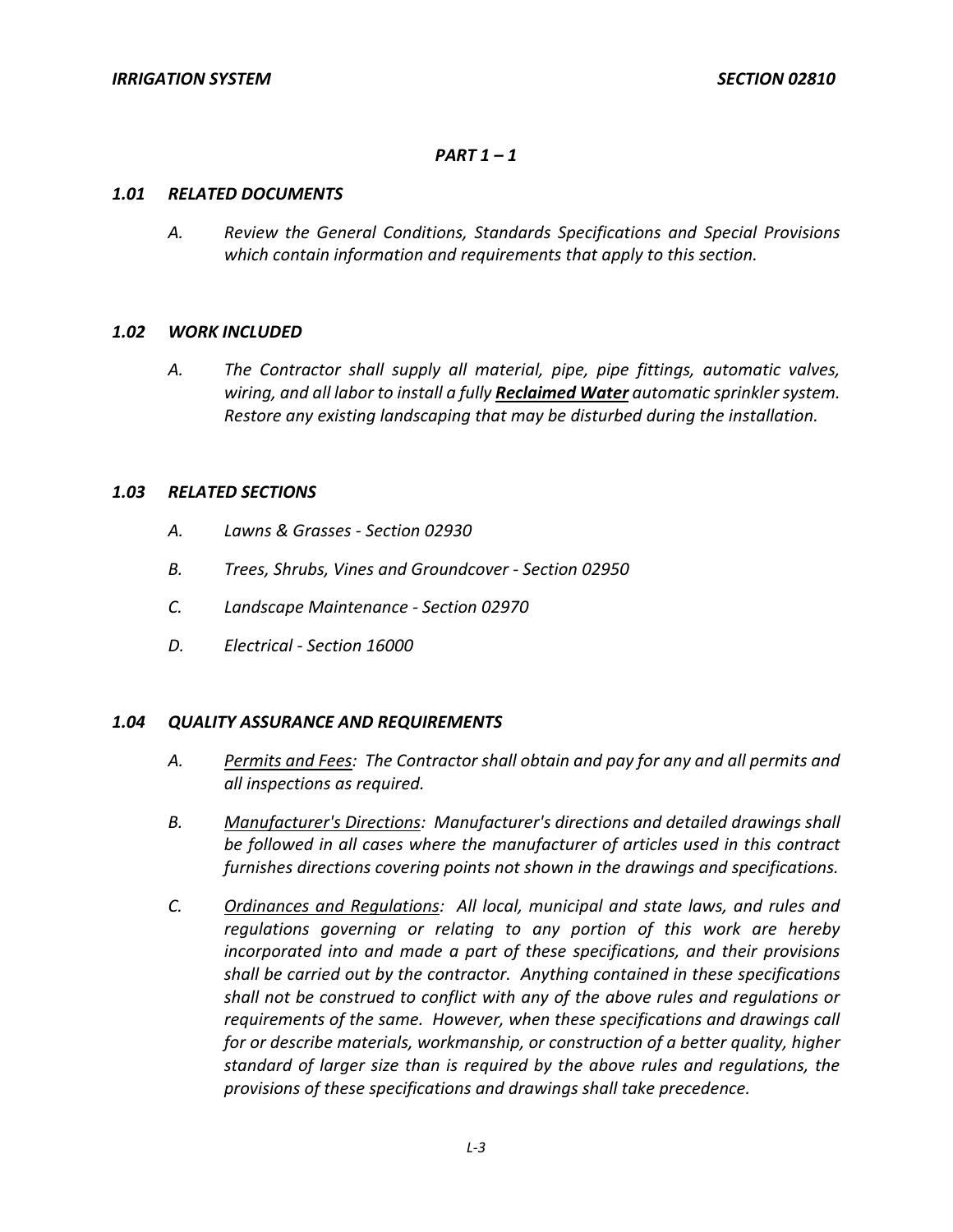- *D. Applicable Standards: General Conditions, Special Provisions,* City of Fontana's Landscape Ordinance No. 1734, and Landscape construction standards Section 5000*.*
- *E. Superintendent:* 
	- *1. A superintendent satisfactory to Agency's Authorized Representative who understands and SPEAKS ENGLISH FLUENTLY shall be present on the site at all times during progress of the work.*
	- *2. The Superintendent shall not be changed except with the consent of the Agency's Authorized Representative.*
	- *3. The Superintendent shall be authorized to represent the Contractor.*
- *F. Explanation of Drawings:*
	- *1. Due to the scale of drawings, it is not possible to indicate all offsets, fittings, sleeves, etc. which may be required. The Contractor shall carefully investigate the structural and finished conditions affecting all of his work and plan his work accordingly, furnishings such fittings, etc., as may be required to meet such conditions. Drawings are generally diagrammatic and indicative of the work to be installed. The work shall be installed in such a manner as to avoid conflicts between irrigation systems, planting and architectural features.*
	- *2. All work called for on the drawings by notes or details shall be furnished and installed whether or not specifically mentioned in the specifications.*
	- *3. The irrigation system as shown on the drawings shall not be installed when it is obvious in the field that obstructions, grade differences or discrepancies in area dimensions exist that might not have been considered in engineering. Such obstructions or differences should be brought to the attention of the Landscape Architect and City=s Authorized Representative. In the event this notification is not performed, the irrigation Contractor is responsible for any revision necessary.*
	- *4. No materials are to be purchased or installed as noted in legend on the drawing when it is obvious there is an error or discrepancy. In addition, failure to obtain prior material approval, risks rejection by the Agency's Authorized Representative. By failing to bring material discrepancies to the attention of the Agency's Authorized Representative or by failure to comply with materials submittals, the Contractor is responsible for any revisions necessary.*
	- *5. Work of this Section which is associated with the work of other trades shall be coordinated as necessary.*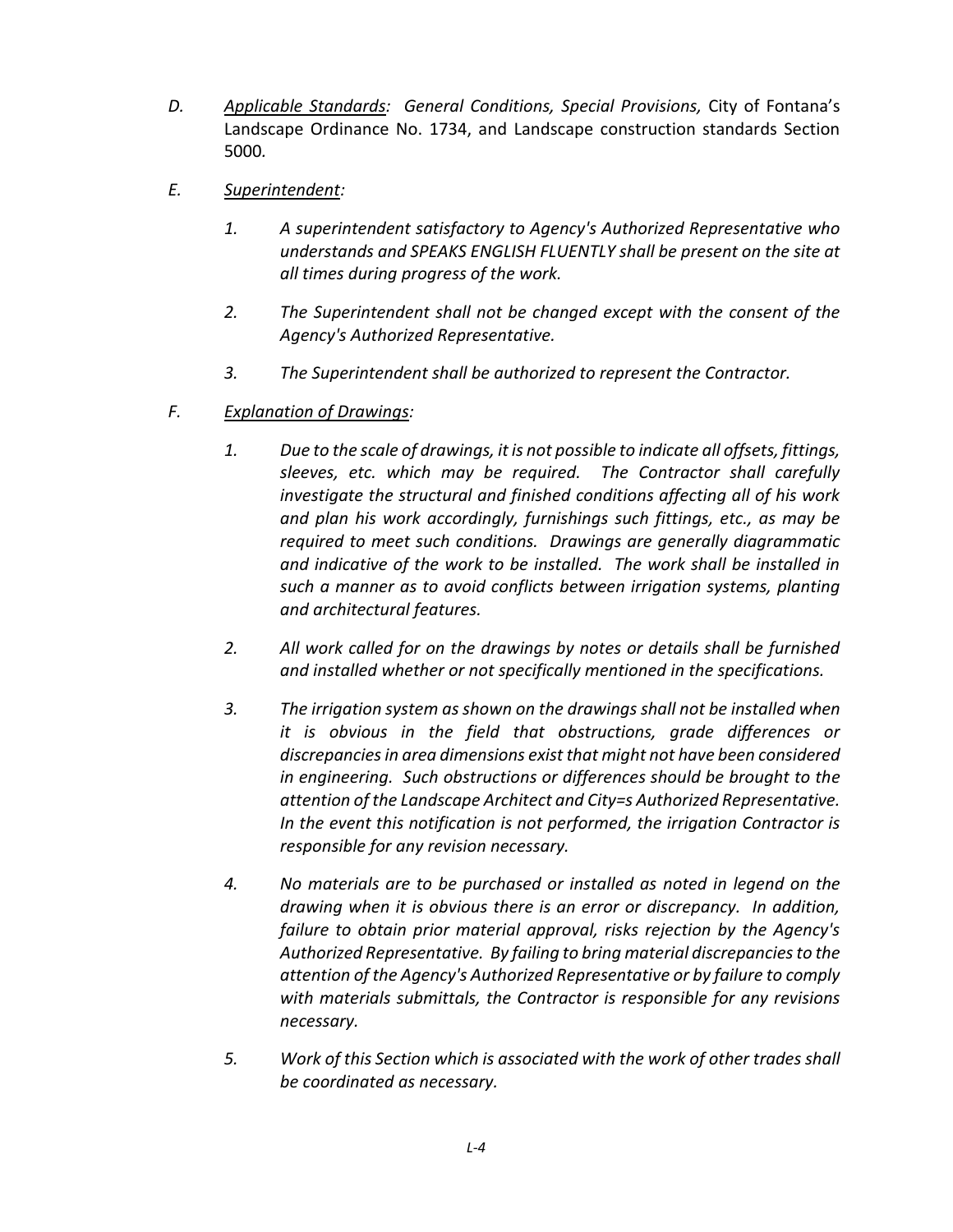- *6. It is the intent of the drawings and specifications to provide an irrigation system with head to head coverage. The contractor is responsible for any misinterpretation of the drawings prior to or during construction. Should any discrepancy arise as to the interpretation of the drawings or specifications, the final decisions in the matter will rest with the Agency's Authorized Representative.*
- *G. Underwriters Laboratories: Electrical wiring, controls, motors, and devices shall be U.L. listed, and so labeled.*

#### *1.05 SUBMITTALS*

- *A. Material List:*
	- *1. The Contractor shall furnish the articles, equipment, materials, or processes specified by name in the drawings and specifications. No substitution will be allowed without prior written acceptance by the Agency's Authorized Representative.*
	- *2. Complete material list shall be submitted prior to performing any work. Material list shall include the manufacturer, model number and description of all materials and equipment to be used.*
	- *3. Equipment or materials installed or furnished without prior approval of the Agency's Authorized Representative may be rejected and the Contractor is required to remove such materials from the site at his own expense.*
	- *4. Approval of any item, alternate or substitute indicates only that the product or products apparently meet the requirements of the drawings and specifications on the basis of the information or samples submitted.*
	- *5. Manufacturer's warranties shall not relieve the Contractor of his liability under the guarantee. Such warranties shall only supplement the guarantee.*
	- *6. If equipment is as specified, no manufacturer descriptive catalogs are necessary in submittal.*
- *B. Record Drawings:*
	- *1. The Contractor shall provide and keep up to date and complete "record" set of red line drawings which shall be corrected daily and show every change from the original drawings and specifications and the exact "asbuilt" locations, sizes, and kinds of equipment. Prints for these purposes shall be the contractor's responsibility. This set of drawings shall be kept on the site and shall be used only as a record set.*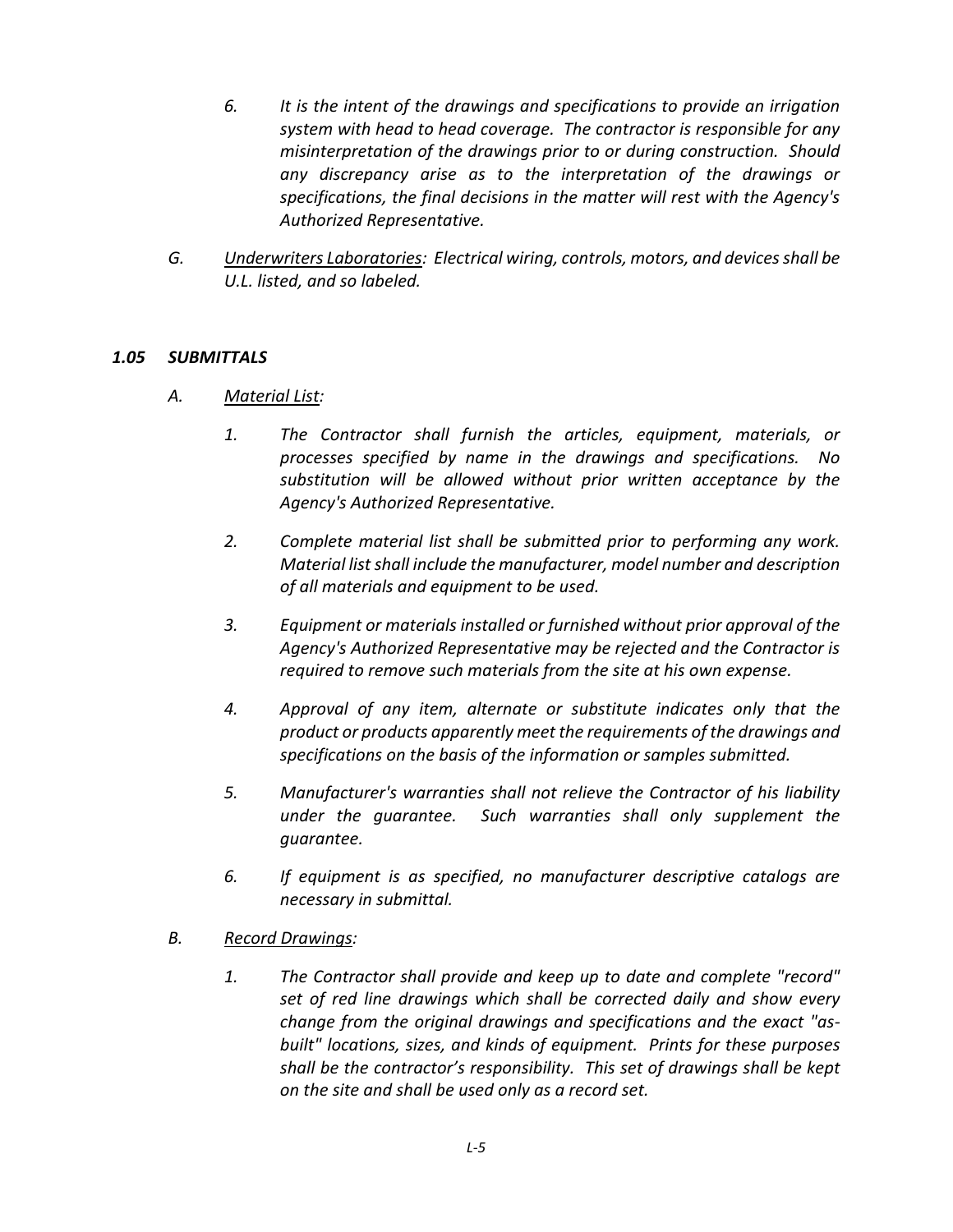- *2. The drawings shall also serve as work progress sheets and shall be the basis for measurement and payment for work completed. These drawings shall be available at all times for site reviews and shall be kept in a location designated by the Agency's Authorized Representative.*
- *3. The Contractor shall make neat and legible notations on the As-built's progress sheets daily as the work proceeds, showing the work as actually installed. For example, should a piece of equipment be installed in a location that does not match the plan, the Contractor must indicate that equipment has been relocated in a graphic manner so as to match the original symbols as indicated in the irrigation legend. The relocated equipment and dimensions will then be transferred to the original record drawings at the proper time.*
- *4. Before the date of the final site review, the Contractor shall transfer the Asbuilt's set of red line drawings to the Agency's or developers Authorized Representative who will deliver them to the Landscape Architect of record. The Landscape Architect shall transfer all information from the As-built's set of prints to a sepia Mylar or similar Mylar material. All work shall be in water-proof India ink and applied to the Mylar by a technical pen made expressly for use on Mylar material. Such pen shall be similar to those manufactured by Rapidograph, Kueffel & Esser, or Faber Castell. The dimensions shall be made so as to be easily readable even on the final controller chart (see Section 1.05C). The original Mylar "record" plan shall be submitted to the Agency's Authorized Representative for approval prior to the making of controller charts.*

#### *1.06 PRODUCT DELIVERY, STORAGE AND HANDLING*

- *A. Handling of P.V.C. Pipe and Fittings: The Contractor is cautioned to exercise care in handling, loading, unloading, and storing of P.V.C. pipe and fittings. All P.V.C. pipe shall be transported in a vehicle which allows the length of pipe to lie flat so as not to subject it to undue bending or concentrated external load at any point. Any section of pipe that has been dented or damaged will be discarded and, if installed, shall be replaced with new piping.*
- *B. When pipe is stored outdoors, it shall be covered to protect it from sunlight.*

# *1.07 SUBSTITUTIONS*

*A. If the Irrigation Contractor wishes to substitute any equipment or materials for those equipment or materials listed on the Irrigation drawings and specifications, he may do so by providing the following information to the Agency's Authorized Representative for approval:*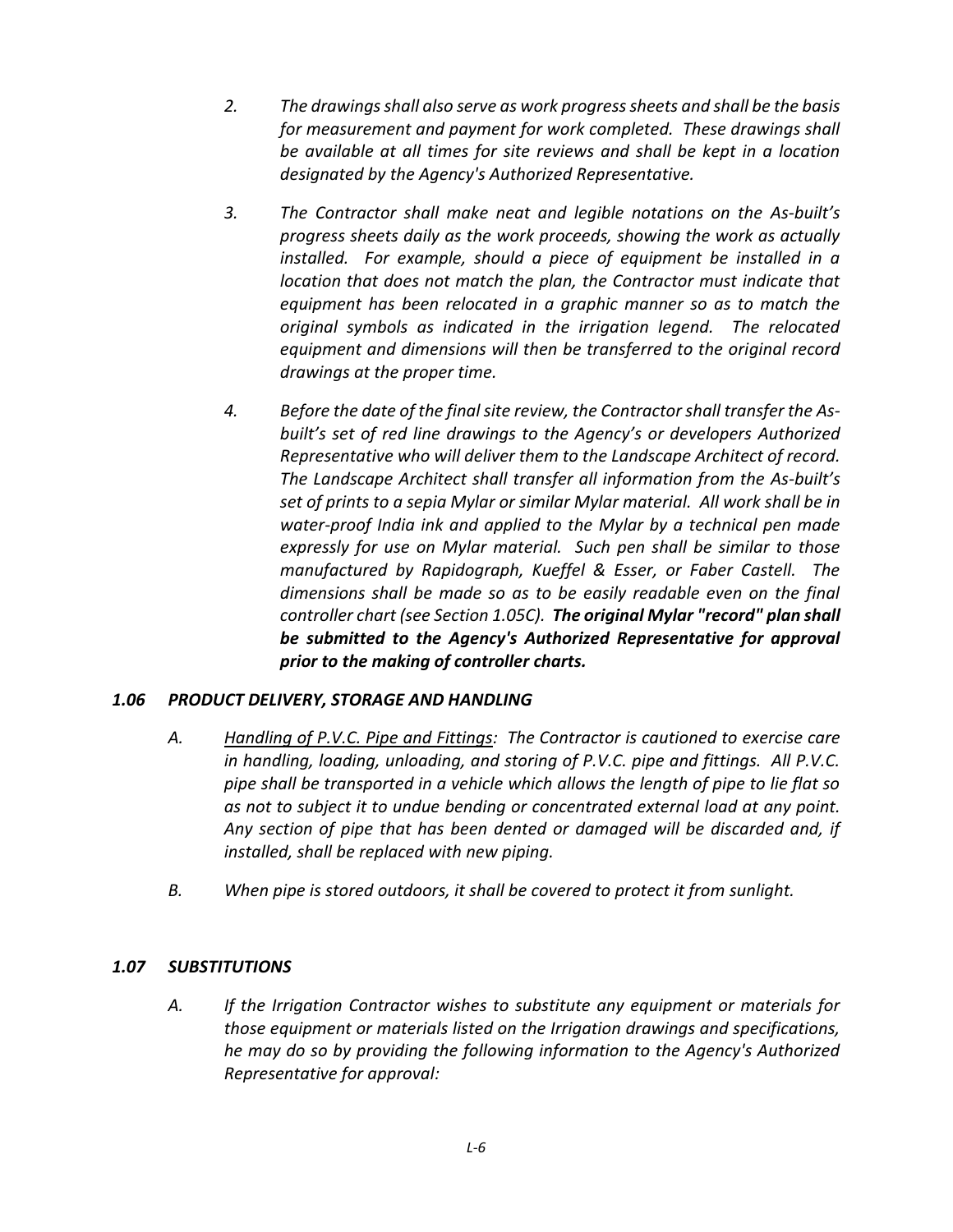- *1. Provide a statement indicating the reason for making the substitution. Use a separate sheet of paper for each item to be substituted.*
- *2. Provide descriptive catalog literature, performance charts and flow charts for each item to be substituted.*
- *3. Provide the amount of cost savings if the substituted item is approved.*
- *4. Approval of any item as a substitution or alternate is for design only, based on information or samples provided by the Contractor.*
- *5. Contractor shall be responsible for the total performance of such substitution to equal or surpass the original in every respect.*
- *6. If the substitution proves to be unsatisfactory in the opinion of the Agency's Authorized Representative, Contractor shall remove such work and replace it with originally specified item (including installation) as part of the work of this section.*
- *B. The Agency's Authorized Representative shall have the sole responsibility for accepting or rejecting any substituted item as an approved equal to equipment and materials listed on the irrigation drawings and specifications.*

#### *1.10 CONNECTIONS TO UTILITIES*

- *1. Source of Water and Power Supply: Verify and be familiar with the location, size and detail of stub-outs provided as the source of water and electrical supply to the sprinkler system, as shown on the plans. Source of water supply and point of connection shall be new water meters or stubouts at approximate locations as shown on plans. (Unless otherwise noted).*
- *2. Appropriately sized gate valves that match the size of the irrigation system will be provided by the contractor to the appropriate water company at time of meter install.*
- *3. Utilities Service Charges: The contractor is responsible for all utilities service charges related to the work during the course of construction and construction maintenance periods until the project has been accepted by the Agency. Payment for the utilities service charges shall be considered as included in the prices paid for various items of work and no additional compensation will be made therefore.*
- *4. Existing Utilities and Conditions: Prior to any excavation, call Dig Alert or USA (800-422-4133) to locate all cables, conduits, sewer septic tanks, and other utilities that are commonly encountered underground, and take proper precautions not to damage or disturb such improvements. If a*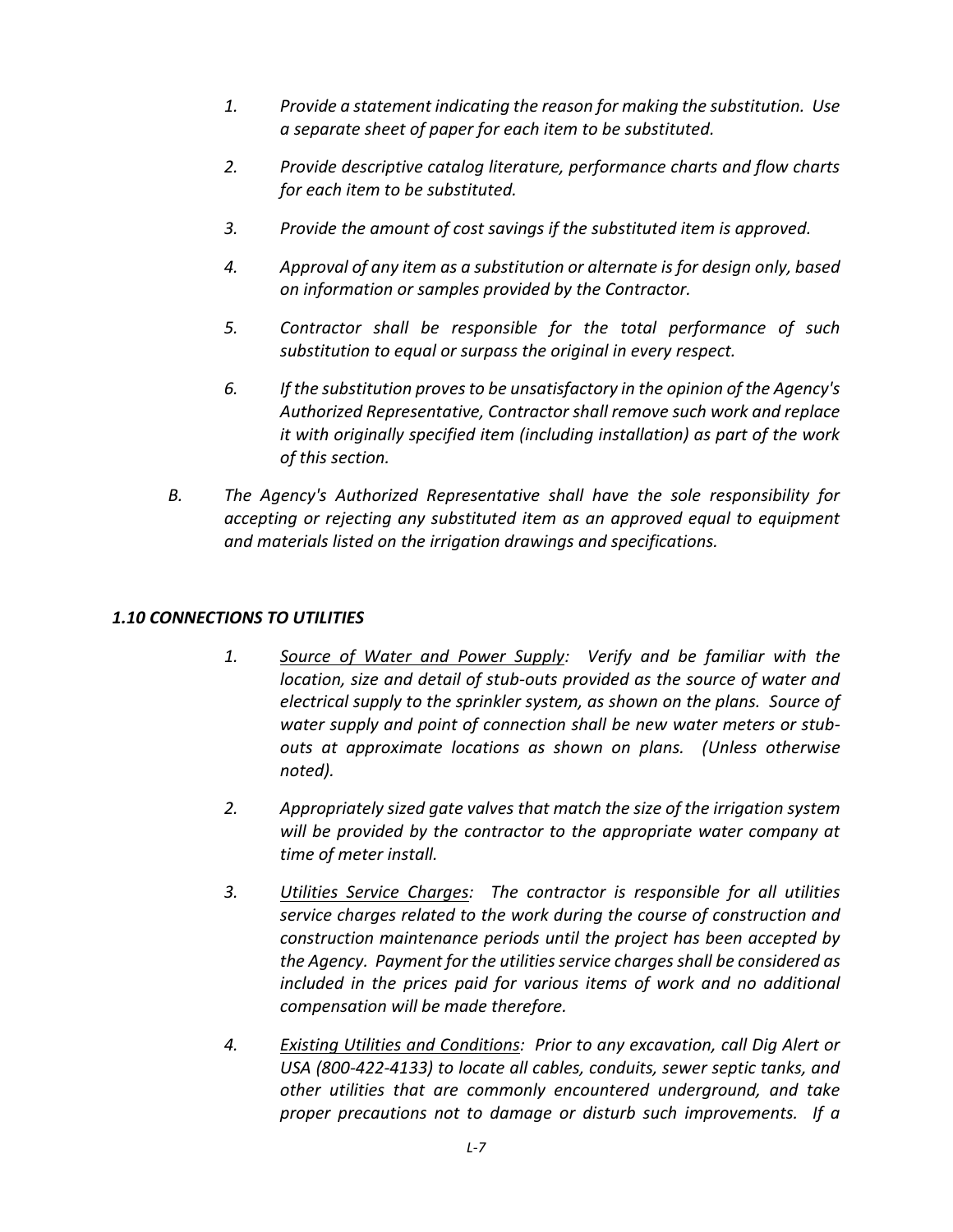*conflict exists between the construction plan location of facilities and existing facilities promptly notify the Agency, who will arrange for relocations. Proceed in the same manner if rock layer or any other conditions encountered underground make changes advisable.*

*5. Subsurface Condition: Where investigation of subsurface conditions has been made by a qualified Geotechnical and Environmental Sciences consultant in areas in which local materials may be obtained, the Contractor may request the use of such information, but will be directly responsible for its verification and accuracy.*

#### *1.11 CONSTRUCTION OBSERVATION*

- *1. Notification and Access: At all times permit the Agency or its authorized agents to visit and observe the work or any part thereof. Maintain proper facilities and provide safe access for such observations to all parts of the work. Where the specifications require work to be tested, it shall not be covered up until tested or approved by the Agency and governing agencies. The Contractor shall be solely responsible for notifying the Agency's Authorized Representative forty-eight (48) hours notice minimum required, where and when such work is in readiness for approval, it shall, if so ordered, be uncovered at the Contractor's expense.*
- *2. Observations required:*
	- *a. Preconstruction meeting.*
	- *b. Layout of control equipment and heads (All concrete headers to be installed prior to head layout).*
	- *c. Monitor grading to insure proper drainage prior to sod and plant installation.*
	- *d. Main line pressure test, sleeves and trench depth check. Mainline pressure test-150 PSI for 3 hours (prior to valve installation)*
	- *e. Lateral trench depth check, lateral lines and head assemblies.*
	- *f. Controller pedestal install and layout (Building and Safety inspects the actual meter pedestal)*
	- *g. Irrigation Controller unit install operation and certification.*
	- *h. Coverage test and prefinal observation. (The Agency's Authorized Representative and a City of Fontana Operation & Maintenance Inspector must be present. The Agency's authorized representative*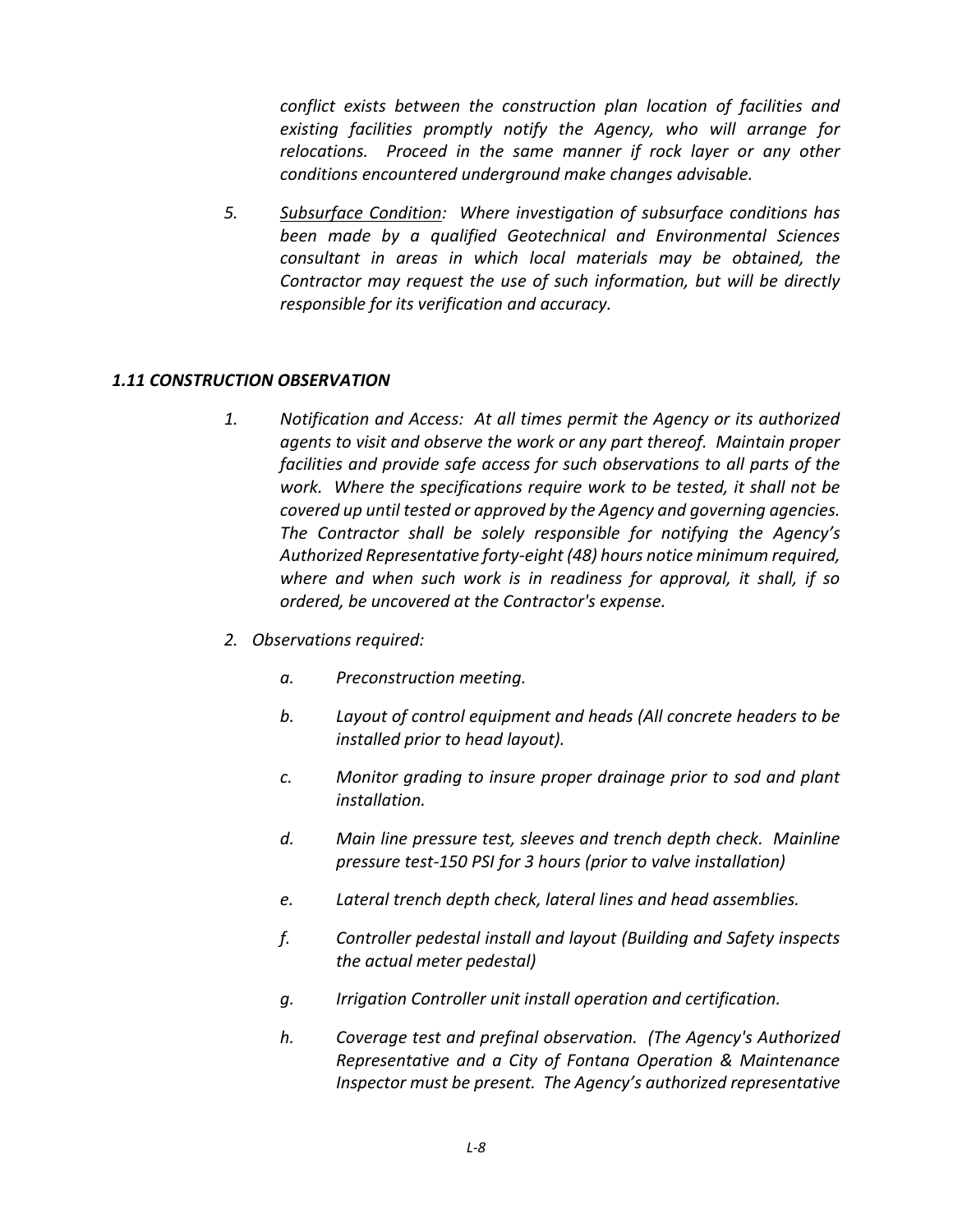*who will provide in writing the approval to proceed with the planting operation.)*

- *i. Finish grade should be 1 ½ "below all surrounding hardscapes.*
- *j. All heads should be 1 ½ "above the finish grade.*
- *k. Any heads in swales need to be removed.*
- *l. No fixed risers in any traffic areas, they are only allowed against buildings and walls.*
- *m. Inspect the installation of the sod to insure that there are no gaps between the pieces of sod.*
- *n. Inspect plant material before it is installed into the ground, trees, shrubs, etc.*
- *o. Check plant material and sod areas for any issues with settling dirt, missing or dead plants, and missing mulch.*
- *p. When hydro seeding finish grade should be 1" below all hardscapes.*
- *q. Inspect for root barriers along sidewalks.*
- *r. Check root-ball location on all trees, the root ball should be at ground level.*
- *s. Trees are required to have 4 ties each interlocking each other and every tree in the turf area must have an arbor guard. Also make sure trees are tied as the specifications state on the plans with two stakes at a 45º Angle toward the prevailing wind direction.*
- *t. Inspect for concrete mow curbs, mow curb shall be placed between all grass and planter areas unless otherwise noted*
- *u. All boxes should be set to surrounding grade to allow for easy maintenance and the box and valves need to be tagged properly.*
- *v. Gravel needs to be in all irrigation boxes.*
- *w. Inspect backflow cages and make sure that they have a secure lock box installed and a backflow certification has been completed.*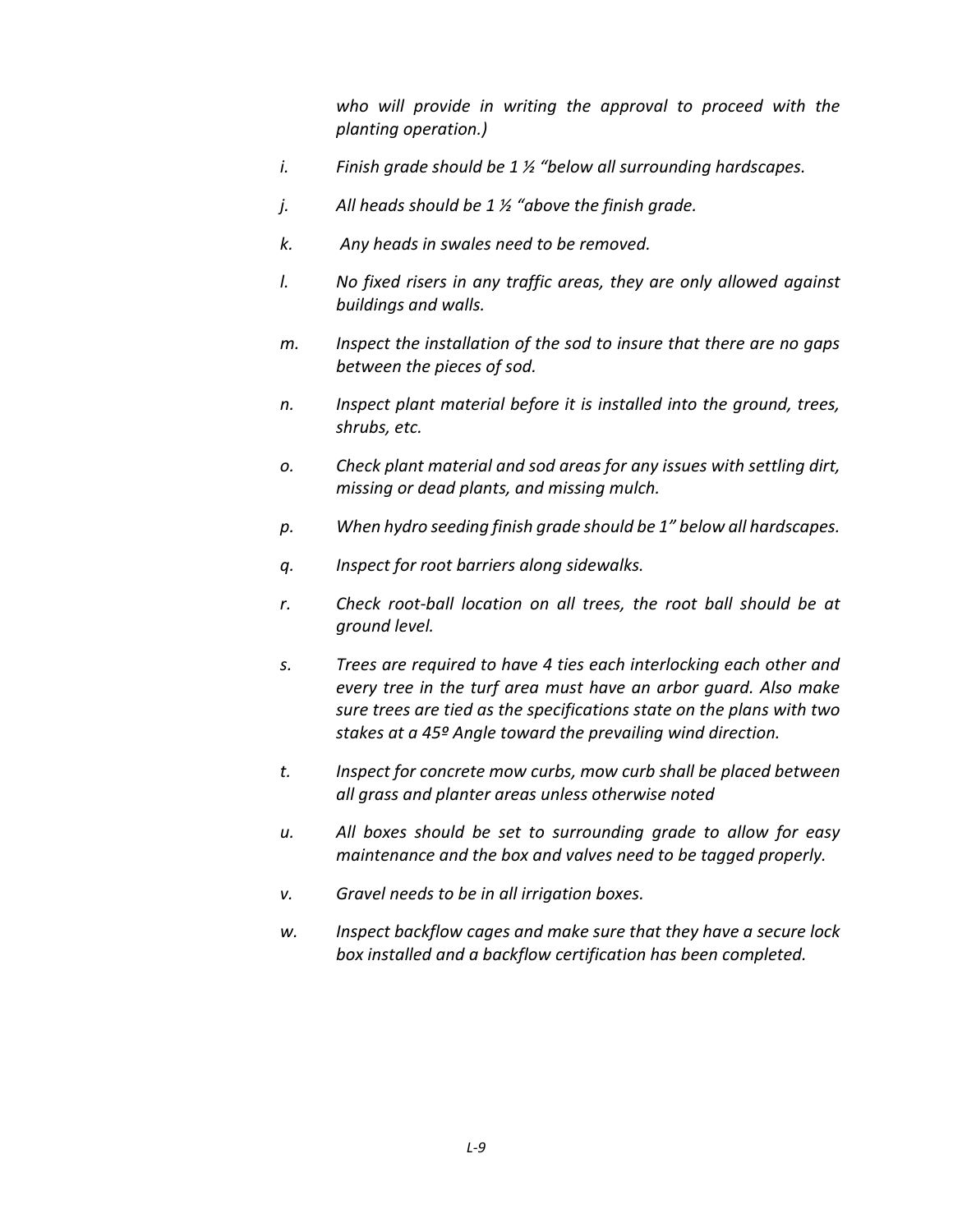*x. Final observation.*

*1. Make sure the whole job site is rid of any hazards that may pose a risk to the public.* 

*2. Developer/contractor to perform a head to head coverage test on the turf and in all irrigation areas in the planters on final walk thru with the Engineering Public works inspector and a Landscape Technician from the Public Works Department.*

# *1.12 COMPLETION*

- *A. In judging the work, no allowance for deviation from the original plans and specifications will be made unless previously approved by the Agency.*
- *B. When any item appears on the plans and not in the specifications, or in the specifications and not on the plan, it shall be considered in both.*
- *C. The Agency or its authorized representative shall have the final authority on all items of the project.*

# *1.14 SERVICE BY THE CONTRACTOR*

*A. The Contractor shall service the system at the Agency's request during the guarantee period and shall be paid for work performed which is not covered by the guarantee. If requested by the Agency, the Contractor shall furnish the Agency with a schedule of service fees.*

# *PART 2 - PRODUCTS*

#### *2.01 MATERIALS*

*A. General: Use only new materials of brands and types noted on drawings, specified herein, or approved equals.*

#### *2.02 PIPES AND FITTINGS*

- *A. Reclaimed Purple Pipe Shall be Used for All Applications to Make A Complete Reclaimed Water system*
- *B. Pressure Main Line Piping and Fittings: Pipe sizes two (2) inches or larger shall be P.V.C. Class 315 solvent weld type.*
- *C. Pressure Main Line Piping and Fittings: Pipe sizes smaller than two (2) inches shall be Scheduled 40 P.V.C.*
- *D. Sleeves or conduit lines: Shall be installed under all paving (asphalt concrete or concrete); shall be P.V.C. Schedule 40; shall be two times diameter of the pipe enclosed; shall be installed under paving a minimum 24 inches depth; shall have*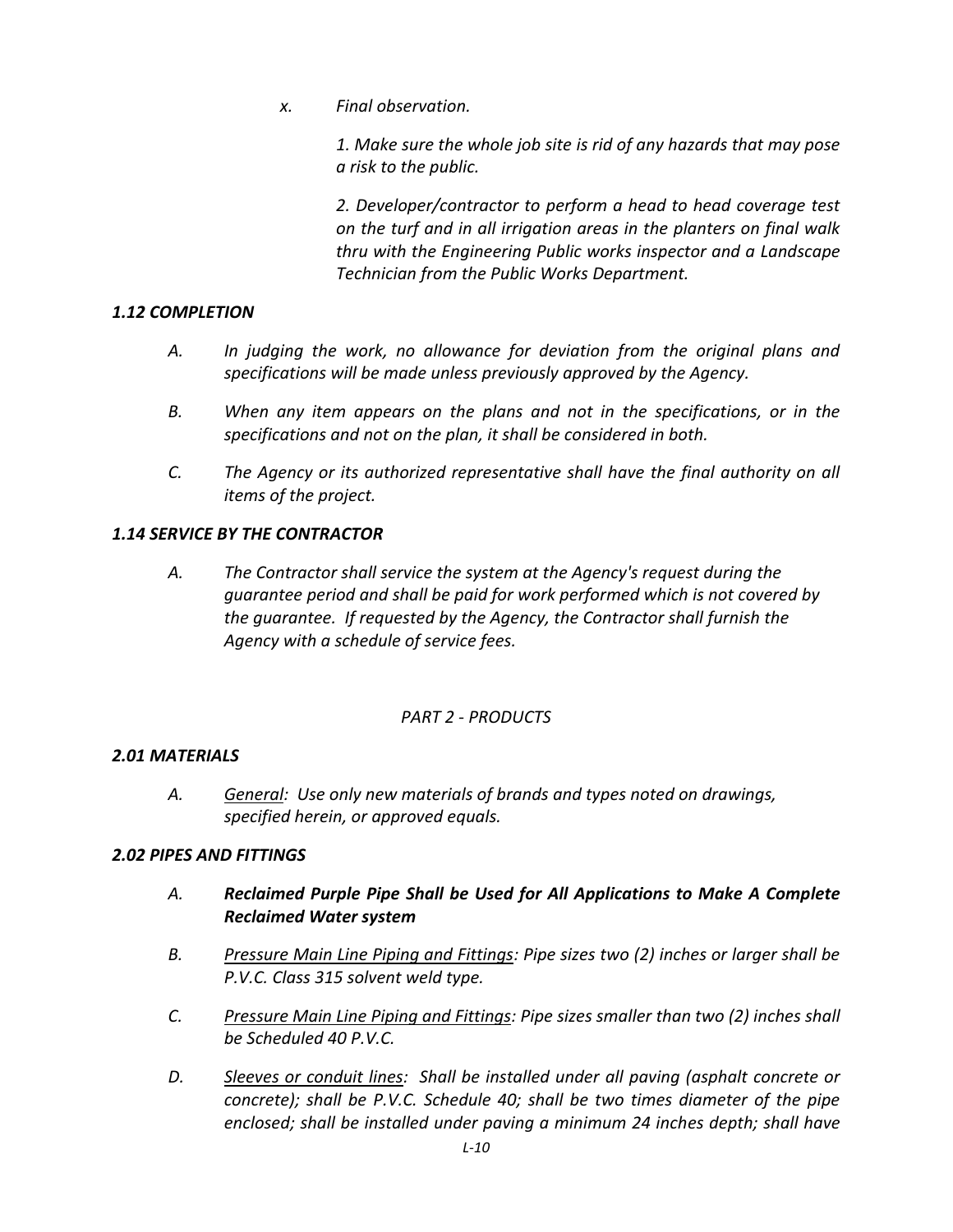*separate sleeves for control wire, pressure mainline and non-pressure lateral line. Control wire sleeve size shall be as required to allow ample room for any future wire installation. (Twice the diameter of the wires to be sleeved, 1" diameter minimum sized sleeve). Main line shall have a tracing wire for future locating and a plastic box at finish grade housing the tracing wire.*

- *E. All pipe fittings shall conform to specific requirements as follows:*
	- *1. P.V.C. (Solvent Weld)*
		- *a. Reclaimed Purple Pipe: Manufactured from virgin polyvinyl chloride compound in accordance with ASTM D 1784 or ASTM D 2241, cell classification 12454B, hydrostatic design stress rating not less than two thousand (2,000) p.s.i.*
		- *b. Fittings (solvent weld or thread): Standard weight, Schedule 40, side gated, injected molded P.V.C. complying with ASTM D 1784, cell classification 13454B, including threads when required.*
	- *2. P.V.C. nipples shall be scheduled 80 with molded threads.*
	- *3. All P.V.C. pipe must bear the following markings:*
		- *a. Manufacturer's name*
		- *b. Nominal pipe size*
		- *c. Schedule or class*
		- *d. Pressure rating in A.S.T. (not required on drip tubing)*
		- *e. NSF (National Sanitation Foundation) approval (not required on drip tubing)*
		- *f. Date of extrusion*
	- *4. Brass Pipe & Fittings:*
		- *a. Brass pipe shall be eighty-five (85) percent red brass, American National Standard Institute (ANSI), Schedule 40 screwed pipe.*
		- *b. Fittings shall be medium brass, screwed 125-pound class.*
	- *5. Solvent cement and primer for P.V.C. solvent-weld pipe and fittings shall be of type and installation method prescribed by the manufacturer.*
	- *6. Where called for on drawings, pipe shall be bell end, conforming to ASTM D-2672. Install concrete thrust blocks as recommended in Johns-Manville installation guide no. TR-624, where conditions dictate.*

#### *2.03 ELECTRIC (HIGH VOLTAGE)/ METER ENCLOSURE*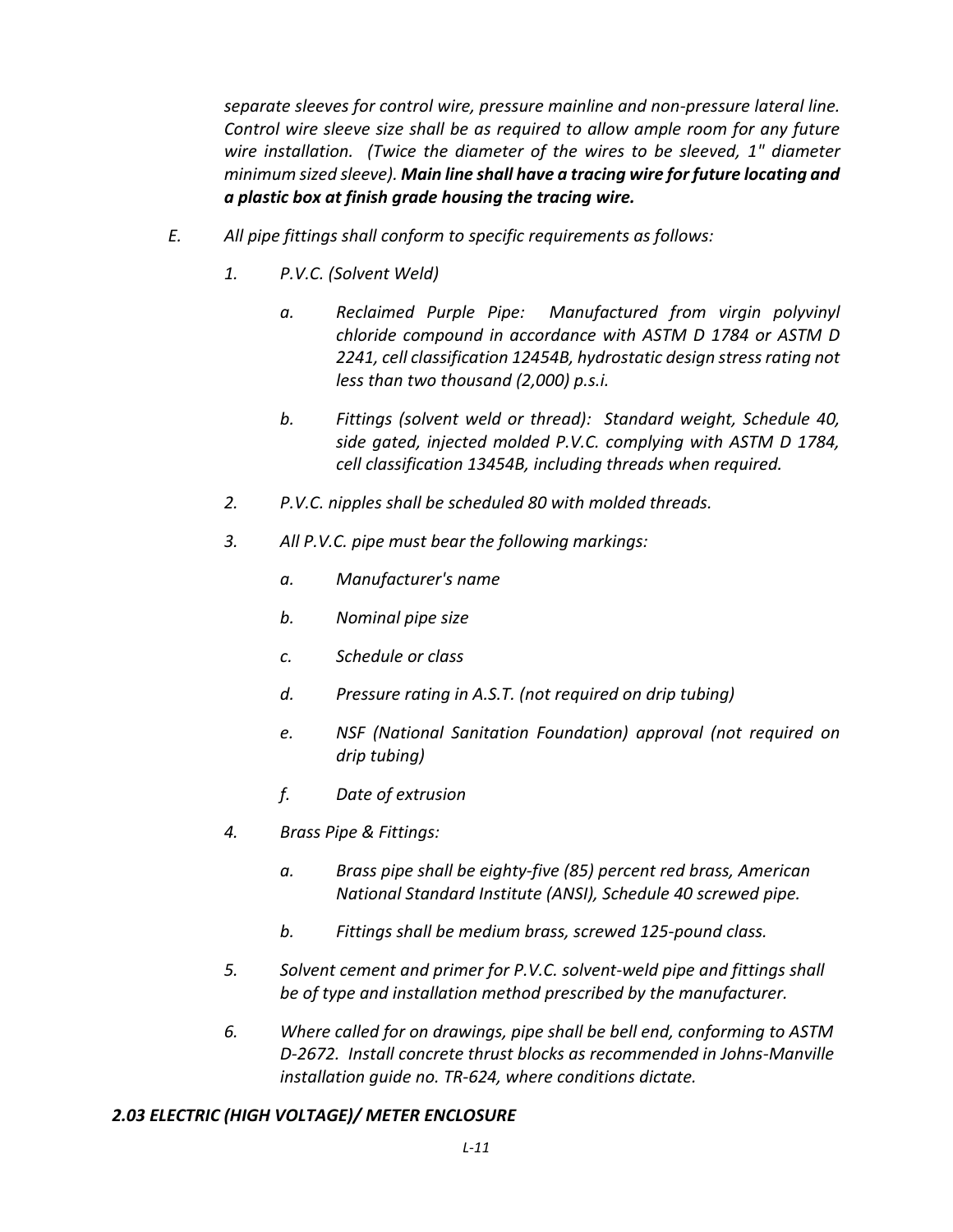- *A. All high voltage electrical service required for automatic controller and other equipment noted on drawing for irrigation system will be provided by Contractor.*
- *B. Enclosure and irrigation controller to be purchased form the approved contractor shown on the plans or the Construction specifications Provide approved type enclosure for meter, similar to that manufactured by V.I.P. Strong Box as specified on drawing. Enclosure shall be of adequate size to house automatic controller specified on drawing. Enclosure shall be stainless steel, minimum twelve (12) gauge in thickness. Exterior covers to be minimum fourteen (14) gauge steel and shall have padlocking provisions. All factory installed components shall be U.L. listed. All factory installed conductors shall be copper, size and type conform to NEC and U.L. requirements. Enclosure shall be furnished with a detachable subbase with one-half (2) inch diameter bolts. Mounting bolts shall consist of one (1) zinc chromate primer and two (2) coats baked enamel paint.*
- *C. Electrical equipment installed outside building shall be NEMA 4 type.*
- *D. Pump starter. Provide flow switch of type as noted on drawing and connect to time delay switch and magnetic starter.*
- *E. All connections between electrical services and equipment shall be in rigid PVC or galvanized electrical conduit, with conduit and wiring size as required.*

#### *2.04 ELECTRICAL (LOW VOLTAGE)*

- *A. Connections between controller and remote-control valves shall be made with direct burial A WG-UF, 600-volt wire, insulation thickness three-sixty-fourths (3/64) inch, utilizing low density high molecular weight polyethylene insulation.*
- *B. Splices, where permitted, shall be waterproofed using Rain Bird, Pen-Tite Connectors or fusible heat shrinking tubing, and housed in a box. Boxes for other irrigation use may be utilized for this purpose.*
- *C. Wire sizing shall be a minimum of #14 "UF" 600-volt underground wiring, unless a shielded cable is used in which case #18 wire may be used. Common wire to be white in color, and all others a different color.*

*Electrical control wire shall be AEF 14 AWG Type UP 600 volt (U.L.) direct burial. The wire shall be bundled, taped every ten (10) linear feet, placed adjacent to the main line. An eighteen (18") inch expansion loop will be provided for every change of direction greater than 45E.*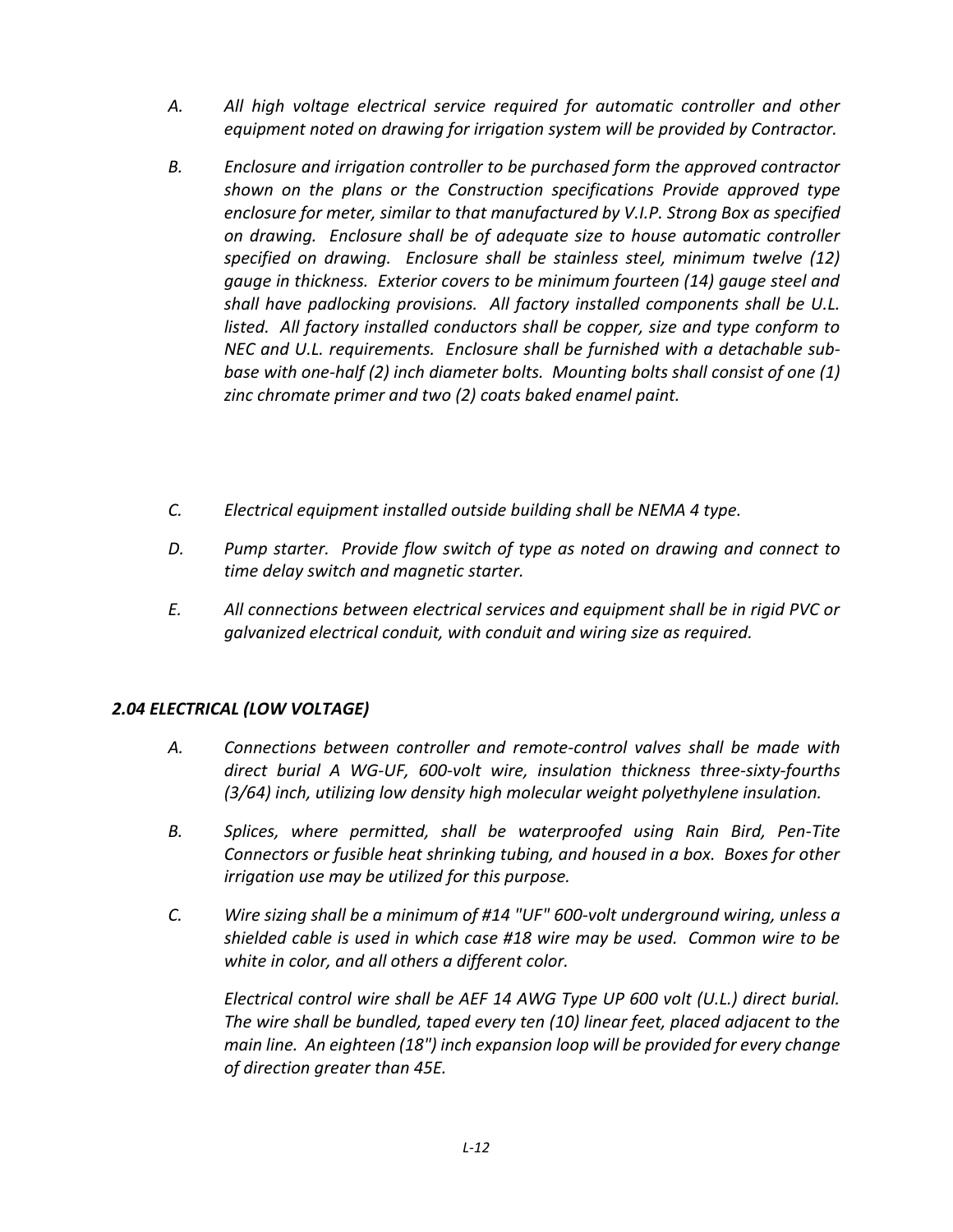*The common wire shall be white, and the valve control wires shall be black and marked with numbered tags at both ends to identify the valve zones and controller.*

*The control wire shall be installed at a depth of 18" minimum below finish grade and sidewalk and sleeved 24" minimum below hard surfaces (i.e. driveways, parking lots, and 36" for streets) and backfilled with grey sand. At each electric control valve an expansion coil of twenty-four (24") inches minimum per wire shall be provided. The coil can be achieved by coiling (winding) the wire around a piece of 3/4 PVC pipe. At the controller pedestal, each control wire shall be twenty-four (24") inches longer than the required connection. The installed wire shall be neatly organized with the excess wire looped and secured to the bottom of the controller cabinet. The control wire shall be sleeved separately in SCH 40 PVC pipe sized to the number of wires to be sleeved (minimum 1" inch) under all*

*hard surfaces.*

*When valve control wiring from two (2) different controllers is located within the same trench, the second controllers wiring shall be as follows:*

*Common Wire: White with a colored strip*

*Pilot Wire: Red with tags at each end identifying the controller with valve number and controller I.D.*

*Additional controller wiring in the same trench from a third, fourth, or more controllers shall be different in color for the pilot wires and the common wire shall be white with a different colored strip. The pilot wires shall be tagged identifying the valve and controller.*

*4 Extra control pilot wires will be installed at each controller to the terminal end. The extra wire(s) shall be looped a minimum of 48" up into each valve box. The extra wires will be identified as extra and numbered with tags at each valve box.*

*All valve control wiring shall be continuous runs. Splicing of wire is unacceptable and will be rejected, unless otherwise approved by the City Landscape Inspector.*

#### *2.05 GATE VALVES*

*A. Three (3) inches and smaller (unless otherwise noted on Drawings): ASTM B-62 brass body, 150-pound saturated steam rated; with screwed joints; non-rising stem; screwed bonnet, solid disc. Provide with hand wheel.*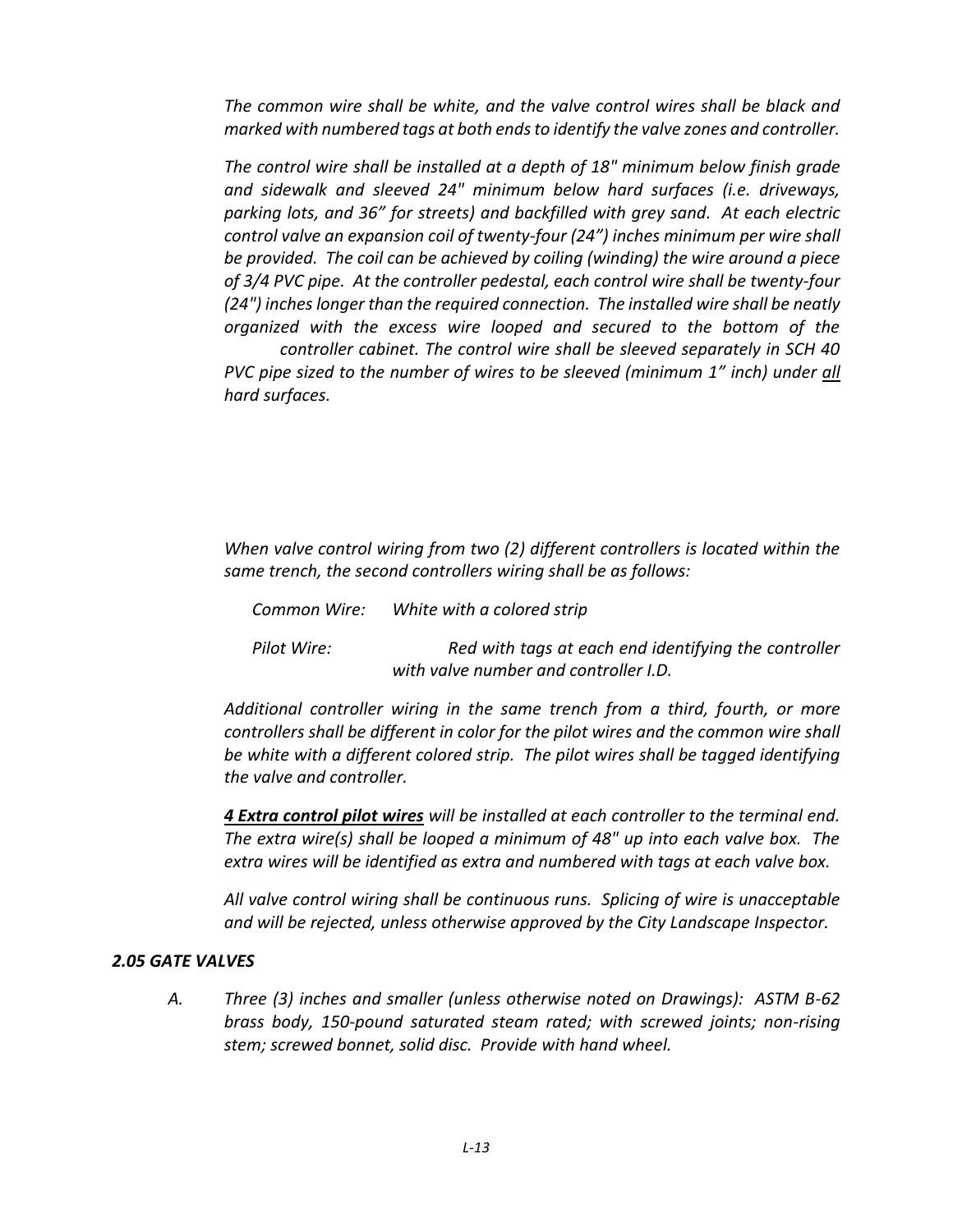- *B. Four (4) inches and larger (unless otherwise noted on Drawings): ASTM A126 Class B, iron body 150-pound w.o.g. with flanged joints, non-rising stem, bolted bonnet, and double disc. Provide with hand wheel.*
- *C. Gate valves shall be NIBCO or Hammond brands or approved equal.*

# *2.06 QUICK COUPLING VALVES*

- *A. Brass body, 150-pound class, with three-fourths (3/4) inch female threads opening at base, permitting operation with a special connecting device (coupler) designed for this purpose. [Rain Bird #33DNP or equal].*
	- *1. Coupler threads: lug type*
	- *2. Hinge cover: Provide with rubber-like vinyl cover.*
- *B. Quick coupler(s) shall be installed within a ten (10) inch round lockable plastic valve box placed a maximum of 150 lineal feet apart.*
- *C. Quick coupler(s) shall be supported with a SCH 40 PVC pipe stake or equal of adequate length. The quick coupler shall be attached to the metal stake with two (2) stainless steel hose clamps.*
- *D. The quick coupler shall be attached to the main line via a triple swing assembly.*

#### *2.07 BACKFLOW PREVENTION UNITS*

- *A. Backflow preventer design to operate on a "reduced pressure" principle; equipped with gate valves and field test cock.*
- *B. Wye strainers in backflow prevention units shall be 125# class cast brass with forty (40) mesh Monel screen, unless otherwise noted on drawing.*
- *C. The backflow unit shall be housed in a protective housing as noted on drawing or equal as approved by the City.*
- *D. Backflow device shall be Per City Std Plan Number 5007*

*Wilkins 375XL lead free Plastic Backflow Preventer*

*Wilkins 500XL Pressure Regulator Low Range for pressures from 0 PSI to 75 PSI led free*

*Wilkins 600XL Pressure Regulator High Range for pressures from 75 PSI to 120 PSI led free* 

*Install EZ-Flo fertilizing system EZ0XX-HC install directly in the irrigation mainline after the backflow preventer. SIZED PER STD 5007.*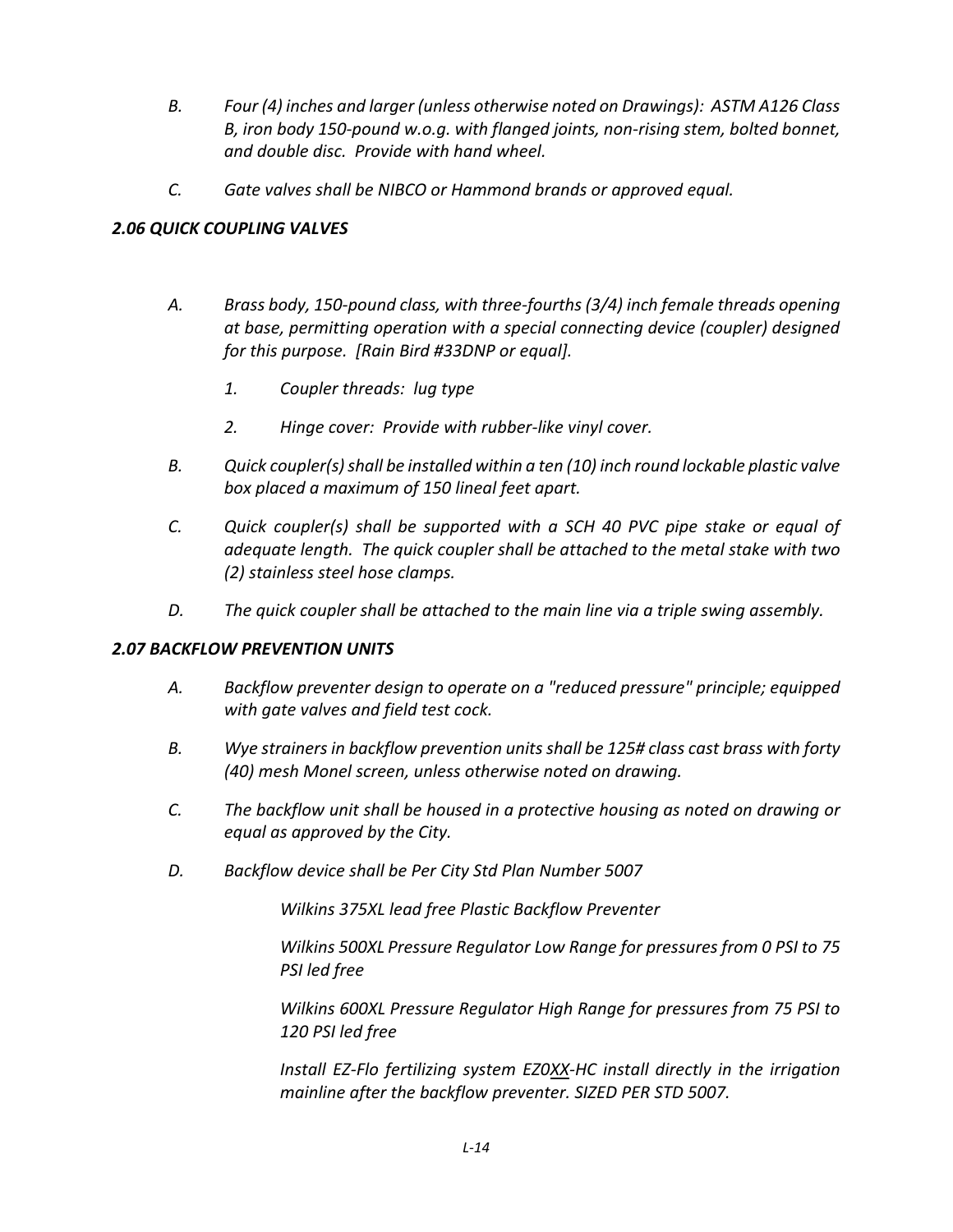#### *2.08 AUTOMATIC CONTROLLER*

*A. Toro Sentinel controller installed in an approved stainless-steel Edison meter box enclosure. Contact Imperial Sprinkler Supply with the following numbers for the City of Fontana meter/controller.*

*Fontana part # for a 48 station controller*

*SBW48SS5U*

*Contact: Imperial Sprinkler Supply Phone # (714) 696-7535*

#### *2.09 REMOTE CONTROL VALVES*

- *A. Valve type: spring-loaded, pack less diaphragm activated, normally closed type with brass body, equipped with flow control and pressure regulation. Electric valves shall be Rain Bird with pressure regulator capabilities or approved equal.*
- *B. Valve solenoid: 24-volt a.c. 4.5 watt maximum, 500 mili-amp maximum surge, corrosion-proof, stainless steel construction, epoxy encapsulated to form a single integral unit.*
- *C. Provide bleeder valve to permit operation in the field without power at the controller.*
- *D. Valves shall be installed a minimum of six (6) feet from all fixed objects and twentyfour (24) inches apart. [One (1) valve per box; valve boxes shall be installed a minimum of twelve (24) inches apart].*
- *E. Valves shall not be installed in a manifold configuration unless otherwise noted on approved plans.*
- *G. Valves for planted annual color beds shall be on a separate valve*
- *F. FLOMEC Flow sensors that detect flow conditions created by system damage or malfunction are required for all on non-residential landscapes, residential landscapes of 5000 sq. ft. or larger, and CFD's and must be connected to the controller. See Std Dwg# 5010 for details*
- *H. To greatly reduce any water loss due to a leaking station valve. Rain bird, master shut-off valves are required to be installed at the irrigation supply point which controls water flow into the irrigation system and must be connected to the controller. See Std Dwg# 5010 for details*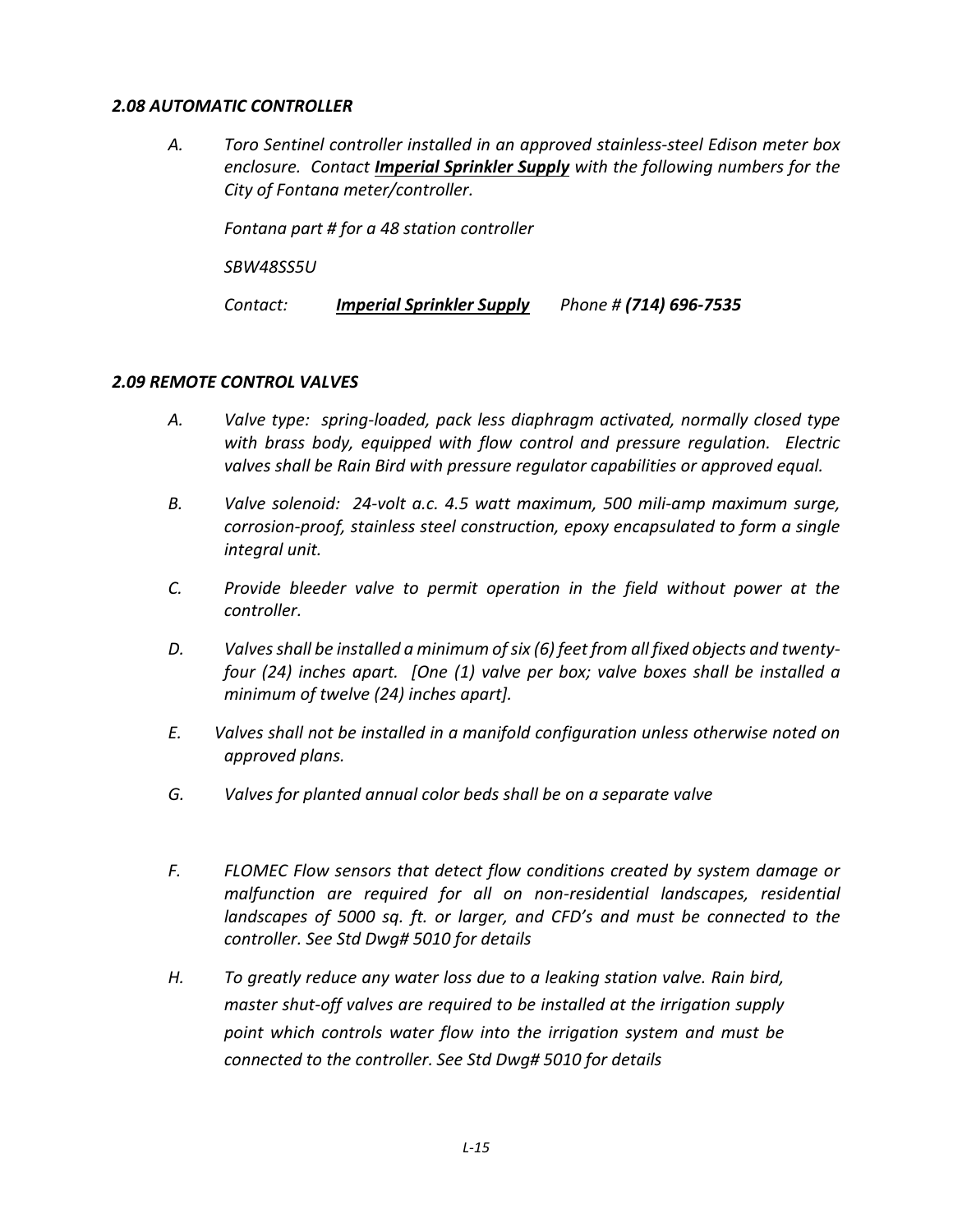#### *2.10 SMALL LAWN SPRINKLER HEADS – RAIN BIRD 1800*

- *A. Sprinklers shall be similar in all respects to type noted in legend on drawing.*
- *B. Nozzle shall rise a minimum of 6 inches.*
- *C. All sprinkler bodies or nozzles shall be equipped with a built-in check valve for eliminating low head drainage.*
- *D. The sprinkler heads shall be attached to the lateral lines via a triple swing assembly.*

# *2.11 SMALL SHRUBBERY SPRINKLER HEADS – RAIN BIRD 1800*

*A. Sprinklers shall be similar in all respects to type noted on drawing.*

# *2.12 ROTARY SPRINKLER HEADS Rain Bird Falcon 5000*

- *A. Type: gear driven, with pop-up sprinkler heads equipped with built-in check valves.*
- *B. Part circle heads shall have variable arc setting.*
- *C. Rotary sprinkler heads shall be attached to the lateral lines via a triple swing assembly.*

#### *2.13 VALVE BOXES*

- *A. Carson Brand Valve boxes shall be fabricated from a durable plastic material resistant to weather, sunlight and chemical action of soils with Purple covers.*
- *B. Remote control valve and flow sensor boxes shall be* **Purple** *rectangular lockable plastic boxes (12" x 18") AMETEK or approved equal, with hinged snap covers.*
- *C. Gate valve boxes shall be Purple ten (10) inch round lockable plastic boxes with exterior as required to properly protect valve, AMETEK or approved equal.*

# *2.14 TREE IRRIGATORS (DRIP/BUBBLERS)*

*A. Provide assemblies as indicated on drawings, including vents.*

#### *2.15 PUMPS (All Pumps to be Variable Speed)*

*A. Provide pump with capacity and total dynamic head as noted on drawing.*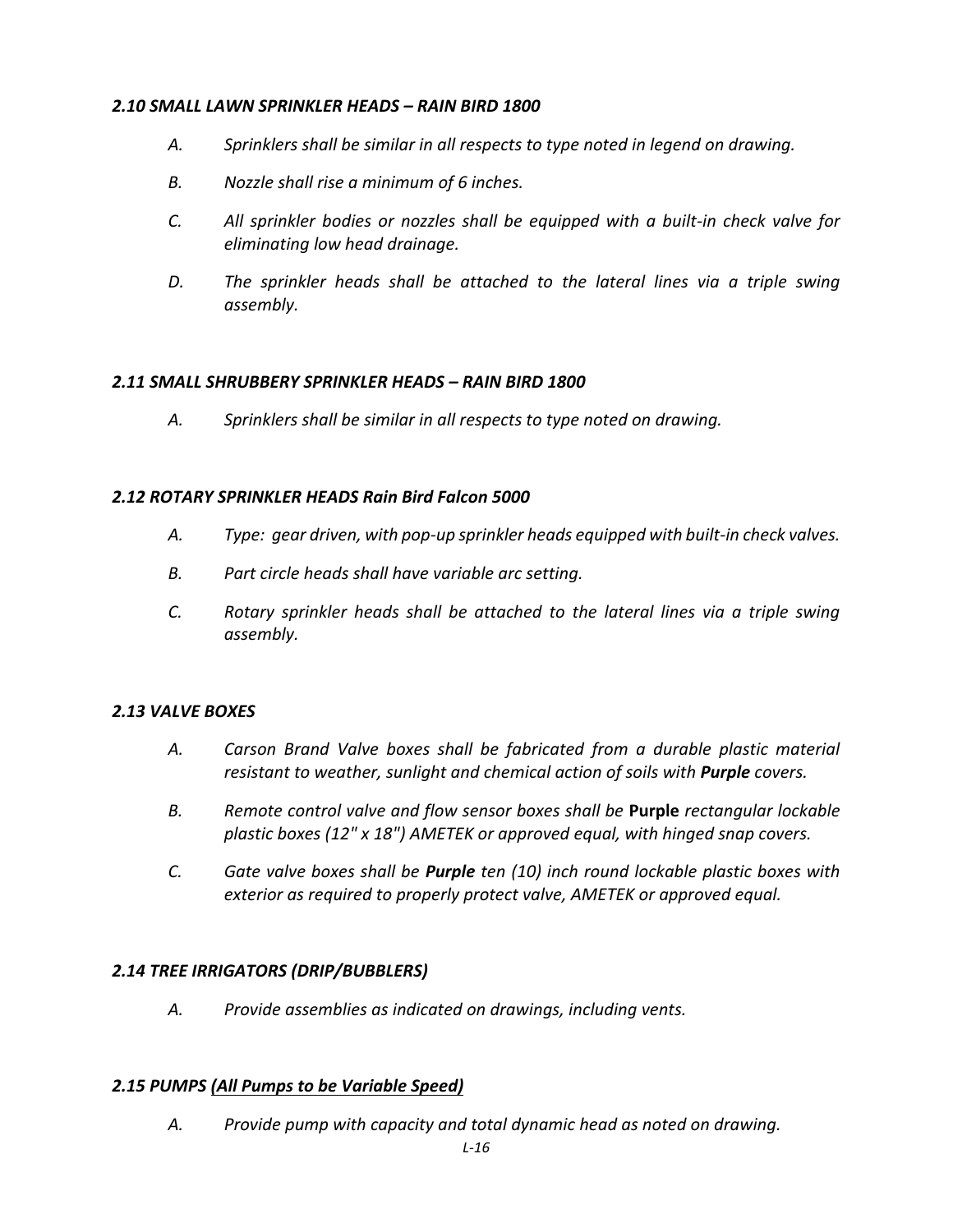- *B. Booster package shall be mounted on a common steel base with all interconnecting piping and wiring completed prior to shipment.*
- *C. Booster station shall be complete with a flange, suction and discharges. Bronze fitted close coupled centrifugal pump with HP, voltage, and cycle as noted on drawing. Unit to be completed with a Simplex UL listed control panel in NEMA 3 weather proof enclosure with magnetic starter. Fusible disconnect switch, HOA selector switch, control transformer, and relays as required.*
- *D. Booster pump station shall be completely enclosed in a 14 gauge enclosure, of a size to fit pump, fittings, and control panel as shown in detail. If not stainless steel the unit will be painted with two coats of Rust-o-leum, HUNTER green color. Mechanical hinges shall be installed for support of lid.*
- *E. Pumps shall be controlled by the following:*
	- *1. Pressure switch with minimum run timer mounted inside electrical panel with two contact points Mercoid DP Series.*
	- *2. Flow switch.*
- *F. The pump shall be equipped with the following additional controls:*
	- *1. Low suction pressure shut down.*
	- *2. High discharge pressure shut down.*
- *G. Retain a factory-trained representative to check installation and perform start-up services, including adjustment of all equipment.*

#### *2.16 RAIN BIRD XF SERIES DRIP IRRIGATION*

*A. Provide all labor, materials, supplies, equipment, tools, and transportation, and perform all operations in connection with and reasonably incidental to the complete installation of the XF SERIES drip irrigation system that is applicable to the application, as shown on the drawings, the installation details, and as specified within the manufactures requirements and specifications for the applicable applications for the type of drip system chosen.*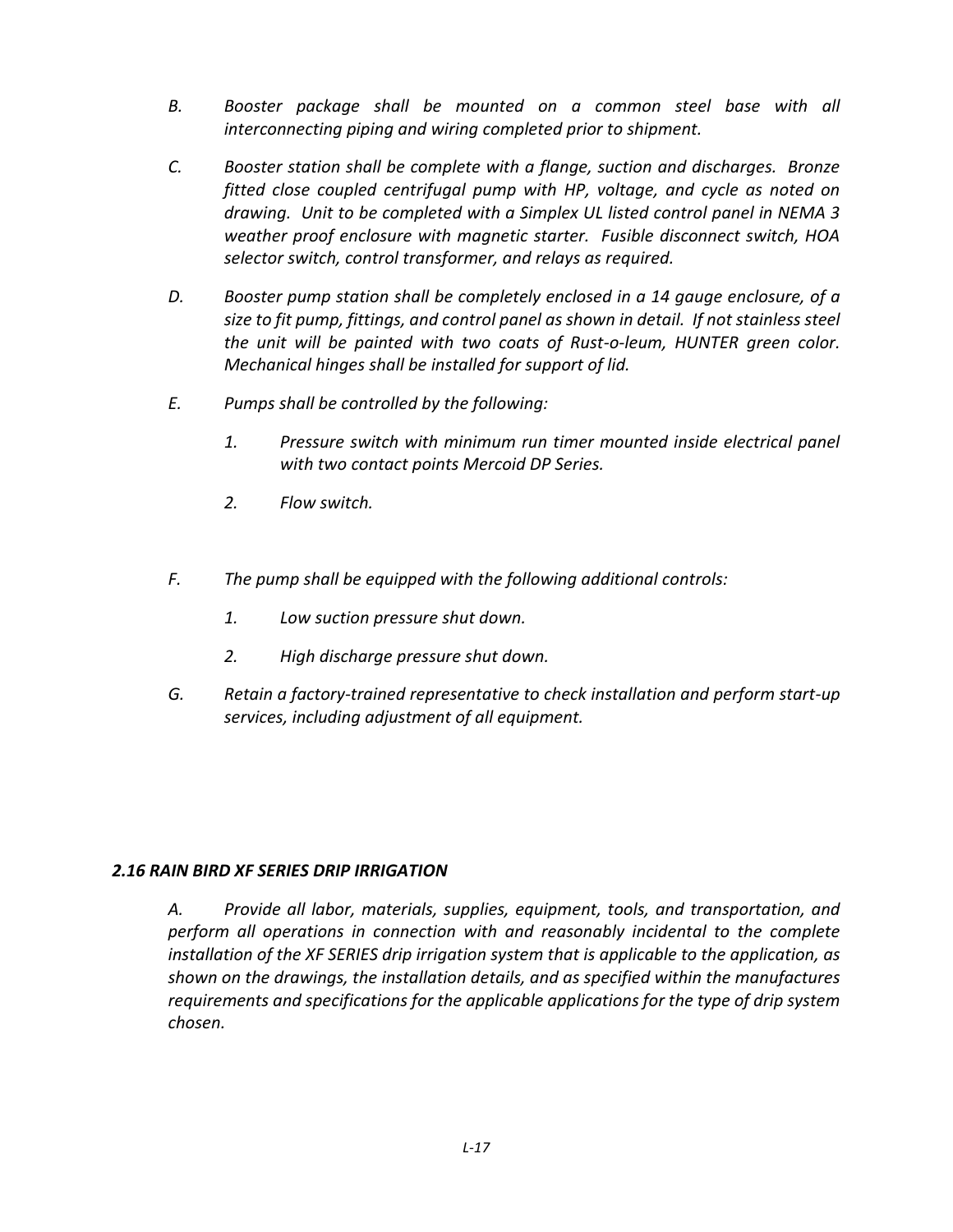#### *PART 3 - EXECUTION*

#### *3.01 SITE CONDITIONS*

- *A. All scaled dimensions are approximate. The Contractor shall check and verify all size dimensions and receive Agency's Authorized Representative's approval prior to proceeding with work under this section.*
- *B. USA/Dig Alert (1-800-422-4133) shall be contacted, and all utility lines marked prior to excavating. Exercise extreme care in excavating and working near existing utilities. Contractor shall be responsible for damages to utilities which are caused by his operations or neglect. Check existing utilities drawings for existing utility locations.*
- *C. Coordinate installation of sprinkler irrigation materials including pipe, so there will be No interference with utilities or other construction or difficulty in planting trees, shrubs, and ground covers.*
- *D. The Contractor shall carefully check all grades to satisfy themselves that they may safely proceed before starting work on the sprinkler irrigation system.*
- *E. Discrepancies:*
	- *1. In the event of discrepancy, immediately notify the Agency's Authorized Representative.*
	- *2. Do not proceed with installation in areas of discrepancy until all such discrepancies have been fully resolved.*

#### *3.02 PREPARATION*

- *A. Water Supply:*
	- *1. The Contractor will provide new meters and is responsible for obtaining all permits and the installation of the meters.*
	- *2. Sprinkler irrigation system shall be connected to water supply points of connection as indicated on the drawings.*
	- *3. Connections shall be made at approximate locations as shown on drawings. Contractor is responsible for minor changes (plus or minus 20 feet) caused by actual site conditions.*
- *B. Observation Schedule:*
	- *1. Contractor shall be responsible for notifying the Agency's Authorized Representative in advance for the following observation meetings, according to the time indicated:*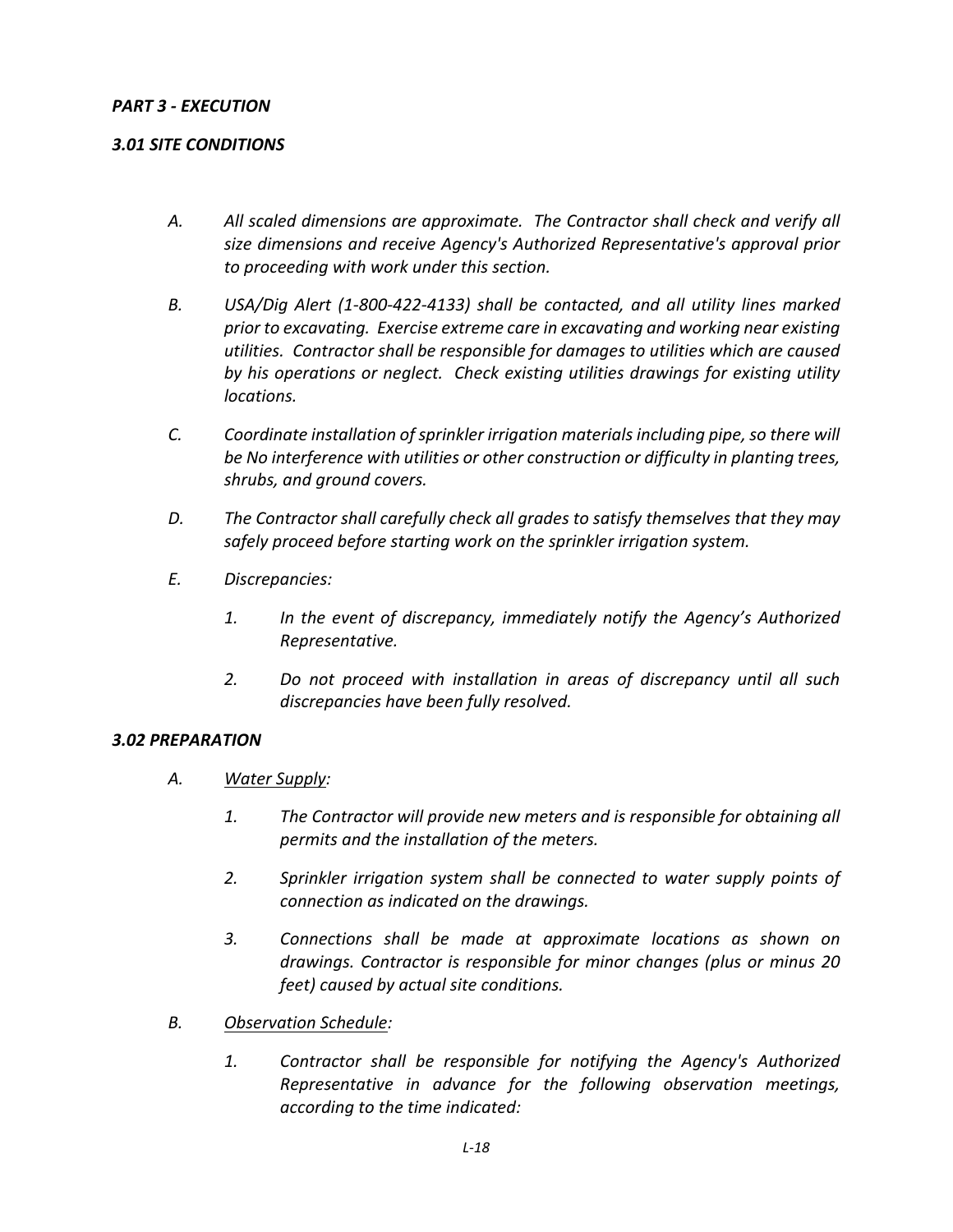- *a. Pre-Construction Meeting - five (5) days.*
- *b. Pressure supply line installation, sleeves and testing - seventy-two (72) hours.*
- *c. Control wire installation and sleeves - seventy-two (72) hours.*
- *d. Lateral line, sleeves and sprinkler installation - seventy-two (72) hours.*
- *g. Final site review - five (5) days.*
- *2. When observations have been conducted by other than the Agency's Authorized Representative, show evidence in writing and photos of when and by whom these observations were made.*
- *3. At all times maintain a current and updated set of plans on the job site. No site observations will commence without record drawings. In the event the Contractor calls for a site visit without preparing the system for said visit, he shall be responsible for reimbursing the Agency's Authorized Representative at his current billing rates per hour, portal to portal, (plus transportation costs) for inconvenience. No further site visits will be scheduled until this charge has been paid and received.*
- *C. Physical Layout:*
	- *1. All piping or equipment shown diagrammatically on drawings outside planting areas shall be installed inside planting area whenever possible and to exact dimensions as noted in construction details.*

# *3.03 INSTALLATION*

- *A. General:*
	- *1. All plastic pipe and fittings shall be installed in complete accord with manufacturer instructions for same.*
	- *2. If gasket type pipe and/or any pipe is larger than two and one half (2-1/2) inches is used, provide concrete thrust blocks at each change of direction and at terminal points of all rubber gasket piping. Block in accord with pipe manufacturer's instructions.*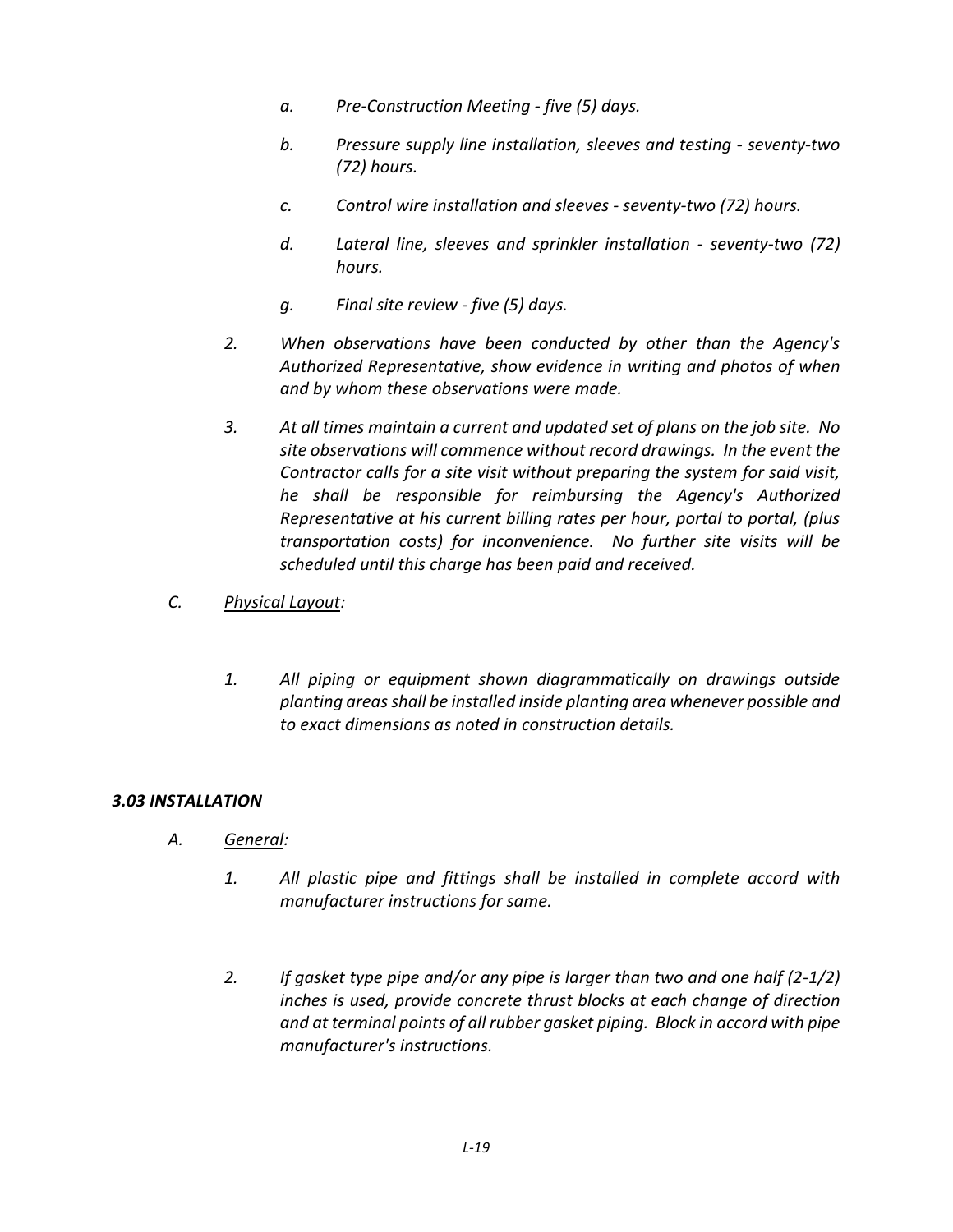*3. Line Clearance: All lines shall have a minimum clearance of six (6) inches from each other and from lines of other trades. Parallel lines shall not be installed directly over one another.*

# *B. Trenching:*

- *1. Depth of trenches shall be sufficient to provide a minimum cover above the top of the pipe as follows:*
	- *a. Fourteen (14) inches over non-pressure rotor pop-up lines (minimum).*
	- *b. Twelve (12) inches over non-pressure lateral lines (minimum).*
	- *c. Eighteen (18) inches over potable sprinkler mainline.*
	- *d. Twenty-four (24) inches cover minimum over pipe serving a drinking fountain or pressure sprinkler mainline three (3) inches and larger.*
	- *e. Where pipe and/or control wiring crosses under paving, it shall be sleeved separately twenty-four (24) inches below sub grade. All crossings shall have trace wires and 3" Letters IX for irrigation crossing etched on the curb as well as an 8" round box with the tracing wire coiled in the box. Location to be approved by the City inspector.*
	- *f. Surplus earth remaining after backfilling shall be disposed of on/off the premises as directed by the Agency.*
	- *g. Eighteen (18) inches cover over control wires (minimum).*
- *2. Trench bottom shall be flat to ensure piping is supported continuously on an even grade with 3" sand bedding.*
- *3. Where lines occur under paved areas, consider dimension to be below the subgrade.*
- *4. Excavate trenches to required depths. Follow approved layout for each system.*

#### *C. Backfilling:*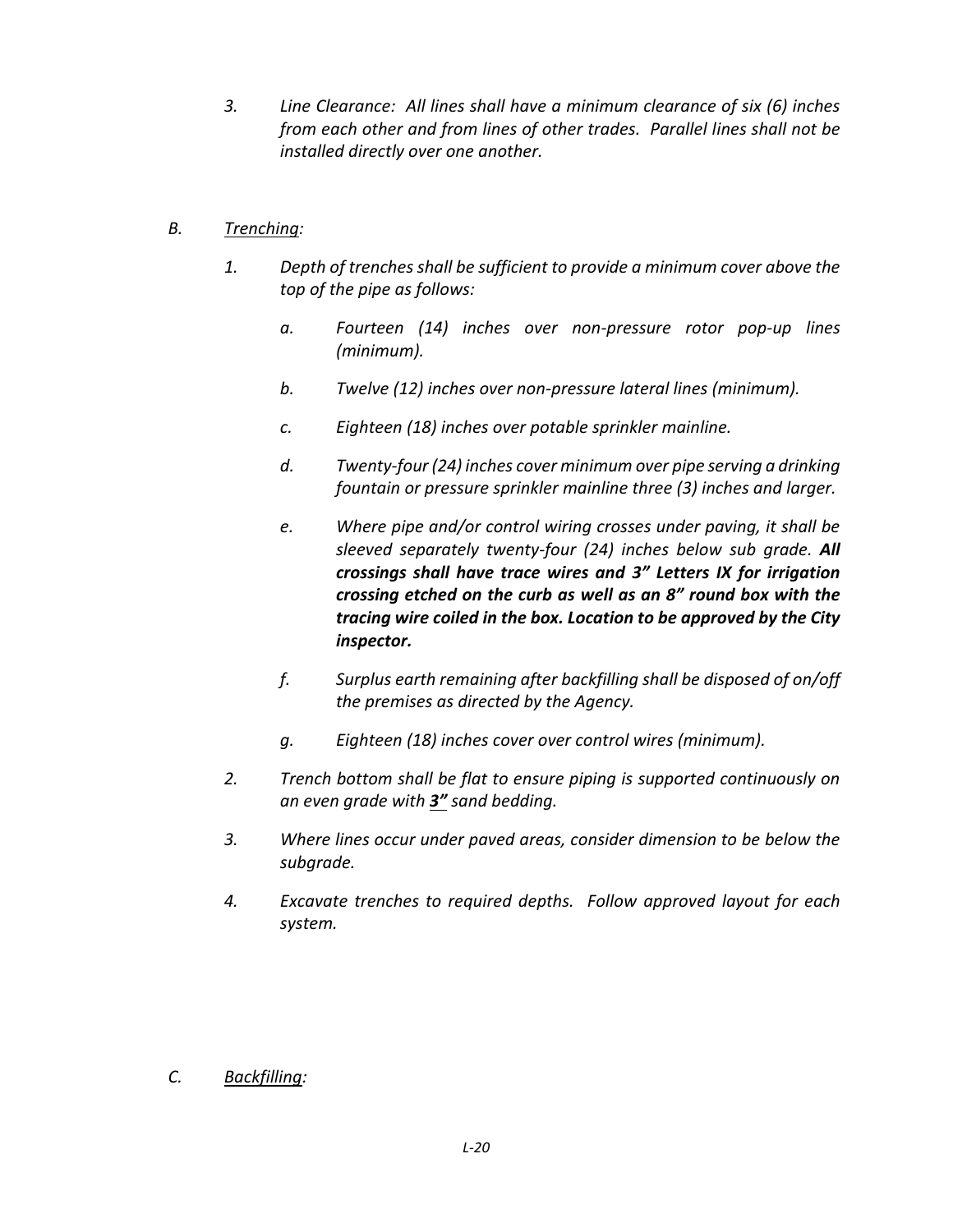- *1. Buried pipe in trenches shall be center loaded only until all required tests are performed. Trenches shall be carefully backfilled with the excavated materials approved for backfilling, consisting of earth, loam, sandy clay, sand, or other approved materials, free from large clods of earth or stones. Backfill shall be mechanically compacted in landscaped areas to a dry density equal to adjacent undisturbed soil in planting areas. Backfill will conform to adjacent grades without dips, sunken areas, humps or other surface irregularities.*
- *2. A fine granular material backfill will be initially placed on all lines. No foreign matter larger than one half (2) inch in size will be permitted in the initial 6" of backfill measured from the top of the pipe. Two (2) inch rock screening of backfill material is acceptable.*
- *3. Flooding of trenches will be permitted only with approval of the Agency's Authorized Representative.*
- *4. If settlement occurs and subsequent adjustments in pipe, valves, sprinkler heads, lawn or planting areas, or other construction are necessary, the Contractor shall make all required adjustments without cost to the Agency.*

# *D. Trenching and Backfill Under Paving:*

- *1. Trenches located under areas where paving, asphaltic concrete or concrete will be installed shall be backfilled with sand (a layer three (3) inches below the pipe and six (6) inches above the pipe), and compacted in layers to (95) percent compaction using manual or mechanical tamping devices. Trenches for piping shall be compacted to equal the compaction of the existing adjacent undisturbed soil and shall be left in a firm unyielding condition. All trenches shall be left flush with the adjoining grade. The Sprinkler Irrigation Contractor shall set in place sleeves, cap and pressure test all piping under paving prior to paving work.*
- *2. Piping under existing walks is generally done by jacking, boring or hydraulic driving. Any cutting or breaking of sidewalks and/or concrete necessary shall be performed by the Contractor, and paving replaced in kind as a part of the contract cost. Permission to cut or break sidewalks and/or concrete shall be obtained from the Agency's Authorized Representative. No hydraulic driving will be permitted under asphaltic concrete paving.*
- *3. Coordinate installation of sleeves for piping and wires under paved areas with General Contractor.*
- *4. The installing contractor will install sleeves for future installation of water lines and wires unless otherwise noted.*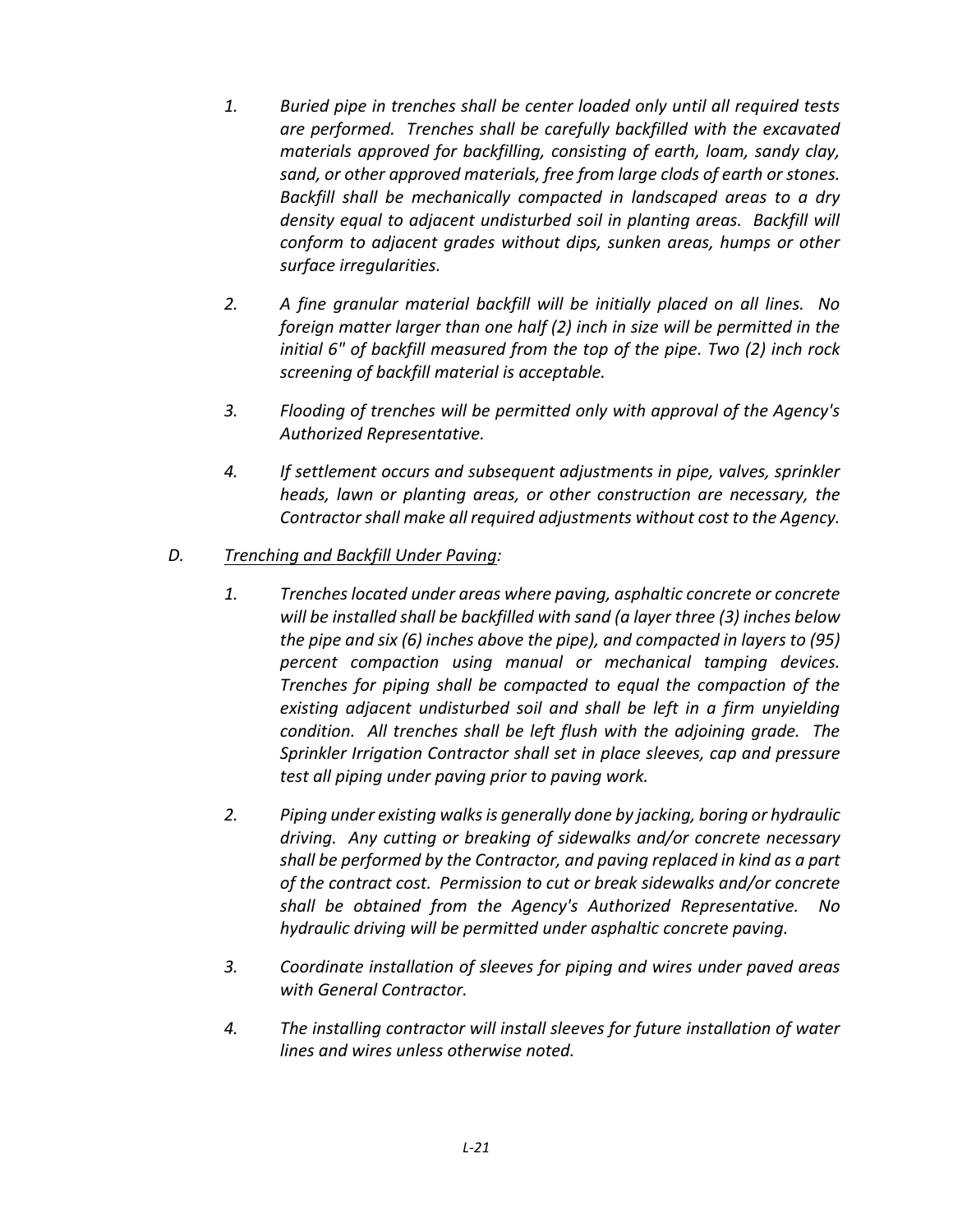# *E. Assemblies:*

- *1. Routing of sprinkler irrigation lines as indicated on the drawings is diagrammatic. Install lines (and various assemblies) in such a manner as to conform to the details per plans.*
- *2. Install NO multiple assemblies in plastic lines. Provide each assembly with its own outlet.*
- *3. Install all assemblies specified herein in accordance with respective detail. In absence of detail drawings or specification pertaining to specific items required to complete work, perform such work in accordance with best standard practice, with prior approval from Agency's Authorized Representative.*
- *4. P.V.C. pipe and fittings shall be thoroughly cleaned of dirt, dust and moisture before installation. Installation and solvent welding methods shall be as recommended by the pipe and fitting manufacturer.*
- *5. On P.V.C. to metal connections, the Contractor shall work the metal connections first. Teflon tape or approved equal shall be used on all threaded P.V.C. to P.V.C., and on all threaded P.V.C. to metal joints. Light wrench pressure is all that is required. Where threaded P.V.C. connections are required, use the threaded P.V.C. adapters into which the pipe may be welded.*
- *6. Quick coupling valves: Unless otherwise indicated, locate valves within twelve (12) inches of hardscape.*
- *7. Install backflow assemblies in shrub areas at minimum height permitted by local codes, unless otherwise approved.*
- *8. All major equipment shall be verified for exact location with the Agency's Authorized Representative.*
- *F. Automatic Controller:*
	- *1. Install as per manufacturer's instructions. Remote control valves shall be connected to controller in numerical sequence as shown on drawings.*
	- *2. Controller shall be mounted inside the electrical pedestal.*
- *G. Flushing System:*
	- *1. After all new sprinkler pipe lines and risers are in place and connected, all necessary diversion work has been completed, and prior to installation of sprinkler heads, the control valves shall be opened, and full head of water used to flush out the system.*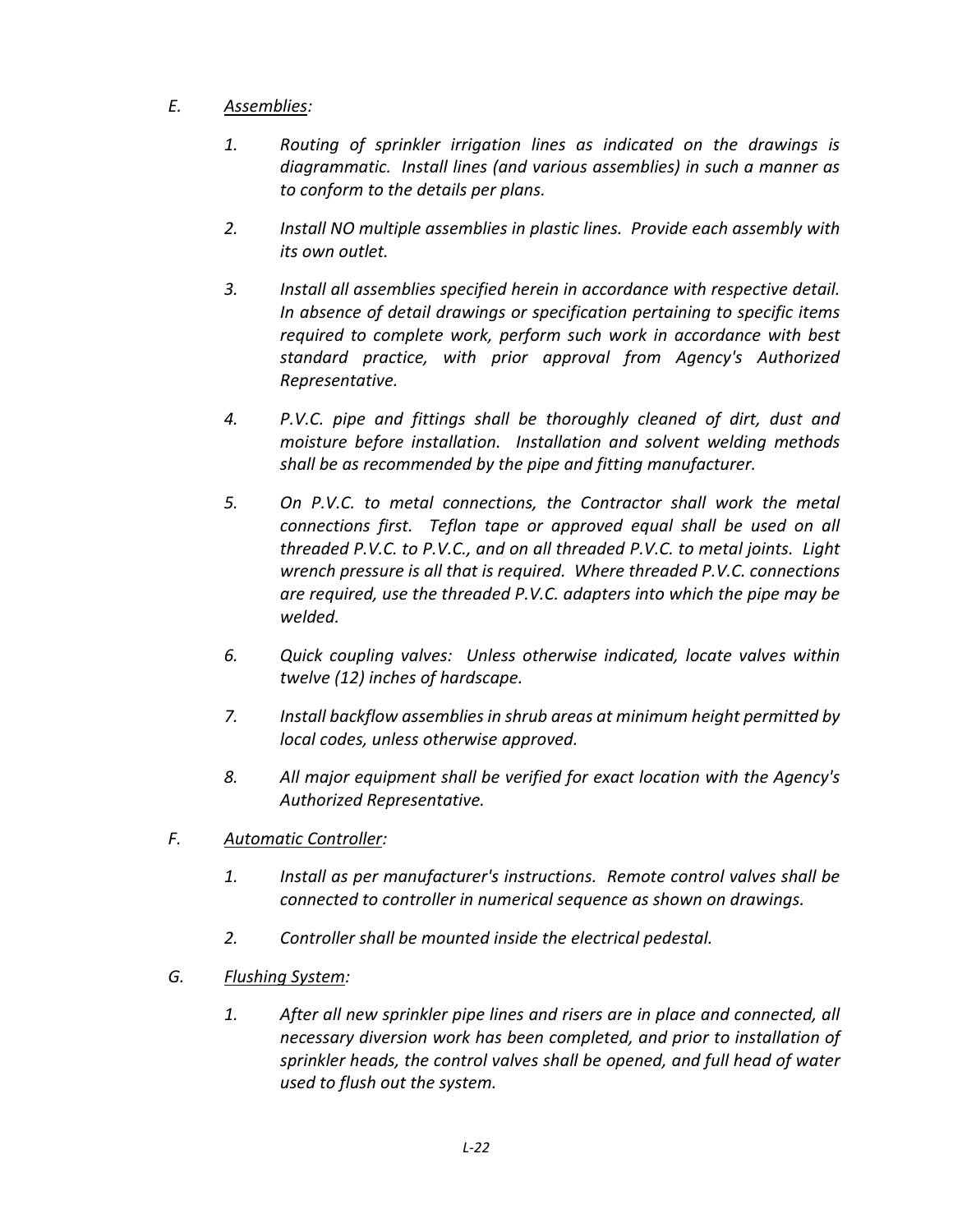- *2. Sprinkler heads shall be installed only after flushing of the system has been accomplished to the complete satisfaction of the Agency's Authorized Representative.*
- *H. Sprinkler Heads:*
	- *1. Install the sprinkler heads as designated on the drawings and in accordance with their respective detail.*
	- *2. Spacing of heads shall not exceed the maximum indicated on the drawings. In no case shall the spacing exceed the maximum recommended by the manufacturer.*
	- *3. The Contractor is responsible for the placement of heads to achieve head to head coverage.*
- *I. Valve Boxes:*
	- *1. All buried valves and equipment shall be installed with a proper box.*
	- *2. Fill area under box with a minimum of three (3) cubic feet of three-fourths (3/4) inch gravel before box is installed.*
	- *3. Identification tags shall be attached to each remote-control valve, showing number that corresponds with controller sequence. Tags shall be manufactured of polyurethane Behr Desopaid, purple in color with black letters two and three-fourths (2-3/4) inches by two and one-forth (2-1/4) inches.*
	- *4. Brand valve box covers in four (4) inch high numbers that corresponds to sequencing shown on drawings.*
- *J. Electrical Supply:*
	- *1. 220-volt electrical service for pump shall be provided for by Contractor.*
	- *2. Low voltage wiring shall be placed in the same trench and along side of main lines unless otherwise approved.*
	- *3. When more than one wire is placed in a trench, tape wires together at a maximum ten (10) feet on center.*
	- *4. Provide an eighteen (18) inch expansion loop at each directional change, and a twenty-four (24) inch coil at each connection.*
	- *5. Use a continuous wire between controller and remote-control valves. Except as otherwise approved, do not splice at any point. All approved splices shall be enclosed in an acceptable box.*
	- *6. Each controller shall be provided with separate ground wire.*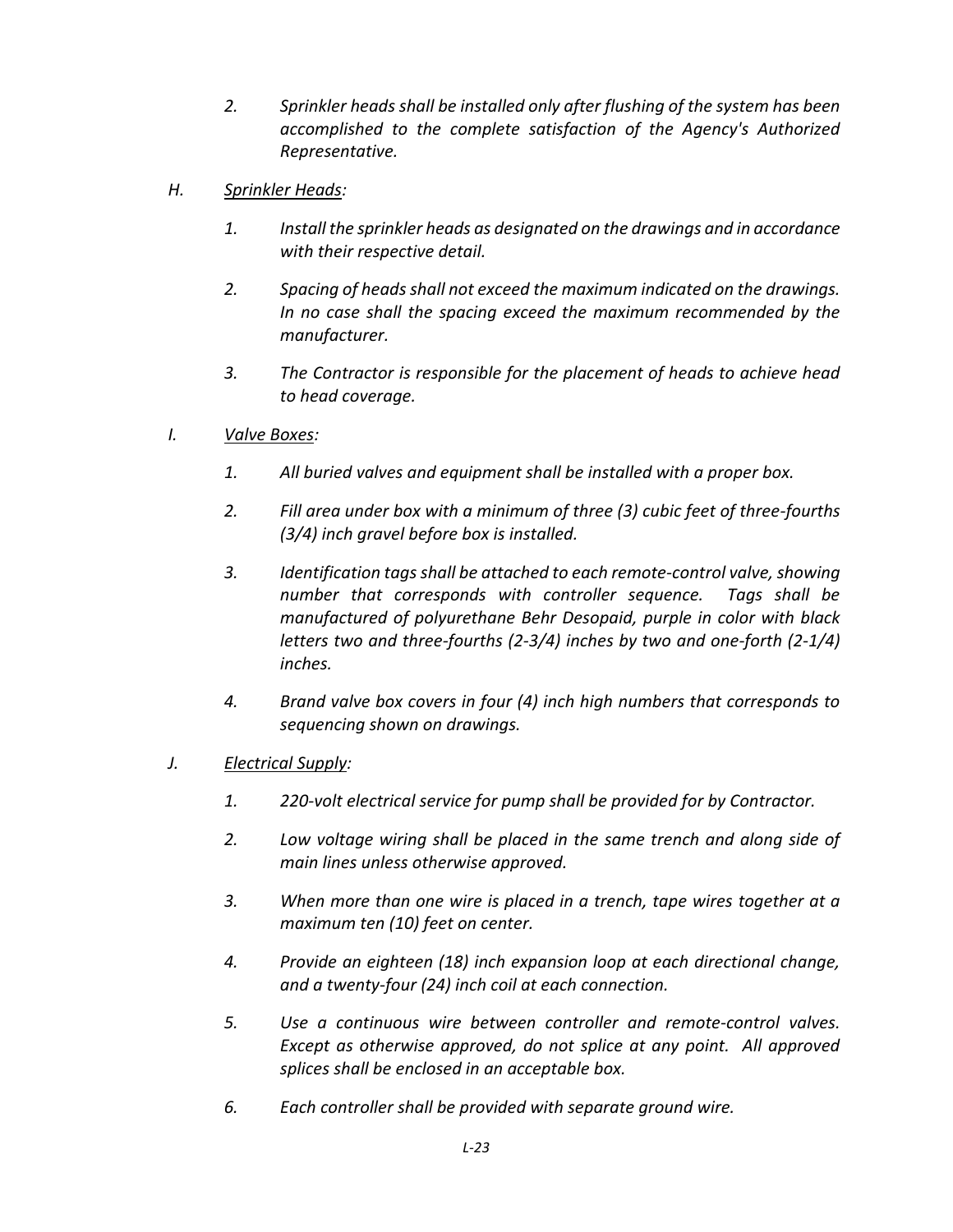# *K. Control Wires:*

- *1. All electrical equipment and wiring shall comply with local and state codes and be installed by those skilled and licensed in the trade. Unless the governing code specifies otherwise, low voltage control wire may be installed by the sprinkler irrigation Contractor.*
- *2. Connecting and splicing of wire at the valves shall be made using Pen-Tite Connectors, Scotch-Lok, or approved equal. No other splices will be allowed.*
- *3. Tape all control wire to the side of all mains at ten (10) foot intervals.*

# *3.04 FIELD QUALITY CONTROL*

- *A. Adjustment of the System:*
	- *1. The Contractor shall adjust all sprinkler heads and valves for optimum performance and to prevent as much as possible any overspray onto walks and roadways. No spray is permitted on buildings.*
	- *2. If it is determined that adjustments in the irrigation equipment will provide proper and more adequate coverage, the Contractor shall make such adjustments prior to planting. Adjustments may include changes in nozzle sizes, trajectory of spray or degrees of arc, as required.*
	- *3. All sprinkler heads shall be set perpendicular to finished grades unless otherwise designated on the plans and at height and distance from walks, buildings, etc., as noted.*
- *B. The Contractor is responsible for protecting all existing landscaping. Any existing landscaping removed shall be properly replaced, including any sod.*
- *C. Testing of Irrigation System:*
	- *1. Test all pressure lines under hydrostatic pressure at one hundred fifty (150) pounds per square inch or fifty (50) pounds per square inch more than the normal static pressure (whichever is greater) and prove watertight. Note: This test must be performed prior to paving and must hold pressure on a pressure gauge for three (3) hours.*
	- *2. Testing of pressure main lines occur prior to installation of electrical control valves, quick couplers or any other equipment that might prevent a proper test from being performed.*
	- *3. All piping under paved main linesshall be tested under hydrostatic pressure of one hundred fifty (150) pounds per square inch or fifty (50) pounds per square inch more than normal static pressure (whichever is greater) and*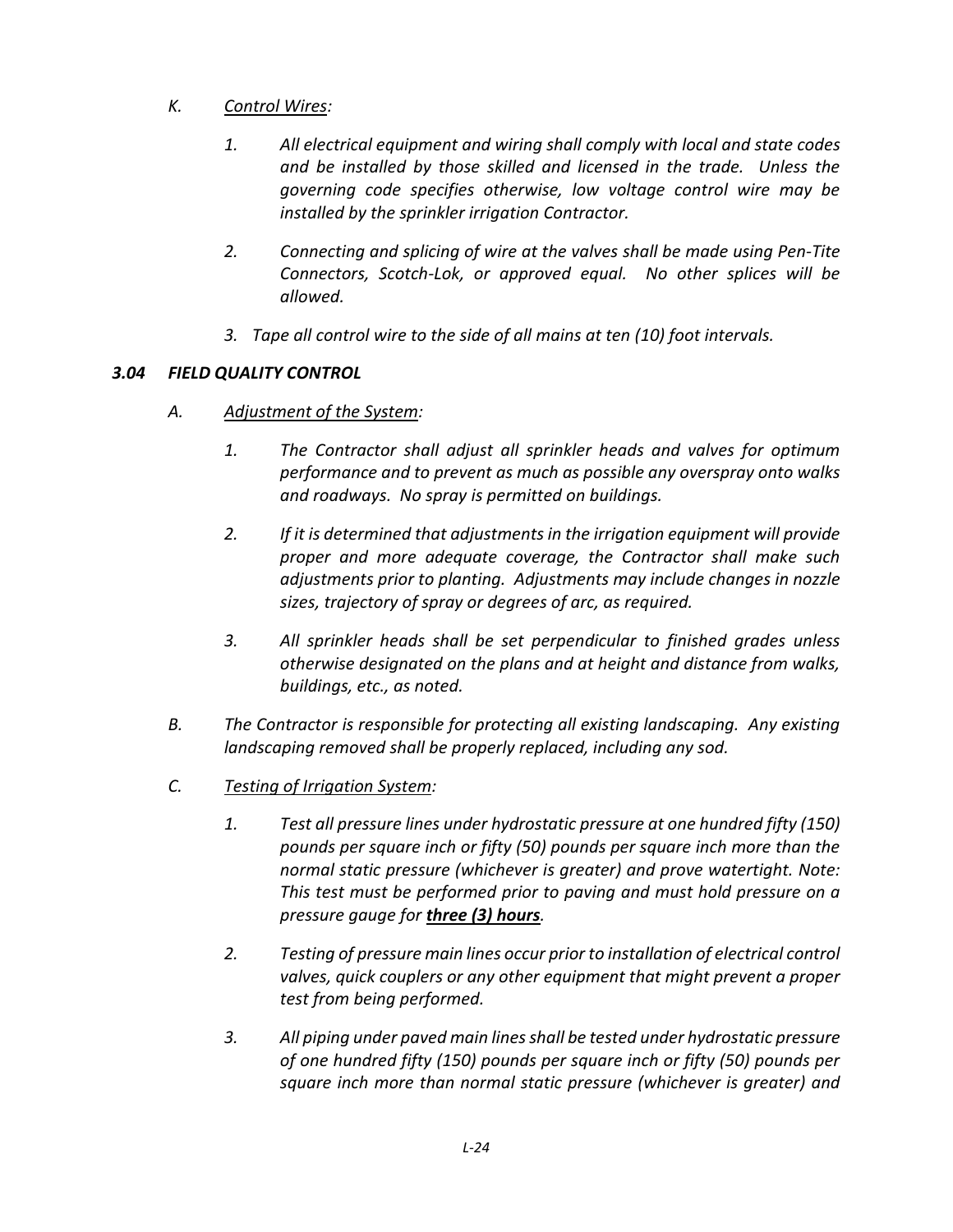*proved watertight. Note: This test must be performed prior to paving and must hold pressure on a pressure gauge for three (3) hours.*

- *4. Sustain pressure in lines for not less than three (3) hours. If leaks develop, replace joints and repeat test until entire system is proved watertight.*
- *5. All hydrostatic tests shall be made only in the presence of the Agency's Authorized Representative, or other duly authorized representative of the Agency. No pipe shall be completely backfilled until it has been inspected, tested and approved in writing.*
- *6. Furnish necessary pressure force pump and all other test equipment.*
- *7. When the sprinkler irrigation system is completed, perform a coverage test in the presence of the Agency's Authorized Representative, to determine if the water coverage for planting areas is complete and adequate. Furnish all materials and perform all work required to correct any inadequacies of coverage due to deviations from plans, or where the system has been willfully installed as indicated on the drawings when it is obviously inadequate, without bringing this to the attention of the Agency's Authorized Representative. This test shall be accomplished and passed before any ground cover of turf is planted.*
- *8. Upon completion of each phase of work, entire system shall be tested and adjusted to meet site requirements.*
- *9. Low voltage wiring under paving shall be tested for continuity, prior to paving when over fifty (50) feet.*
- *10. No planting of trees, shrubs, ground cover or turf shall be installed prior to approval of the irrigation coverage test by the Agency's Authorized Representative.*

#### *3.05 MAINTENANCE*

- *A. The entire sprinkler irrigation system shall be under fully automatic operation for a period of seven days prior to any planting.*
- *B. The Agency's Authorized Representative reserves the right to waive or shorten the operation period.*
- *C. After the maintenance period, the Contractor shall demonstrate in the presence of the Agency's Authorized Representative the system is in perfect operating order.*

#### *3.06 CLEAN-UP*

*A. Clean-up shall be performed as each portion of the work progresses. Refuse and excess dirt shall be removed from the site, all walks and paving shall be washed*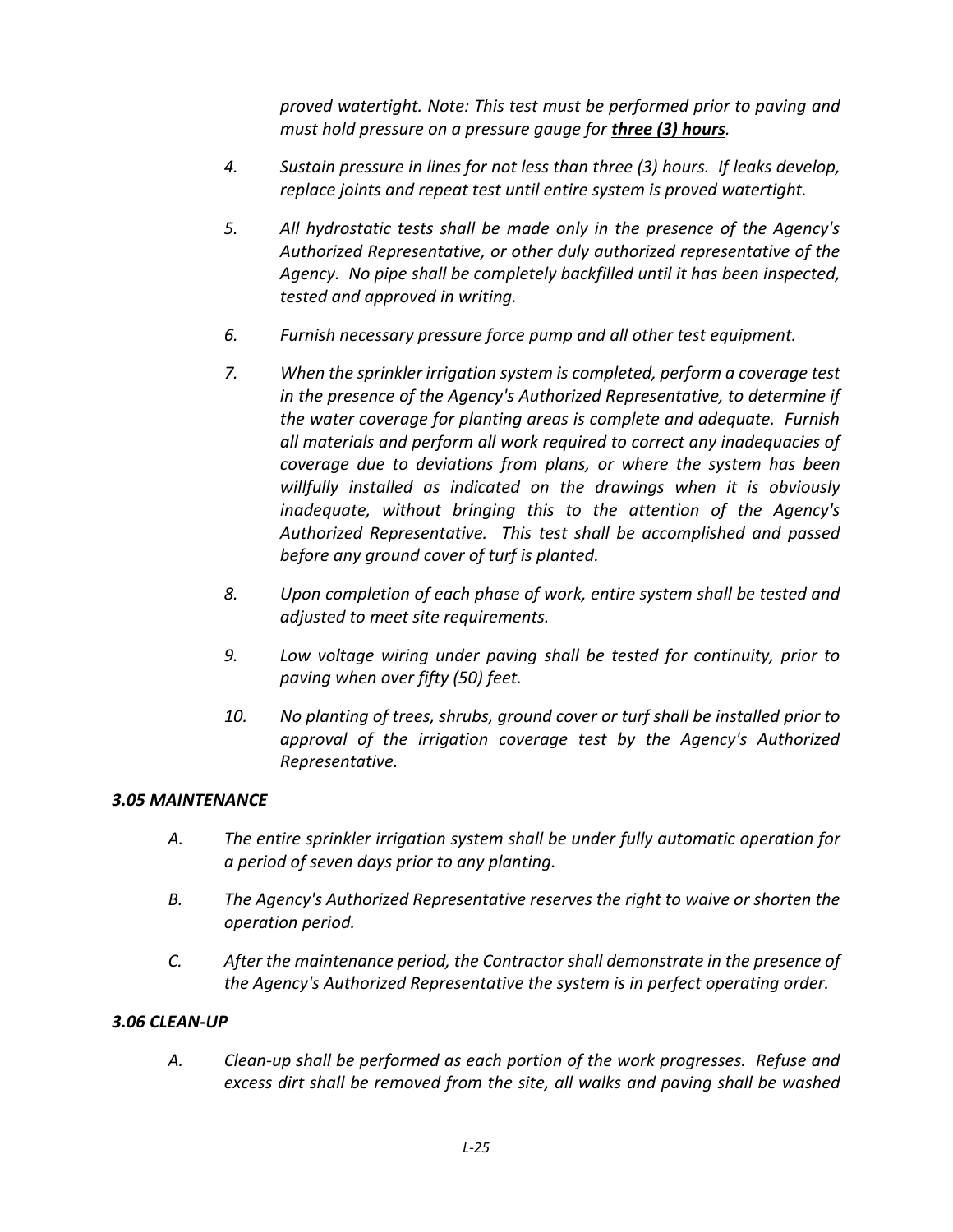*down, and any damage sustained to the work of others shall be repaired and work of others shall be repaired, and work returned to its original condition.*

#### *3.07 OPERATING INSTRUCTIONS*

*A. The Contractor shall be required to train Agency's maintenance personnel in proper operation of all major equipment. Provide written evidence of the person or persons so trained to the Agency's Authorized Representative.*

#### *3.08 EXISTING TREES*

*A. When it is necessary to excavate adjacent to existing trees, use all possible care to avoid injury to tree trunk, branches and tree roots. Excavation in areas where two (2) inch and larger roots occur shall be done by hand. All roots two (2) inches and larger in diameter shall be tunneled under and shall be heavily wrapped with burlap, to prevent scarring or excessive drying. Where a ditching machine is run close to trees having roots smaller than two (2) inches in diameter, the wall of the trench adjacent to the tree shall be hand trimmed, making clean cuts. Roots one (1) inch and larger in diameter shall be painted with two (2) coats of Tree Seal, or approved equivalent. Trenches adjacent to tree should be backfilled within twenty-four (24) hours. Where this is not possible, the side of the trench adjacent to the tree shall be kept shaded with burlap or canvas.*

#### *END OF IRRIGATION SYSTEM SECTION*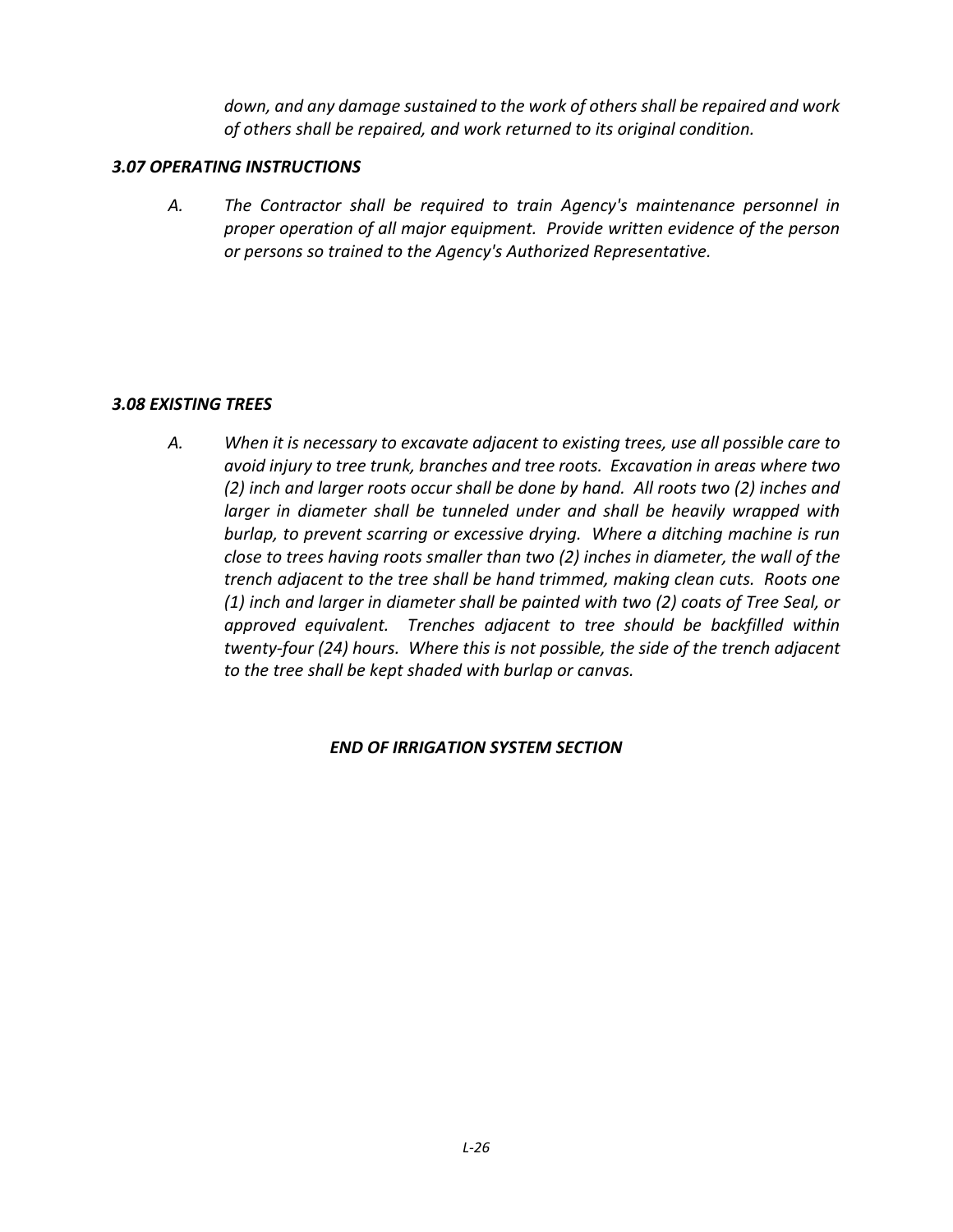# *PART 1 - GENERAL*

#### *1.01 DESCRIPTION*

- *A. Related Requirement: Review the General Conditions, Standard Specifications, Special Provisions, and the City of Fontana Park Design Standards which contain information and requirements that apply to this Section.*
	- **a. Refer to the City Of Fontana Park Design Standards Manual. Please contact City of Fontana's Public Works Department's Landscape Division for the current up to date information as it pertains to your project.**

**Public Works Department Contact Info: Luis Villalobos at 909-350-6776 or [lvillalobos@fontana.org](mailto:lvillalobos@fontana.org)**

- *B. Work Included: Provide site and street furnishings complete, as shown, and as specified.*
- *C. Related Work in Other Sections:*

#### *1.02 QUALITY ASSURANCE*

- *A. Applicable Standards: Any reference to the "Standard Specifications" or "ASTM" shall mean the current or latest editions as described below:*
	- *1. "Standard Specifications" - "Standard Specifications for Public Works Construction": 2015 Edition; Southern California Chapter, American Public Works Association and Southern California Districts Associated General Contractors of California.*
	- *2. "ASTM" - American Society for Testing and Materials*
- *B. Compatibility With Adjacent Materials: Verify that all site furnishings are compatible with adjacent site improvements by others, and that their installation shall not adversely affect either the site furnishings of existing or proposed site improvements.*

#### *1.03 SUBMITTALS*

- *A. Samples and Product Data: Submit samples or manufacturer's current literature for the following items:*
	- *1. Color and finish for each type of furnishing.*
	- *2. Installation instructions and recommendations for general maintenance.*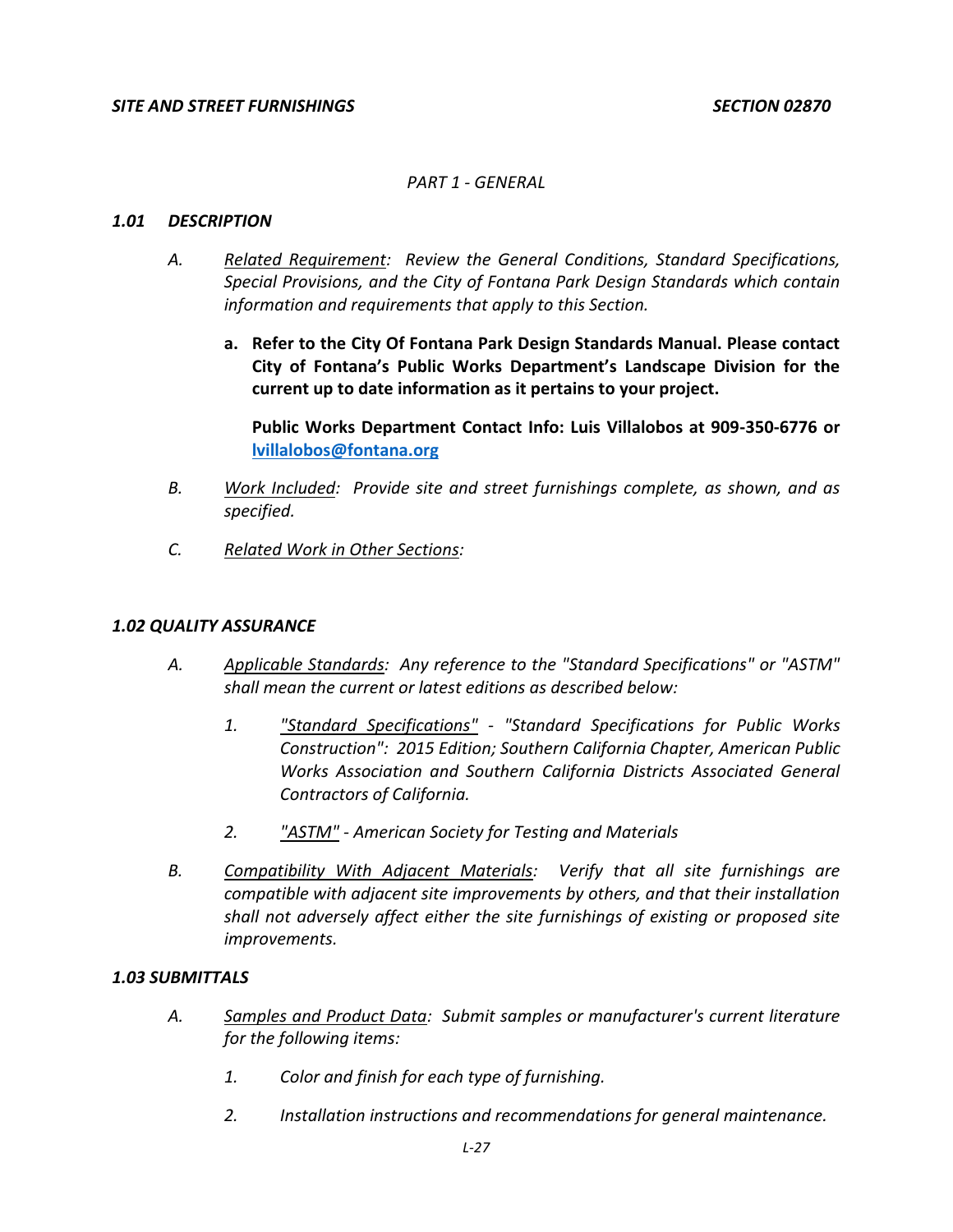- *B. Test Data: Copies of all applicable laboratory test data and reports.*
- *C. Shop Drawings: All site furnishings being installed or fabricated by Contractor.*

# *1.04 PRODUCT DELIVERY, STORAGE AND HANDLING*

- *A. Labeling: Furnish all materials in manufacturer's unopened, original containers, bearing original labels showing quantity, description and name of manufacturer.*
- *B. Delivery: Deliver and unload at the site on pallets and bound in such a manner that no damage occurs to the product.*
- *C. Storage: Store products in a manner which will preclude all damages. Damaged materials will be rejected. Remove all damaged materials from the job site immediately and replace at no cost to the Agency.*
- *D. Handling: Furnish suitable equipment to locate all site furnishing materials carefully and efficiently. Life materials using lifting inserts provided by manufacturer where applicable.*

# *PART 2 - PRODUCTS*

# *2.01 PREFABRICATED MATERIALS*

*A.* **Refer to the City of Fontana Park Design Standards Manual. Please contact City of Fontana's Public Works Department's Landscape Division for the current up to date information as it pertains to your project.**

**Public Works Department Contact Info: Luis Villalobos at 909-350-6776 [Lvillalobos@fontana.org](mailto:Lvillalobos@fontana.org)** 

# *PART 3 - EXECUTION*

# *3.01 GENERAL*

- *A. Acceptance: Do not install site and street furnishings prior to acceptance by Agency's Authorized Representative of area to receive such materials.*
- *B. Locations: Install as directed and as shown on the Drawings.*
- *C. Special Precautions: Guard against staining or damaging of existing pavements and plantings where site furnishings are to be installed.*

# *3.02 CONCRETE PADS AND FOOTINGS*

*A. Layout: Accurately layout all pads and footings as called for in the Drawings.*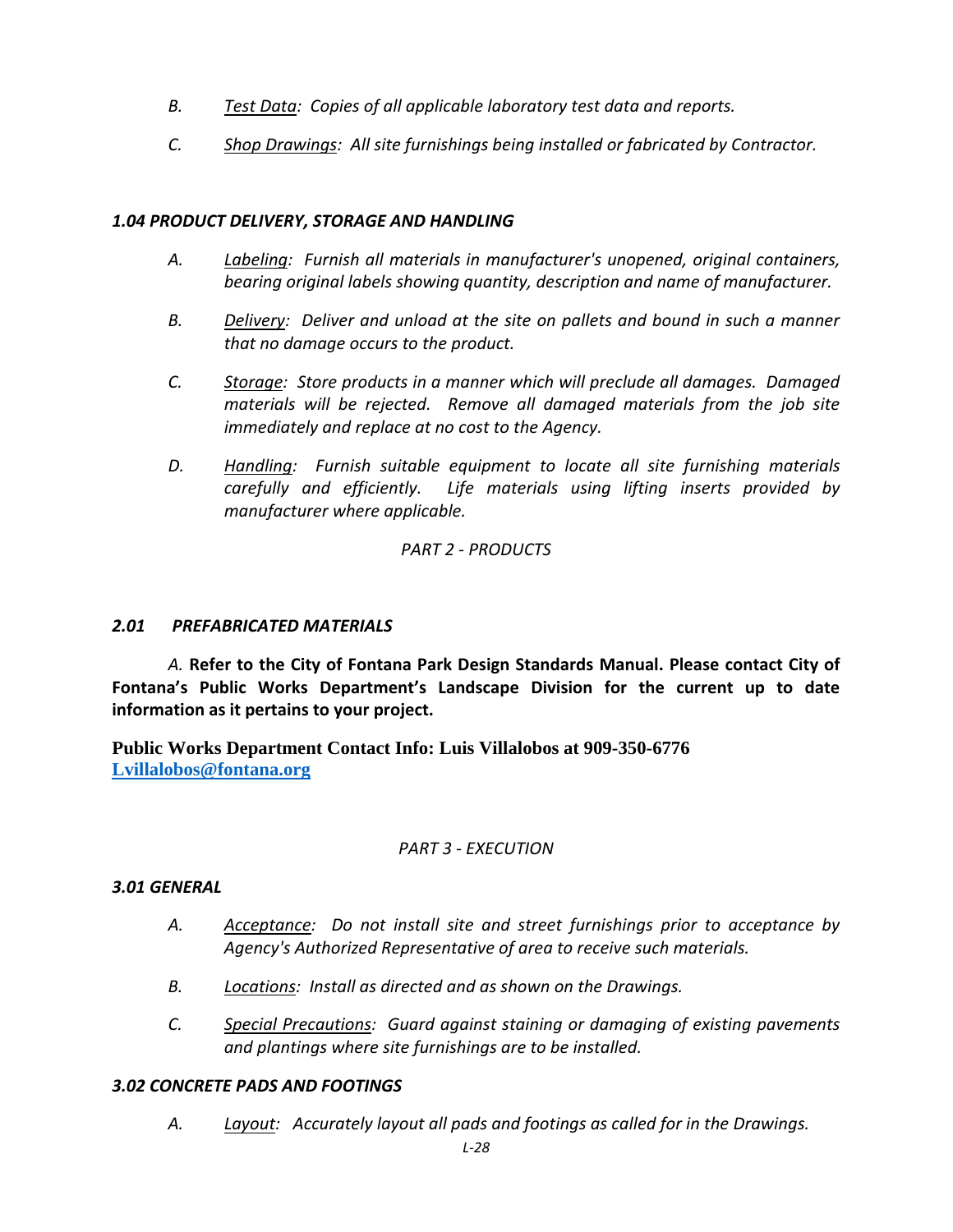*B. Installation: Excavation form as required and fill for pads and footings as specified* 

# *3.03 CLEAN-UP*

- *A. Keep all areas of work clean, neat and orderly at all times.*
- *B. Clean up and remove all debris from the entire work area to satisfaction of Agency's Authorized Representative prior to Final Acceptance.*

*END OF SITE AND STREET FURNISHINGS SECTION*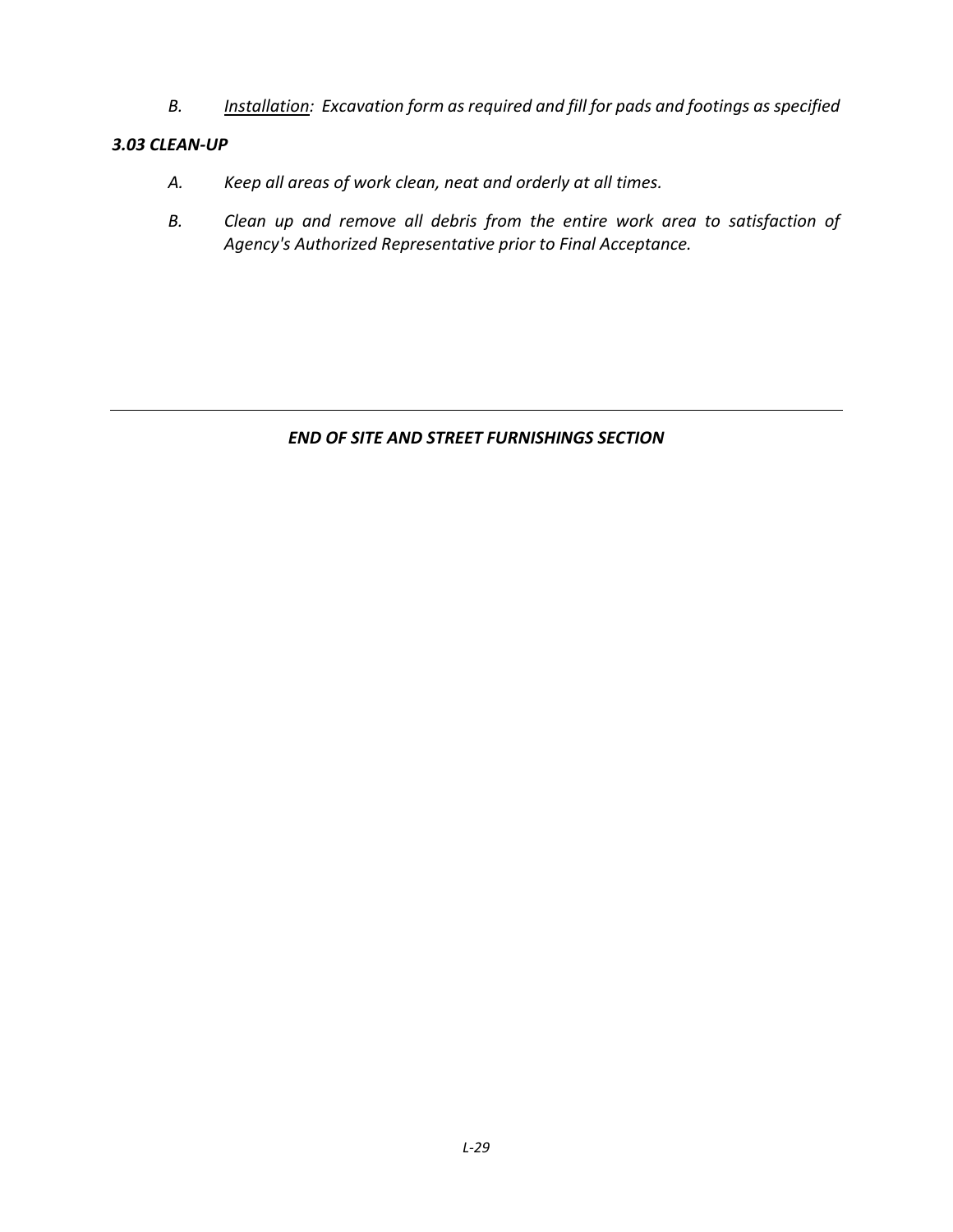#### *PART 1 – GENERAL*

#### *1.01 DESCRIPTION*

- *A. Related Requirements: Review the General Conditions, Standard Specifications and Special Provisions, which contain information and requirements that apply to this Section.*
- *B. Work Included: Provide all products and execute all labor to achieve soil preparation, complete as shown and as specified.*
- *C. Related Work in Other Sections:*

*Irrigation System - Section 02810*

*Lawns and Grasses - Section 02930*

*Trees, Shrubs, and Ground Covers - Section 02950*

*Landscape Maintenance - Section 02970*

#### *1.02 QUALITY ASSURANCE*

- *A. Applicable Standards: General Conditions, Special Provisions,*
- *B. Provide certificates of inspection required by law for transportation with invoice. File copies of certificates with Agency's Authorized Representative after acceptance of material. Inspection by governmental officials at point of origin does not preclude rejection of materials at project site.*

#### *1.03 SUBMITTALS*

#### *SOILS MANAGEMENT PLAN REQUIREMENTS:*

- *1. IN ORDER TO REDUCE RUNOFF AND ENCOURAGE HEALTHY PLANT GROWTH, A SOIL MANAGEMENT REPORT SHALL BE COMPLETED BY THE PROJECT APPLICANT, OR HIS/HER DESIGNEE, AS FOLLOWS:*
	- *A. SUBMIT SOIL SAMPLES TO A LABORATORY FOR ANALYSIS AND RECOMMENDATIONS.*
	- *B. SOIL SAMPLING SHALL BE CONDUCTED IN ACCORDANCE WITH LABORATORY PROTOCOL, INCLUDING PROTOCOLS REGARDING ADEQUATE SAMPLING DEPTH FOR THE INTENDED PLANTS.*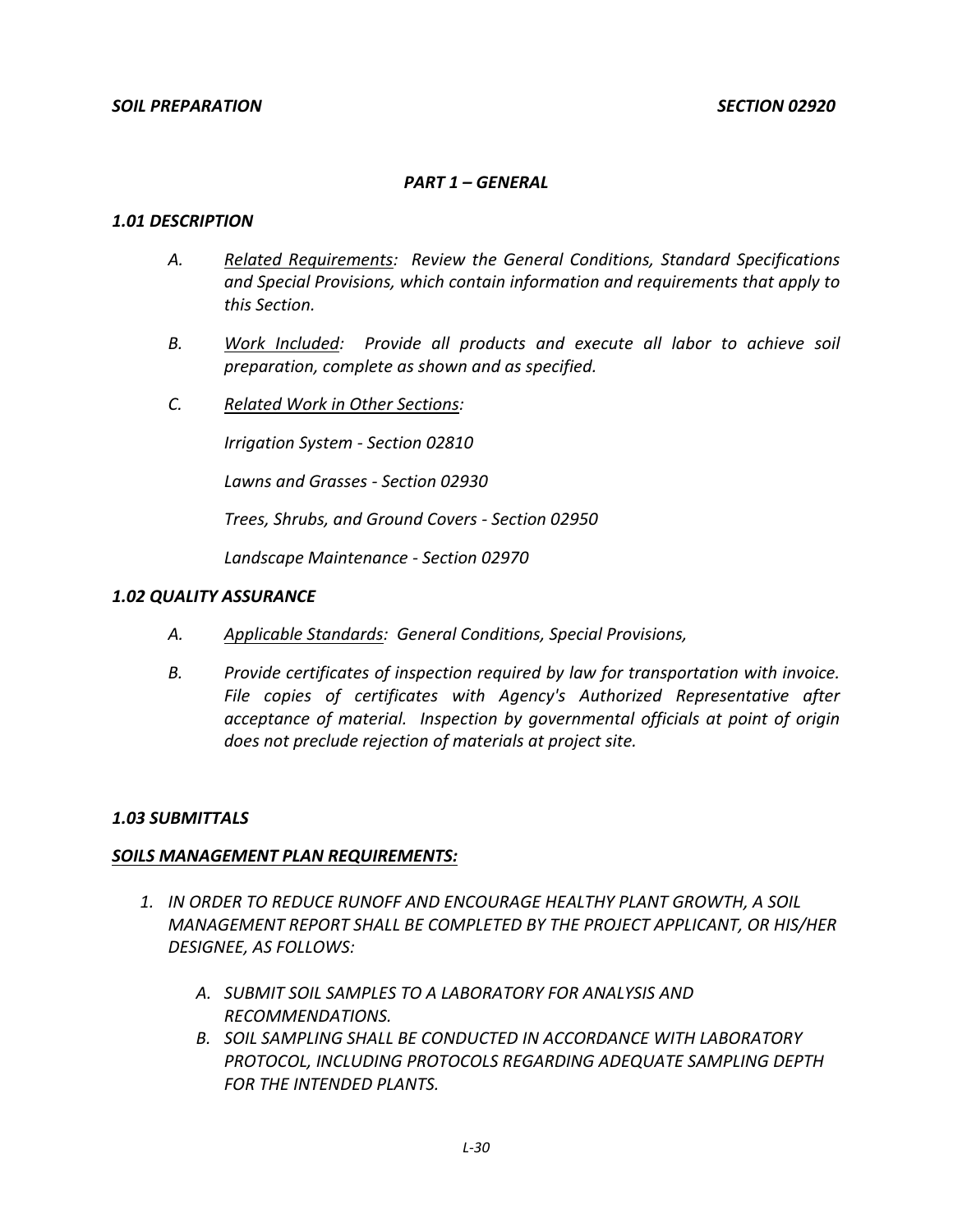- *2. THE SOIL ANALYSIS SHALL INCLUDE:*
	- *A. SOIL TEXTURE*
	- *B. INFILTRATION RATE DETERMINED BY LABORATORY TEST OR SOIL TEXTURE INFILTRATION RATE TABLE*
	- *C. PH*
	- *D. TOTAL SOLUBLE SALTS*
	- *E. SODIUM*
	- *F. PERCENT ORGANIC MATTER*
	- *G. AND RECOMMENDATIONS.*
- *3. IN PROJECTS WITH MULTIPLE LANDSCAPE INSTALLATIONS (I.E. PRODUCTION HOME DEVELOPMENTS) A SOIL SAMPLING RATE OF 1 IN 7 LOTS OR APPROXIMATELY 15% WILL SATISFY THIS REQUIREMENT. LARGE LANDSCAPE PROJECTS SHALL SAMPLE AT A RATE EQUIVALENT TO 1 IN 7 LOTS.*
- *4. THE PROJECT APPLICANT, OR HIS/HER DESIGNEE, SHALL COMPLY WITH ONE OF THE FOLLOWING:*
	- *A. IF SIGNIFICANT MASS GRADING IS NOT PLANNED, THE SOIL ANALYSIS REPORT SHALL BE SUBMITTED TO THE CITY AS PART OF THE LANDSCAPE DOCUMENTATION PACKAGE*
	- *B. OR IF SIGNIFICANT MASS GRADING IS PLANNED, THE SOIL MANAGEMENT REPORT SHALL BE MADE AVAILABLE TO THE CITY INSPECTOR DESIGNATED BY THE CITY ENGINEER, AND TO THE LANDSCAPE CONTRACTOR PRIOR TO THE INSTALLATION OF ANY PLANT MATERIAL, AND SUBMITTED WITH THE CERTIFICATE OF COMPLETION*
- *5. Samples and Product Data: Prior to delivery to site, submit samples and manufacturer's literature to the Agency Authorized Representative for the following items:*
	- *1. Organic Amendments: One (1) pint for each type*
	- *2. Topsoil: One-half (2) pound*
	- *3. Soil Mixes: One-half (2) pound for each type*
	- *4. Sand: One-half (2) pound*
	- *5. Chemical Additives: One (1) pint for each type*
	- *B. Test Data: Submit all laboratory test data for all materials.*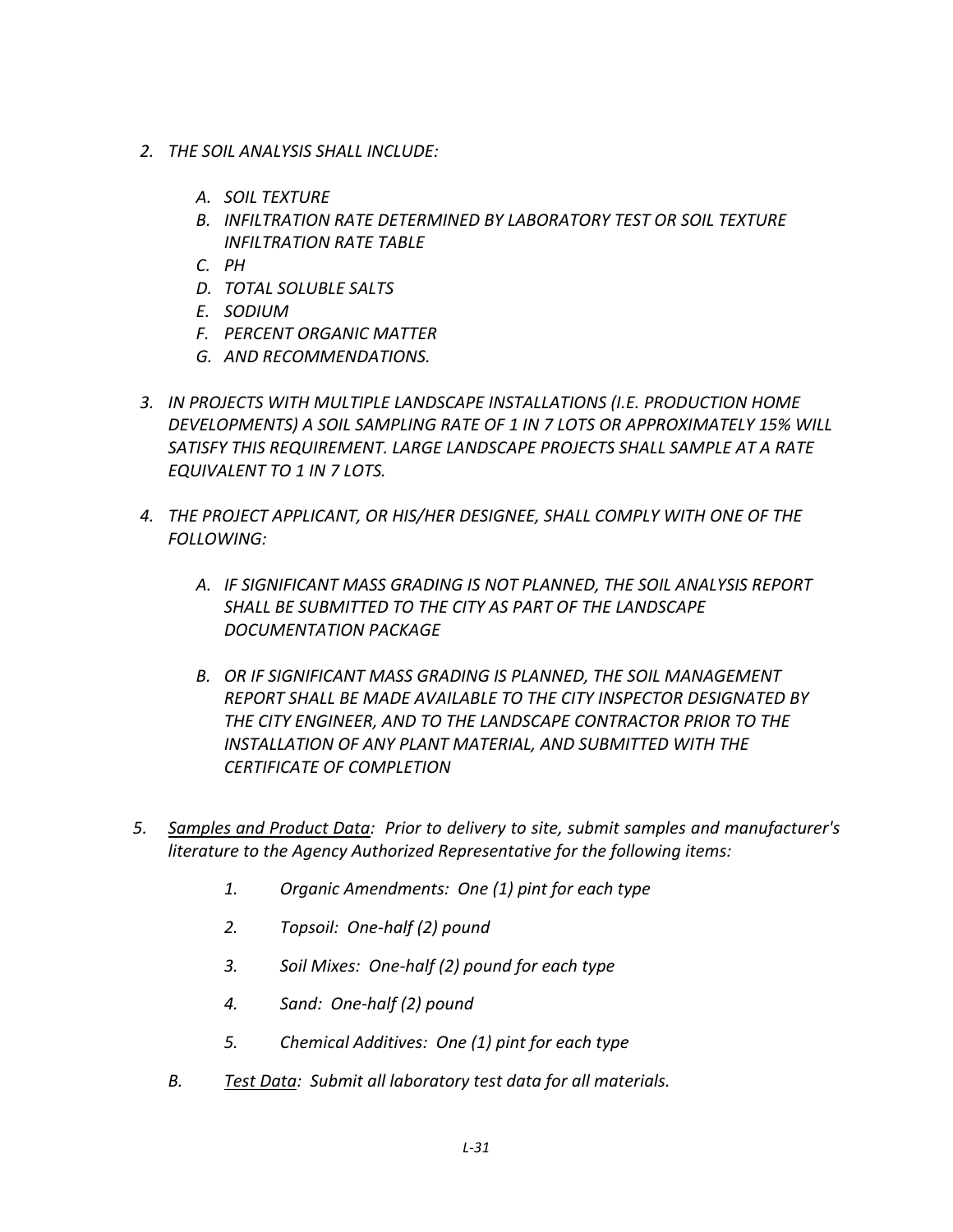# *1.04 PRODUCT DELIVERY, STORAGE AND HANDLING*

- *A. Labeling: Furnish standard products in unopened manufacturer's standard containers bearing original labels showing quantity, analysis and name of manufacturer.*
- *B. Storage: Store products with protection from weather or other conditions which would damage or impair the effectiveness of the product.*

# *1.05 ANALYSES OF SAMPLES AND TESTS*

- *A. Sampling: Agency's Authorized Representative reserves the right to take and analyze samples of materials for conformity to specifications at any time. Furnish samples upon request by Agency's Authorized Representative.*
- *B. Rejected Materials: Remove rejected materials immediately from the site at Contractor's expense.*
- *C. Testing: Pay cost of testing of materials not meeting specifications.*

#### *1.06 PRE-PLANT REVIEW*

- *A. Acceptance: Work will be accepted by the Agency's Authorized Representative upon satisfactory completion of all soil preparation work.*
- *B. Notification: Notify Agency's Authorized Representative forty-eight (48) hours in advance for review of soil preparation prior to proceeding with planting operations.*

#### *PART 2 - PRODUCTS*

#### *2.01 TOPSOIL*

- *A. General Qualifications: Soil Preparation*
- *1. Prior to planting compacted soil SHALL be transformed to a friable condition*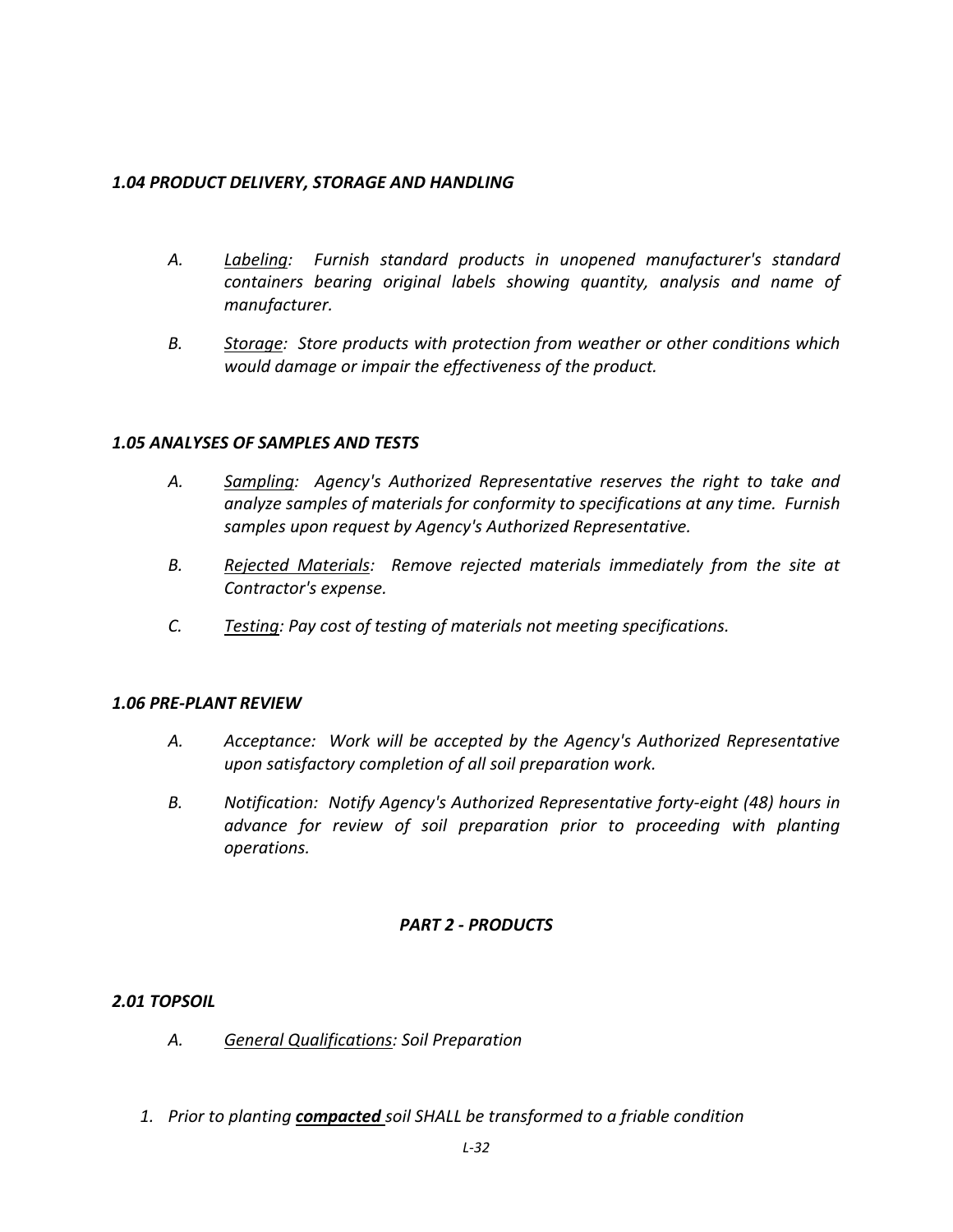- *2. In addition to the required soil amendments Install Compost at a minimum rate of four cubic yards per 1,000 square feet of permeable area SHALL be incorporated to a depth of 6 inches into soil*
- *3. Composition: Use only fertile, friable, well-drained soil, of uniform quality, free of stones over 1 in. diameter, sticks, oils, chemicals, plaster, concrete and other deleterious materials, as a planting medium for the project and as per the Public Works Inspectors direction.*
	- *2. Testing:*
		- *a. Parasites: Test all soils which have been previously used for agriculture forenmatodes. It shall be acceptable if the parasites nematode population is less than two hundred (200) per five (5) cubic centimeters of soil. Do not artificially dry soil prior to testing.*
		- *b. Herbicide: Perform a radish/ryegrass growth trial if herbicide contamination is suspected. Consult with Agency's Authorized Representative prior to testing.*
	- *B. Existing Soil to be Amended: Inspect existing soil and do all work necessary to bring it to standards specified under "General Qualifications" above. Amend as specified herein.*

#### *2.02 ORGANIC AMENDMENTS*

- *A. Nitrogen-Treated Sawdust: Derived from redwood, fir, or cedar sawdust.*
	- *1. Physical Properties:*

|    | Percent Passing                                                                                                                                                                                     | Sieve Size                 |  |
|----|-----------------------------------------------------------------------------------------------------------------------------------------------------------------------------------------------------|----------------------------|--|
|    | 95-100                                                                                                                                                                                              | 6.35 mm $(1/4")$           |  |
|    | 80-100                                                                                                                                                                                              | 2.38 mm (#8, * mesh)       |  |
|    | $0 - 30$                                                                                                                                                                                            | 500 microns (#35, 32 mesh) |  |
| 2. | Chemical Properties:<br>Nitrogen Content (dry weight basis):<br>Wood of Redwood $-0.4-0.6%$<br>Wood of Fir/Cedar - 0.56-0.84%<br>Iron Content (dry weight basis):<br>Minimum 0.08% iron as metallic |                            |  |
|    |                                                                                                                                                                                                     |                            |  |
|    |                                                                                                                                                                                                     |                            |  |
|    |                                                                                                                                                                                                     |                            |  |
|    |                                                                                                                                                                                                     |                            |  |
|    |                                                                                                                                                                                                     |                            |  |
|    |                                                                                                                                                                                                     | L-33                       |  |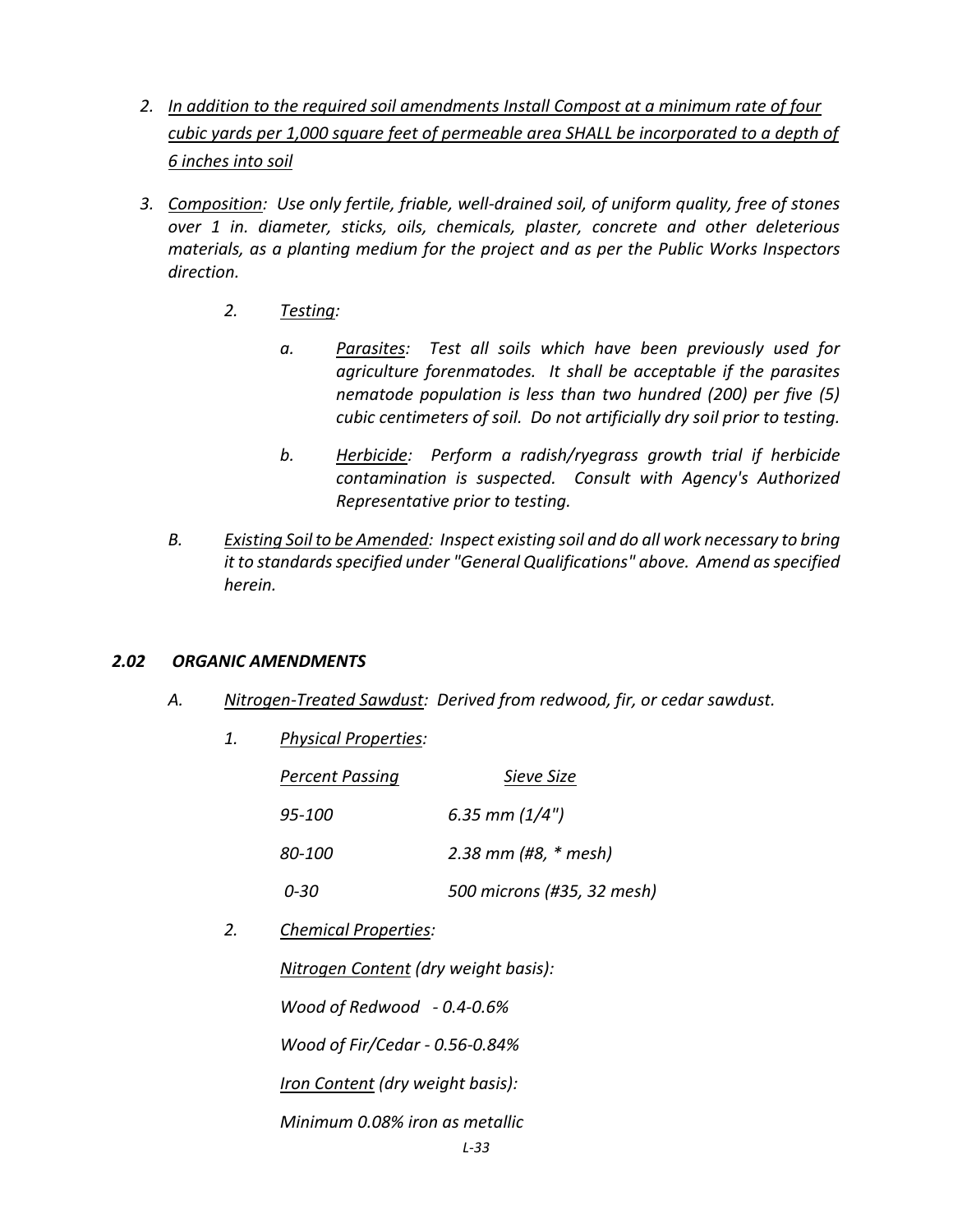*Soluble Salts: Maximum 3.5 milliohms/am twenty-five (25) degrees Celsius as determined by saturation extract method.*

*Ash (dry weight basis): 0.6.0%*

# *3. Wettability:*

- *a. The air-dry product shall, when applied to a cup or smaller beaker of water at seventy (70) degrees Fahrenheit in the amount of 1 teaspoon, become completely wet in a period not exceeding two (2) minutes.*
- *b. Guarantee all wetting agents added to accomplish this to be nonphytotoxic at rate used.*

#### *2.03 COMMERCIAL FERTILIZERS*

*A. Pre-Plant Fertilizer: Mixed by a commercial fertilizer supplier and consisting of the following percent by weight:*

| Six (6) Percent     | Nitrogen   |
|---------------------|------------|
| Twenty (20) Percent | Phosphorus |
| Twenty (20) Percent | Potash     |

#### *2.04 CHEMICAL ADDITIVES*

- *A. Ground Limestone: Agricultural limestone containing not less than eighty-five (85) percent of total carbonates, ground to such fineness that fifty (50) percent will pass #100 sieve and ninety (90) percent will pass #20 sieve.*
- *B. Dolomite Line: Agricultural grade mineral soil conditioner containing thirty-five (35) percent minimum magnesium carbonate and forty-nine (49) percent minimum calcium carbonate, one hundred (100) percent passing \$65 sieve. "Kaiser Dolomite 65 AG" as manufactured by Kaiser, Inc., Mineral Products Department, or equal.*
- *C. Gypsum: Agricultural grade product containing eighty (80) percent minimum calcium sulfate.*
- *D. Iron Sulfate: (Ferric or Ferrous): Supplied by a commercial fertilizer supplier, containing twenty (20) percent to thirty (30) percent iron and thirty-five (35) percent to forty (40) percent sulphur.*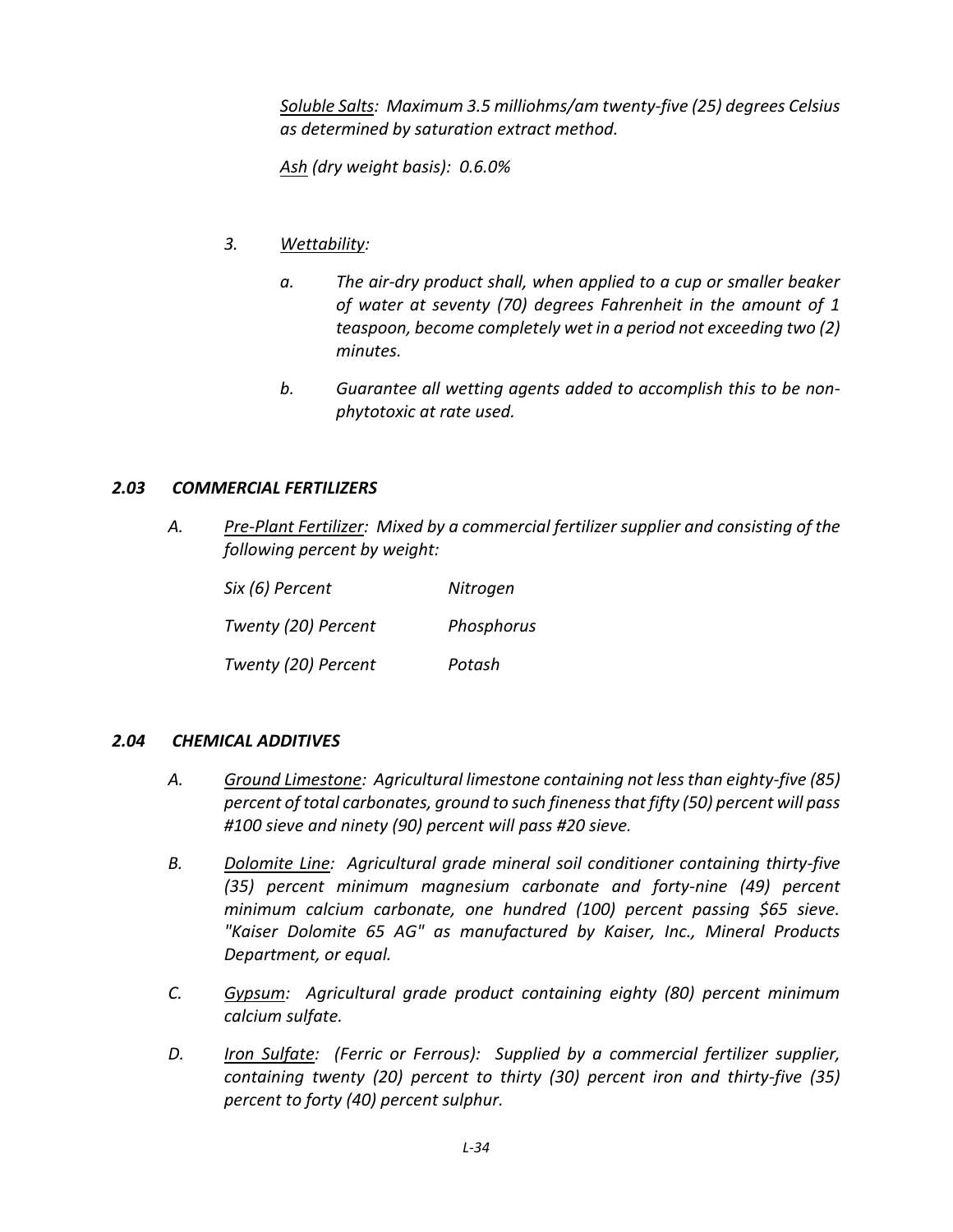- *E. Sulfate of Potash: Agricultural grade containing (50) percent to fifty-three percent of water-soluble potash.*
- *F. Single Superphosphate: Commercial product containing approximately twenty (20) percent to twenty-five (25) percent available phosphoric acid*
- *G. Ammonium Sulfate: Commercial product containing approximately twenty-one (21) percent ammonia.*
- *H. Ammonium Nitrate: Commercial product containing approximately thirty-four (34) percent ammonia.*
- *I. Calcium Nitrate: Agricultural grade containing fifteen and one-half (15-1/2) percent nitrogen.*
- *J. Urea Formaldehyde: Granular commercial product containing thirty-eight (38) nitrogen.*
- *K. I.B.D.U. (iso Butyldiene Diurea): Commercial product containing thirty-one (31) percent nitrogen.*
- *L. Soil Sulfur: Agricultural grade sulfur containing a minimum of ninety-six (96) percent sulfur.*
- *M. Iron Sequestrene: Geigy Iron Sequestrene 330 Fe.*

#### *2.05 WATER*

*A. Clean, fresh and potable, furnished and paid for by the contractor until Final City Acceptance. Applications must be filled out with the subsequent water company within the project area.*

#### *PART 3 - EXECUTION*

#### *3.01 SOIL PREPARATION*

- *A. General:*
	- *1. Moisture Content: Do not work soil when moisture content is so dry that dust will form in air that clods will not break readily. Apply water, if necessary, to bring soil to an optimum moisture content of tilling and planting.*
- *B. Preparation of Existing Soil:*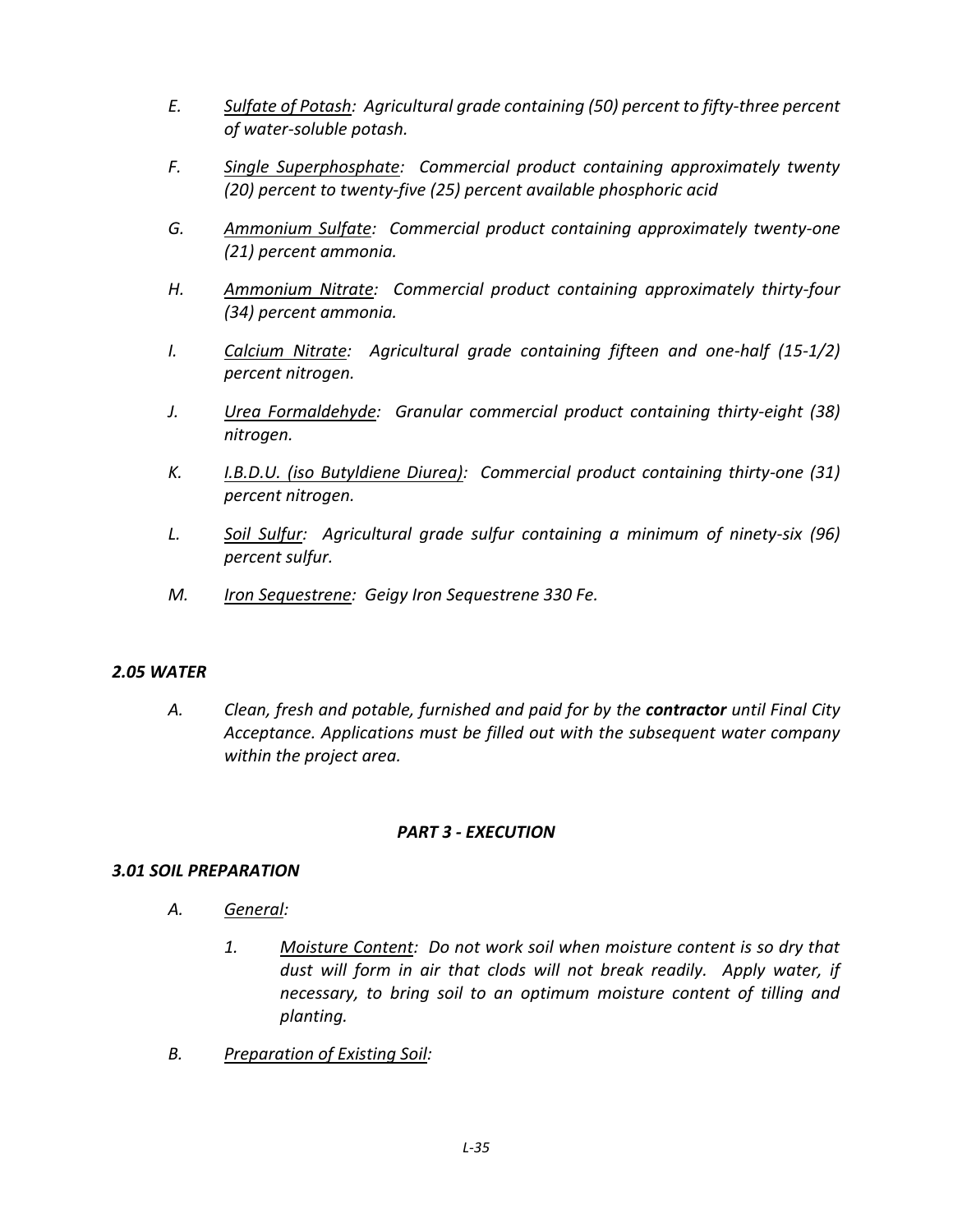- *1. Verification of Existing Grades: Verify that grades are within plus or minus one tenth of one foot of the required finished grades. Report all variations immediately to the Agency's Authorized Representative.*
- *2. Prior to planting compacted soil SHALL be transformed to a friable condition*
- *3. Install Compost at a minimum rate of four cubic yards per 1,000 square feet of permeable area SHALL be incorporated to a depth of 6 inches into soil*
- *4. Cultivation: Rip or cultivate all planting areas to a depth of six (6) inches immediately prior to amending existing soil, except for slope areas 2:1 or greater.*
- *5. Cleaning of Debris: After installing trees, shrubs and finish grading, but prior to the installation of the turf clear areas of stones ¾" inches diameter and larger from the surface. Also, remove all weeds, debris and other extraneous materials prior to amending existing soil.*
- *6. Trees to Remain: Hand cultivate within the drip line of existing trees to remain. Depth of cultivation shall not exceed two (2) inches. Cultivate immediately prior to amending existing soil.*
- *7. All rocks and debris generated in the preparation of soil shall be disposed of in a legal manor by the contractor at the contractor's expense.*

# *3.02 SOIL CONDITIONING*

- *A. Amending of Existing Soil (all areas less than 2:1 slopes):*
	- *1. Prior to planting compacted soil SHALL be transformed to a friable condition*
	- *2. Install on all projects Compost at a minimum rate of four cubic yards per 1,000 square feet of permeable area SHALL be incorporated to a depth of 6 inches into soil*
	- *3. Areas to Receive Hydro seeding: Delete pre-plant fertilizer.*
	- *4. Incorporation of Amendments: Incorporate thoroughly within top six (6) inches of soil layer and bring amended soil to finish grades and elevation shown on drawings. Do not work soils under muddy conditions.*
- *B. Backfill Mix for On-Grade Plant Pits:*
	- *1. Composition:*

*Sixty (60) percent Native Soil excavated from plant pit* 

*Forty (40) percent Nitrogen-treated sawdust*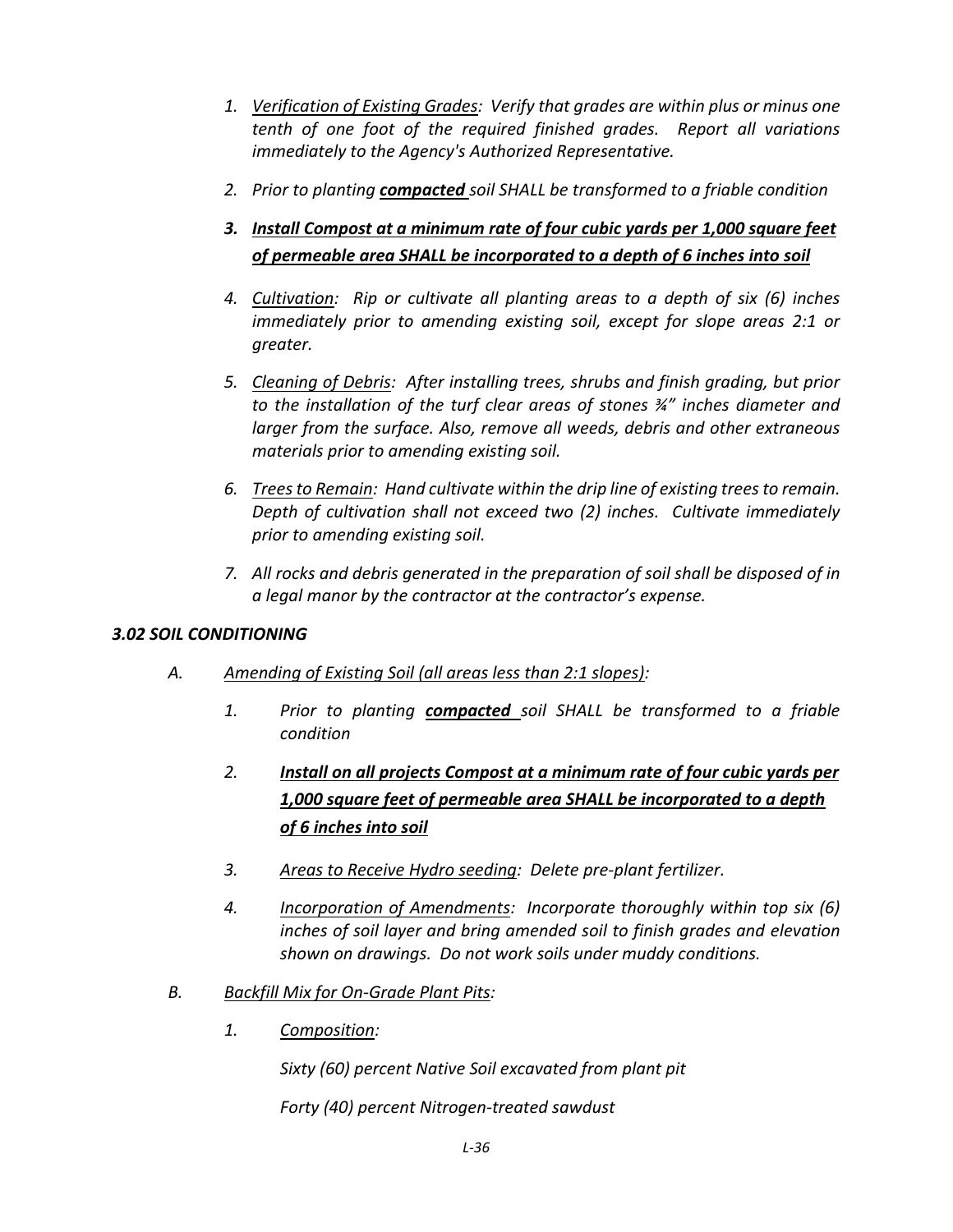*One (1) lb. 12-12-12 cubic yard of mix*

*Two (2) lbs. Iron Sulfate per cubic yard of mix*

*One (1) lb. Urea Formaldehyde per cubic yard of mix*

*2. Intent: The above amendments and quantities are approximate and are for bidding purposes only. Following on site topsoil analysis for agricultural suitability (paid for by Contractor) by an approved Soils and Plant Laboratory, composition of amendments may change. Contract price will be adjusted accordingly.*

### *3.03 DRAINAGE OF PLANTING AREAS*

- *A. Surface Drainage: All planting areas shall have positive drainage towards drains and/or street curbs. Contractor shall verify that no standing water will occur.*
- *B. Detrimental Drainage, Soils, and Obstructions:*
	- *1. Notification: Submit in writing all soils or drainage conditions considered detrimental to growth of plant materials. State condition and proposal and cost estimate for correcting condition.*
	- *2. Correction: Submit for acceptance a written proposal and cost estimate for the correction before proceeding with work.*

### *3.04 CLEAN-UP*

- *A. Keep all areas of work, clean, neat and orderly at all times.*
- *B. Clean up and remove all deleterious materials and debris from the entire work area prior to Final Acceptance to the satisfaction of the Agency's Authorized Representative.*

# *END OF SOIL PREPERATION SECTION*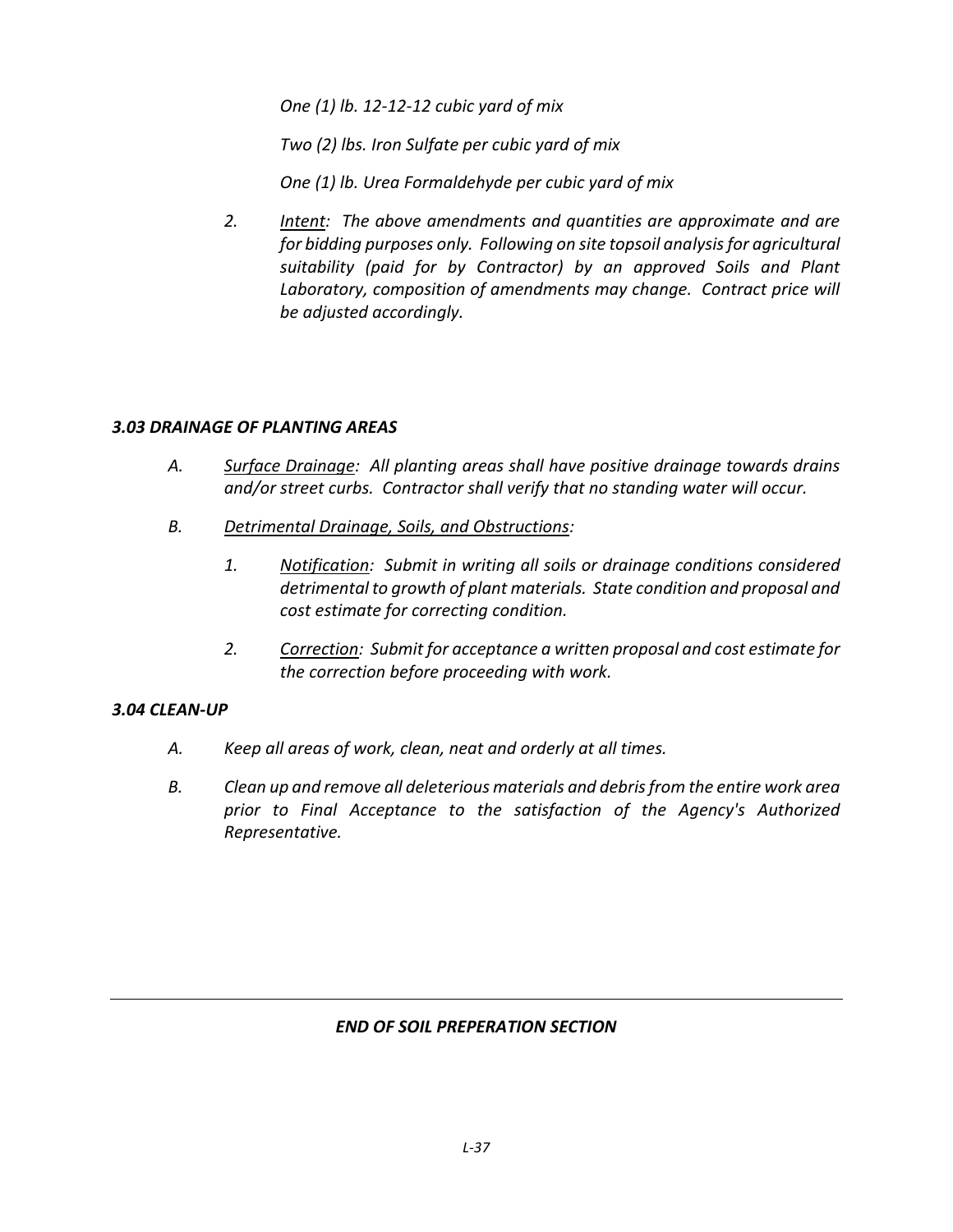# *PART 1 - GENERAL*

### *1.01 DESCRIPTION*

- *A. Related Requirements: Review the General Conditions, Standard Specifications and Special Provisions, which contain information and requirements that apply to this Section.*
- *B. Work Included: Provide lawns, complete as shown on drawings and as specified.*
- *C. Turf in parkways must be irrigated by subsurface drip or technology that produces no overspray or runoff*
- *D. No turf where slope is greater than 25% (1 to 4-foot change)*
- *E. Related Work in Other Sections:*

*Irrigation System - Section 02810*

*Soil Preparation - Section 02920*

*Trees, Shrubs, and Ground Covers - Section 02950*

*Landscape Maintenance - Section 02970*

### *1.02 QUALITY ASSURANCE*

- *A. Certificates of Inspection: Provide as required by law for transportation of each shipment of seed along with invoice. Submit copies of certificates after acceptance of material. Inspection by Federal or State Governments at place of growth does not preclude rejection at proper site.*
- *B. Applicable Standards: Apply standards for seed and sod as described in the following:*
	- *1. General Conditions, Special Provisions, Exhibit "A" and Appendix 1.*
	- *2. Hortus III - Latest edition, Bailey Horatorium, Cornell University.*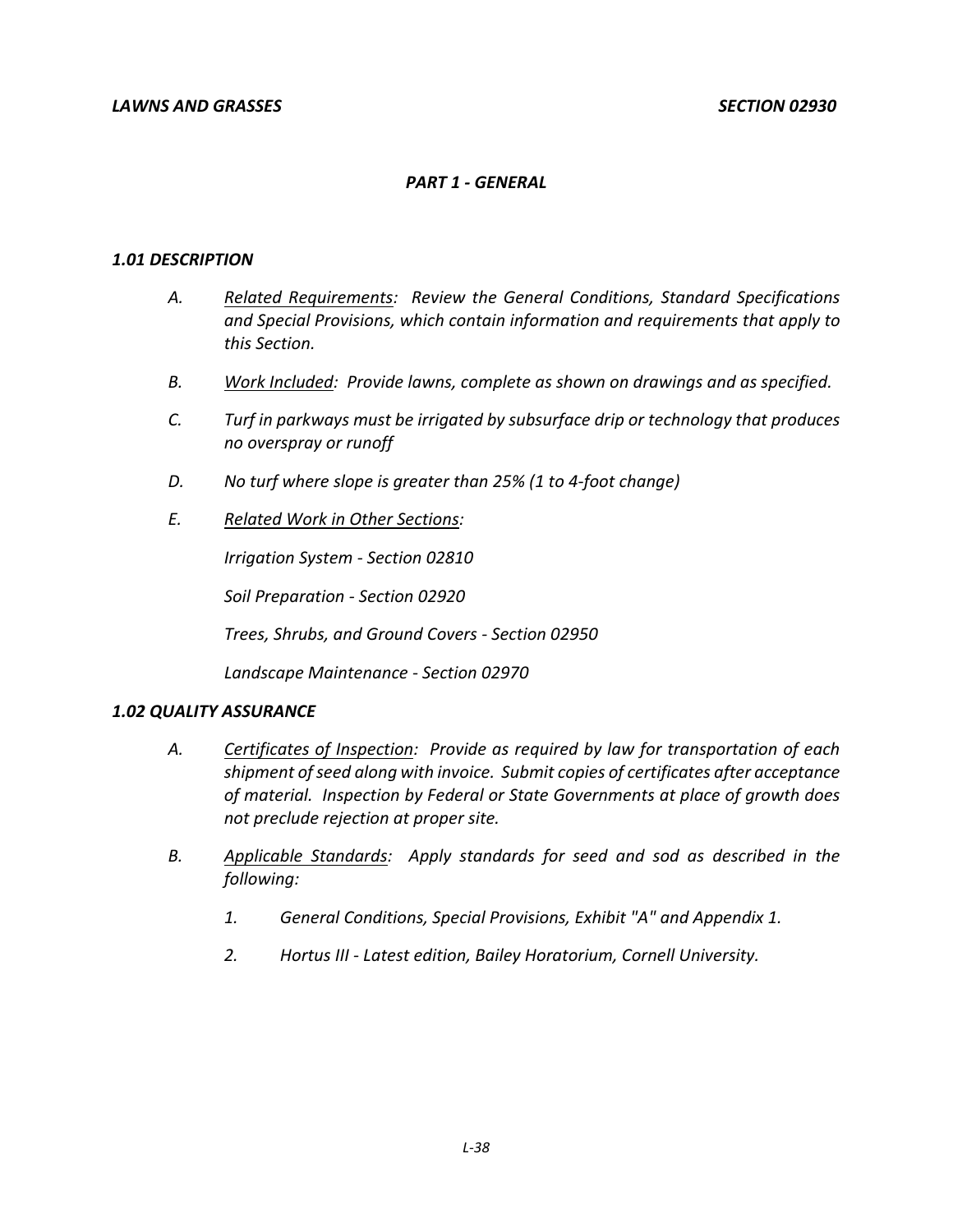# *1.03 SUBMITTALS*

- *A. Samples and Product Data: Submit samples and manufacturer's literature for the following items:*
	- *1. Seed Mix (es): One half (2) pound for each type.*
	- *2. Mulch: One half (2) pound*
	- *3. Soil Stabilizer: One half (2) pound*
	- *4. Mulch and Soil Stabilizer: One half (2) pound*
- *B. Test Data: Submit all laboratory test data for all materials.*
	- *1. Seed Varieties: Guaranteed statement of composition, mixture and percentage of purity and germination of each variety.*

# *1.04 WORK SCHEDULE*

*A. Proceed with the work as rapidly as the site becomes available, consistent with normal seasonal limitations for planting work.*

# *1.05 SELECTION AND ORDERING OF PLANT MATERIAL*

- *A. Documentation: Submit documentation within fifteen (15) days after award of contract that all seed has been ordered.*
- *B. Unavailable Materials: If proof is submitted that any seed specified is not obtainable, a proposal will be considered for use of the nearest equivalent variety with corresponding adjustment Contract price. Substantiate such proof in writing no later than fifteen (15) days after award of contract.*
- *C. Special Conditions: The above provisions shall not relieve contractor of the responsibility for obtaining specified seed in advance if special growing conditions or other arrangements must be made in order to supply specified materials.*

# *1.06 PRODUCT DELIVERY, STORAGE AND HANDLING*

- *A. Seed:*
	- *1. Delivery: Furnish standard seed in unopened manufacturer's standard containers bearing original certification labels showing quantity, analysis and name of manufacturer.*
	- *2. Storage: Store seed with protection from weather or other conditions which would damage or impair the effectiveness of the project.*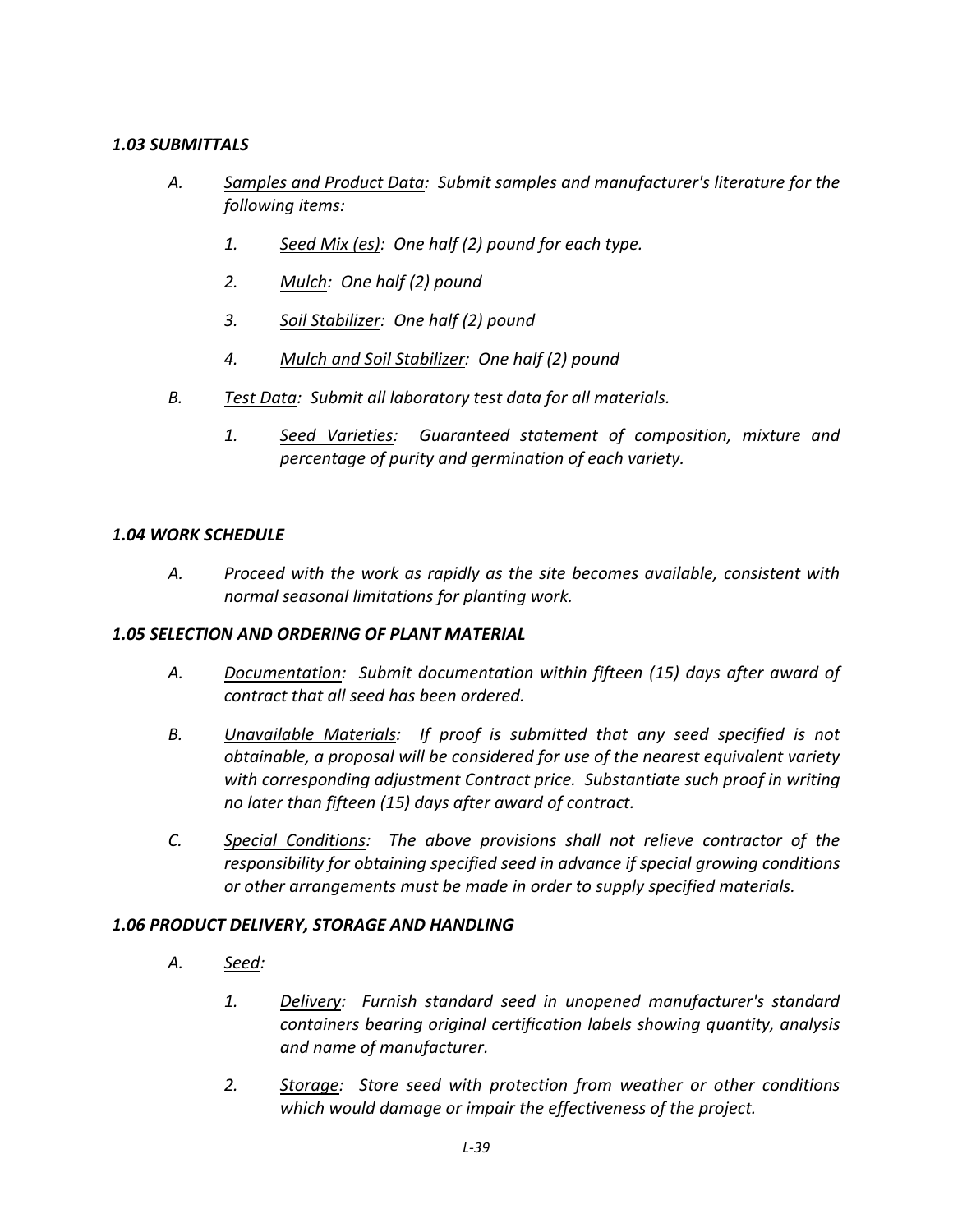*B. Mulch: Store with protection from weather or other conditions which would damage or impair the effectiveness of the product.*

### *1.07 ANALYSES OF SAMPLES AND TESTS*

- *A. Samples: Agency's Authorized Representative reserves the right to take and analyze samples of materials for conformity to specifications at any time.*
- *B. Rejected Materials: Remove rejected materials immediately from the site at Contractor's expense. Pay cost of testing of materials not meeting specifications.*

### *1.08 MAINTENANCE PERIOD AND FINAL ACCEPTANCE*

*A. See Section 02970 - Landscape Maintenance.*

### *PART 2 - PRODUCTS*

### *2.01 LAWN SEED*

*A. Composition: Fresh, clean, certified, new crop seed of the following varieties mixed in the proportions as shown:*

| <b>Marathon II</b>                                       | or  | <b>Triple Crown Dwarf</b>         |
|----------------------------------------------------------|-----|-----------------------------------|
| Marathon                                                 | 52% | <b>Empress Dwarf 34% or equal</b> |
| Mustang                                                  | 22% | Pixie Dwarf 33% or equal          |
| Rebel 11%                                                |     | Pixie Dwarf 33% or equal          |
| Olympic                                                  | 15% | El Dorado Dwarf 33% or equal      |
| Or equal approved by Agency=s Authorized Representative. |     |                                   |

*B. Weed Seed: Do not exceed twenty-five one hundredths percent (0.25%).*

### *2.02 ORGANIC AMENDMENTS:*

*A. See Section 02920 - Soil Preparation*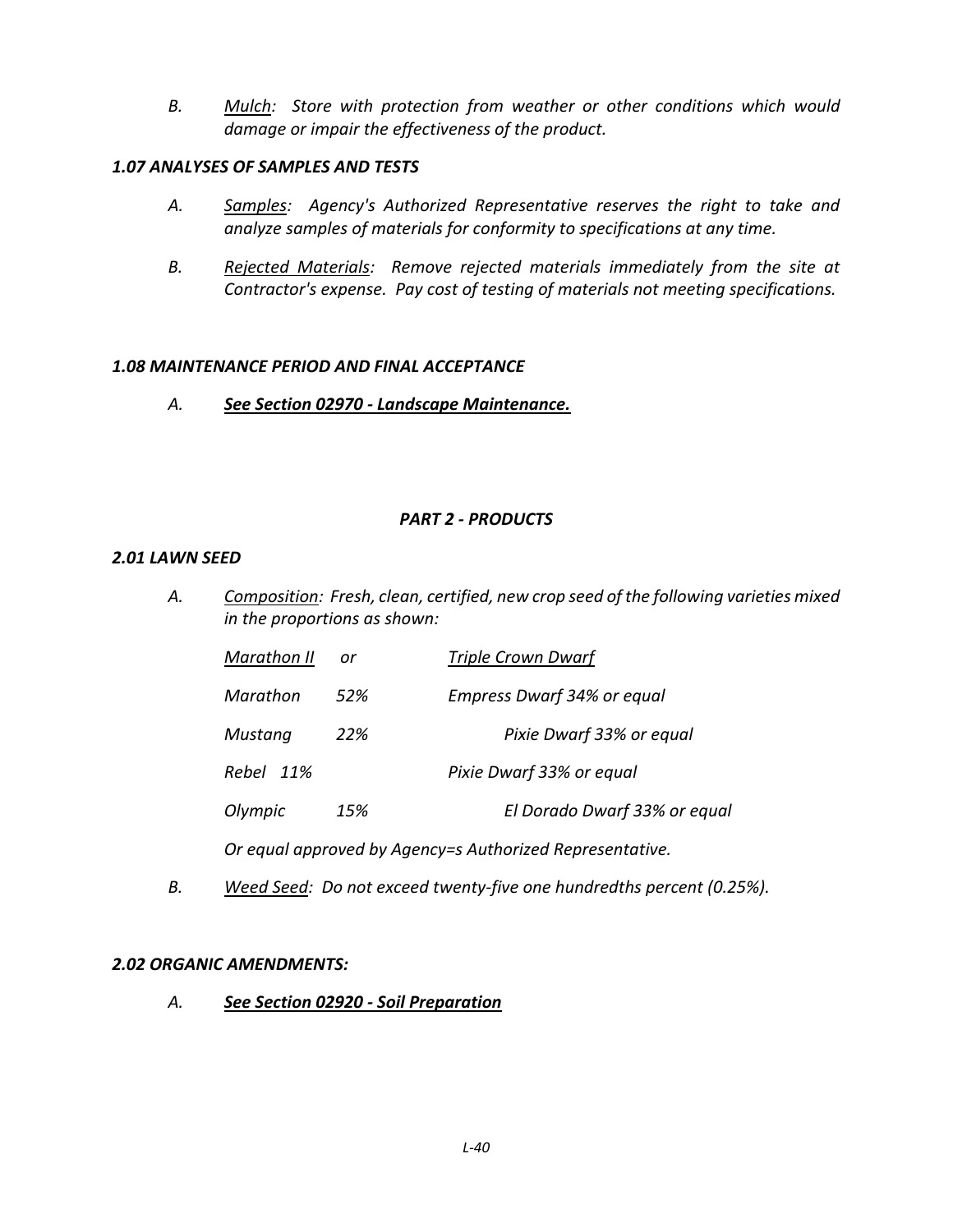# *2.03 TOP-DRESS FERTILIZER*

*A. Complete fertilizer, fifty (50) percent of the nitrogen to be derived from natural organic sources or urea-form. Available phosphoric acid shall be from superphosphate, bone or tankage. Potash shall be derived from muriate of potash containing sixty (60) percent potash:*

*Sixteen (16) percent Nitrogen*

*Six (6) percent Phosphorus*

*Eight (8) percent Potash*

# *2.04 HYDROSEED MULCH*

- *A. General:*
	- *1. Composition: Green-colored, fibrous, virgin wood cellulose mulch containing no growth or germination-inhibiting factors.*
	- *2. Dispersion in Slurry: Mulch shall be manufactured in such manner that after addition to and agitation in slurry tanks with fertilizer, seed, water and other approved additives, fibers in the material will become uniformly suspended to form a homogeneous slurry.*
	- *3. Absorption Capacity: When hydraulically sprayed on the ground, the material will form a blotter-like ground cover impregnated uniformly with seed which will allow the absorption of moisture and allow rainfall to percolate to the underlying soil.*
- *B. Specifications:*
	- *1. Weight: Weight Specifications of this material from suppliers, and for all applications, shall refer only to air dry weight of the fiber material. Absolute air-dry weight is based on the normal standards of the Technical Association of the Pulp and Paper Industry for wood cellulose and is considered equivalent to ten (10) percent moisture.*
	- *2. Labeling: Each package of the cellulose fiber shall be marked by the manufacturer to show the air-dry weight content.*

# *2.05 SOIL STABILIZER*

*A. Composition: Totally organic substance, supplied in power form and at least 90% of which is ninety-two (92) percent pure muciloid derived from ground plantago*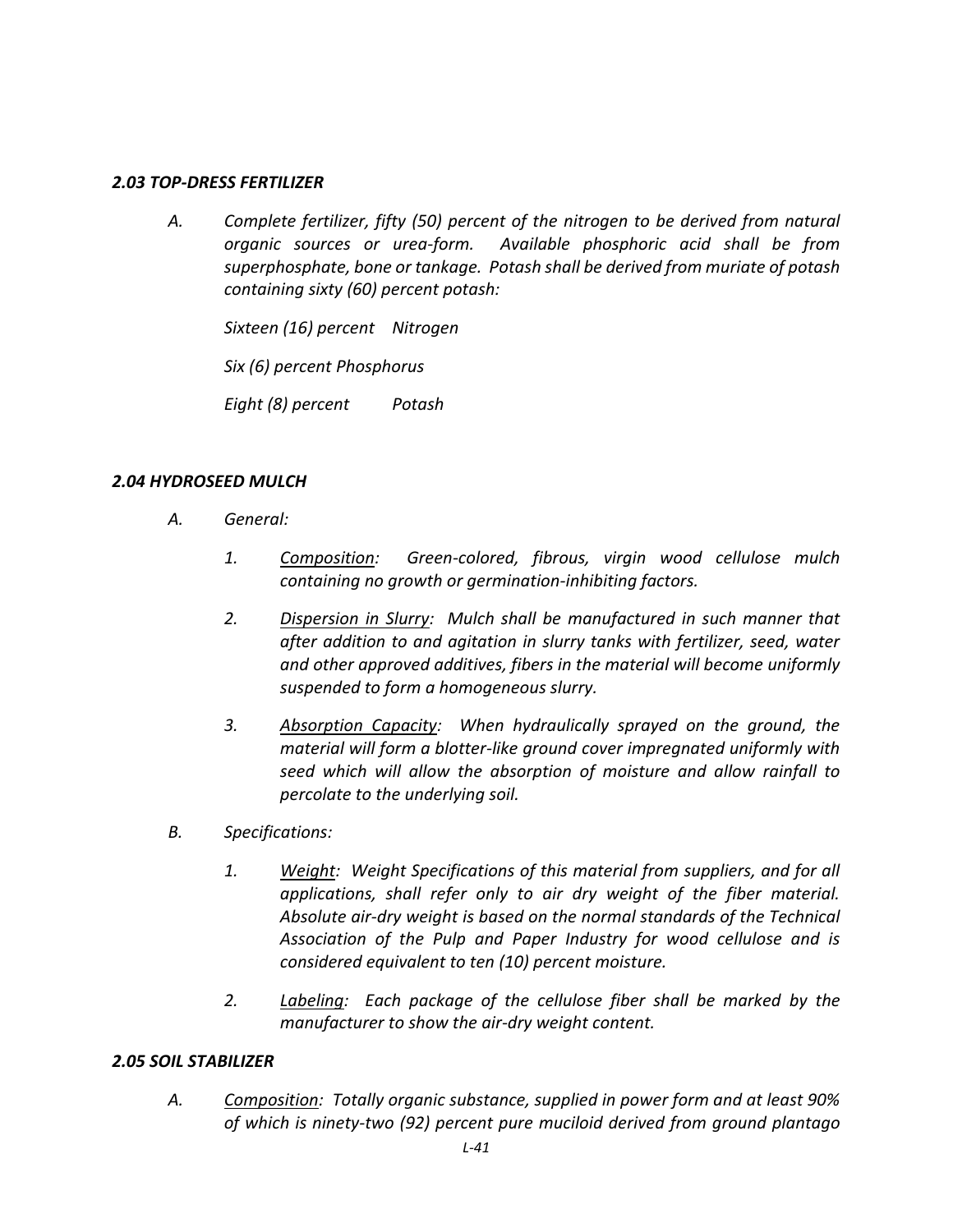*ovata-insularis husks. Stabilizer shall be water-soluble, non- toxic hydrophilic and shall not inhibit germination.*

*B. Product: "Ecology Controls M-binder" as distributed by Stover Company, Los Angeles, CA, or equal approved by Agency's Authorized Representative.*

# *2.06 HYDRAULIC EQUIPMENT FOR HYDROSEEDING*

- *A. Mixer: Use a commercial type hydro-seeder for the application of slurry. Equipment shall have a built-in agitation system with an operating capacity sufficient to agitate, suspend and homogeneously mix slurry.*
- *B. Distribution Lines: Large enough to prevent stoppage and to provide even distribution of the slurry over the ground.*
- *C. Pump Capacity: One hundred fifty (150) psi at the nozzle.*
- *D. Slurry Tank: Minimum capacity of one thousand (1,000) gallons shall be mounted on a traveling unit which will place the slurry tank and spray nozzles within sufficient proximity to the areas to be seeded so as to provide uniform distribution without waste.*

# *2.07 WATER*

*A. Potable water is furnished by the Contractor. Transport as required.*

# *2.08 HYDROSEEDING MIX PER ACRE*

*A. Lawn Areas: Marathon II, Triple Crown Dwarf or equal.*

# **PART 3 - EXECUTION**

# *3.01 GENERAL*

*A. Areas to Receive Hydro seeding: All turf areas.*

# *3.02 SOIL PREPARATION*

*A. Refer to Soil Preparation - Section 02920/*

# *3.03 HYDROSEEDED LAWN*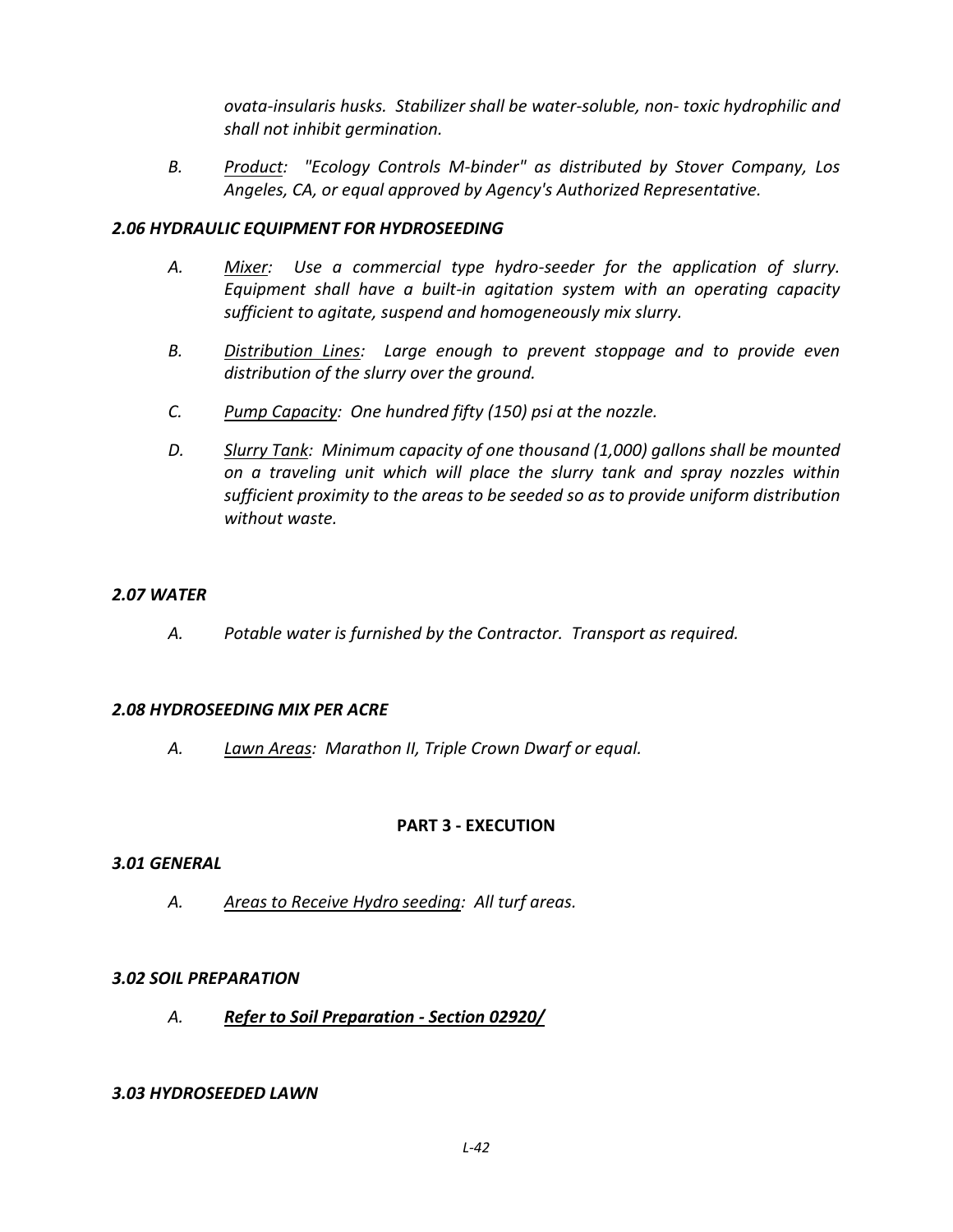- *A. Turf Area Preparation: Culti-pak or roll all hydro seeded turf areas prior to hydro seeding so as to settle soil. Re-grade low areas and re-roll.*
- *B: Weed Abatement Prior to Hydro seeding Lawn: Begin watering immediately to activate fertilizer and chemicals.*
	- *1. Water all areas thoroughly and uniformly. Continue watering at the frequency and duration necessary to germinate all residual weed seeds, and as directed by the Agency's Authorized Representative.*
	- *2. Unless otherwise directed, maintain watering for not less than three (3) weeks.*
	- *3. If perennial weed appear, apply approved contact herbicide over affected areas. Apply in accord with manufacturer's instructions.*
	- *4. If annual weeds appear, apply approved contact herbicide over affected areas. Apply in accord with manufacturer's instructions.*
	- *5. Do not water affected areas for a period of four (4) days minimum, following application of contact herbicides.*
	- *6. Follow manufacturer's instructions relating to time required for chemicals to effectively destroy weed growth.*
	- *7. Resume watering and continue for a period of three (3) weeks.*
		- *a. A shorter watering period may be permitted by the Agency's Authorized Representative, as determined by project conditions.*
	- *8. Discontinue watering for one (1) day prior to second application of herbicide spraying.*
		- *a. Reapply straight contact weed killer in accord with manufacturer's instructions.*
		- *b. Do not water treated areas for a period of four (4) days minimum following application of herbicide.*
	- *9. Remove all desiccated weeds from the slopes to the finish grade.*
	- *10. Water planting areas thoroughly and continuously for three (3) consecutive days. Saturate upper soil layers.*
	- *11. Allow soil surface to dry for one (1) day immediately prior to hydro seeding.*
		- *a. Exercise care not to allow the soil surface to become over-saturated with water prior to hydro seeding; do not permit soil to become bone dry.*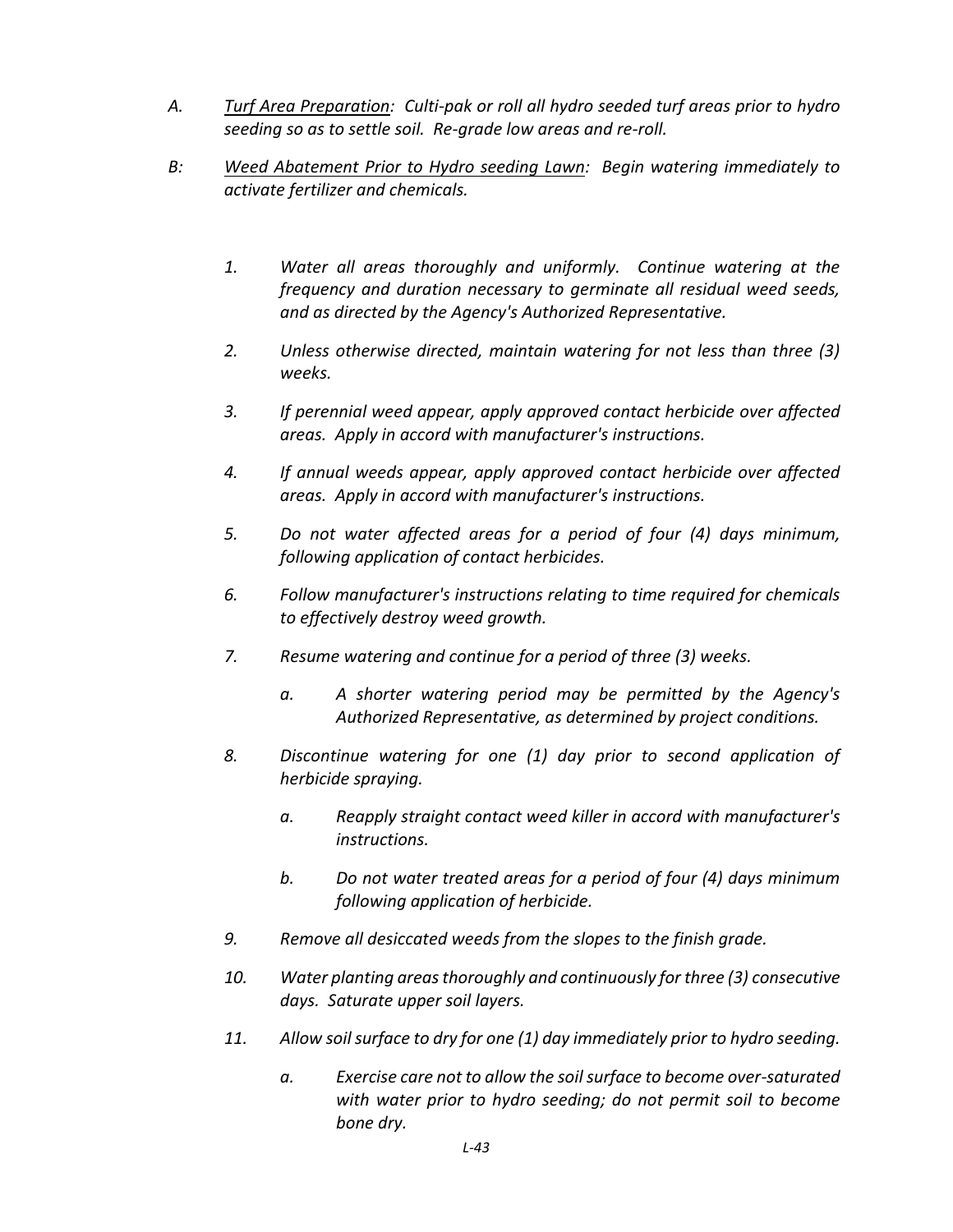- *b. The top quarter (1/4) inch of soil surface shall show evidence of residual moisture at time of hydro seeding.*
- *C. Preparation: Do all slurry preparation at the job site.*
- *1. Water: Add water to tank when the engine is at half throttle. When the water level has reached the height of the agitator shaft, establish good recirculation and add seed.*
- *2. Seed: Do not allow seed to remain more than thirty (30) minutes in slurry.*
- *3. Fertilizer: Add fertilizer, followed by the mulch. The mulch shall only be added to the mixture after the seed, and when the tank is at least one third (1/3) filled with water.*
- *4. Mixing: Open the engine throttle to full speed when the tank is half-filled with water. Add all the mulch by the time the tank is two-thirds (2/3) to three-fourths (3/4) full. Commence spraying immediately when the tank is full.*
- *D. Application:*
	- *1. General: Apply specified slurry mix in a sweeping rate. Keep hydro seeding within designated areas and keep from contact with other plant materials.*
	- *2. Unused Mix: Do not use slurry mixture which has not been applied within four (4) hours of mixing. Promptly remove from the site.*
	- *3. Protection: After application, do not operate any equipment over the hydro seeded areas.*
	- *4. Reseeding: Reseed all areas and parts of areas which fail to show a uniform stand of lawn until areas are covered with a satisfactory stand of lawn.*

# *3.04 CLEAN-UP*

- *A. General: Keep all areas of work clean, neat and orderly at all times. Keep all paved areas clean during planting operations.*
- *B. Overspray: Immediately after application, thoroughly wash off any plant materials, planting areas, or paved areas not intended to receive slurry mix.*
- *C. Debris: Clean up and remove all deleterious materials and debris from the entire work area prior to Final Acceptance.*

# *END OF LAWNS AND GRASSES SECTION*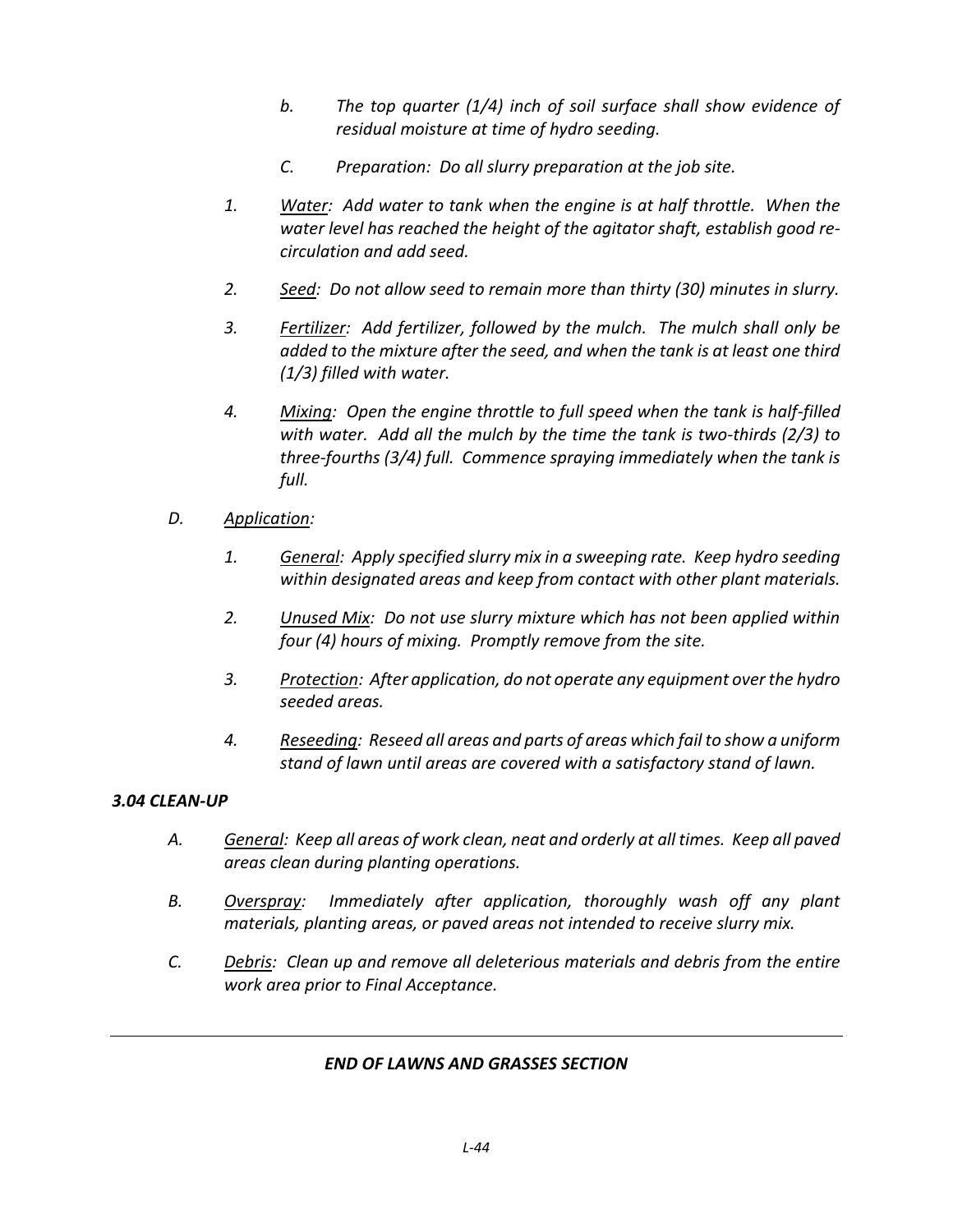### *PART 1 - GENERAL*

### *1.01 DESCRIPTION*

- *A. Related Requirements: Review the General Conditions, Standard Specifications and Special Provisions, City Of Fontana Online Tree Policy Manual, which contain information and requirements that apply to this section.*
- *B. Work Included: Provide planting of trees, shrubs, and ground covers, complete as shown and specified.*
- *C. Related Work in Other Sections:*

*Irrigation System - Section 02810*

*Soil Preparation - Section 02920*

*Lawns and Grasses - Section 02930*

*Landscape Maintenance - Section 02970*

#### *1.02 QUALITY ASSURANCE*

- *A. Certificates:*
	- *1. Provide certificates of inspection required by law for transportation of each shipment of plants along with invoice.*
	- *2. File copies of certificates after acceptance of material. Inspection by Federal or State Government at place of growth does not preclude rejection of plants at project site.*
- *B. Applicable Standards: Apply standards for plant materials as described in the following:*
	- *1. General Conditions, Special Provisions, Exhibit "A" and Appendix 1.*
	- *2. "American Standard for Nursery Stock", latest edition, American Association of Nurseryman, Inc.*
	- *3. Hortus III - Latest edition, Bailey Horatorium, Cornell University.*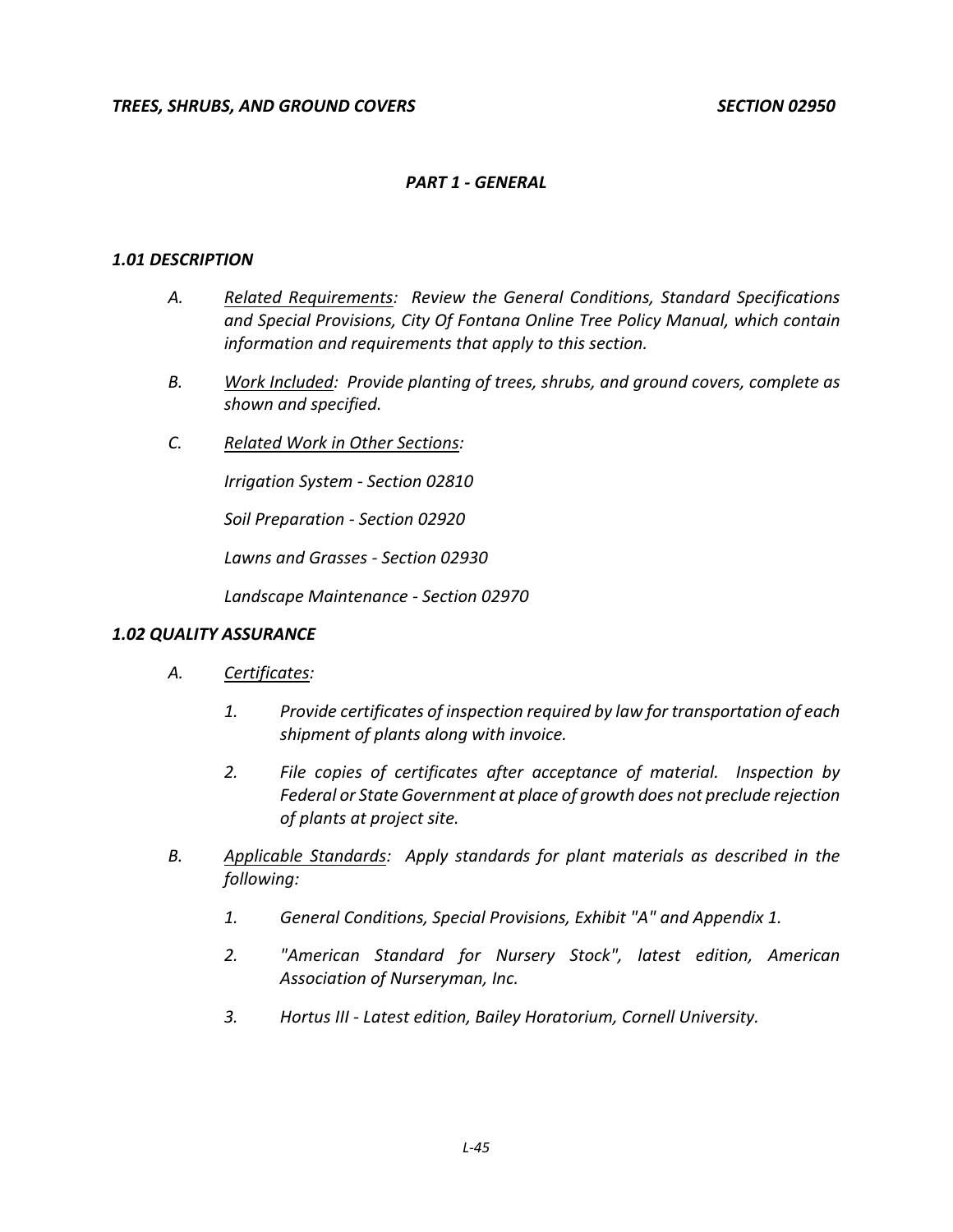# *1.03 SUBMITTALS*

- *A. Samples and Product Data: Prior to delivery to site, submit samples and manufacturer's current literature for the following items:*
	- *1. Tree and Shrub Planting Fertilizer: Four (4) tablets each.*
	- *2. Mulch: One (1) pint*
- *B. Test Data: Submit all laboratory test data for all materials.*
	- *1. Mulch: One (1) pint*

# *1.04 WORK SCHEDULE*

*A. Proceed with the work as rapidly as the site becomes available, consistent with normal seasonal limitations for planting work.*

# *1.05 SELECTION, TAGGING AND ORDERING OF PLANT MATERIAL*

- *A. Documentation: Submit documentation within fifteen (15) days after award of Contract that all plant materials have been ordered. Arrange procedure for review of plant materials at time of submission.*
- *B. Review: Submit a written list and request for review of tagged plant materials and quantity at place of growth at lease ten (10) working days prior to shipment to site. Agency's Authorized Representative reserves the right to refuse review at this time, if, in his judgment, a sufficient quantity of plants is not available.*
- *C. Transportation: Contractor shall provide transportation for review of plant materials from Agency's Authorized Representative's Office to the nursery. The Agency's Authorized Representative will review the tagged plants at place of growth and upon delivery for conformity to specifications.*
- *D. Distant Material: Submit photographs with a person adjacent to plants for preliminary review. Such review shall not impair the right of review and rejection during the progress of the work.*
- *E. Unavailable Material: If proof is submitted that any plant specified is not obtainable, a proposal will be considered for use of the nearest equivalent size of variety with corresponding adjustment of contract price. Substantiate such proof in writing no later than fifteen (15) days after award of contract.*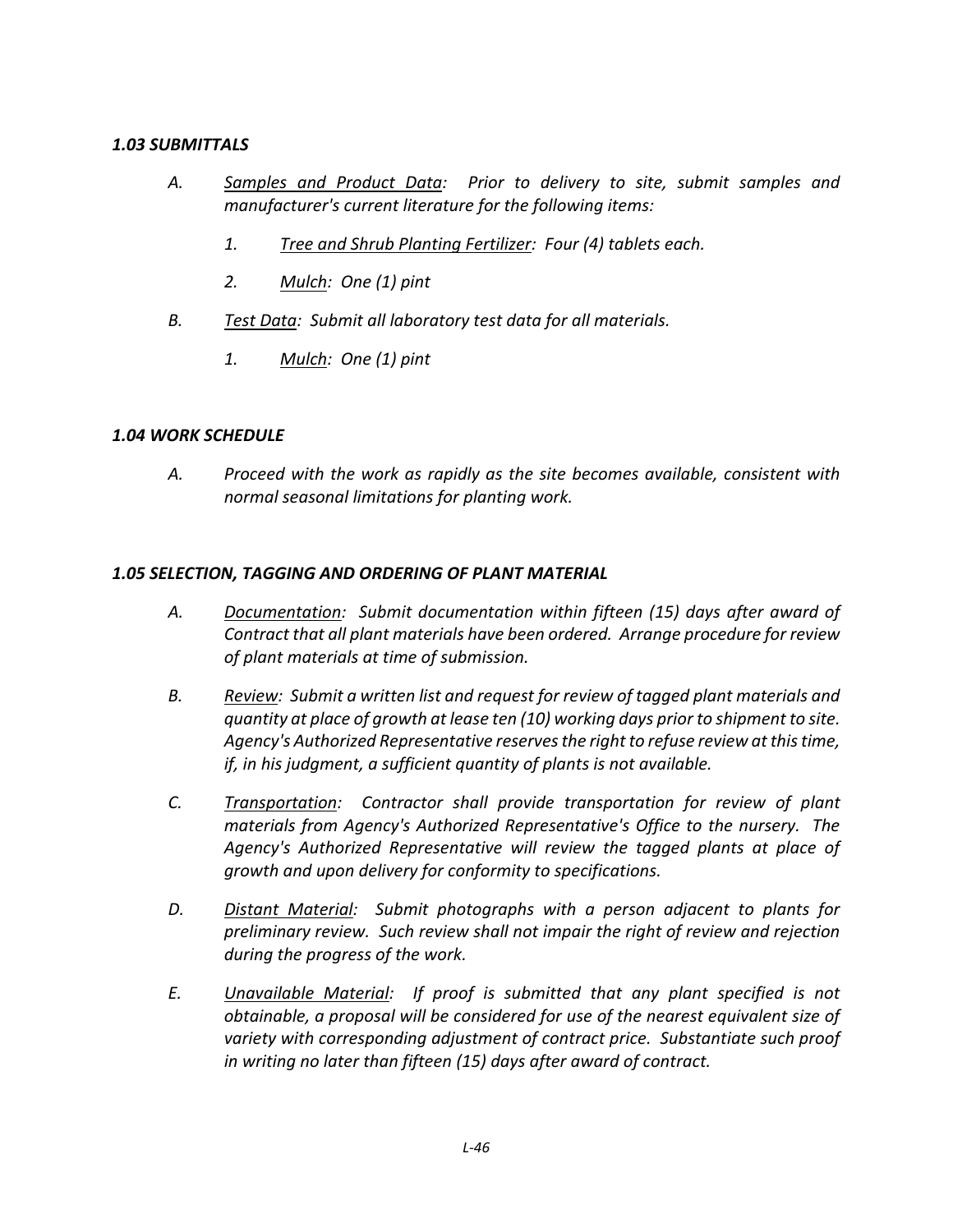# *1.06 PRODUCT DELIVERY, STORAGE AND HANDLING*

- *A. Labeling: Furnish standard products in manufacturer's standard containers bearing original labels legibly showing quantity, analysis, genus/species and name of manufacturer/grower.*
- *B. Storage: Store products with protection from weather or other conditions which would damage or impair the effectiveness of the product. Protect metal containers from sun during summer months with temperatures above eighty (80) degrees Fahrenheit.*
- *C. Handling: Do not lift or handle container plants by tops, stems or trunks at any time. Do not bind or handle plants with wire or rope at any time.*
- *D. Anti-Desiccant: At Contractor's option, spray all evergreen or deciduous plant material in full leaf immediately before transporting with anti-desiccant. Apply an adequate film over trunks, branches, twigs and foliage.*

# *1.07 ANALYSES OF SAMPLES AND TESTS*

- *A. Sampling: Agency's Authorized Representative reserves the right to take and analyze samples of materials for conformity to specifications at any time. Furnish samples upon request.*
- *B. Rejected Materials: Remove rejected materials immediately from the site at Contractor's expense. Pay cost of testing of materials not meeting specifications.*

# *PART 2 - PRODUCTS*

# *2.01 PLANT MATERIALS*

- *A. General:*
	- *1. Growing Conditions: Plants shall be nursery-grown in accordance with good horticultural practices under climatic conditions similar to those or project for at least two years unless otherwise specifically authorized by the Agency's Authorized Representative.*
	- *2. Appearance: All plants shall be symmetrical, tightly knit, so trained or factored in development and appearance as to be superior in form, number of branches, compactness and symmetry.*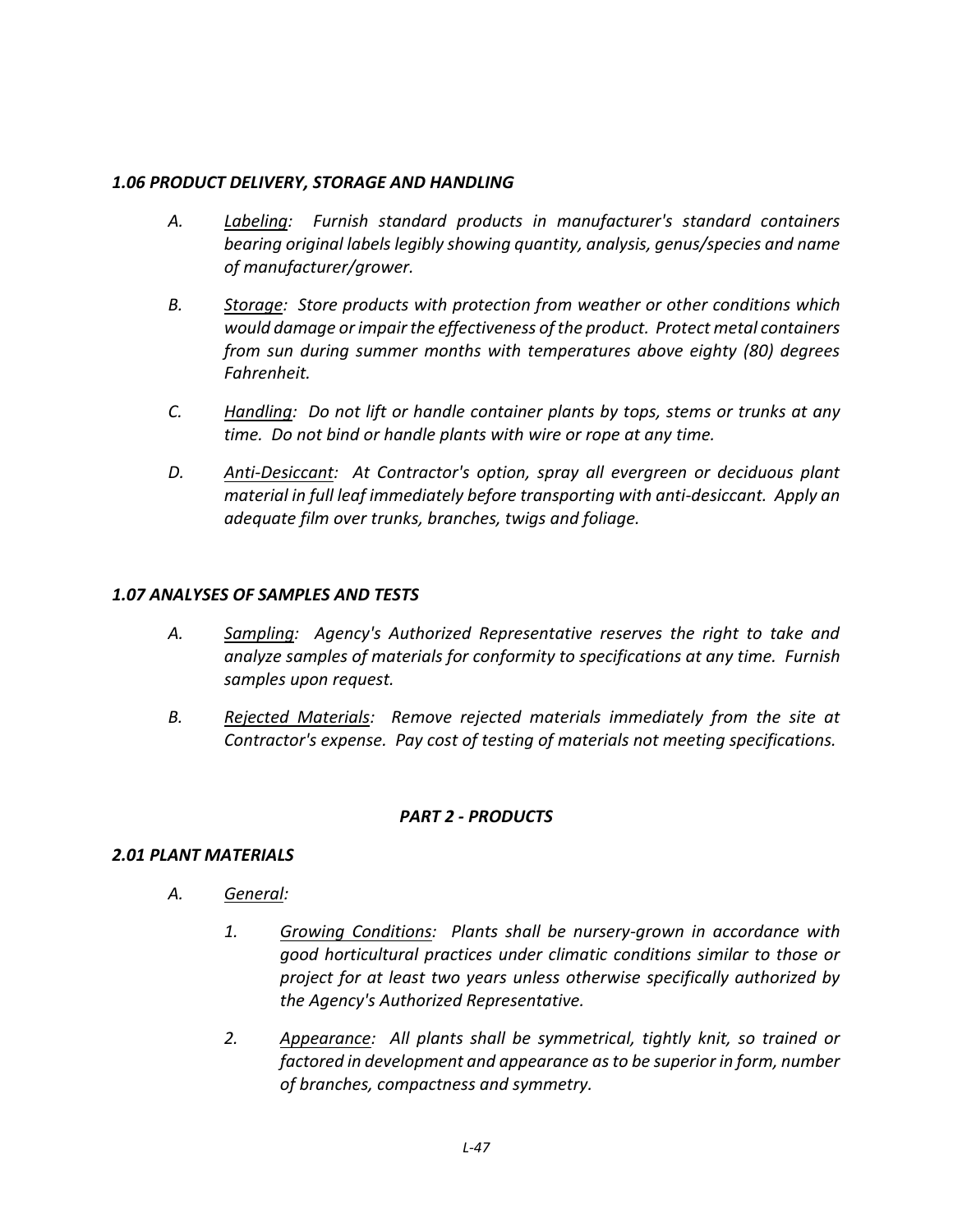- *3. Vigor: Plants shall be sound, healthy and vigorous, well branched and densely foliated when in leaf. They shall be free of disease, insect pest, eggs, or larvae. They shall have healthy, well-developed root systems. Plants shall be free from physical damage or adverse conditions which would prevent thriving growth.*
- *4. Container Stock: Verify that all container stock has been in the containers in which they were delivered for at least six (6) months, but not over two (2) years. Samples must prove to be free of kindled, circling or girdling roots and with no evidence of a pot-bound condition. Do not install container plants that have cracked or broken balls of earth when taken from container.*
- *B. Measurements:*
	- *1. General: Measure plants when branches are in their normal upright position. Height and spread dimensions specified refer to main body of plant and not branch tip to tip. Take caliper measurement at a point on the trunk six (6) inches above natural ground line for trees up to four (4) inches in caliper and at a point twelve (12) inches above the natural ground line for trees over four (4) inches in caliper.*
	- *2. Palm Tree Measurements* 
		- *a. In size grading palm trees, the specified height of the trunk itself shall take precedence. Trunk height is measured from the ground line, which should be at or near the top of the root zone, to the base of the heart leaf.*



*2. Size Range: If a range of size is given, do not use plant materials less than the minimum size. The measurements specified are the minimum size acceptable and are the measurements after pruning, where pruning is required. Plants that meet the measurements specified, but do not possess a normal balance between height and spread shall be rejected by the Agency's Authorized Representative.*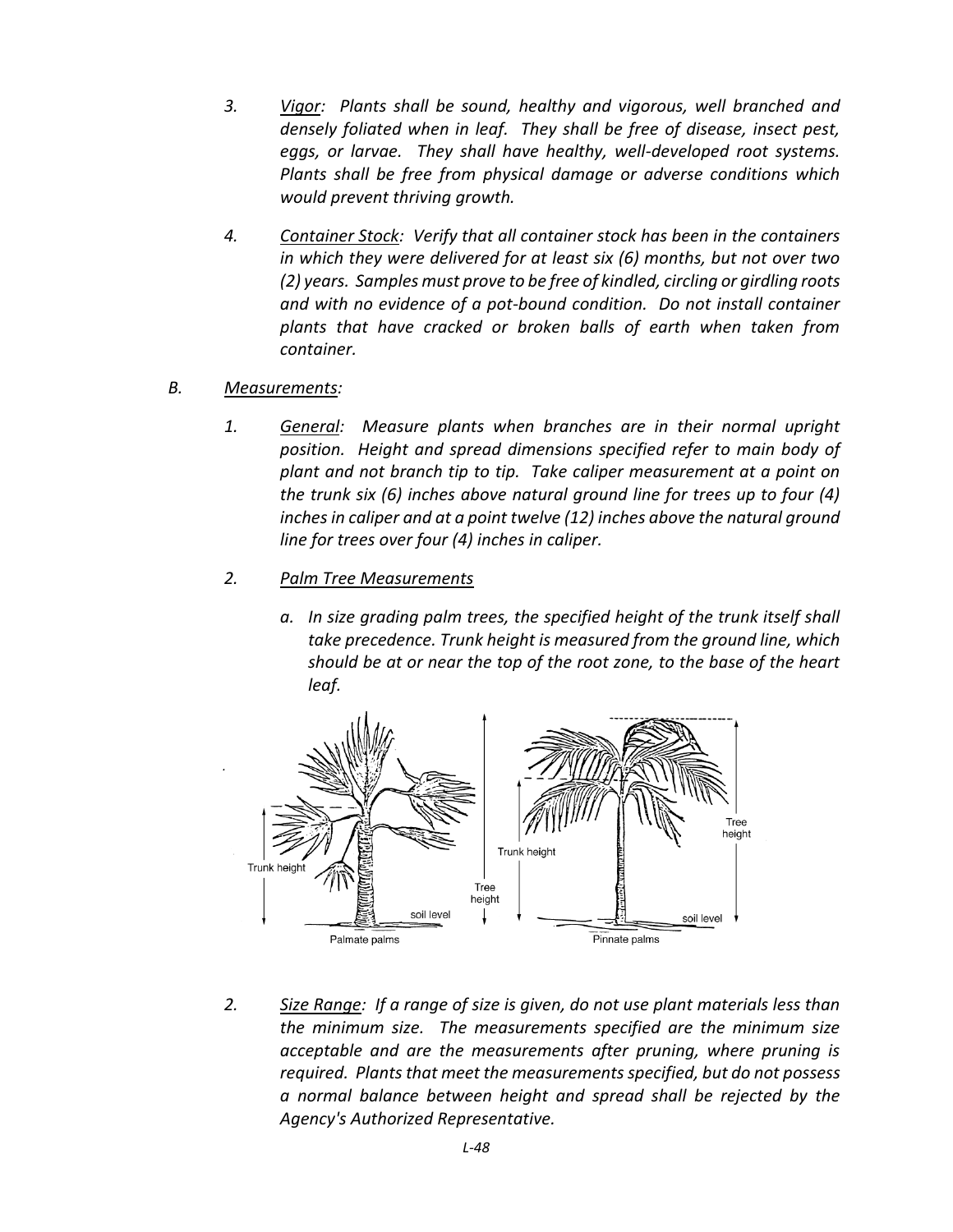- *3. Substitutions: Plants shall be true to species and variety and shall conform to measurements specified except that plants larger than specified may be used if accepted by Agency's Authorized Representative. Use of such plants shall not increase contract price. If larger plants are accepted, increase the ball of earth in proportion to the size of the plant.*
- *C. Pruning: Do not prune plants before delivery. For pruning after installation, see Section 02970 - Landscape Maintenance.*
- *D. Condition: Trees which have multiple leaders, unless specified, or damaged or crooked leaders, will be rejected. Trees with abrasions of the bark, sunscalds, disfiguring knots, or fresh cuts of limbs over three-quarters (3/4) inches which have not completely calloused, will be rejected by the Agency's Authorized Representative.*

# *2.02 BACKFILL MIX FOR PLANT PITS*

*A. See Section 02920 - Soil Preparation.*

# *2.03 COMMERCIAL FERTILIZERS*

*A. Top-dress Fertilizer: Complete fertilizer, fifty (50) percent of the nitrogen to be derived from natural organic sources or urea-form. Available phosphoric acid shall be from super phosphate, bone or tankage. Potash shall be derived from muriate of potash containing sixty (60) percent potash:*

*Sixteen (16) percent Nitrogen*

*Six (6) percent Phosphorus*

*Eight (8) percent Potash*

*B. Tree and Shrub Planting Fertilizer: "Agriform" twenty-one (21) gram tablets with 20-10-5 (N-P-K) Formula as manufactured by Sierra Chemical Co., Milpitas, California, (408) 263-8080, or equal approved by Agency's Authorized Representative.*

# *2.04 STAKING MATERIALS*

*A. Tree Stakes: Lodge pole Pine two (2) inch diameter; ten (10) feet long) with ten (10) inches. Tapered driving point and chamfered top, treated with copper napthanate or pentachlorophenol to heartwood, green color, as manufactured by C & E Lumber Company, Pomona, CA. Tel. (909) 626-3591, or equal approved by Agency's Authorized Representative.*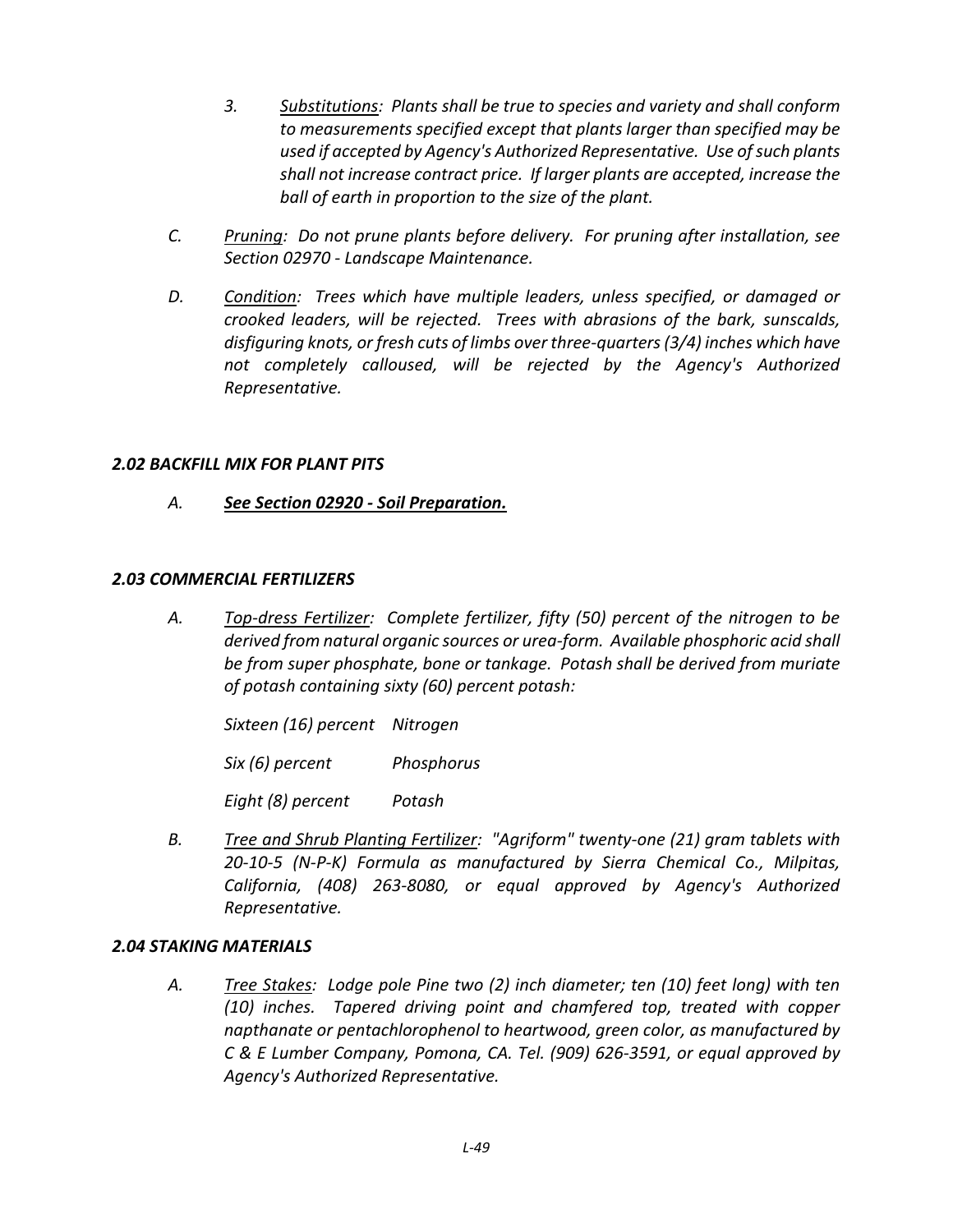*B. Ties: Wonder tree-tie or other tie as accepted by Agency's Authorized Representative.*

# *2.05 GUYING MATERIALS*

- *A. Dead Men: Cedar or redwood, with one (1) three-quarter (3/4) inch x four (4) inch galvanized eyebolt centered and secured on its side; screw-type galvanized steel ground anchor, or Universal ground anchors, as manufactured by Laconia Malleable Iron Company, Laconia, New Hampshire.*
- *B. Hardware:*
	- *1. Guying Cable: 1 x 19 Air cord, size as specified.*
	- *2. Turnbuckles: Galvanized or dip-painted and weld less.*
	- *3. Cable Clamps: Galvanized or copper, size as required.*
	- *4. Plastic Guy Covers: One half (2) inch diameter x four (4) to five (5) foot long white PVC SCH. 40 piping.*

# *2.06 ROOT BARRIERS*

- *A. Barriers to deflect tree roots downward shall be installed when the tree is planted within five (5) feet of City improvements (i.e. sidewalks, curb & gutter, storm drain structures, wall structures...).*
- *B. Root barriers shall be Deep Root Corp. or equal.*

# *2.07 WATER*

- *A. Clean, fresh and potable, furnish and paid for by the contractor until Final City acceptance.*
- *B. Transport required.*

# *2.08 ANTI-DESICCANT*

*A. Anti-desiccants for retarding excessive loss of plant moisture and inhibiting wilt shall be spray able, water insoluble vinyl-vinyledine complex which will produce a moisture retarding barrier not removable by rain.*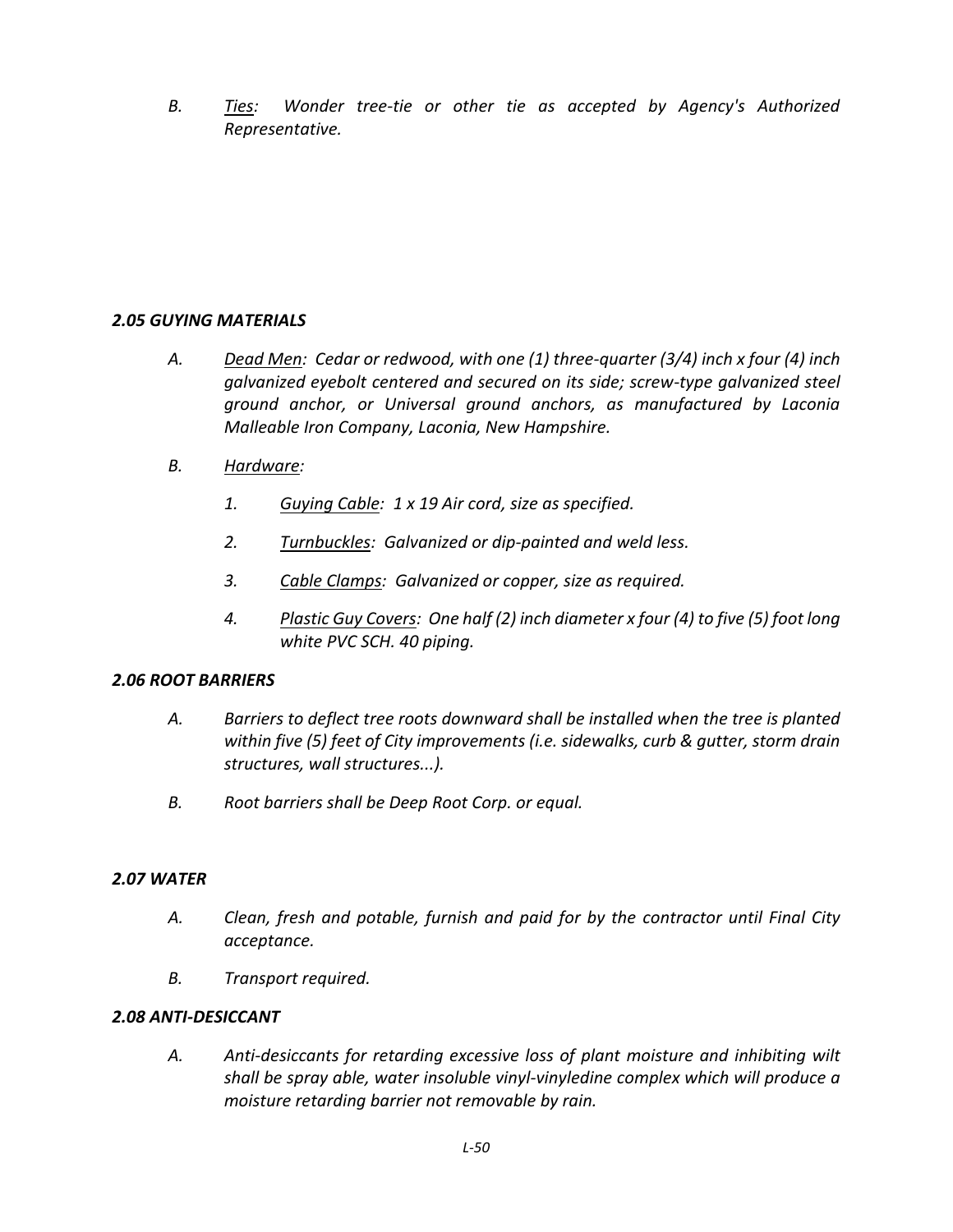*B. Wilt-proof Formula NCF as manufactured by Nursery Specialty Products, Greenwich, CN. or equal approved by Agency's Authorized Representative.*

# *PART - EXECUTION*

# *3.01 PREPLANT REVIEW*

- *A. General: Do not commence planting work prior to acceptance by Agency's Authorized Representative of soil preparation.*
- *B. Finish Grades: Finish grades for all planting areas shall have been established in another section. Verify that all grades are within one (1) inch plus or minus of required finish grade, and that all soil amendments have been installed as specified under Section on Soil Preparation.*
- *C Notification: Submit written notification of all conditions inconsistent with specifications for soil preparation and mixing as described in Section 02920 - Soil Preparation.*

# *3.02 DRAINAGE OF PLANTING AREAS*

- *A. Surface Drainage: Maintain positive surface drainage of planted areas as established under Section 300-11 Finish and Rough Grading.*
- *B. Discrepancies: Submit in writing, all discrepancies in the Drawings or Specifications, obstructions on the site, or prior work done by others, which Contractor feels precludes maintaining proper drainage; include description of all work required for correction or relief of said discrepancies.*
- *C. Detrimental Drainage, Soils and Obstructions:*
	- *1. Notification: Supply written notification of all conditions detrimental to growth of plant material. State condition and submit proposal and cost estimate for correcting condition.*
	- *2. Testing: Test drainage of five (5) plant beds and pits identified in field by Agency's Authorized Representative by filling with water twice in*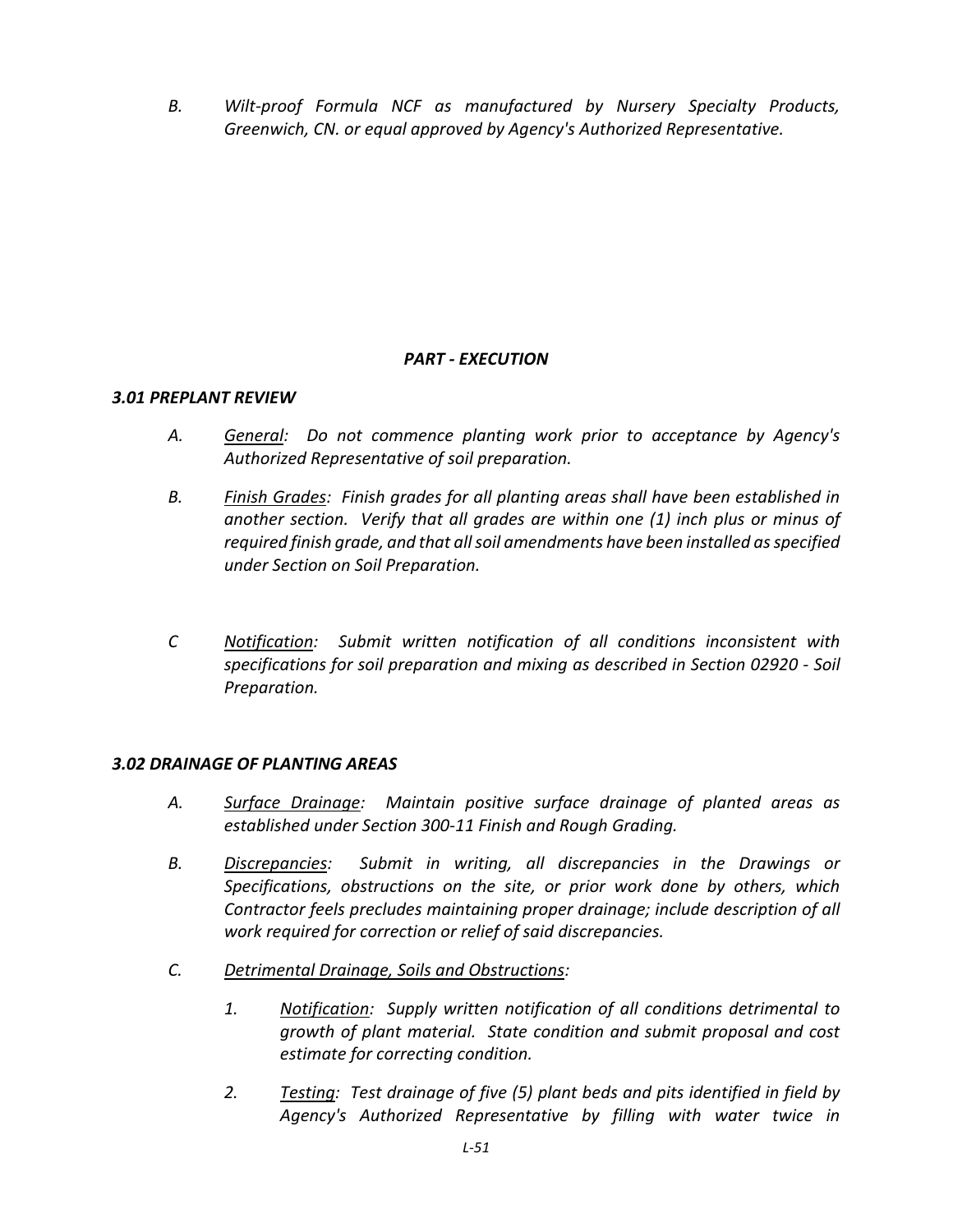*succession. Notify Agency's Authorized Representative of conditions where retention of water is planting beds occurs for more than twenty-four (24) hours.*

*3. Correction: Submit for acceptance a written proposal and cost estimate for the correction before proceeding with work.*

# *3.03 LAYOUT AND EXCAVATION OF PLANTING AREAS*

- *A. Layout and Staking: Lay out plants at locations shown on Drawings. Stake each tree location with lath, color coded for each species. Outline shrub and ground cover beds with lime. Agency's Authorized Representative will check location of plants in the field and shall adjust to exact position before planting begins. Agency's Authorized Representative reserves the right to refuse review at this time, if in his opinion, a sufficient quantity of plants is not available.*
- *B. Plant Pits: Excavate container-grown tree, shrub, and vine pits to the following dimensions:*

| Width                                                               | Depth                                                            |
|---------------------------------------------------------------------|------------------------------------------------------------------|
| Boxed Trees                                                         | Two (2) times box width<br><b>One</b><br><b>Times Box Height</b> |
| Container Trees Two (2) times diameter  One Times Container Height  |                                                                  |
| Container Shrubs Two (2) times diameter  One Times Container Height |                                                                  |

# *3.04 PLANTING OPERATIONS*

- *A. General:*
	- *1. Protect plants at all times from sun or drying winds.*
	- *2. Keep plants that cannot be planted immediately upon delivery in the shade, well-protected and well- watered.*
- *B. Handling of Plant Materials:*
	- *1. Remove container stock carefully after containers have been cut on two sides with accepted cutter. Do not use spade to cut containers.*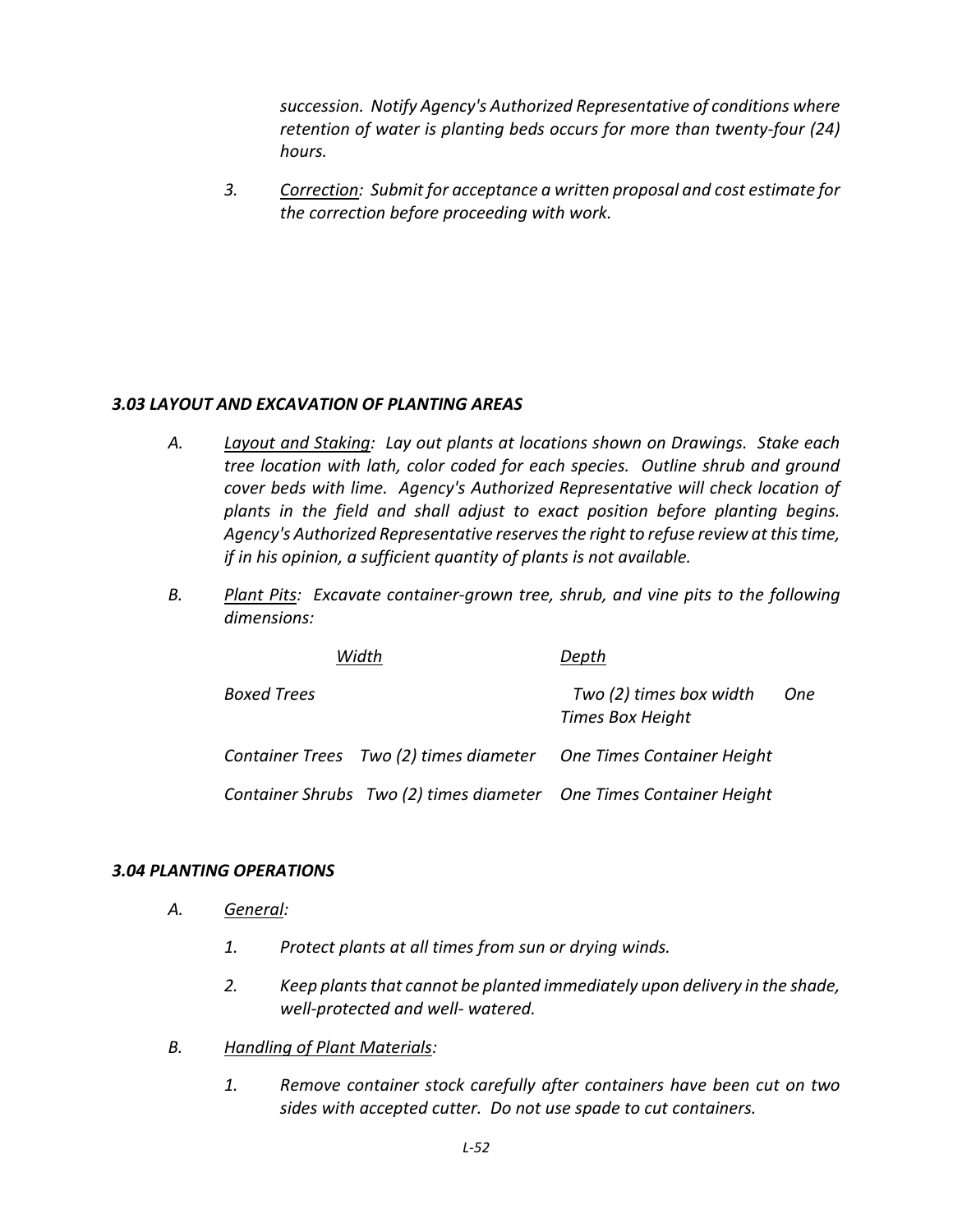- *C. Installation:*
	- *1. Positioning: After removing plant from container, scarify side of root ball to prevent root-bound condition and position plant in planting pit.*
	- *2. Backfilling: Use backfill mix to backfill plant pits. Set each plant plumb and brace rigidly in position until planting soil has been tamped solidly around the ball and roots. When plant pits have been backfilled approximately two-thirds (2/3) full, water thoroughly and saturate root ball, before installing remainder of the backfill mix to top of pit, eliminating all air pockets.*
	- *3. Staking and/or Guying: Stake or guy as outlined in Section 3.05 below.*
	- *4. Fertilizer Tablets: Place evenly distributed in plant pits when backfilled two-thirds (2/3) to finish grade according to the following schedule.*

*Fifteen (15) gallon can - Three (3) tablets*

- *D. Adjustment: Adjust plants to that after full settlement has occurred, the natural grade at the base of the plants is one (1) inch above the adjacent planting finish grade.*
- *E. Watering Basin: Form saucer with four (4) inches high berm centered around tree and shrub pits twelve (12) inches wider than ball diameter. Do not form saucer around trees in lawn areas.*
- *F. Watering: Water all plants immediately after planting.*
- *G. Labels: Remove all nursery-type plant labels from plants.*

# *3.05 STAKING AND GUYING*

- *A. General:*
	- *1. Trees shall be able to stand upright without support, and shall return to the vertical after their tops have been deflected horizontally and released. Stake or guy trees which do not meet this qualification. All plant materials shall remain plumb and straight for all given conditions from installation through the guarantee period.*
	- *2. Use either staking or guying method per planting details and planting legend.*
- *B. Staking:*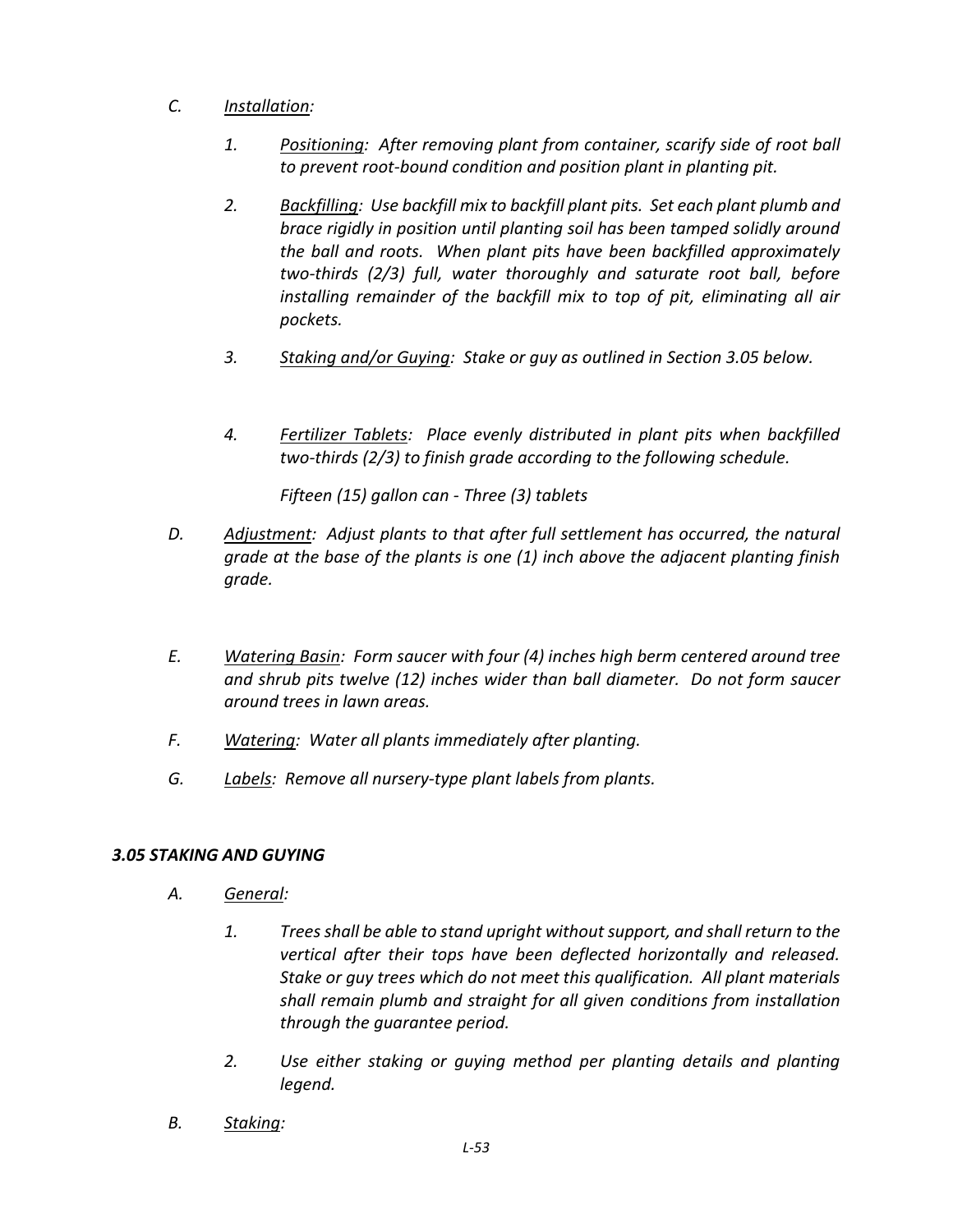- *1. Locate stakes in a line with trunk of tree, perpendicular to prevailing wind, and as close to the main trunk is practical, avoiding root injury. Drive stakes at lease thirty (30) inches into firm ground.*
- *2. Remove tree from nursery-supplied stake and tie to new stakes using four (4) accepted tree ties. Find proper height for point of tree ties and attach as follows:*
	- *a. Hold trunk in one hand, pull top to one side and release. Height at which trunk will just return to upright is Base Height. Attach tree ties to trunk approximately twenty-four (24) inches above Base Height.*
	- *b. Nail tree ties to stakes using two (2) galvanized roofing nails at each end of tie.*

# *C. Guying:*

- *1. Guy trees at points of branching with guys spaced equally around and outside perimeter of ball. Cover guys with rubber hose at points of contact with bark. Position guys at crotches and fasten to a dead man.*
- *2. Install 2 x 3' or 4' or 5' SCH. 40 P.V.C. pipe or approved white coated wire.*
- *3. Guys: Provide one turnbuckle for each guy. Use two (2) cable clamps at each cable connection.*

# *3.07 PRUNING*

# *A. See Section 02970 - Landscape Maintenance*

# *3.08 GROUND COVER PLANTING*

- *A. Planting: Plant ground cover plants at optimum depth for proper growth. Avoid air pockets. Equally space triangularly, at distances called for in the Drawings.*
- *B. Fertilizers: Apply top-dress fertilizer at the rate of five (5) pounds per one thousand (1,000) square feet.*
- *C. Watering: Water bed thoroughly after fertilizer application. Wash all fertilizer from leaves of plant materials.*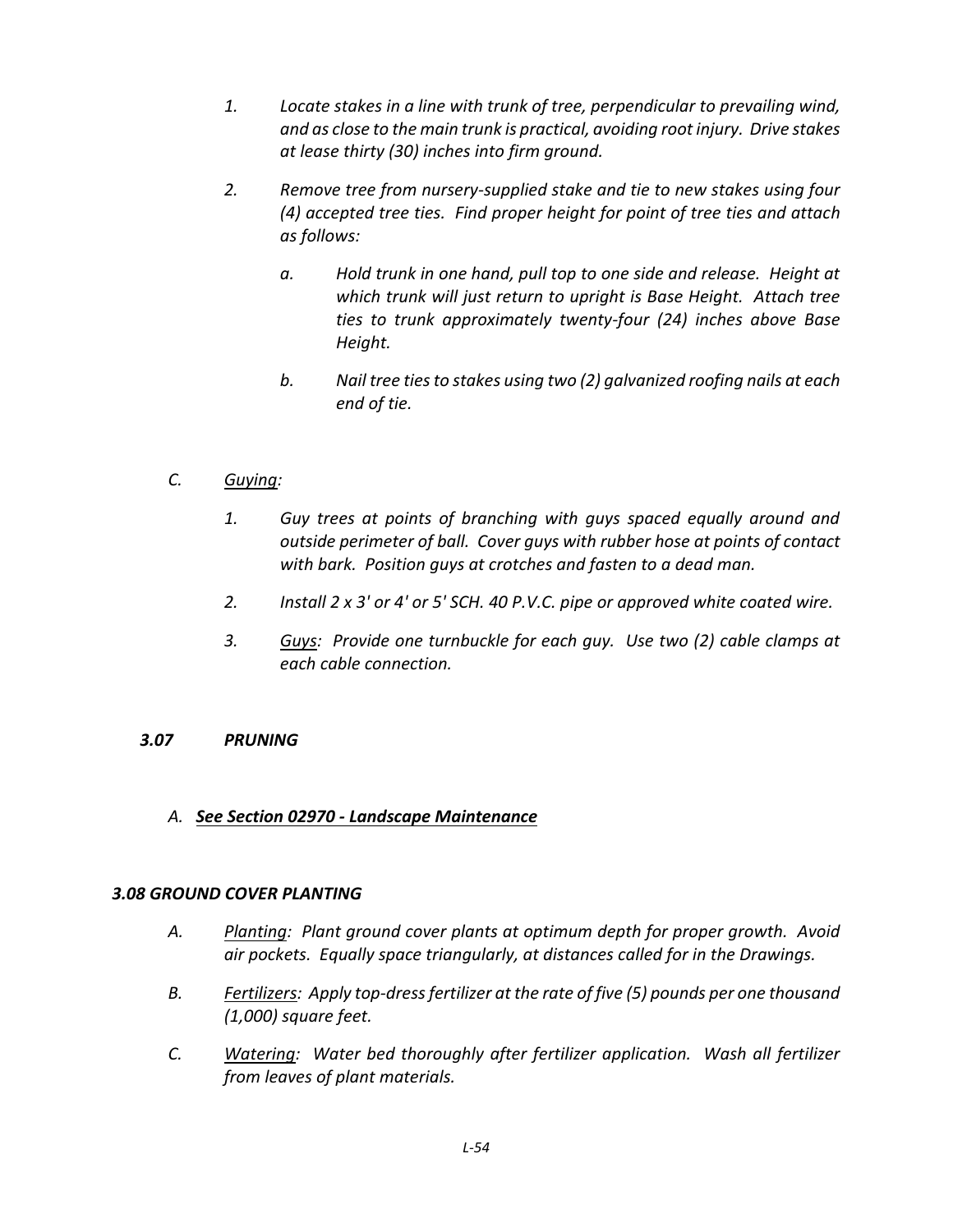# *3.09 CLEAN-UP*

- *A. Keep all areas of work clean, neat and orderly at all times.*
- *B. Clean up and remove all deleterious materials and debris from the entire work area prior to Final Acceptance.*

# *END OF TREES, SHRUBS, AND GROUND COVERS SECTION*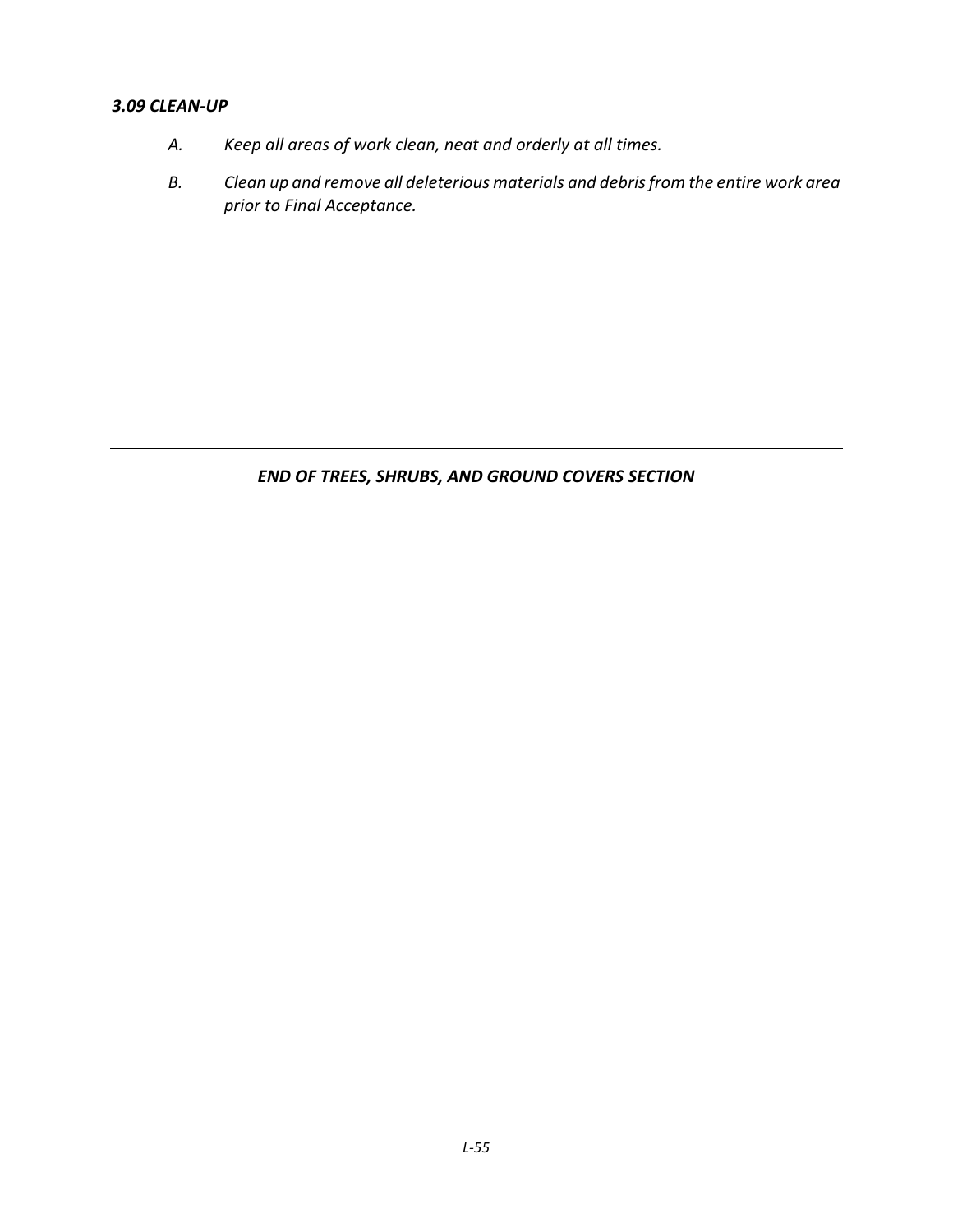### *LANDSCAPE MAINTENANCE SECTION 02970*

#### *PART 1 - GENERAL*

#### *1.01 DESCRIPTION*

- *A. Related Requirements: Review the General Conditions, Standard Specifications and Special Provisions, which contain information and requirements that apply to this Section.*
- *B. Work Included: Provide Landscape Maintenance, complete as specified.*
- *C. Related Work in Other Sections:*

*Irrigation System - Section 02810*

*Soil Preparation - Section 02920*

*Lawns and Grasses - Section 02930*

*Trees, Shrubs, and Ground Covers - Section 02950*

#### *1.02 QUALITY ASSURANCE*

- *A. Applicable Standards: Apply as described in the following:*
	- *1. General Conditions, Special Provisions*
	- *2. Guide for Fertilizing Shade and Ornamental Trees.*
	- *3. Pruning Standards for Shade Trees.*
- *B. Requirements of Regulatory Agencies:*
	- *1. Perform all work in accordance with all applicable laws, codes and regulations required by authorities having jurisdiction over such work.*
	- *2. Provide for all inspections and permits required by Federal, State, or local authorities in furnishing, transporting, and installing of all agricultural chemicals.*
	- *3. The County Agricultural Commissioner's Office must by law, be given a monthly record of all herbicides, insecticides and disease control chemicals used.*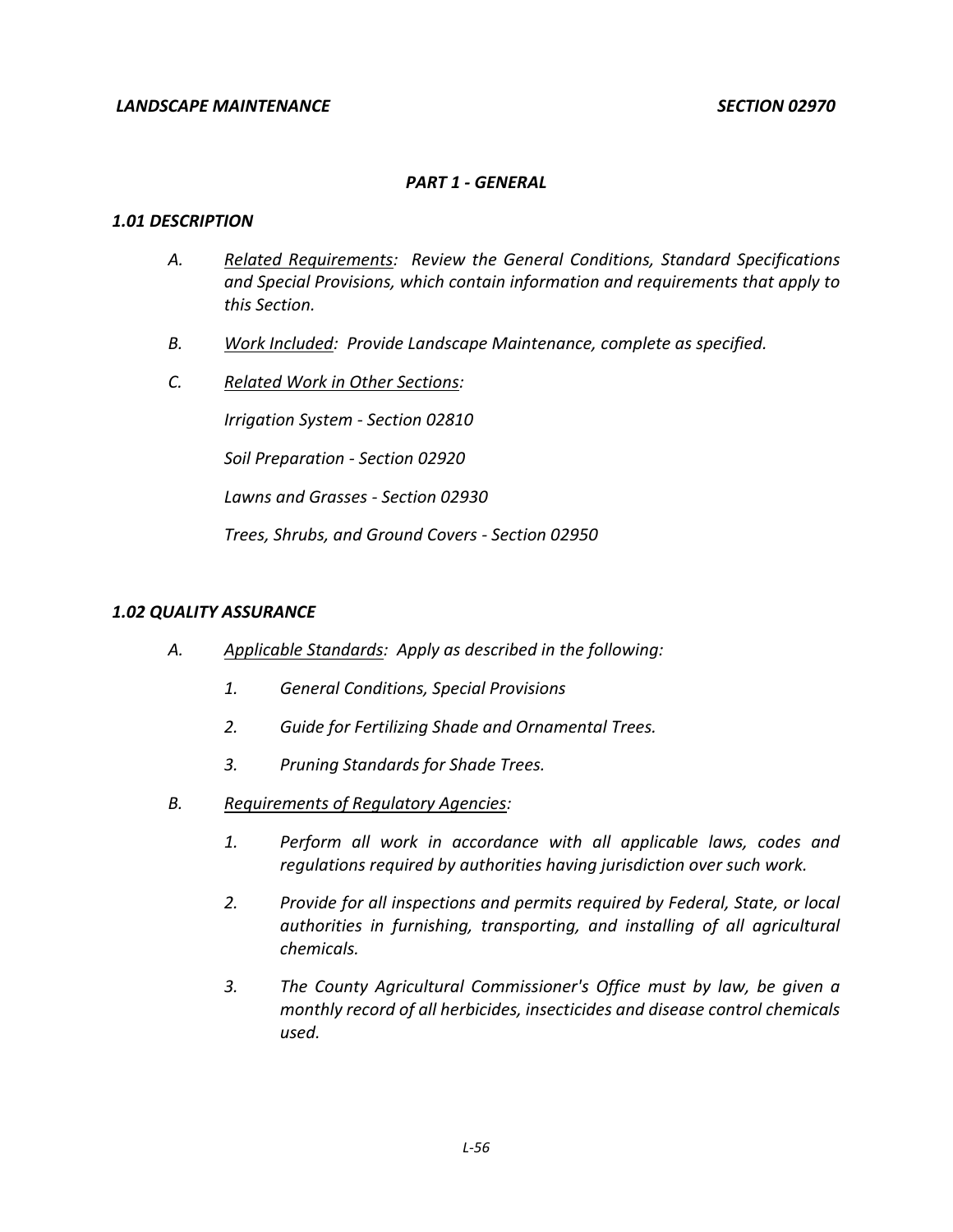- *C. Work Force:*
	- *1. Experience: The landscape maintenance firm shall have a full time foreman assigned to the job for the duration of the contract. He shall have a minimum of four (4) years experience in landscape maintenance supervision, with experience or training in turf management, entomology, pest control, soils, fertilizers and plant identification. HE MUST SPEAK ENGLISH FLUENTLY.*
	- *2. Labor Force: The landscape maintenance firm's labor force shall be thoroughly familiar and trained in the work to be accomplished and perform the task in a competent, efficient manner acceptable to the Agency.*
	- *3. Supervision: The foreman shall directly employ and supervise the work force at all times. Notify Agency of all changes in supervision.*
	- *4. Contractors employees shall wear nice clean company uniforms with proper safety equipment and provide all necessary traffic control to complete the maintenance.*

# *1.03 SUBMITTALS*

- *A. Submit to Agency's Authorized Representative for approval, two (2) copies each of the following items:*
	- *1. Schedule of maintenance operations and monthly status report including list of all equipment and materials proposed for the job.*
	- *2. Written application recommendation by a licensed agricultural pest control advisor for all weed, pest and disease controls restricted by the Director of Agriculture proposed for this work.*
	- *3. All licenses and insurances required by the City of Fontana, the State or Federal government pertaining to this work.*
	- *4. Monthly record of all herbicides, insecticides and disease control chemicals used for the project.*

# *1.04 PROJECT CONDITIONS*

*A. Site Visit: At beginning of maintenance period, visit and walk the site with the Agency's representative to clarify scope of work and understand existing project/ site conditions.*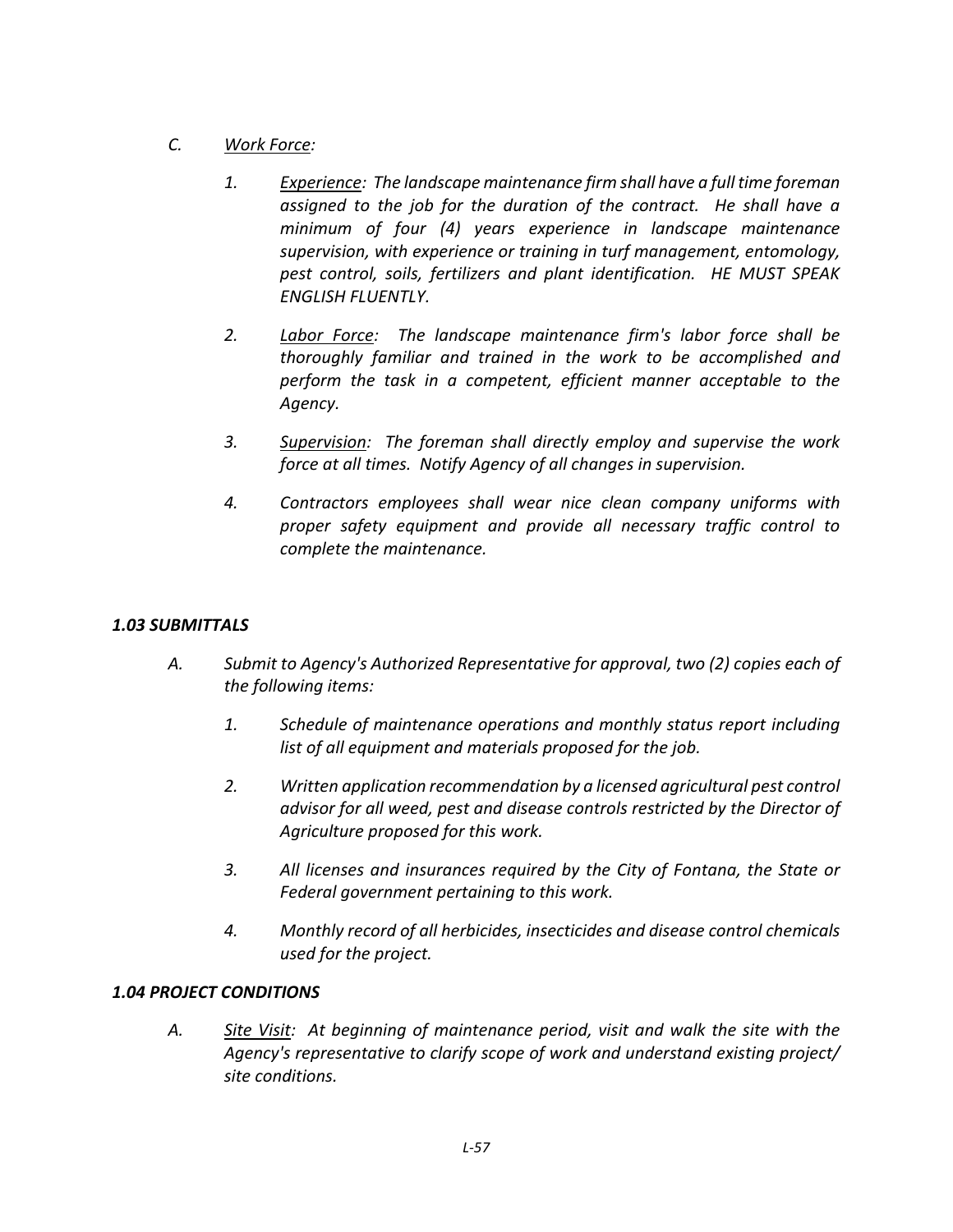- *B. Documentation of Conditions: Document general condition of existing trees, shrubs, ground covers and lawn, recording all plant materials which are damaged or dying, if any.*
- *C. Irrigation System: Document general condition of existing irrigation system, making sure that faulty electrical controllers, broken or inoperable sprinkler heads (or emitters) are reported.*

# *1.05 SCHEDULING*

- *A. Perform all maintenance during hours mutually agreed upon between Agency and Contractor.*
- *B. Work force shall be present at the project site at least once a week and as often as necessary to perform specified maintenance in accordance with the approved maintenance schedule.*

# *PART 2 - PRODUCTS*

# *2.01 ACCEPTABLE MANUFACTURERS*

*A. Fertilizers:*

*Sierra Chemical Company*

*1001 Yosemite Drive*

*Milpitas, California 95035*

*(408) 263-8080*

*B. Herbicides:*

*Chevron Chemical Company*

*575 Market Street*

*San Francisco, California 94105*

*(415) 894-0880*

*Rhone-Poulenc Chemical Company Agro Chemical Division P.O. Box 125*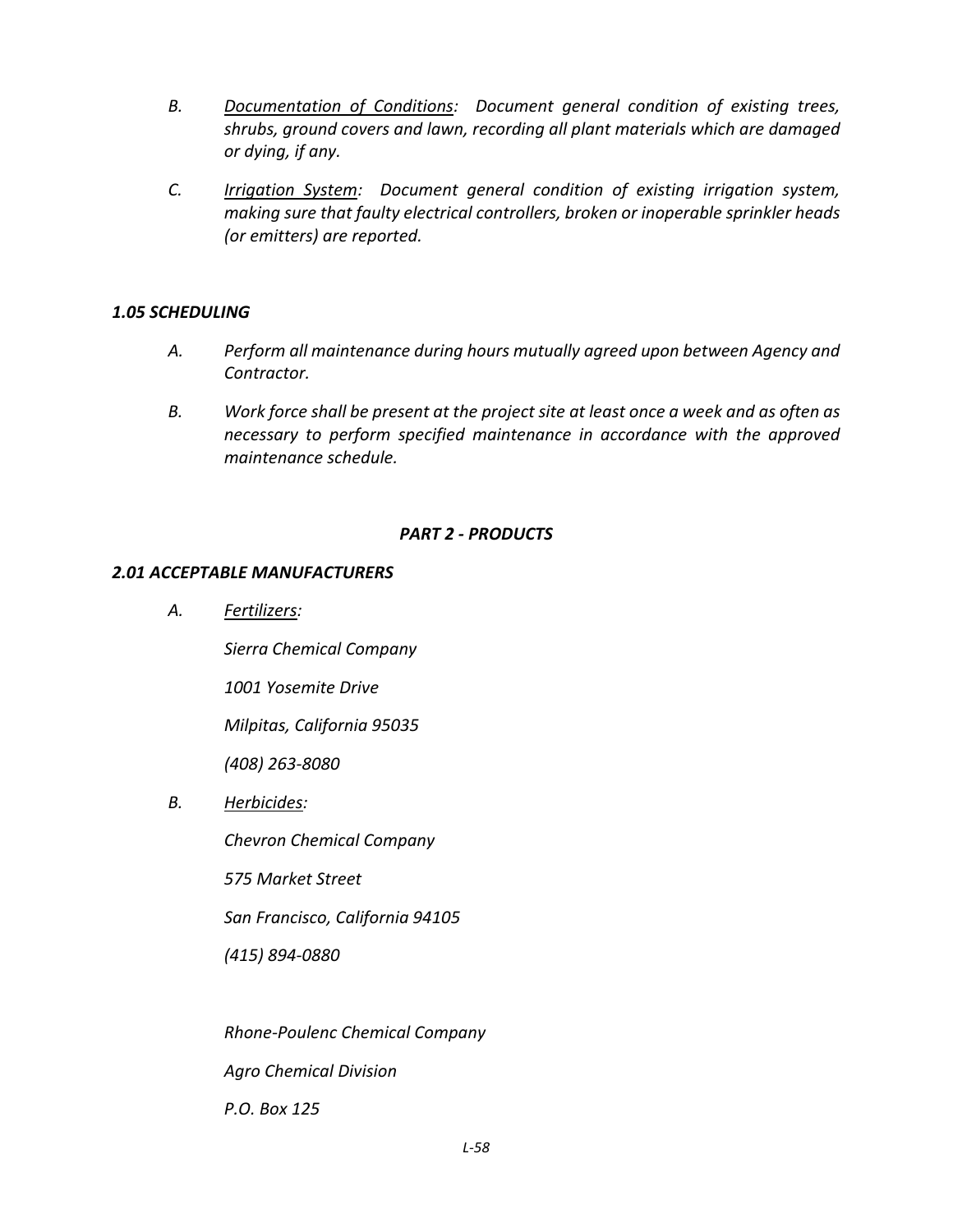*Monmouth Junction, New Jersey 08852 (201) 297-0100*

*Ciba-Geigy Corporation Agricultural Division P.O. Box 1830 Greensboro, North Carolina 27419 (919) 292-7100*

*Elanco Products Company 740 S. Alabama Street Indianapolis, Indiana 46285 (317) 261-3638*

*The Dow Chemical Company P.O. Box 1706 Midland, Missouri 48640 (517) 636-0236*

*3M Company-Agri Chemicals Project 3M Center, Building 223-6SE St. Paul, Minnesota 55144 (317) 261-3000*

### *2.02 MATERIALS*

- *A. General: All materials and equipment, unless otherwise indicated, shall be provided by the Contractor.*
- *B. Water: Clean, potable and fresh, furnished and paid for by the Contractor.*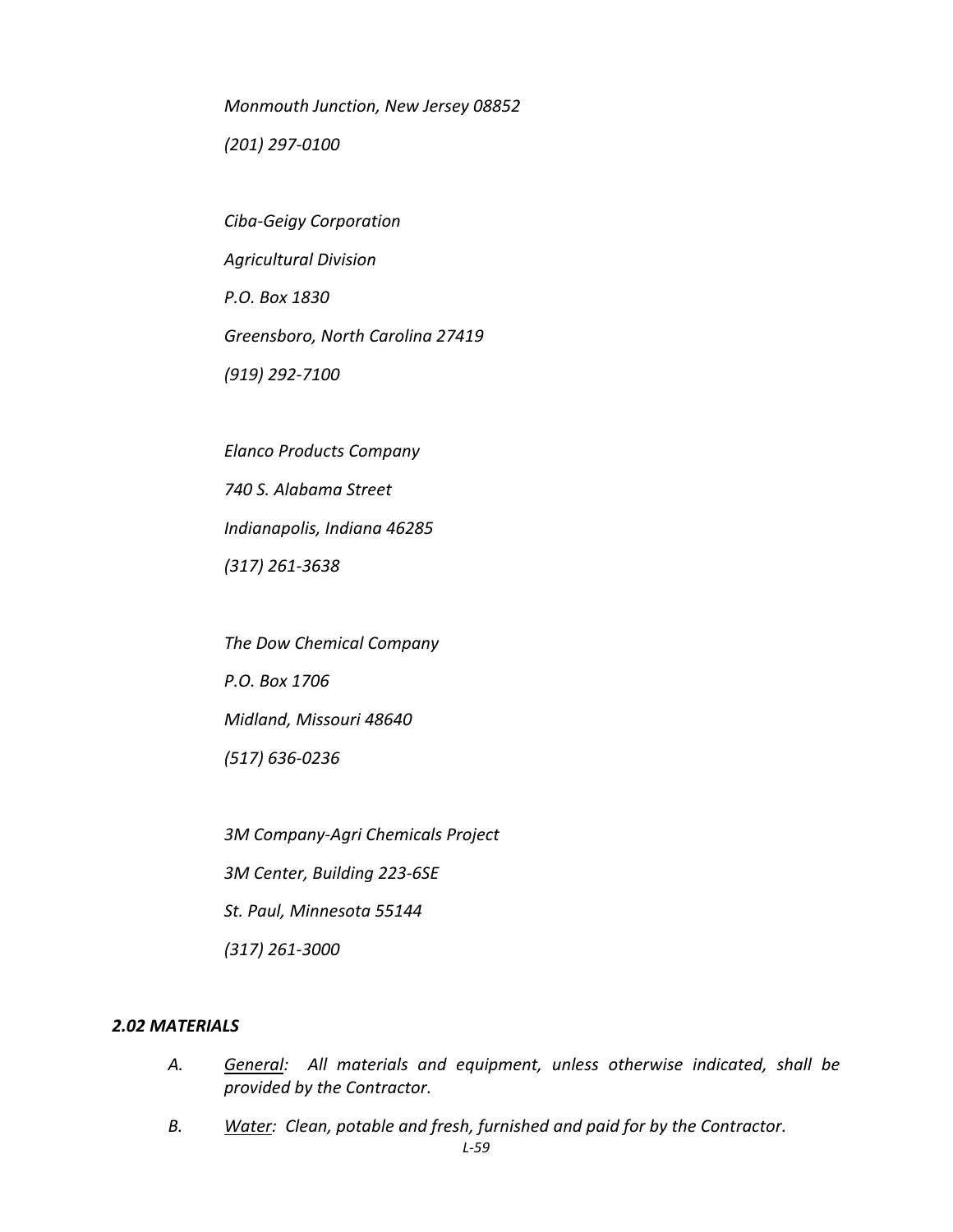- *C. Fertilizers:*
	- *1. Tightly compressed, slow-release and long-lasting complete fertilizer tablets bearing manufacturer's label of guaranteed analysis of chemicals present.*
	- *2. Balanced, once-a-season application controlled-released fertilizers with a blend of coated pills which supply controlled-release nitrogen, phosphorus and potassium, and phosphorus.*

# *D. Herbicides, Insecticides, and Fungicides:*

- *1. Obtain best quality materials with original manufacturer's containers, properly labeled with guaranteed analysis.*
- *2. Use non-staining materials.*
- *E. Lawn Seed for Reseeding: Match existing lawn mix.*
- *F. Replacement Tree Guys, Stakes, Ties and Wires: Match existing materials on the site.*

# *PART 3 - EXECUTION*

# *3.01 GENERAL*

- *A. Duration: Continuously maintain each plant and each portion of ground cover area after installation, during progress of work, and for a Minimum period of ninety (90) days after completion of all planting work until Final Acceptance by the Agency's Authorized Representative.*
- *B. Protection:*
	- *1. Protect all planting areas from damage of all kinds from beginning of work until Final Acceptance by the Agency's Authorized Representative.*
	- *2. Replacement plants shall be of a size, condition and variety acceptable to Agency's Authorized Representative.*

# *3.02 TREES AND SHRUBS*

*A. Watering Basins:*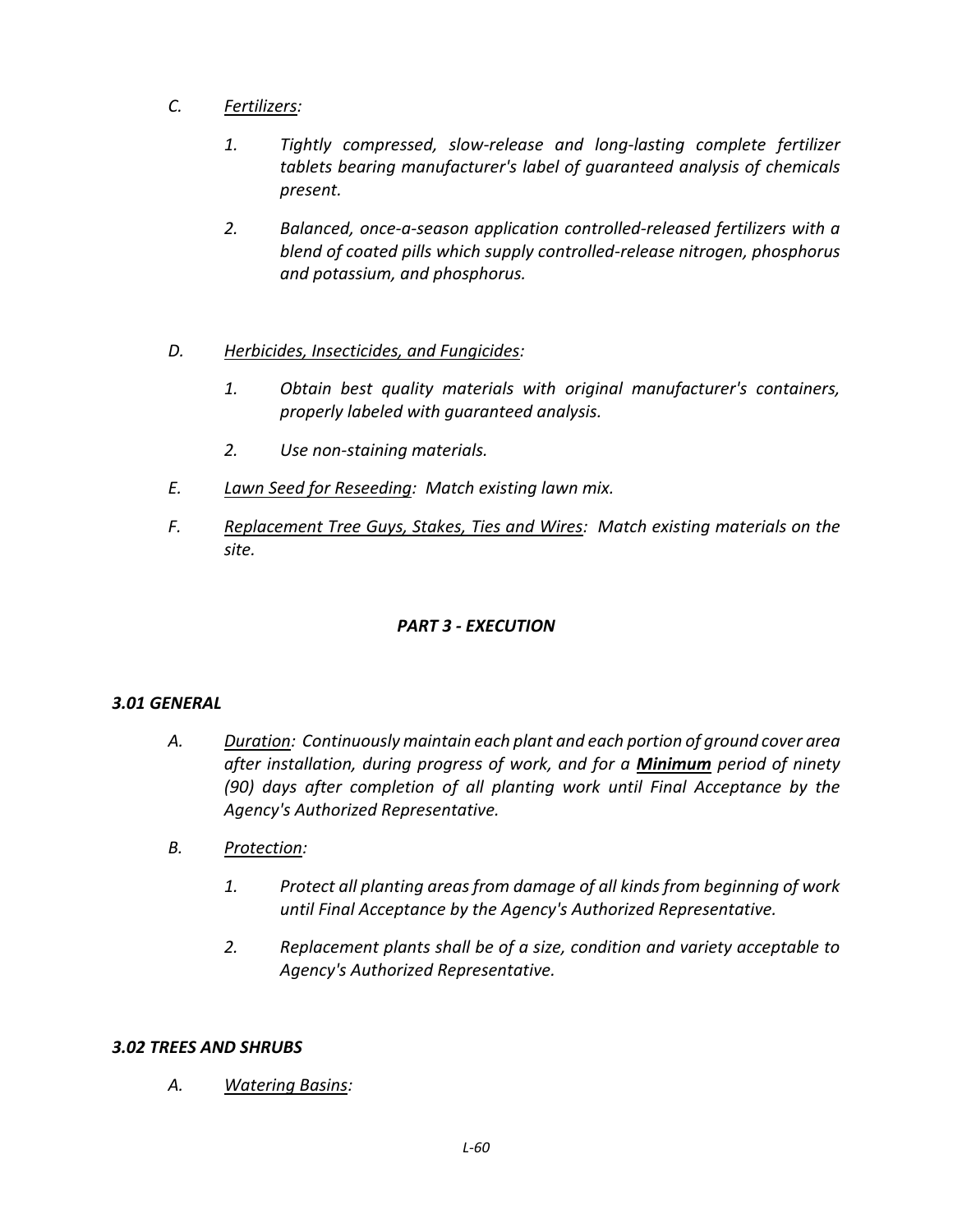- *1. Maintain all watering basins around plants so that enough water can be applied to establish moisture through major root zones.*
- *2. In rainy season, open basins to allow surface drainage away from the root crown where excess water may accumulate. Restore watering basins at end of rainy season.*
- *3. For supplement hand watering of watering basins, use a water wand to break the water force. Do not permit crown roots to become exposed to air through dislodging of soil and mulch.*
- *B. Resetting: Reset plants to proper grades or upright position.*

# *C. Weed Control:*

- *1. All areas between plants, including watering basins shall be weed free.*
- *2. Use only recommended and legally approved herbicides to control weed growth.*
- *3. Avoid frequent soil cultivation that destroys shallow roots and breaks the seal of pre-emergent herbicides.*
- *D. Pruning:*
	- *1. Prune trees to select and develop permanent scaffold branches that are smaller in diameter than the trunk or branch to which they are attached, and which have vertical spacing of eighteen (18) inches to forty-eight (48) inches and radial orientation so as mot to overlay one another.*
	- *2. Prune trees to eliminate diseased or damaged growth, and narrow Vshaped branched forks that lack strength. Reduce toppling and wind damage by thinning out crowns.*
	- *3. Prune trees to maintain growth within space limitations, maintaining a natural appearance and balancing crown with roots.*
	- *4. No stripping of lower branches ("raising up') of young trees will be permitted.*
	- *5. Retain lower branches in a "tipped back" or pinched condition to promote caliper trunk growth (tapered trunk). Do not cut back to fewer than six buds or leaves on such branches. Only cut lower branches flush with the trunk after the tree is able to sand erect without staking or other support.*
	- *6. Thin out and shape evergreen trees when necessary to prevent wind and storm damage. Do primary pruning of deciduous trees during the dormant*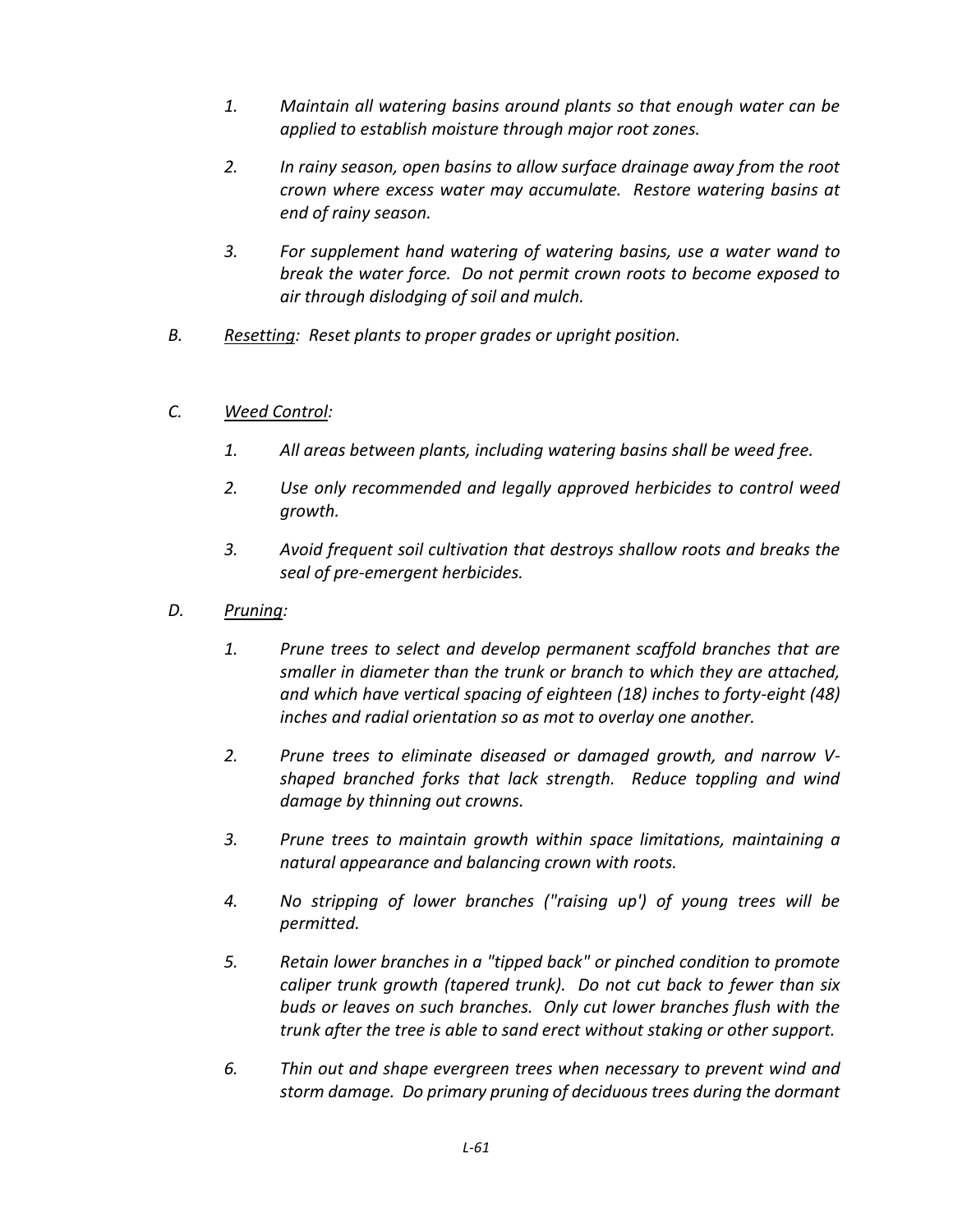*season. Do not permit any pruning of trees prone to excessive "bleeding" during growth season.*

- *7. Prune damaged trees or those that constitute health or safety hazards at anytime of year as required.*
- *8. Make all cuts clean and close to the trunk, without cutting into the branch collar. "Stubbing" will not be permitted. Cut smaller branches flush with trunk or lateral branch. Make larger cuts (one (1) inch in diameter or larger) parallel to shoulder rings, with the top edge of the cut at the trunk or lateral branch.*
- *9. Branches too heavy to handle shall be pre-cut in three stages to prevent splitting or peeling of bark. Make the first two (2) cuts eighteen (18) inches or more from the trunk to remove the branch. Make the third cut at the trunk to remove the resulting stub.*
- *10. Do not prune or clip shrubs into balled or boxed forms unless specifically called for by design.*
- *E. Staking and Guying of Trees:*
	- *1. Inspect stakes and guys at least one month to check for rubbing that causes bark wounds.*
	- *2. Conform to the recommended procedures of staking and guying as outlined in the University of California Publications AXT-311, "Staking Landscape Trees".*

# *3.03 GROUND COVERS*

- *A. Watering:*
	- *1. Check for moisture penetration throughout the root zone at least two (2) times a month.*
	- *2. Water as frequently as necessary to maintain healthy growth of ground covers.*
- *B. Weed Control:*
	- *1. Control weeds, preferably with pre-emergent herbicides and with selective systemic herbicides.*
	- *2. Minimize hoeing of weeds in order to avoid plant damage.*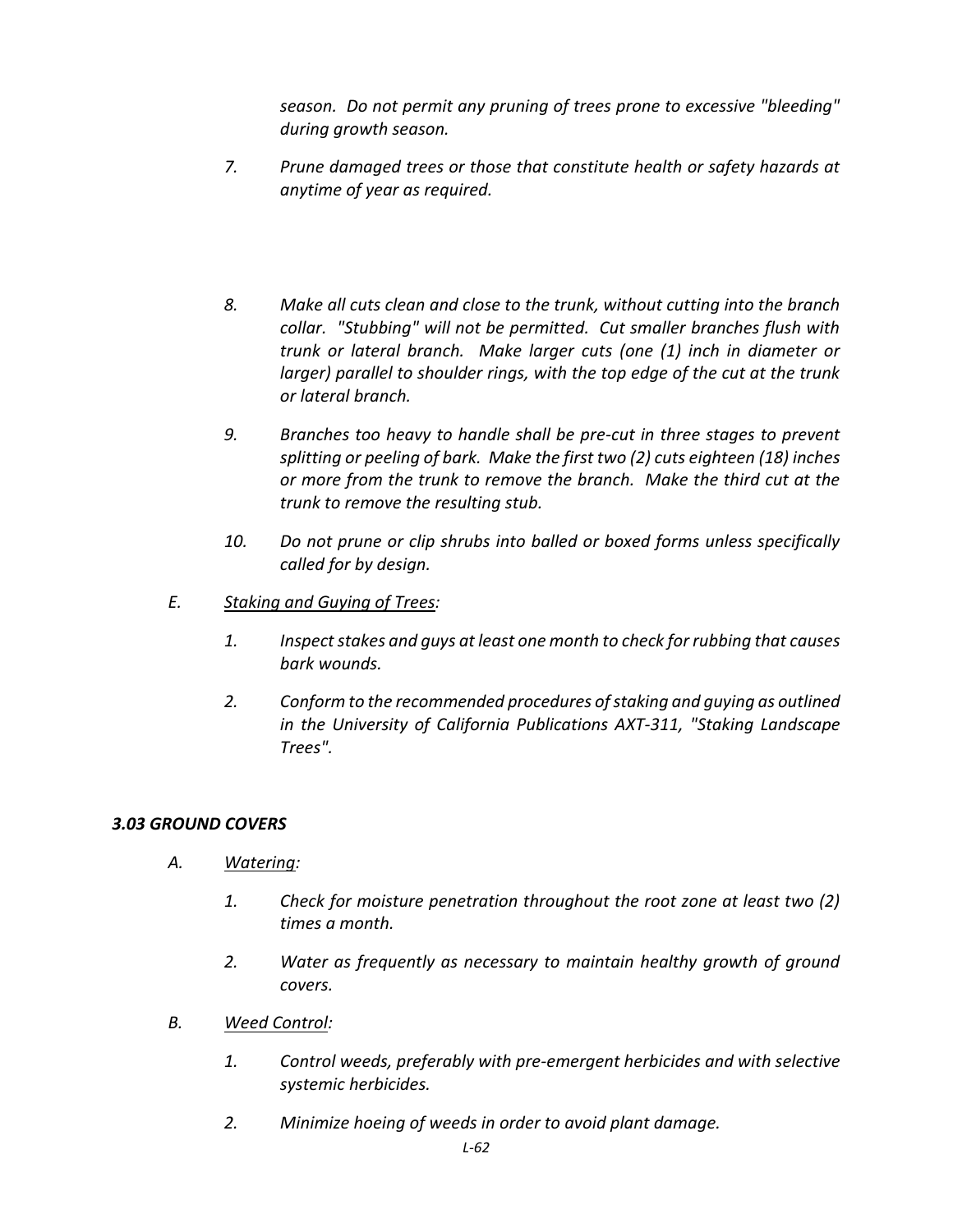# *3.04 LAWNS*

- *A. Watering:*
	- *1. Water lawns at such frequency as weather conditions require, to replenish soil moisture to six (6) inches below root zone.*
	- *2. Provide a total of one and one-half (1-1/2) inches of water weekly during hot summer weather, in five (5) applications per week.*
	- *3. Water at night if irrigation system is electrically controlled. Otherwise watering shall be done during early mornings.*

# *B. Weed Control For Weed Free Lawns:*

- *1. Control broad leaf weeds with selective herbicides.*
- *2. In areas where crabgrass has infested the lawn, apply a selective postemergent herbicide as soon as possible and prior to flowering.*
- *3. Apply pre-emergent herbicides such as Dacthal, Balan, or Betasan prior to crabgrass germination.*
- *4. Do not irrigate for forty-eight (48) hours after application of all herbicide sprays.*
- *5. Coordinate application of herbicides with thatch control and reseeding schedule as described below.*
- *6. Weeds are defined as any plant that is not on the approved plant pallet list or within the hydro seeding mix.*
- *7. All herbicides shall be applied by a licensed applicator per the manufacturer's instructions.*
- *C. Mowing and Edging:*
	- *1. Contractors shall mow lawns and trim edges on a weekly basis, and provide a mowing and maintenance schedule to the inspector prior to the 90 day maintenance period beginning.*
- *D. Reseeding of Lawn Areas: Match existing seed mix of adjacent areas.*
- *E. Top Dress Fertilizer:* 
	- *1. See Section 02930 - Lawns and Grasses for type of fertilizer to be used.*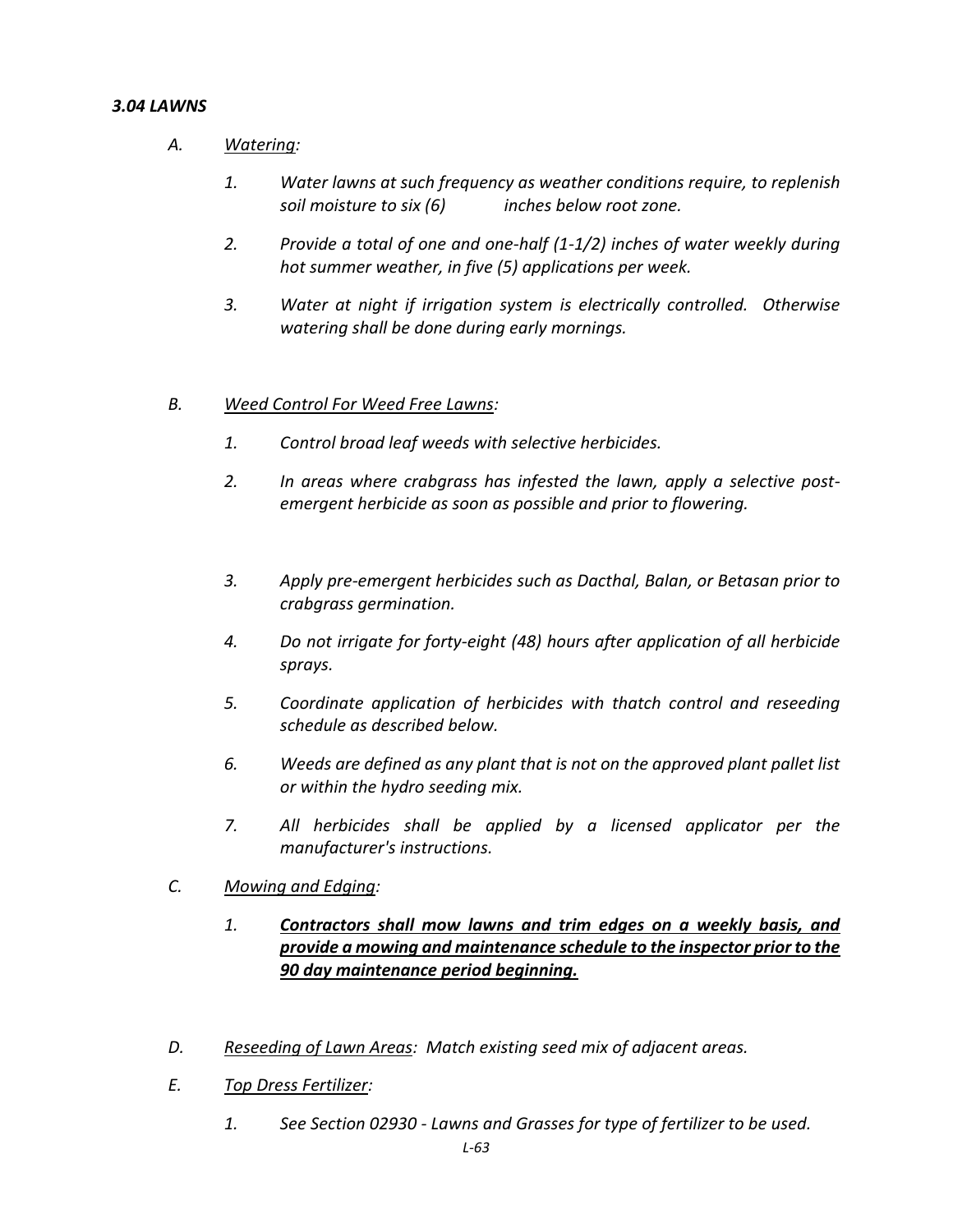- *2. Contractor shall apply top dress fertilizer to all lawn areas in two (2) complete and separate applications during the 90-day Maintenance Period unless otherwise recommended by the fertilizer manufacturer or a certified horticulturist employed by the contractor.*
- *3. The first application shall take place no later than the end of the second week of the ninety (90) day period. The second application shall occur just prior to the end of the ninety (90) day Maintenance Period and Final Acceptance.*

# *3.05 INSECTS, PESTS, AND DISEASE CONTROL*

- *A. Inspection: Inspect all plant materials for signs of stress, damage and potential trouble from the following:*
	- *1. Presence of insects, moles, gophers, ground squirrels, snails and slugs in planting areas.*
	- *2. Discolored or blotching leaves or needles.*
	- *3. Unusually light green or yellowish green color inconsistent with normal green color of leaves.*
- *B. Personnel: Perform spraying for insect, pest and disease control only by qualified, trained personnel.*
- *C. Application: Spray with extreme care to avoid all hazards to any person or pet in the area or adjacent areas.*

# *3.06 IRRIGATION SYSTEM*

- *A. General:*
	- *1. Repair without charge to Agency all damages to system caused by Contractor's operations or vandalism. Perform all repairs within one (1) watering period.*
	- *2. Report promptly to Agency all accidental damage not resulting from Contractor's negligence or operations.*
	- *3. Do not run the irrigation system during rainy periods. Set and program automatic controllers for seasonal water requirements.*
- *B. Cleaning and Monitoring the System:*
	- *1. Continually monitor the irrigation systems to verify that they are functioning properly as designed. Make program adjustments required by changing field conditions.*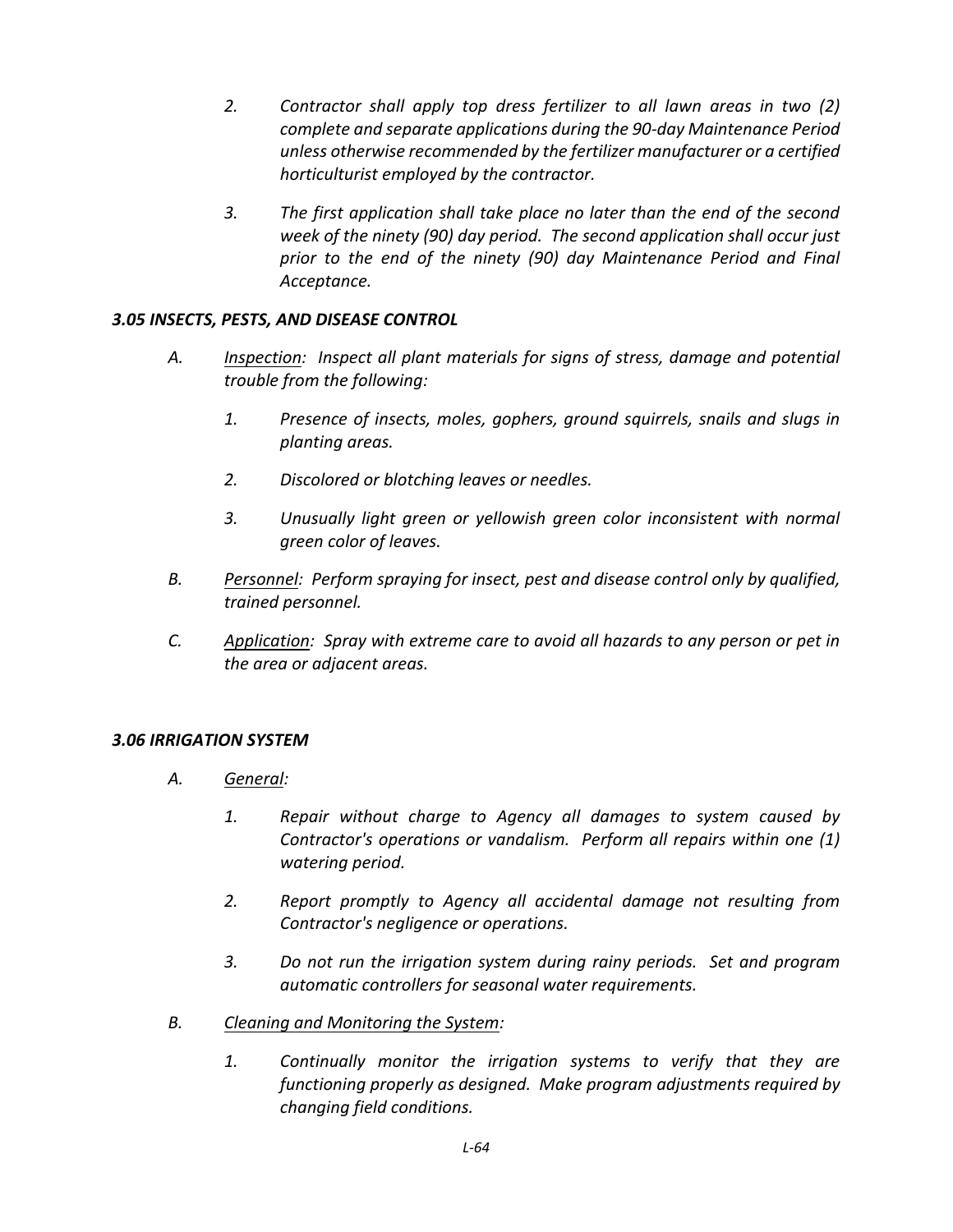- *2. Clean pump filter and strainer as often as necessary to keep the irrigation systems free of sand and other debris.*
- *3. Prevent spraying on windows, building walls, by balancing the throttle control on the remote-control valves and the adjustment screws on the sprinkler heads. Do not allow water to atomize and drift.*
- *C. Air Blow-Out:*
	- *1. Set automatic control stations to two and one half (2-1/2) minutes timing.*
	- *2. Attach hose from portable air compressor to one (1) inch air inlet installed on main line at backflow preventer.*
	- *3. Operate compressor at one hundred (100) cubic feet per second at 60-80 PSI.*
- *D. Manual Drain Valves: Open manual drain valves located at low points on the main line to drain completely after air blow-out has been completed.*
- *E. Backflow Preventer: Rotate backflow unit at unions and open pet cocks and drain. Reverse operation and tighten unions to resume irrigation.*

### *3.07 THE NINETY (90) DAY MAINTENANCE PERIOD*

- *A. Preliminary Review: As soon as all plantings are completed per Contract Documents, hold a preliminary review to determine the condition of the work.*
	- *A1. Schedule a meeting with the Engineering Public Works Inspector and the Public Works Maintenance Division to inspect all tree and plant depths prior to starting the 90 day Maintenance Period.*
- *B. Date of Review: Submit a written request to the Agency's Authorized Representative at lease five (5) working days prior to anticipated date of review.*
- *C. Beginning of the Minimum Ninety (90) Day Maintenance Period: The date on which the Agency's Authorized Representative issues a letter of Preliminary Acceptance to the Contractor. By this date, all plant materials shall be planted and all areas requiring hydro seeded lawns shall be completed.*

# *3.08 PRE-FINAL AND FINAL ACCEPTANCE*

*A. Conditions for Pre-Final Acceptance of Work at End of Maintenance Period:*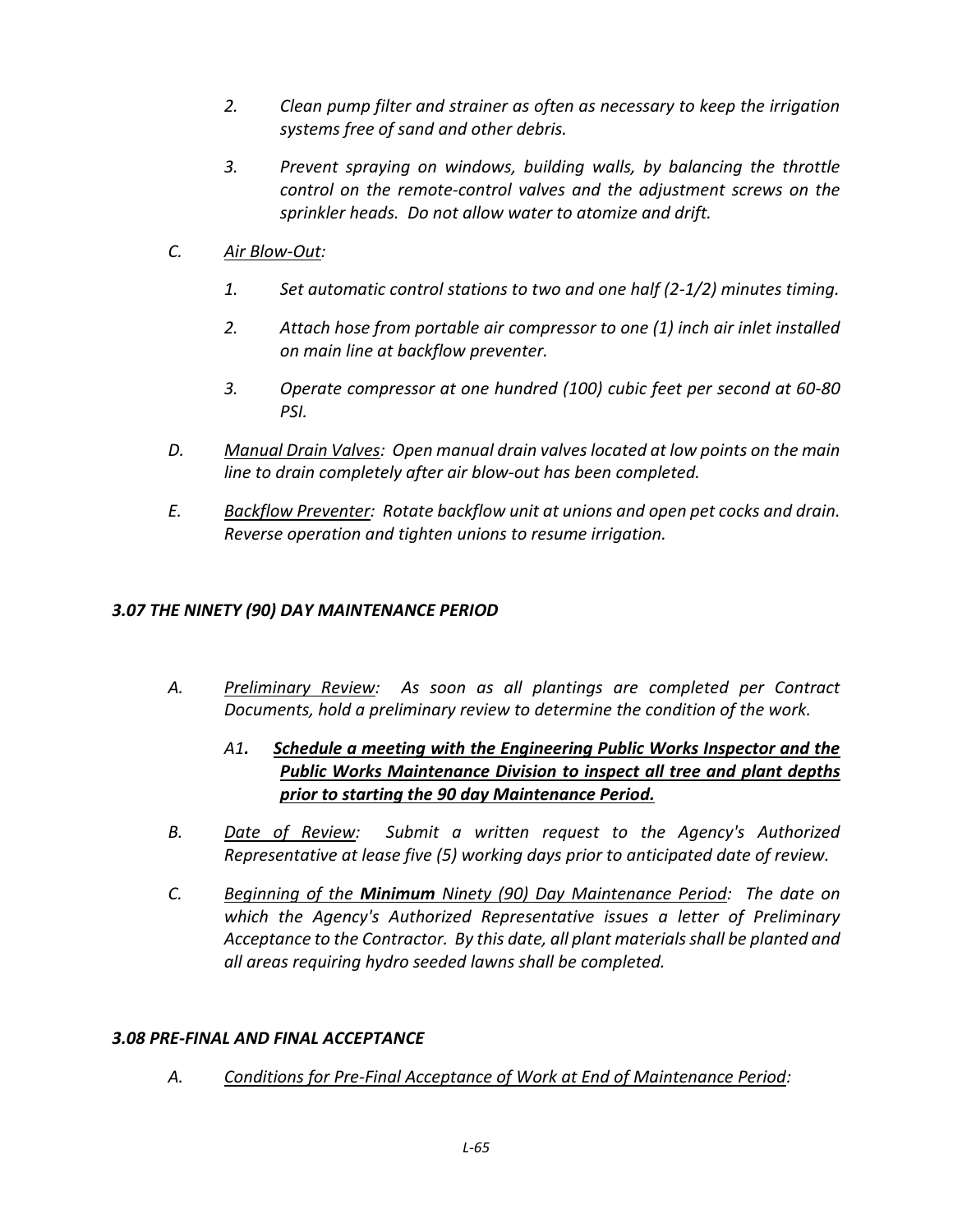- *1. Each plant shall be alive and thriving, showing signs of growth and no signs of stress, disease, or any other.*
- *2. All plants not meeting these conditions shall be replaced and a Ninety (90) Day Maintenance Period commenced for such plants.*
- *3. Lawn areas shall be 100% weed free unless otherwise approved by the Agency's Authorized Representative.*
- *4. Lawn areas shall have 100% germination and establishment of turf.*

# *B. Corrective Work:*

- *1. Work requiring corrective action or replacement is the judgment of the Agency's Authorized Representative and shall be performed within ten (10) calendar days after the Pre-Final Review.*
- *2. Perform corrective work and materials replacement in accordance with the Drawings and Specifications and shall be made by the Contractor at no cost to the Agency.*
- *3. After corrective work is completed, the Contractor shall again request a Pre-Final Review for Pre-Final Acceptance as outlined above.*
- *4. Continue maintenance of all landscaped areas until such time as all corrective measures have been completed and accepted by the Agency's Authorized Representative.*

# *END OF LANDSCAPE MAINTENANCE SECTION*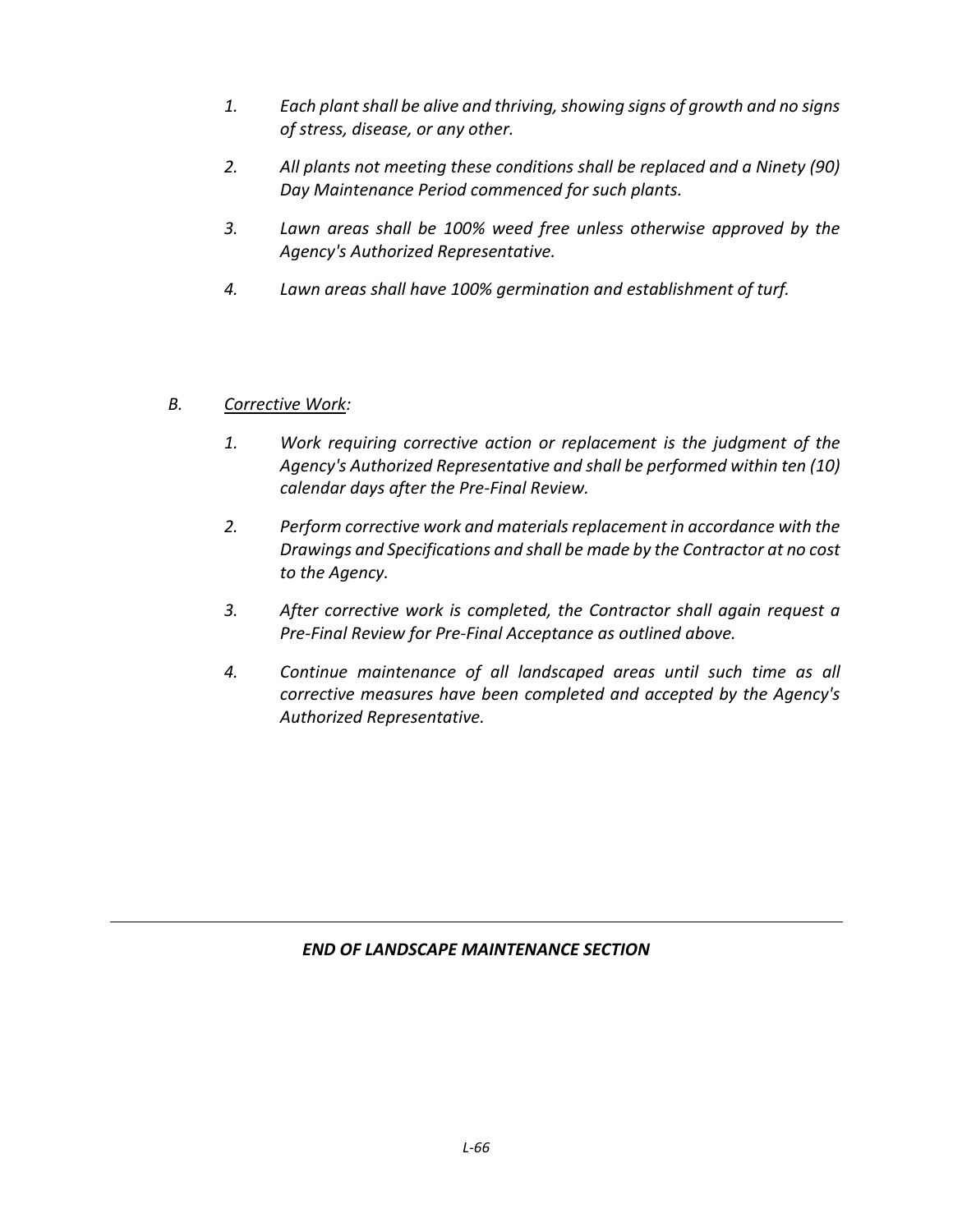# *PART 1 - GENERAL*

### *1.01 DESCRIPTION*

- *A. Related Requirements: Review the General Conditions, Standard Specifications and Special Provisions which contain information and requirements that apply to this Section.*
- *B. Work Included: Provide all electrical work for a complete and operable system as shown on the drawings and as specified in this section including, but not limited to the following:*
	- *1. Site investigations prior to bidding to establish existing conditions.*
	- *2. Temporary power and lighting facilities for construction.*
	- *3. Electrical underground service at 120/240-volt, single phase, three (3) wire service.*
	- *4. Service metering and distribution system for lighting power connections to one hundred-twenty (120) volt irrigation controller.*
	- *5. Lighting fixtures, mounting hardware, poles, foundations and pull boxes.*
	- *6. Provide wire, anti-theft pull boxes and conduit extensions as required.*
	- *7. Adjustment and test of the electrical work.*
	- *8. Guarantee.*
- *C. Related Work in other Sections:*

*Irrigation - Section 02810 (1.10 Connections to Utilities)*

# *1.02 QUALITY ASSURANCE*

- *A. All products and equipment herein specified or indicated on the drawings shall be new with UL label and in accordance with the National Electrical Code, state and local codes.*
- *B. Applicable Standards:*
	- *1. General Conditions, Special Provisions,*

### *1.03 SITE VISITATIONS*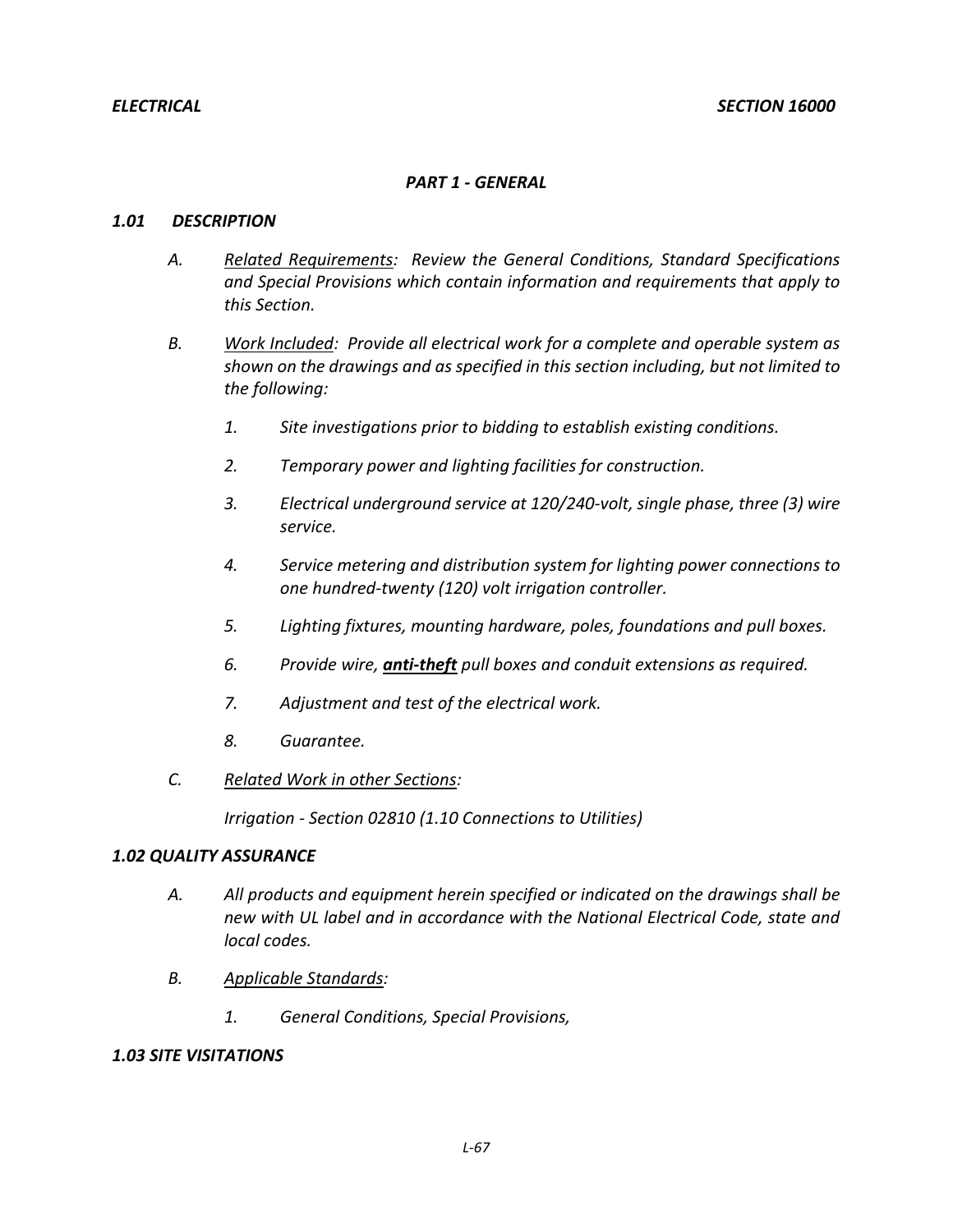*A. Prior to the submission of the bid, the contractor shall visit the site and make a thorough examination of the existing conditions and thereby include allowances for this work in this bid.*

# *1.04 PERMITS AND LICENSES*

*A. Contractor shall pay for and obtain all necessary permits, inspections, insurance and licenses required for the Electrical work.*

# *1.05 COORDINATION*

*A. Contractor to coordinate the electrical work with other trades. Review drawings and specifications of all equipment requiring electrical connections prior to installation of the electrical system. Verify space, ventilation and clearances required to install electrical equipment.*

# *1.06 SUBMITTALS*

- *A. Product data sheets for meter pedestal, meter, panel board, lighting fixtures poles, wiring devices, and material list. Make all submittals at one time in booklet form.*
- *B. Record Drawings:*
	- *1. Installation Record: During the course of installation, carefully show in red line on a print of the electrical system drawings all changes made to the electrical system during installation.*
	- *2. Dimension Standards: Dimension from easily identifiable permanent features (buildings, monuments, sidewalks, pavements, etc.) points of connection, wiring routing, conduit locations, all stub-up locations and other related equipment as directed by the Agency's Authorized Representative.*
	- *3. Deliverables: Upon completion of the electrical system installation, submit two (2) sets of redlined record data prints to the Agency's Authorized Representative for approval prior to transferring information onto the signed original Mylar's.*
	- *4. Submittal of Record Set: Upon completion of the electrical system installation, and as a condition of its acceptance, deliver to the Agency's Authorized Representative, in Record Drawings referred to above. The delivery of the Record Drawings shall not relieve the Contractor of the responsibility of furnishing required information that may have been omitted.*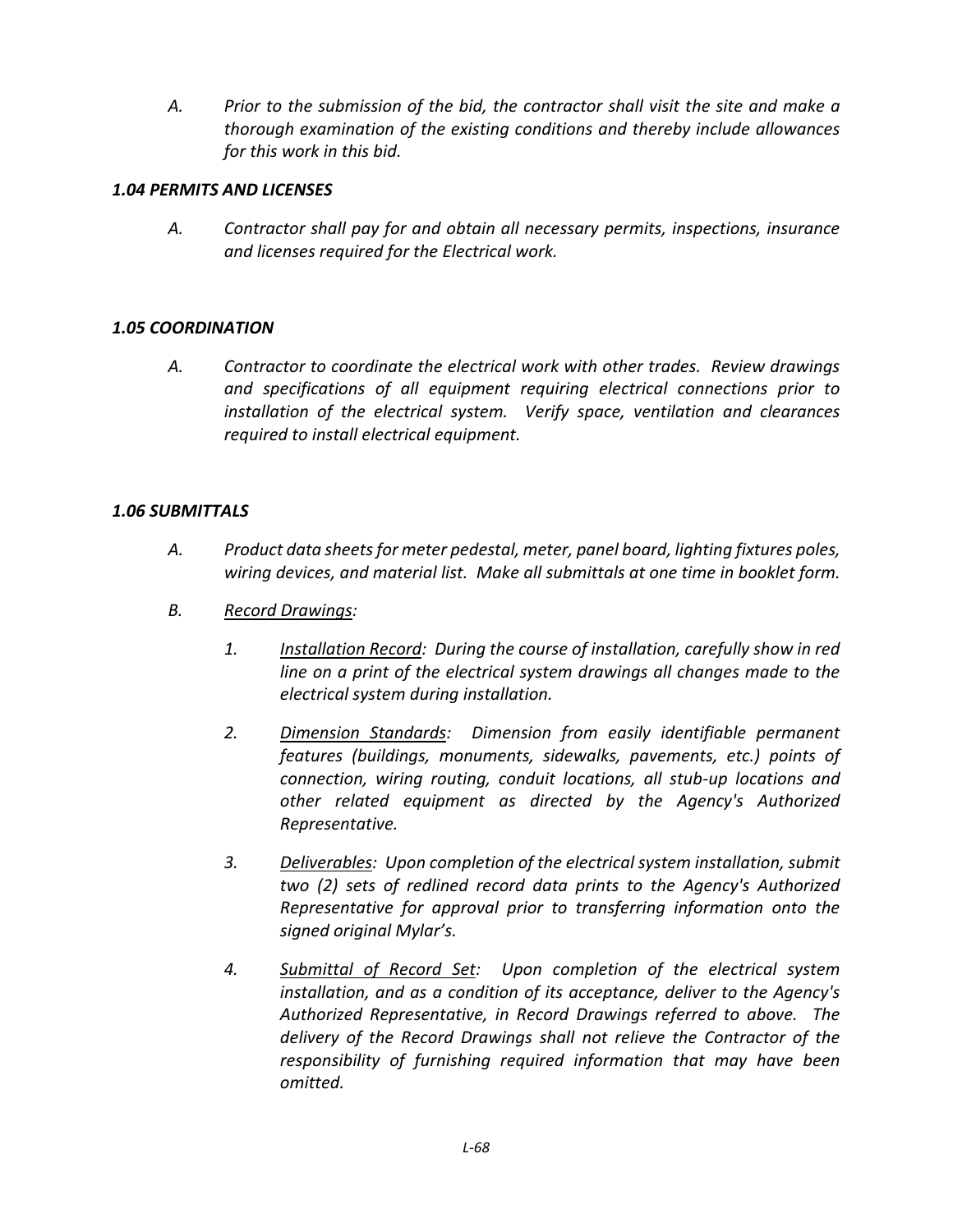# *1.07 SUBSTITUTIONS*

*A. Where manufacturer's name and catalog number are called out, the phase "or approved equal" can be assumed except the burden of proving equality is on the bidder.*

# *1.08 GUARANTEE*

*A. All electrical work and equipment shall be guaranteed for one year from the date of acceptance on contractor's letterhead and turned over to the Agency at the completion and final acceptance of the job.*

# *PART 2 – PRODUCTS*

# *2.01 UNDERGROUND SERVICE PEDESTAL*

*A. Meter pedestal "MP" shall be NEMA 3R 120/240-volt, single phase, three (3) wire with one hundred (100) amp, two-pole main circuit breaker rated forty-two thousand (42,000) AIC. The service shall be a free-standing pre-wired pedestal assembly. Pedestal shall have underground pull section meter (without test blocks) and main disconnect. Pedestal shall comply with the requirements of the serving utility. Install black on white micarta nameplates on all sections, switches and spaces. Provide rodent screens. Pedestal shall be Meyers or approved equal, model numbers are indicated on the drawings. Bolt to concrete pad.*

# *2.02 SWITCHES*

*A. Switches shall be quick-make, quick-break type QMB rated six hundred (600) volts with frame size, number of poles and fuses as shown.*

# *2.03 CIRCUIT BREAKERS*

*A. Circuit breakers shall be bolt-on molded case type with thermal magnetic trips. Provide with rated voltage, frame size, number of poles and trip setting as shown. NEMA interrupting capacity shall be 42,000 AIC at 120/240 volts unless otherwise noted on plans.*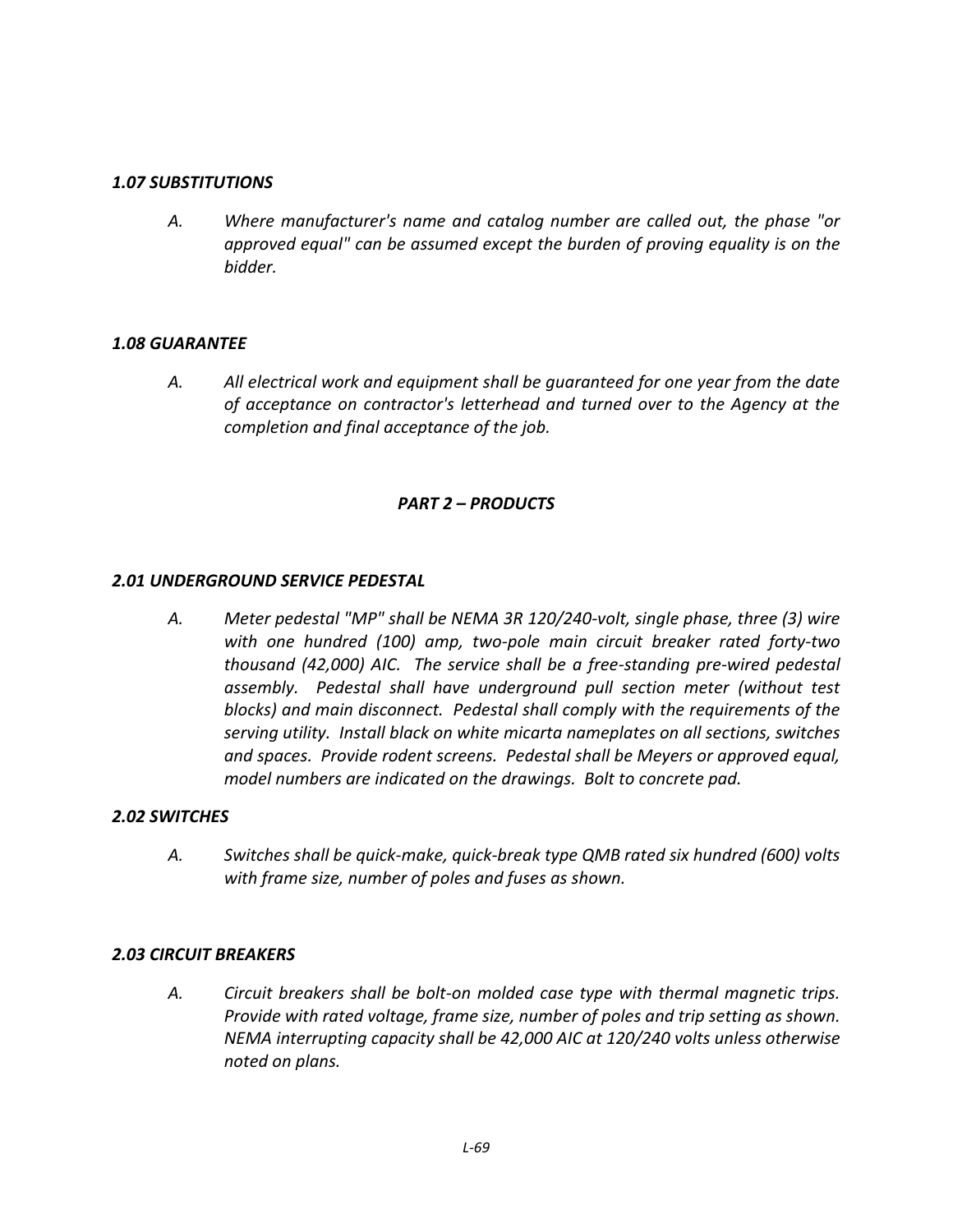### *2.04 PANELBOARDS*

*A. Panel boards shall be surface mounted in pedestal, with bolt-on circuit breakers type NQOB, with hinged lockable doors and typewritten directories. All multi-pole breakers shall be single handle common type. Use "SWD" circuit breakers for lighting circuits controlled from panels. Manufacturer shall be G.E., Square D, Westinghouse or Challenger.*

### *2.05 WIRE*

*A. Conduit shall be six hundred (600) volt insulation type THWN/THHN copper.*

# *2.06 CONDUIT*

*A. Conduit shall be rigid steel galvanized for exposed or in damp locations. Conduit underground shall be PVC schedule 40 with ground wire, minimum twenty-four (24) inches below grade unless noted otherwise.*

### *2.07 CONDUCTORS*

*A. Conductors shall be six hundred (600) volt insulation, type THHN/THWN copper.*

# *2.08 SPLICES*

- *A. Splices on conductor's #8 or smaller shall be Skotch-lok spring connectors and for larger size cables use solder less connectors.*
- *B. Splices below grade shall be epoxy encapsulated "3M" or approved equal.*

# *2.09 AREA LIGHTING*

*A. Refer to the City Of Fontana Park Design Standards Manual. Please contact City of Fontana's Public Works Department's Landscape Division for the current up to date information as it pertains to your project.*

*Public Works Department Contact Info: Luis Villalobos at 909-350-6776 or by email at [Lvillalobos@fontana.org](mailto:Lvillalobos@fontana.org)*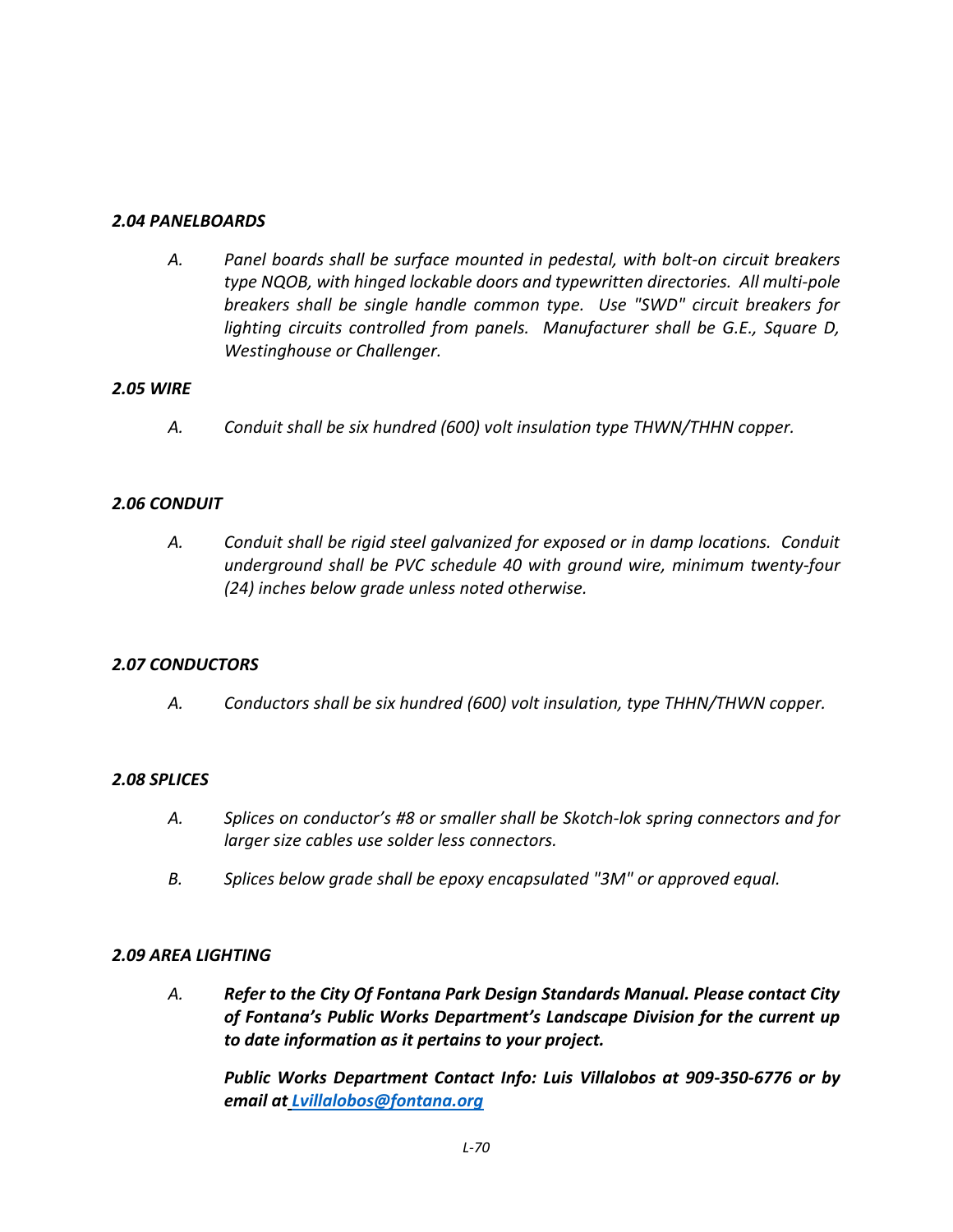*C. Refer to drawing for concrete pole base.*

# *PART 3 - EXECUTION*

### *3.01 EXCAVATION*

- *A. Obstructions: The contractor's attention is directed to the existence of pipe and other underground improvements which may or may not be shown on plans. All reasonable precautions shall be taken to preserve and protect any such improvements whether shown improvements in order to prosecute the work, they shall be removed, maintained in operation, and permanently replaced by the contractor at his expense.*
- *B. Trenching: Trenches shall be excavated to the lines and grades established by the engineer. Bottom of trenches graded and prepared to provide a firm and uniform bearing throughout the entire length of conduit runs.*
	- *1. Trench Bottoms: Made more stable by wetting and tramping where fills are required and brought to a uniform grade.*
	- *2. Minimum Trench Depth: Sufficient to provide a minimum cover twentyfour (24) inches above topmost portions of conduits.*

# *3.02 CONDUIT AND WIRING*

*A. All conduit and wiring shall be installed underground in accordance with applicable regulations and the electrical drawings. Conduit runs are shown diagrammatically. Exact routing and location of the equipment to be determined in the field by the Agency's representative. Provide one thousand-two hundred (1,200) lb. test pull cord in each empty conduit and cap both ends.*

# *3.03 EXTERIOR EQUIPMENT*

*A. All equipment and wiring to be weatherproof, including rodent screens.*

# *3.04 GROUNDING*

*A. All metallic conduitssupports and enclosures shall be grounded in compliance with the National Electrical Code.*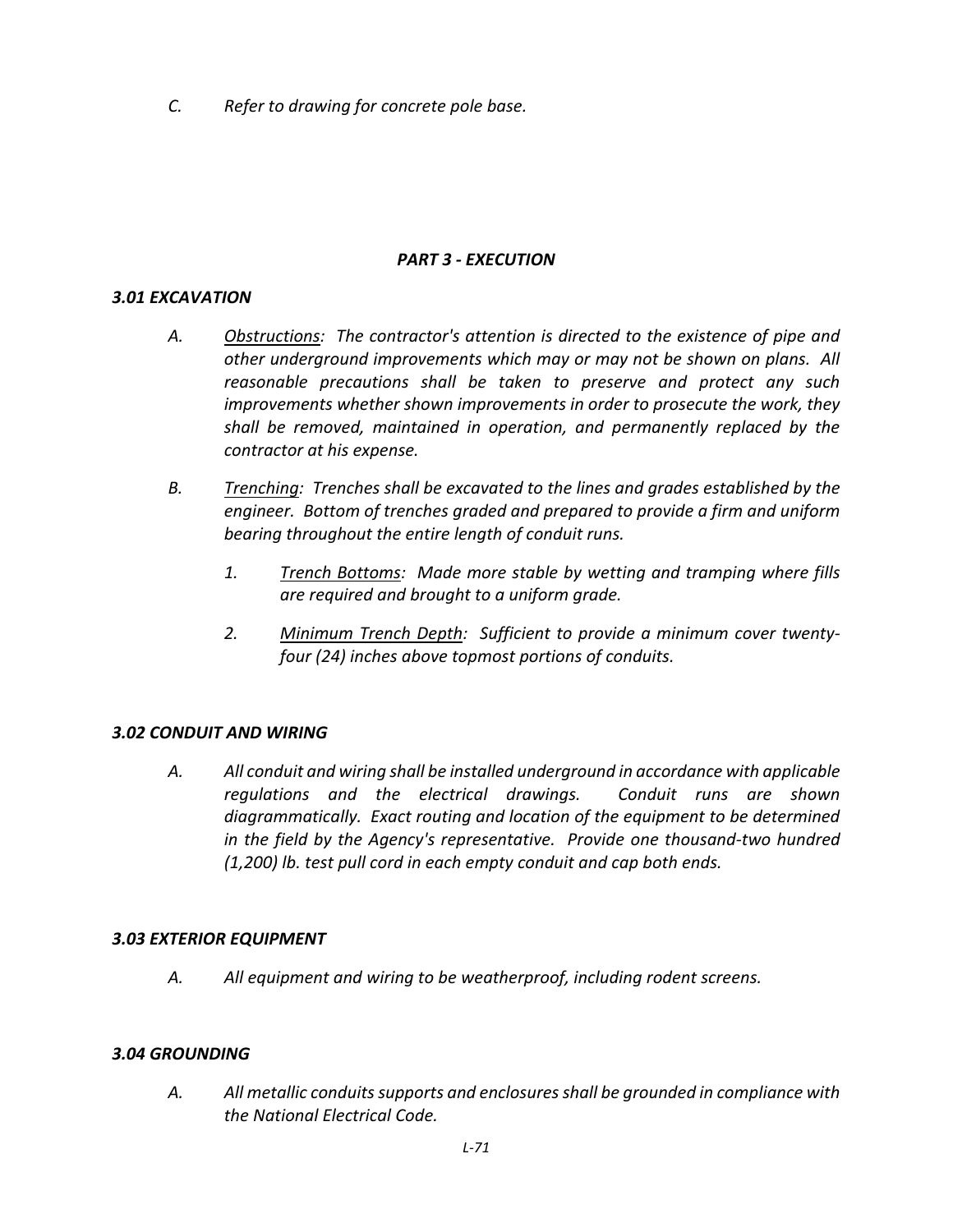# *3.05 ELECTRICAL SERVICE FACILITIES*

*A. Electrical service and metering facilities shall be installed in compliance with all requirements of the Southern California Edison Company.*

# *3.06 TESTING*

- *A. All new circuits shall be tested for short and open circuit to ground with a megger; resistance to ground shall be in compliance with the requirements of the National Electrical Code.*
- *B. All lighting fixtures with adjustable aiming shall be verified at night in the presence of the Agency's Authorized Representative to comply with the manufacturer's aiming diagram to the satisfaction of the Agency's Authorized Representative.*
- *C. Fontana Police Department requires a minimum of one (1) foot candle for all areas within parking lots, walkways, and structures.*

# *END OF ELECTRICAL SECTION*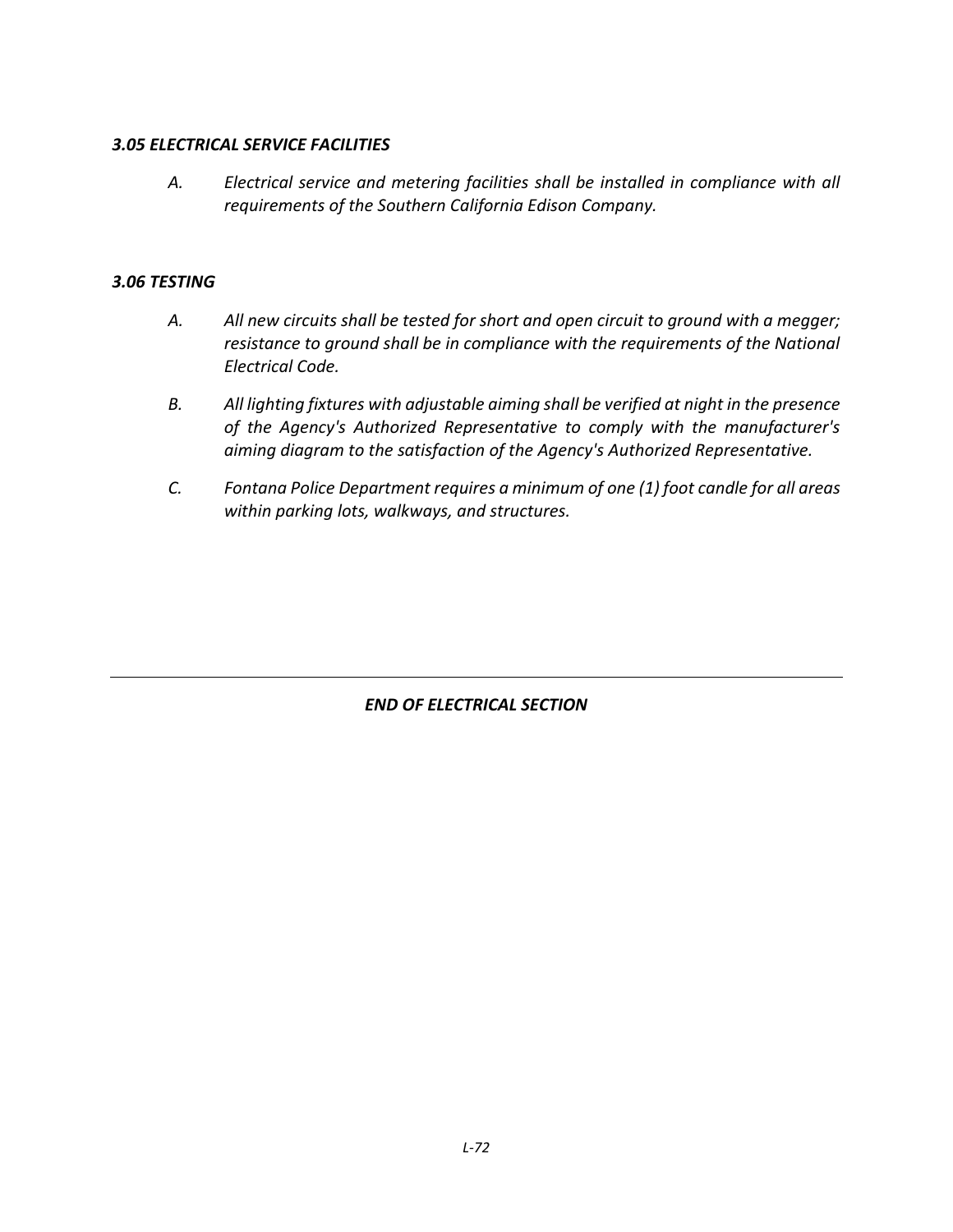#### *A. PRE-FINAL AND FINAL ACCEPTANCE*

- *1. Conditions for Pre-Final Acceptance of Work at End of Maintenance Period:*
	- *a. Each plant shall be alive and thriving, showing signs of growth and no signs of stress, disease, or any other.*
	- *b. All plants not meeting these conditions shall be replaced and a Ninety (90) Day Maintenance Period commenced for such plants.*
	- *c. Lawn areas shall be 100% weed free unless otherwise approved by the Agency's Authorized Representative.*
	- *d. Lawn areas shall have 100% germination and establishment of turf.*

#### *2. Corrective Work:*

- *a. Work requiring corrective action or replacement is the judgment of the Agency's Authorized Representative and shall be performed within ten (10) calendar days after the Pre-Final Review.*
- *b. Perform corrective work and materials replacement in accordance with the Drawings and Specifications and shall be made by the Contractor at no cost to the Agency.*
- *c. After corrective work is completed, the Contractor shall again request a Pre-Final Review for Pre-Final Acceptance as outlined above.*
- *d. Continue maintenance of all landscaped areas until such time as all corrective measures have been completed and accepted by the Agency's Authorized Representative.*
- *3. Final Observation Prior to Acceptance:*
	- *a. The Contractor shall operate each system in its entirety for the Agency's Authorized Representative at time of final observation. Any items deemed not acceptable, or not in compliance with these specifications and drawings, shall be reworked to the complete satisfaction of the Agency's Authorized Representative. If the City will be maintaining the project projects will only be taken over on the 1<sup>st</sup> or the 15<sup>th</sup> of the month.*
	- *b. The Contractor shall show evidence to the Agency's Authorized Representative that the Agency has received all accessories, charts, record drawings, and equipment as required before final observation can occur.*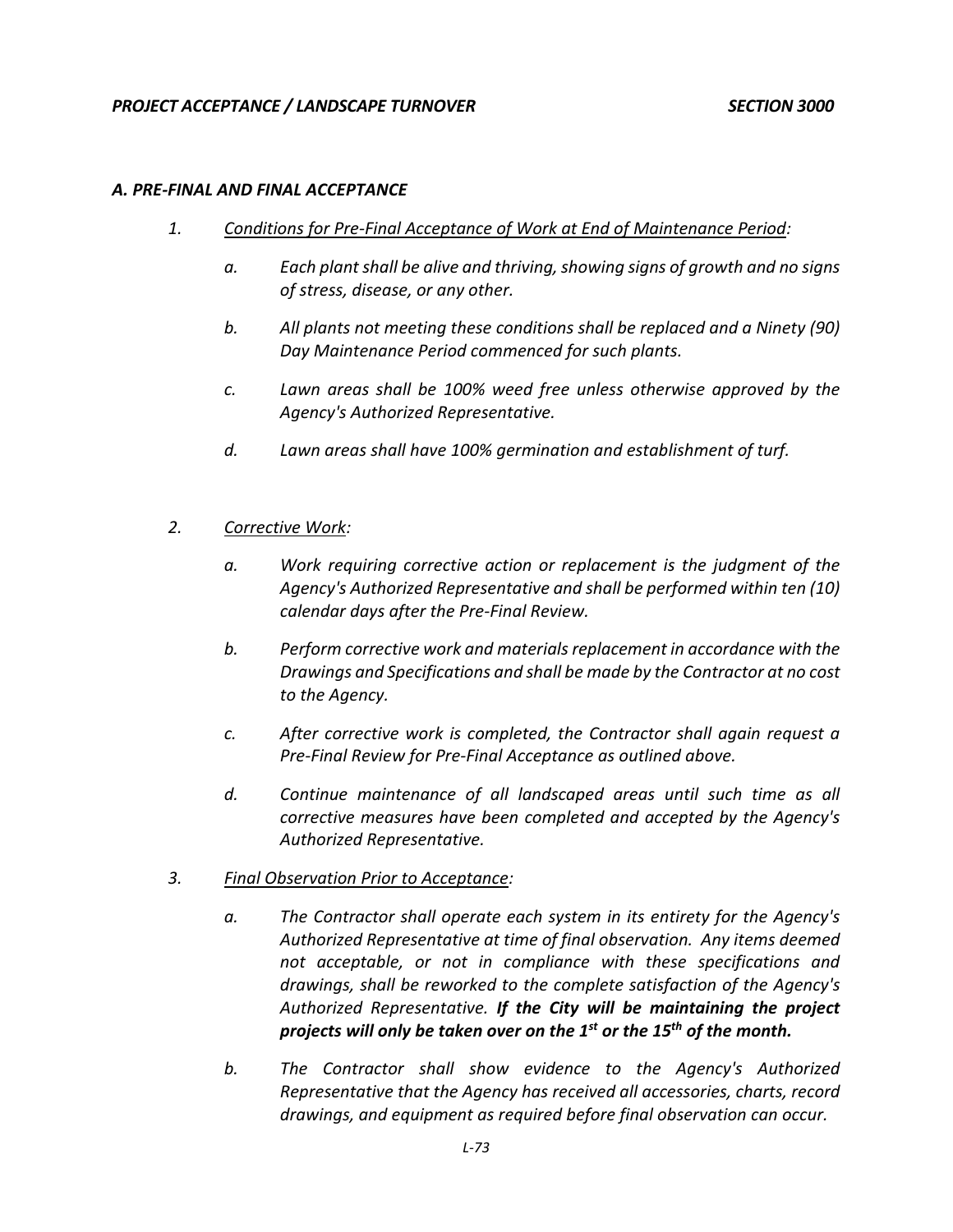- *4. Final Acceptance: Final approval and acceptance of the work will be given when the following conditions, as determined by the Agency's Authorized Representative have been met:*
	- *a. At completion of the ninety (90) day maintenance period, and when one hundred (100) percent germination and plant establishment is obtained.*
	- *b. All planting areas shall be weed free unless otherwise approved by the Agency's Authorized Representative.*
	- *c. After final inspection and acceptance by the Agency's Authorized Representative.*
	- *d. The Agency's Authorized Representative reserves the option to extend the maintenance period beyond (90) days specified, if they determined that further maintenance is necessary to provide the one hundred (100) percent establishment required by the Contract Documents.*
	- *e. Approval and acceptance for operation and maintenance will be given in writing by the Agency's Authorized Representative.*
	- *f. Final acceptance is done through a City Council meeting at the next available meeting once all items are complete to the satisfaction of the Public Works Inspector assigned to the project.*

## *5. Record Drawings*

*a. Before the date of the final site review, the Contractor shall transfer the Asbuilt's set of red line drawings to the Agency's or developers Authorized Representative who will deliver them to the Landscape Architect of record. The Landscape Architect shall transfer all information from the As-built's set of prints to a sepia Mylar or similar Mylar material. All work shall be in waterproof India ink and applied to the Mylar by a technical pen made expressly for use on Mylar material. Such pen shall be similar to those manufactured by Rapidograph, Kueffel & Esser, or Faber Castell. Or make all the corrections electronically and submit them by email. The dimensions shall be made so as to be easily readable even on the final controller chart (see Section 1.05C). The original Mylar "record" plan and a digital copy shall be submitted to the Agency's Authorized Representative for approval prior to the making of controller charts.*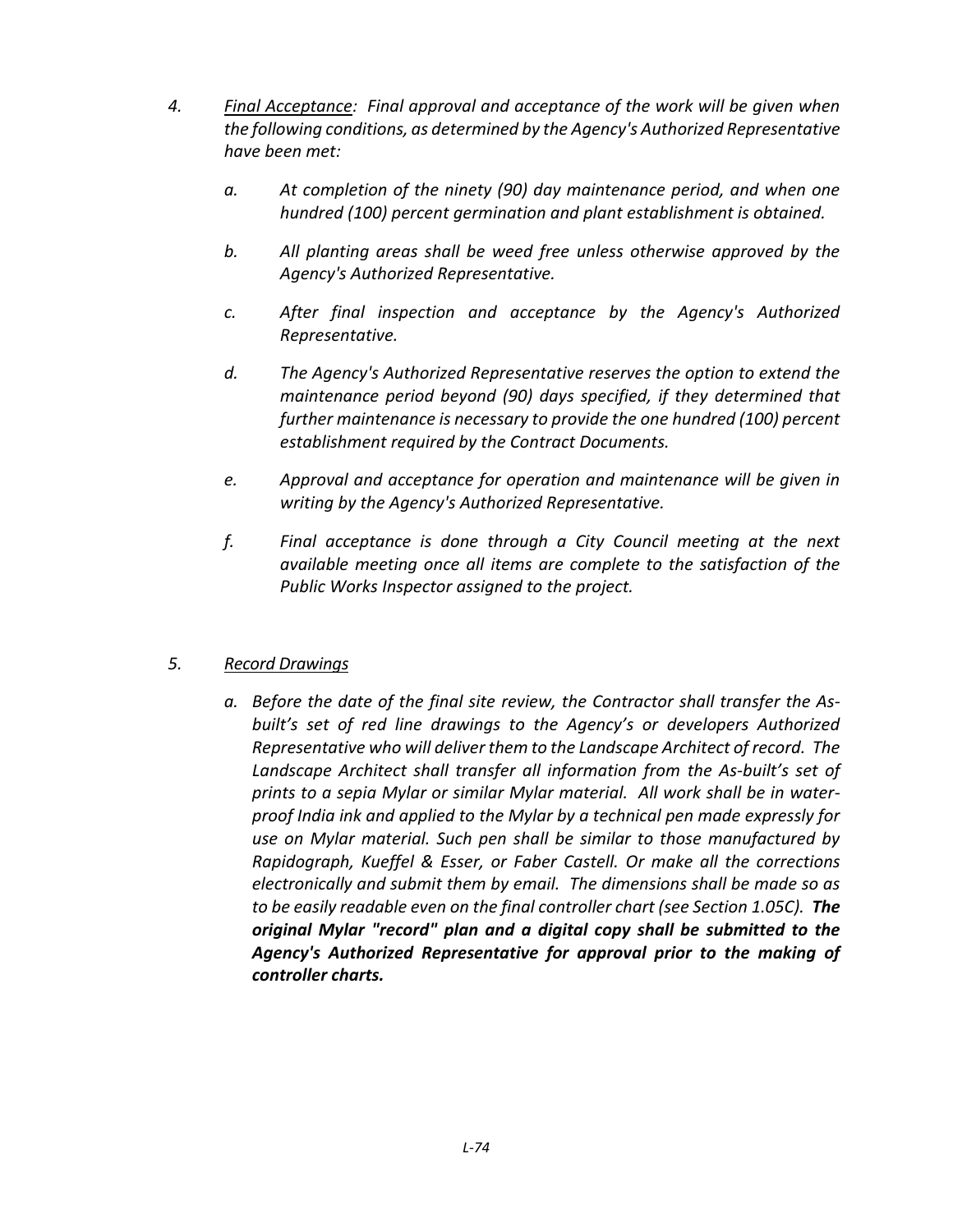### *6. Controller Charts*

## *a. Record drawing shall be approved by the Agency's Authorized Representative before controller charts are prepared.*

- *b. Provide one (1) laminated hard copy and one (1) PDF version of the controller chart for each controller supplied once redlines are approved.*
- *c. The chart shall show the area controlled by the automatic controller and shall be the maximum size which the controller door will allow.*
- *d. The chart is to be a reduced drawing of the actual record drawing, of a maximum size that will fit inside the controller housing. Double sided charts at a larger scale maybe required for readability if the single sided drawing is not legible.*
- *e. The chart shall be a black-line print and a different color shall be used to indicate the area of coverage for each station, using pastel or transparent colors. Designate all crossings and sleeves on the chart. The Contractor shall dimension from two permanent points of reference, building corners, sidewalk, or road intersections, etc., the location of the following items:*
	- *1. Connection to existing water lines.*
	- *2. Connection to existing electrical power.*
	- *3. Gate valves.*
	- *4. Routing and/or directional turns of sprinkler pressure lines (dimension maximum one hundred (100) feet along routing).*
	- *5. Sprinkler control valves.*
	- *6. Routing of control wiring.*
	- *7. Quick coupling valves.*
	- *8. Other related equipment as directed by the Agency's Authorized Representative.*
	- *9. Show all domestic lines*
- *7. When completed and approved, the chart shall be hermetically sealed between two pieces of plastic, each being a minimum twenty (20) mils.*
- *8. These charts shall be completed and approved prior to final acceptance of the irrigation system.*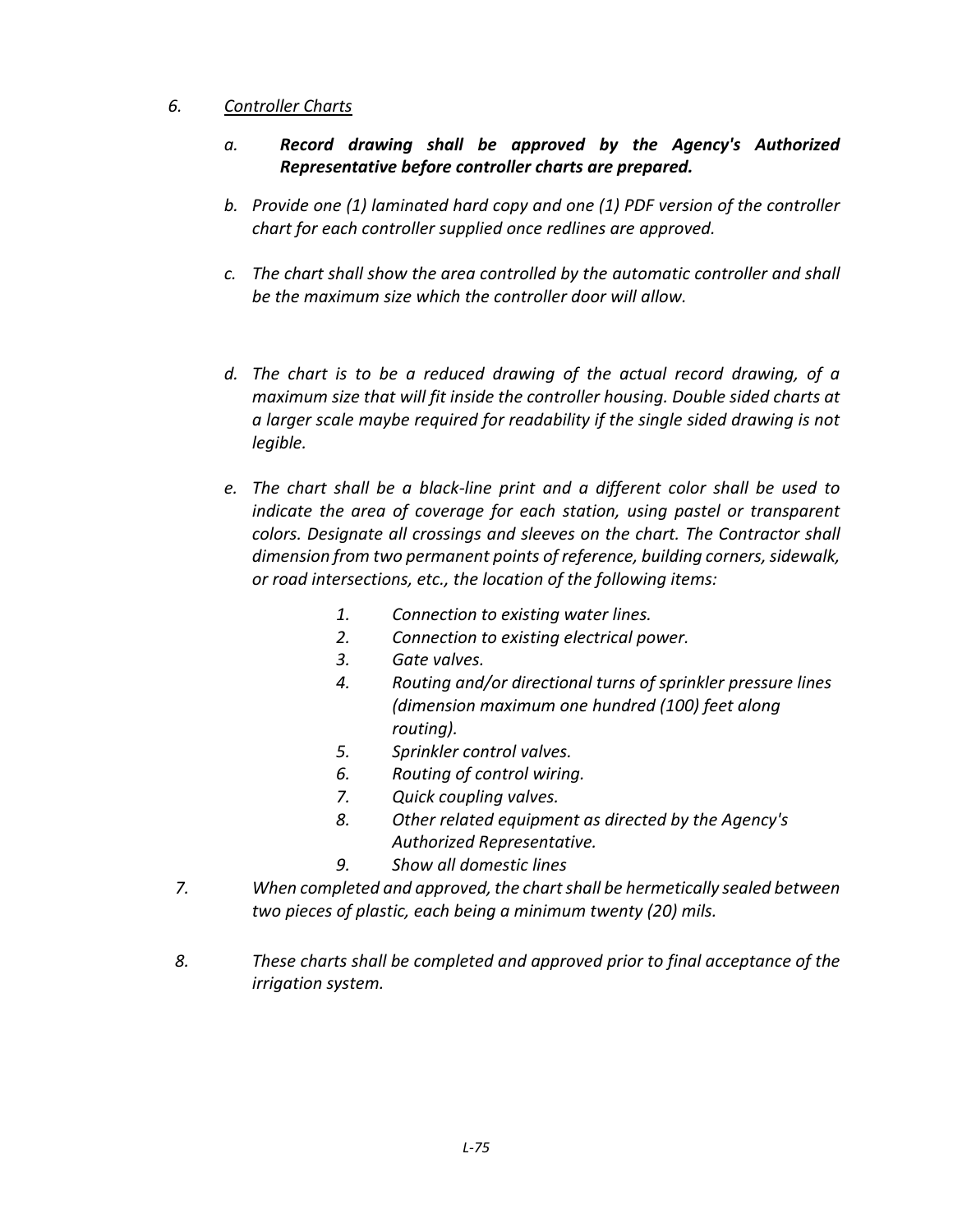### *9. Operation and Maintenance Manuals:*

- *a. Prepare and deliver to the Agency's Authorized Representative within ten (10) calendar days prior to completion of construction, two hard cover binders, with three rings containing the following information:*
	- *1. Index sheet stating Contractor's address and telephone number, list of equipment with name and address of local manufacturer's representative.*
	- *2. Maintenance Manual Catalog and part sheets on every material and equipment installed under this contract.*
	- *3. Complete operating and maintenance instruction on all major equipment.*
	- *4. In addition to the above-mentioned maintenance manuals, provide the Agency's maintenance personnel with instructions for major equipment and show evidence in writing to the Agency's Authorized Representative at the conclusion of the project that this service has been rendered.*

### *10. Equipment to Be Furnished*

- *a. Supply as part of this contract the following tools:*
	- *1. Two (2) keys for each automatic controller including all operations and maintenance manuals.*
	- *2. One (1) Kenwood SHRR hand held remote and charger with correct City frequency. 1 PER controller installed.*
	- *3. One (1) extra SB-TFRMR-120-60-50-50VA 24VAC Transformer*
	- *4. One (1) extra W48-XB Toro Sentinel 48 station wireless output board, level 3 surge protection with XB-Spread Spectrum Radio*
	- *5. One (1) laminated hard copy and one (1) PDF version of the controller chart for each controller supplied.*
- *b. The above-mentioned equipment shall be turned over to the Agency at the conclusion of the project. Before final acceptance can occur, evidence that the Agency has received material must be shown to the Agency's Authorized Representative.*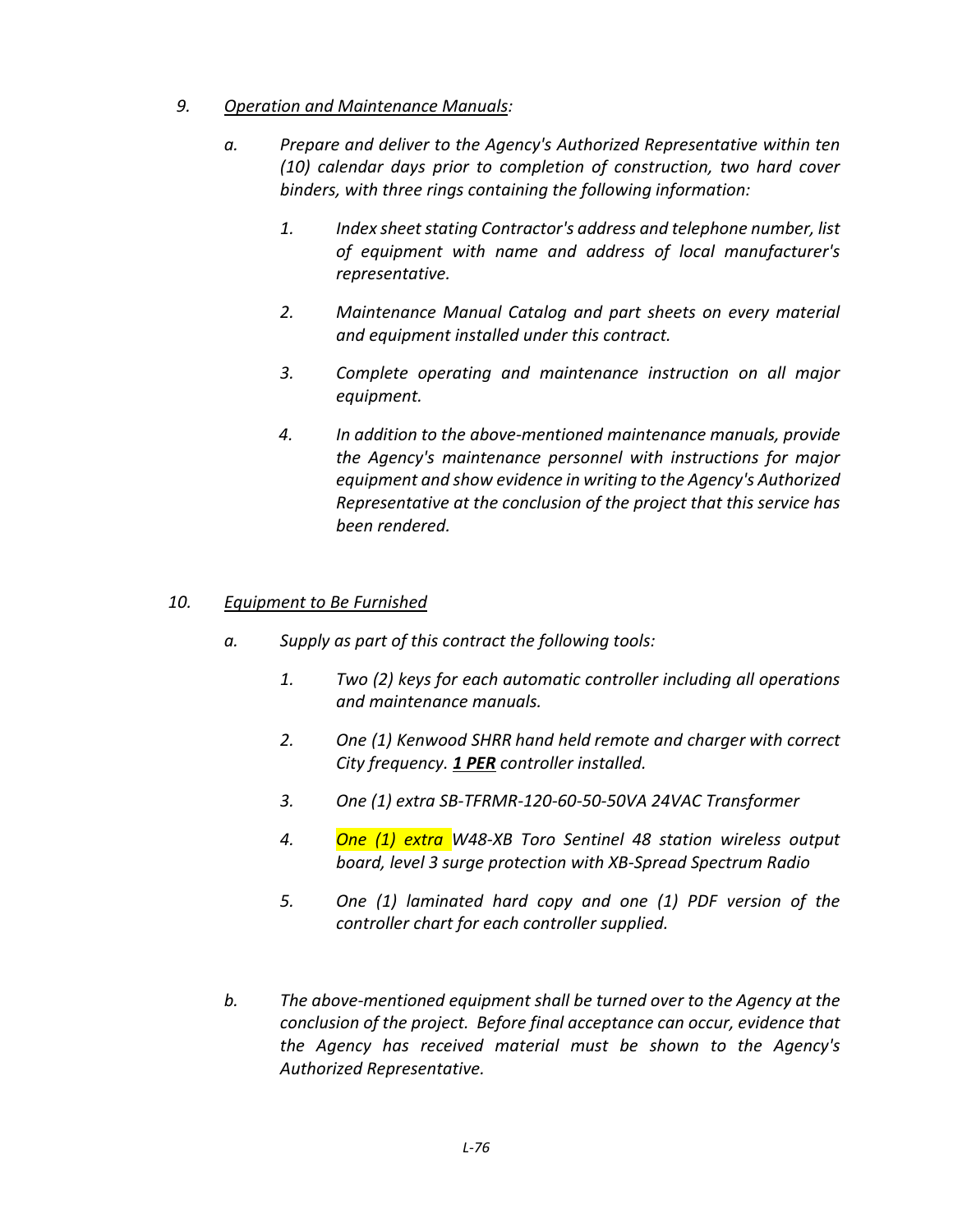### *11. GUARANTEE / WARRANTY LETTERS*

- *a. Guarantee/Warranty statements.* 
	- *1. One (1) for each listed below*
	- *2. Irrigation Controller Certification*
		- *a. SHALL be provided prior to starting the 90 day Maintenance period from the approved supplier of the irrigation controller.*
	- *3. Irrigation* 
		- *i. Backflow Certificates*
			- *1. SHALL be provided for each backflow prior to starting the 90 day Maintenance period from a certified backflow tester*
	- *4. Plant Material*
	- *5. Electrical*
	- *6. Playground Equipment and Surfacing (If applicable)*
	- *7. Playground and Playground Surfacing Certification (If Applicable)*
- *b. The GURANTEE STATEMENTS for the ABOVE ITEMS shall be made in accordance with the following forms. The general conditions and supplementary conditions of these specifications shall be filed with the Agency or its representative prior to acceptance of project.*
- *c. A copy of the guarantee forms shall be included in the operations and maintenance manual.*
- *d. All guarantee forms shall be retyped onto the Contractor's letterhead and contain the following information for each subsequent item. See all letters below.*

## *12. TEMPORARY REPAIRS*

*a. The Agency reserves the right to make temporary repairs as necessary to keep any of the items in operating condition. The exercise of this right by the Agency shall not relieve the Contractor of their responsibilities under the terms of the guarantee as herein specified.*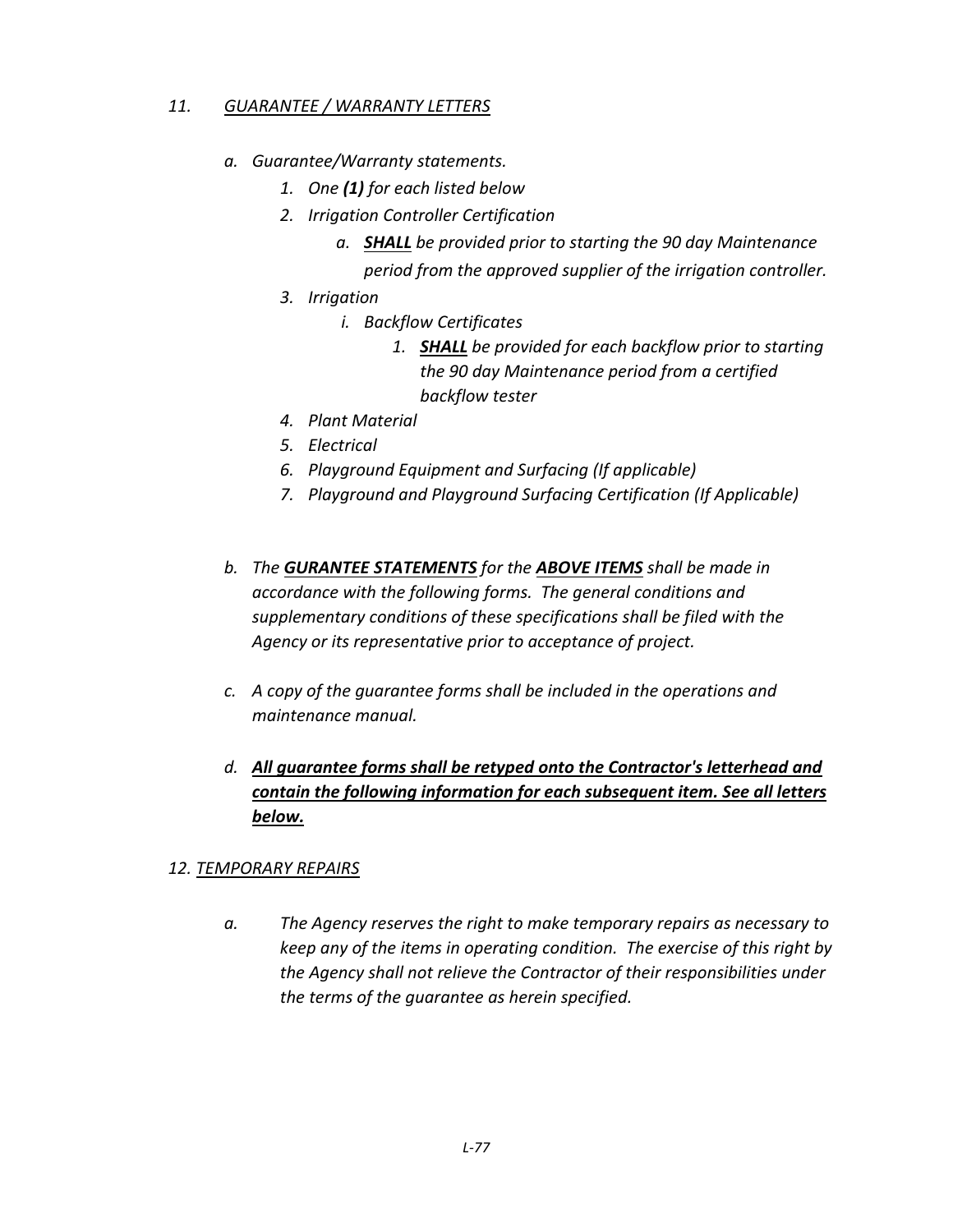#### *GUARANTEE FOR IRRIGATION SYSTEM*

*We hereby guarantee that the irrigation system we have furnished and installed is free from defects in materials and workmanship including settling of backfill areas below grade, and the work has been completed in accordance with the drawings and specifications, ordinary wear and tear and unusual abuse or neglect excepted. The flow sensor and master valve have been installed and are working properly and on the City's frequency. We agree to repair or replace any defect in material or workmanship which may develop during the period of (1) one year from the date of acceptance and also to repair or replace any damage resulting from the repairing of such defects at no additional cost to the Agency. We shall make such repairs or replacements within three days, after receipt of written notice. In the event of our failure to make such repairs or replacements within a reasonable time after receipt of written notice from the Agency, we authorized the Agency to proceed to have said repairs or replacements made at our expense and we will pay the costs and charges therefore upon demand.*

*PROJECT:* 

| CONTRACTOR:    |     | <b>PHONE NO.:</b> |      |
|----------------|-----|-------------------|------|
| ADDRESS:       |     | BY:               | DATE |
| OF ACCEPTANCE: | RY. |                   |      |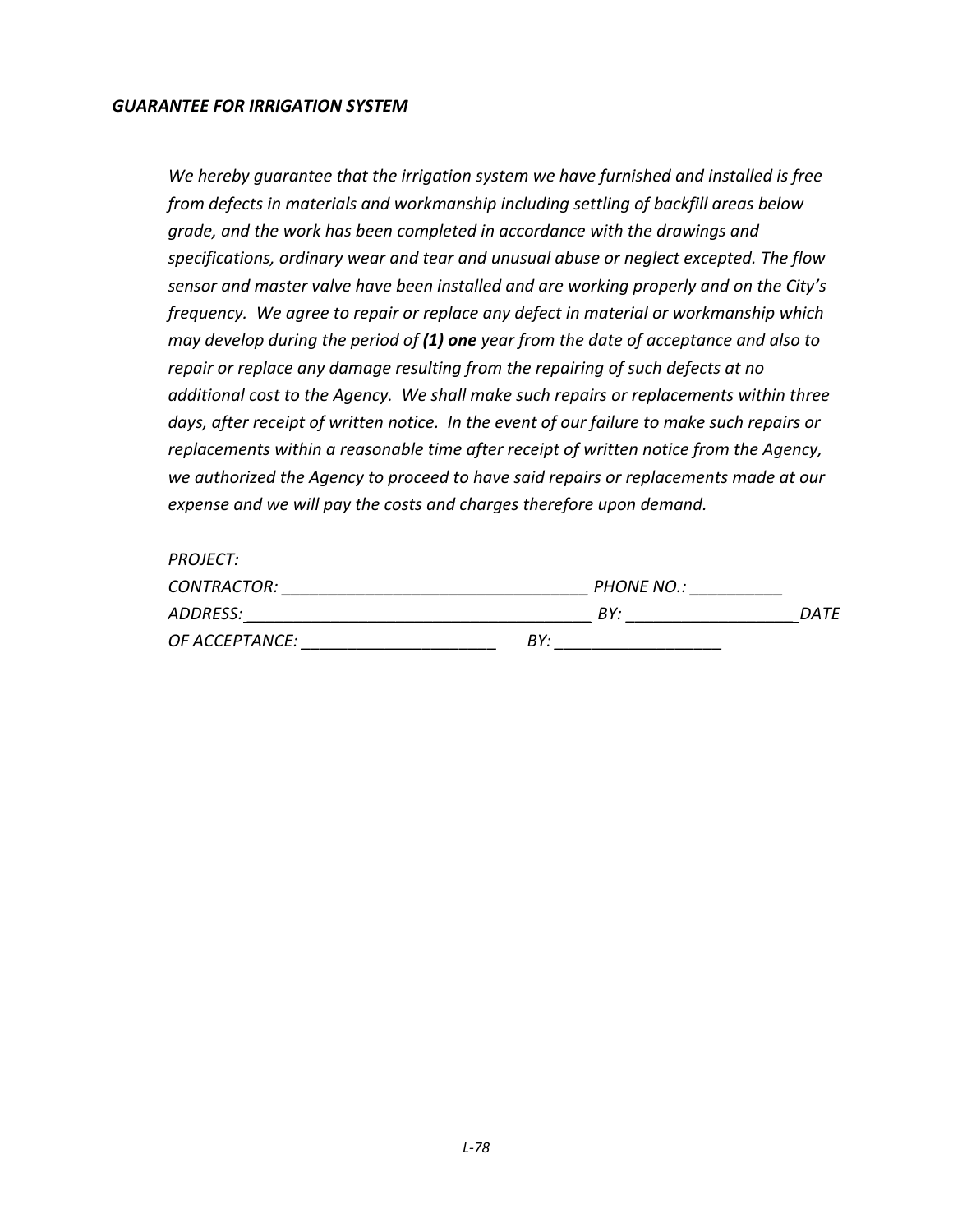#### *GUARANTEE FOR LAWNS AND GRASSES*

*We hereby guarantee that the Lawns and Grasses we have furnished and installed is free from defects in materials and workmanship including settling of backfill areas below grade, and the work has been completed in accordance with the drawings and specifications, ordinary wear and tear and unusual abuse or neglect excepted. We agree*  to repair or replace any defect in material or workmanship which may develop during *the Warranty Time Period: Warrant that all lawns and grasses shall be in a healthy and flourishing condition of active growth (6) six months from date of Final Acceptance, and repair or replace any damage resulting from the repairing of such defects at no additional cost to the Agency. Appearance During Warranty: Lawns shall be free of dead or dying patches, and all areas shall show foliage of a normal density, size and color. Delays: All delays in completion of planting operations which extend the planting into more than one planting season shall extend the Warranty Period correspondingly. Coverage: Warrant growth and coverage of hydro seeded planting to the effect that one hundred (100) percent of the area planted shall be covered with specified planting after one growing season with no bare spots. We shall make such repairs or replacements within three days, after receipt of written notice. In the event of our failure to make such repairs or replacements within a reasonable time after receipt of written notice from the Agency, we authorized the Agency to proceed to have said repairs or replacements made at our expense and we will pay the costs and charges therefore upon demand.*

| <i>PROJECT:</i>    |                   |      |
|--------------------|-------------------|------|
| <i>CONTRACTOR:</i> | <b>PHONE NO.:</b> |      |
| ADDRESS:           | BY:               | DATE |
| OF ACCEPTANCE:     | BY:               |      |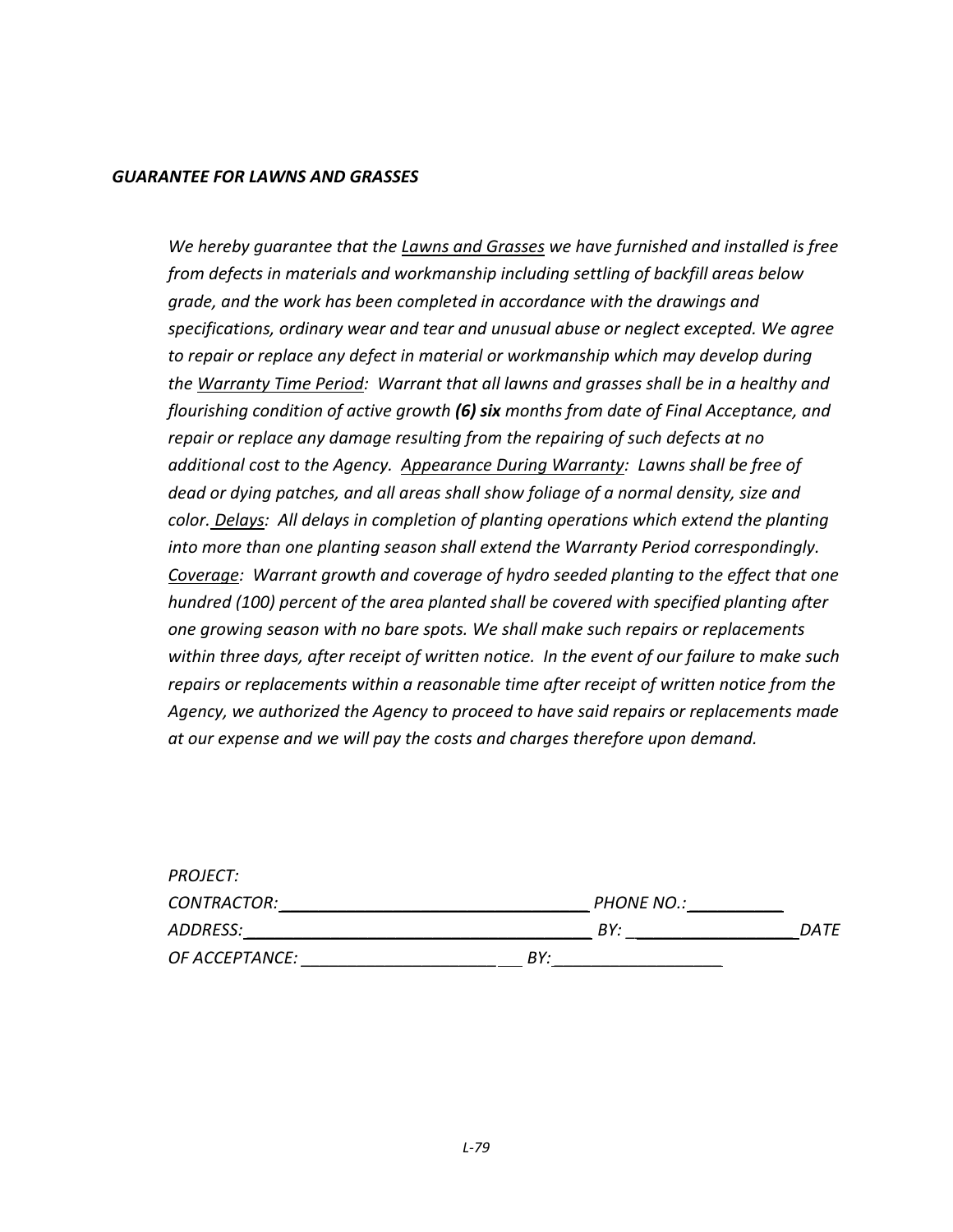#### *GUARANTEE FOR ALL PLANTS AND TREE MATERIAL*

*We hereby guarantee that the PLANT'S AND TREE MATERIAL we have furnished and installed is free from defects in materials and workmanship including settling of backfill areas below grade, and the work has been completed in accordance with the drawings and specifications, ordinary wear and tear and unusual abuse or neglect excepted. We agree to repair or replace any defect in material or workmanship which may develop during the Warranty Time Period: Warrant that all trees, planted under this Contract will be healthy and in flourishing condition of active growth (1) one year from date of Final Acceptance and also to repair or replace any damage resulting from the repairing of such defects at no additional cost to the Agency. Similarly warrant shrubs, and ground covers for a period of 90 days after Final Acceptance. Delays: All delays in completion of planting operations which extend the Warranty Period correspondingly. Condition of Plants: Plants shall be free of dead or dying branches and branch tips, with all foliage of a normal density, size and color. Replacements: As soon as weather conditions permit, replace, without cost to the Agency, all dead plants and all plants not in a vigorous, thriving condition, as determined by Agency's Authorized Representative during, and at the end of Warranty Period. Plant materials exhibiting conditions which are determined as being unacceptable due to workmanship by the Contractor shall be repaired and/or replaced at no additional cost to the Agency. Closely match replacements to adjacent specimens of the same species. Apply all requirements of this Specification to all replacements. Replacement Quantities: Contractor shall be held responsible for a maximum of two (2) replacements for each tree, shrub, and same area of ground cover planting during warranty period. We shall make such repairs or replacements within three days, after receipt of written notice. In the event of our failure to make such repairs or replacements within a reasonable time after receipt of written notice from the Agency, we authorized the Agency to proceed to have said repairs or replacements made at our expense and we will pay the costs and charges therefore upon demand.*

| <i>PROJECT:</i>    |                   |      |
|--------------------|-------------------|------|
| <i>CONTRACTOR:</i> | <b>PHONE NO.:</b> |      |
| ADDRESS:           | BY:               | DATE |
| OF ACCEPTANCE:     | BY:               |      |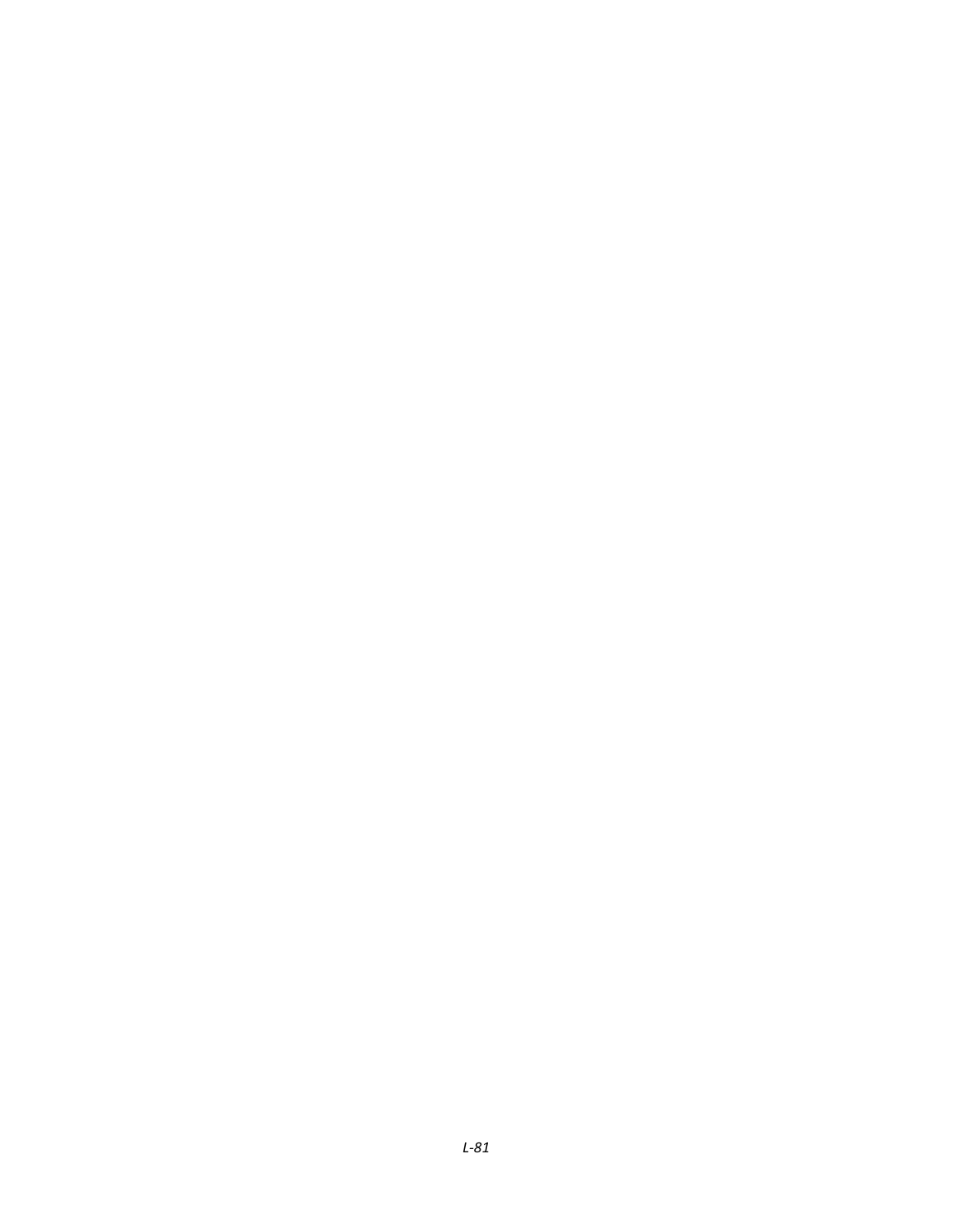#### *GUARANTEE FOR ELECTRICAL SYSTEM*

*PROJECT:* 

*We hereby guarantee that the Electrical system we have furnished and installed is free from defects in materials and workmanship including settling of backfill areas below grade, and the work has been completed in accordance with the drawings and specifications, ordinary wear and tear and unusual abuse or neglect excepted. We agree* to repair or replace any defect in material or workmanship which may develop during *the period of (1) one year from the date of acceptance and also to repair or replace any damage resulting from the repairing of such defects at no additional cost to the Agency. We shall make such repairs or replacements within three days, after receipt of written notice. In the event of our failure to make such repairs or replacements within a reasonable time after receipt of written notice from the Agency, we authorized the Agency to proceed to have said repairs or replacements made at our expense and we will pay the costs and charges therefore upon demand.*

| PROJECT:       |                   |      |
|----------------|-------------------|------|
| CONTRACTOR:    | <b>PHONE NO.:</b> |      |
| ADDRESS:       | BY:               | DATE |
| OF ACCEPTANCE: | RY.               |      |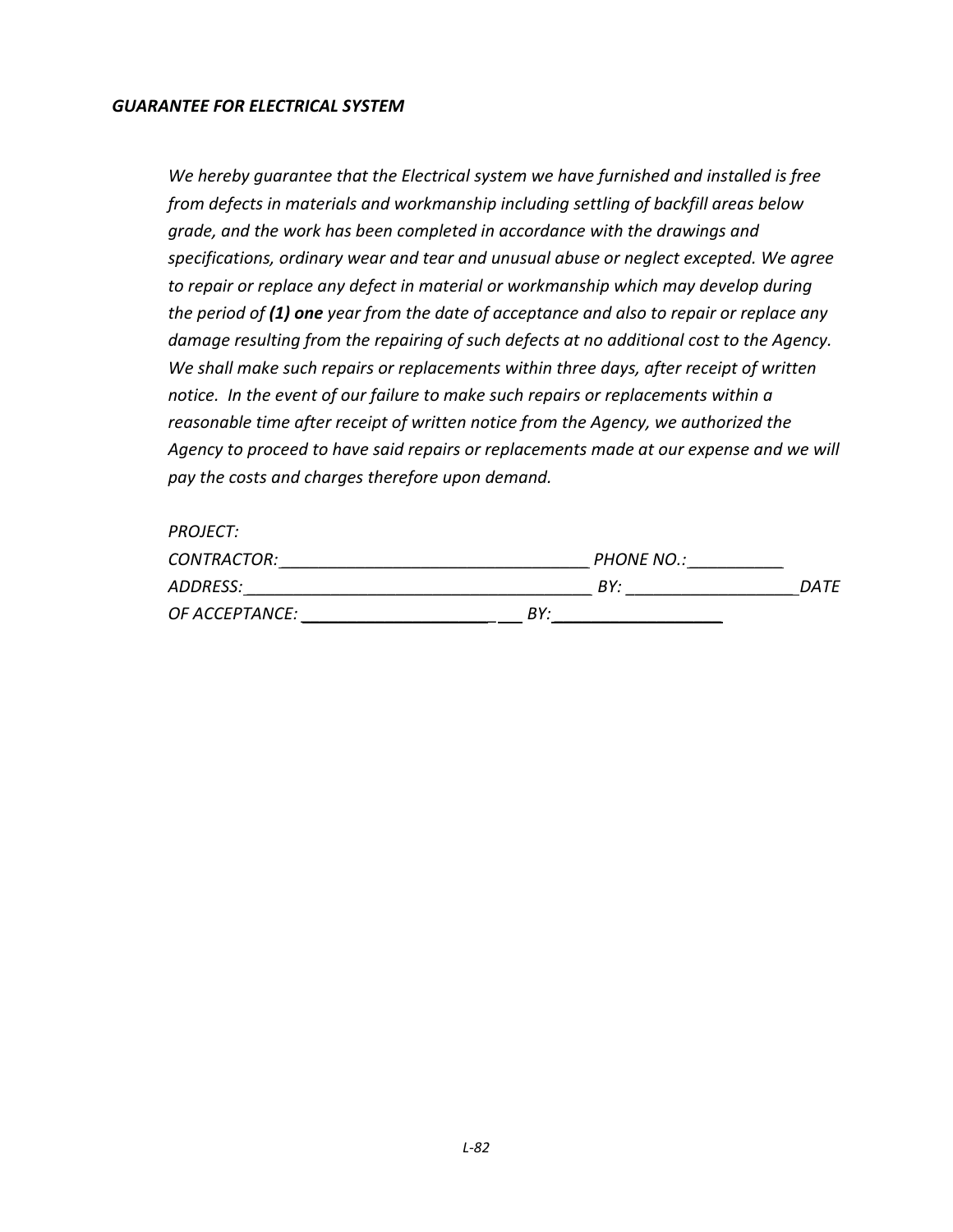### *GUARANTEE FOR PLAYGROUND EQUIPMENT AND PLAYGROUND SURFACING*

*PROJECT:* 

*We hereby guarantee that the Playground Equipment and Playground Surfacing we have furnished and installed is free from defects in materials and workmanship and the work has been completed in accordance with the drawings and specifications, ordinary wear and tear and unusual abuse or neglect excepted. We agree to repair or replace any defect in material or workmanship which may develop during the period of (1) one year from the date of acceptance and also to repair or replace any damage resulting from the repairing of such defects at no additional cost to the Agency. We shall make such repairs or replacements within three days, after receipt of written notice. In the event of our failure to make such repairs or replacements within a reasonable time after receipt of written notice from the Agency, we authorized the Agency to proceed to have said repairs or replacements made at our expense and we will pay the costs and charges therefore upon demand.*

| <i>FROJECT.</i> |                   |      |
|-----------------|-------------------|------|
| CONTRACTOR:     | <b>PHONE NO.:</b> |      |
| ADDRESS:        | BY:               | DATE |
| OF ACCEPTANCE:  | BY:               |      |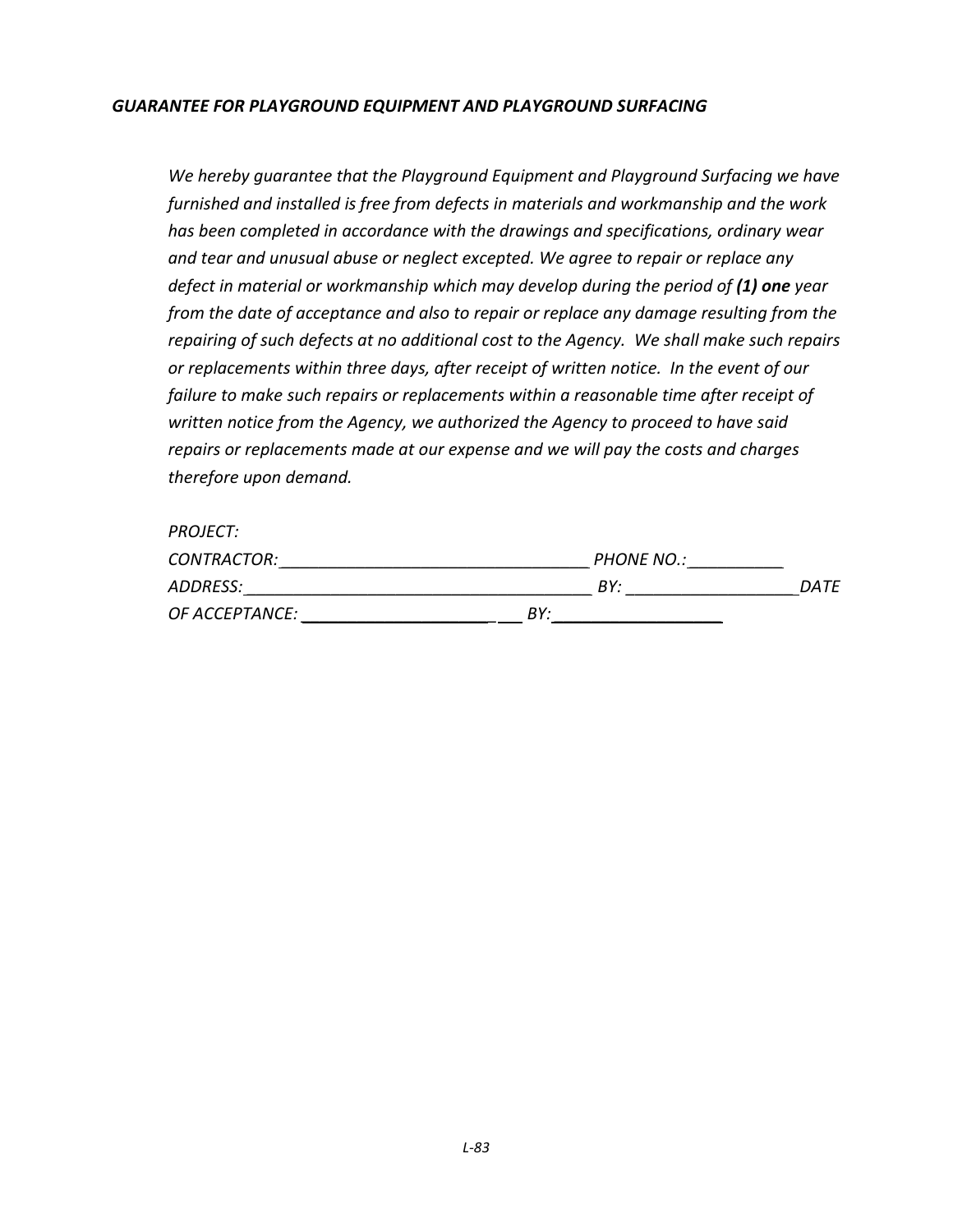### *GURANTEE AND PLAYGROUND AND PLAYGROUND SURFACING CERTIFICATION*

*We hereby guarantee that the PLAYGROUND AND PLAYGROUND SURFACING has been inspected and CERTIFIED by a Certified Playground Safety Inspector. All items have furnished and installed and are free from defects in materials and workmanship, and the work has been completed in accordance with the drawings and specifications. Provide proper documentation and the Summary of Approval from the Inspector with this Guarantee.* 

| <i>PROJECT:</i>       |                   |      |
|-----------------------|-------------------|------|
| <i>CONTRACTOR:</i>    | <b>PHONE NO.:</b> |      |
| ADDRESS:              | BY:               | DATE |
| <i>OF ACCEPTANCE:</i> | BY:               |      |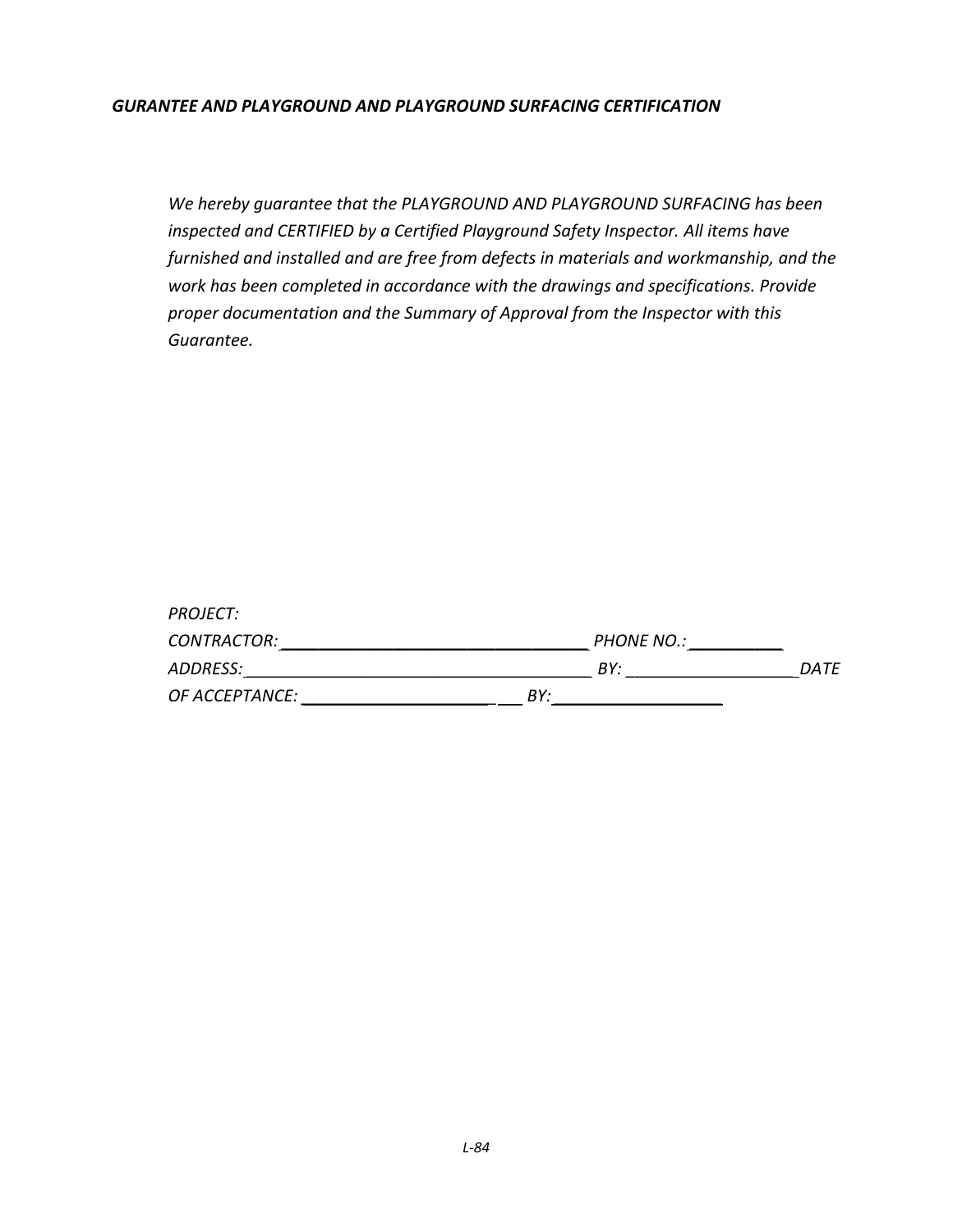# **ORDINANCE NO. 1734**

# **AN ORDINANCE OF THE CITY COUNCIL OF THE CITY OF FONTANA, CALIFORNIA AMENDING ARTICLE IV OF CHAPTER 28 OF THE FONTANA MUNICIPAL CODE REGARDING LANDSCAPING AND WATER CONSERVATION**

**WHEREAS**, the City of Fontana, California (the "City") is a municipal corporation, duly organized under the constitution and laws of the State of California; and

**WHEREAS**, pursuant to Chapter 28 of the Fontana Municipal Code, the City regulates vegetation and, in particular, Article IV of that Chapter relates to Landscaping and Water Conservation; and

**WHEREAS**, the State Legislature has found: (1) that the waters of the State are of limited supply and are subject to ever increasing demands; (2) that the continuation of California's economic prosperity is dependent on the availability of adequate supplies of water for future uses; (3) that it is the policy of the State to promote the conservation and efficient use of water and to prevent the waste of this valuable resource; (4) that landscapes are essential to the quality of life in California by providing areas for active and passive recreation and as an enhancement to the environment by cleaning air and water, preventing erosion, offering fire protection, and replacing ecosystems lost to development; (5) that landscape design, installation, maintenance and management can and should be water efficient; and (6) that Section 2 of Article X of the California Constitution specifies that the right to use water is limited to the amount reasonably required for the beneficial use to be served and the right does not and shall not extend to waste or unreasonable method of use; and

**WHEREAS**, the City Council of the City of Fontana concurs with the State Legislature's findings and further finds that the conservation of water is an important goal of the City; and

**WHEREAS**, the Water Conservation in Landscaping Act of 2006 (AB 1881) required cities and counties to adopt ordinances that required efficiency of water use in new and existing urban irrigated landscapes in California; and

**WHEREAS**, the requirements of the Water Conservation in Landscaping Act of 2006 were recently amended by the Department of Water Resources and have been codified at California Code of Regulations, Title 23, Division 2, Chapter 2.7, Section 490 et seq.; and

**WHEREAS**, the City Council of the City of Fontana wishes to implement comprehensive regulations related to water efficient landscaping in order to comply with the Governor's Executive Order B-29-15 and the provisions of the California Code of Regulations adopted in conformity therewith; and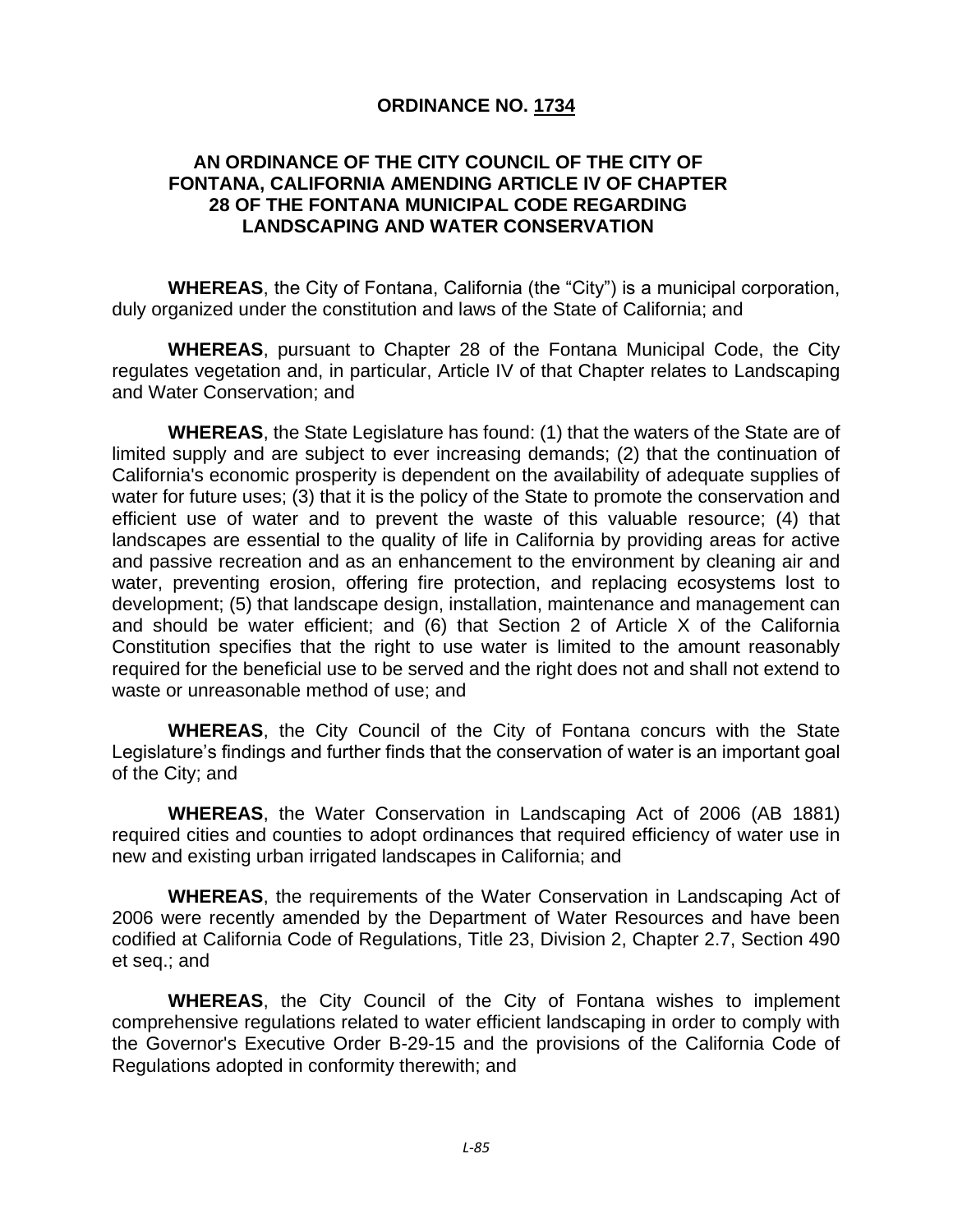**WHEREAS**, the City Council, therefore, wishes to amend certain provisions of Article IV of Chapter 28 of the Fontana Municipal Code regarding Landscaping and Water Conservation in order to comply with State of California Model Water Efficient Landscape Ordinance (codified at California Code of Regulations, Title 23, Division 2, Chapter 2.7, Section 490 et seq.) to promote water efficiency measures, to promote water conservation and to protect the public health, safety, and welfare; and

**WHEREAS**, under California law, if a city does not adopt an ordinance that is at least as restrictive as the Model Water Efficient Landscape Ordinance, the State Model Water Efficient Landscape Ordinance becomes effective in the City; and

**WHEREAS**, on November 10, 2015 the City Council introduced this Ordinance; and

**WHEREAS**, all other legal prerequisites to the adoption of this Ordinance have occurred.

# **NOW, THEREFORE, THE CITY COUNCIL OF THE CITY OF FONTANA, CALIFORNIA DOES HEREBY ORDAIN AS FOLLOWS:**

**SECTION 1.** Incorporation of Recitals. The above recitals are true and correct and are incorporated herein by this reference.

**SECTION 2.** Article IV of Chapter 28 of the Fontana Municipal Code is hereby amended to read in its entirety as follows:

# "**ARTICLE IV. – LANDSCAPING AND WATER CONSERVATION**

## **Sec. 28.91. – Purpose.**

- (a) The City finds that:
	- (1) Landscaping enhances the physical appearance of the community, improves the physical performance of new development by contributing to the abatement of heat, glare, erosion and noise, and by promoting natural percolation of water and improving air quality and thereby conserving the value of property and neighborhoods within the City;
	- (2) The limited supply of city and state waters are subject to ever increasing demands;
	- (3) The economic prosperity of the City and the State depends on adequate supplies of water;
	- (4) City and state policy promotes the conservation and efficient use of water and to prevent the waste of this valuable resource;
	- (5) Landscapes are essential to the quality of life in California by providing areas for active and passive recreation and as an enhancement to the environment by cleaning air and water, preventing erosion, offering fire protection, and replacing ecosystems lost to development;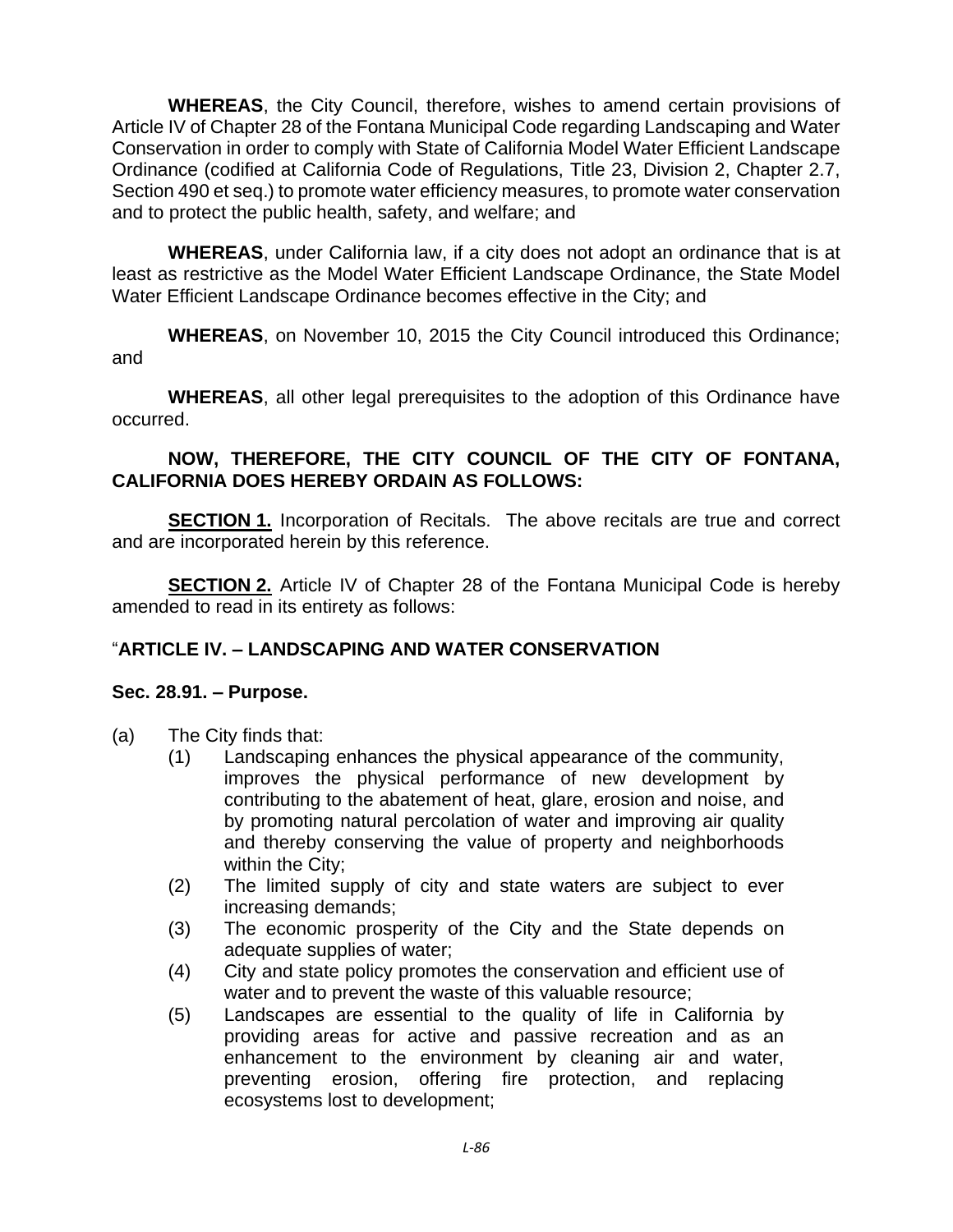- (6) Landscape design, installation, and maintenance can and should be water efficient; and
- (7) Section 2 of Article X of the California Constitution specifies that the right to use water is limited to the amount reasonably required for the beneficial use to be served and the right does not and shall not extend to waste or unreasonable method of use.
- (b) Consistent with these findings, the purpose of this Article is to:
	- (1) Promote the values and benefits of landscaping practices that integrate and go beyond the conservation and efficient use of water;
	- (2) Establish a structure for designing, installing, and maintaining, and managing water efficient landscapes in new construction and rehabilitated projects by encouraging the use of a watershed approach that requires cross-sector collaboration of industry, government and property owners to achieve the many benefits possible;
	- (3) Establish provisions for water management practices and water waste prevention for existing landscapes;
	- (4) Use water efficiently without waste by setting a Maximum Applied Water Allowance as an upper limit for water use and reduce water use to the lowest practical amount; and
	- (5) Establish, procedures and guidelines for the administration of plan check submittal and the subsequent approval of plans.
- (c) Landscapes that are planned, designed, installed, managed and maintained with the watershed-based approach can improve the City's environmental conditions and provide benefits and realize sustainability goals. Such landscapes will make the urban environment resilient in the face of climatic extremes. Consistent with the legislative findings and purpose of this Article, conditions in the urban setting will be improved by:
	- (1) Creating the conditions to support life in the soil by reducing compaction, incorporating organic matter that increases water retention, and promoting productive plant growth that leads to more carbon storage, oxygen production, shade, habitat and esthetic benefits;
	- (2) Minimizing energy use by reducing irrigation water requirements, reducing reliance on petroleum-based fertilizers and pesticides, and planting climate appropriate shade trees in urban areas;
	- (3) Conserving water by capturing and reusing rainwater and gray water wherever possible and selecting climate appropriate plants that need minimal supplemental water after establishment;
	- (4) Protecting air and water quality by reducing power equipment use and landfill disposal trips, selecting recycled and locally sourced materials, and using compost, mulch and efficient irrigation equipment to prevent erosion; and
	- (5) Protecting existing habitat and creating new habitat by choosing local native plants, climate adapted non-natives and avoiding invasive plants. Utilizing integrated pest management with least toxic methods as the first course of action.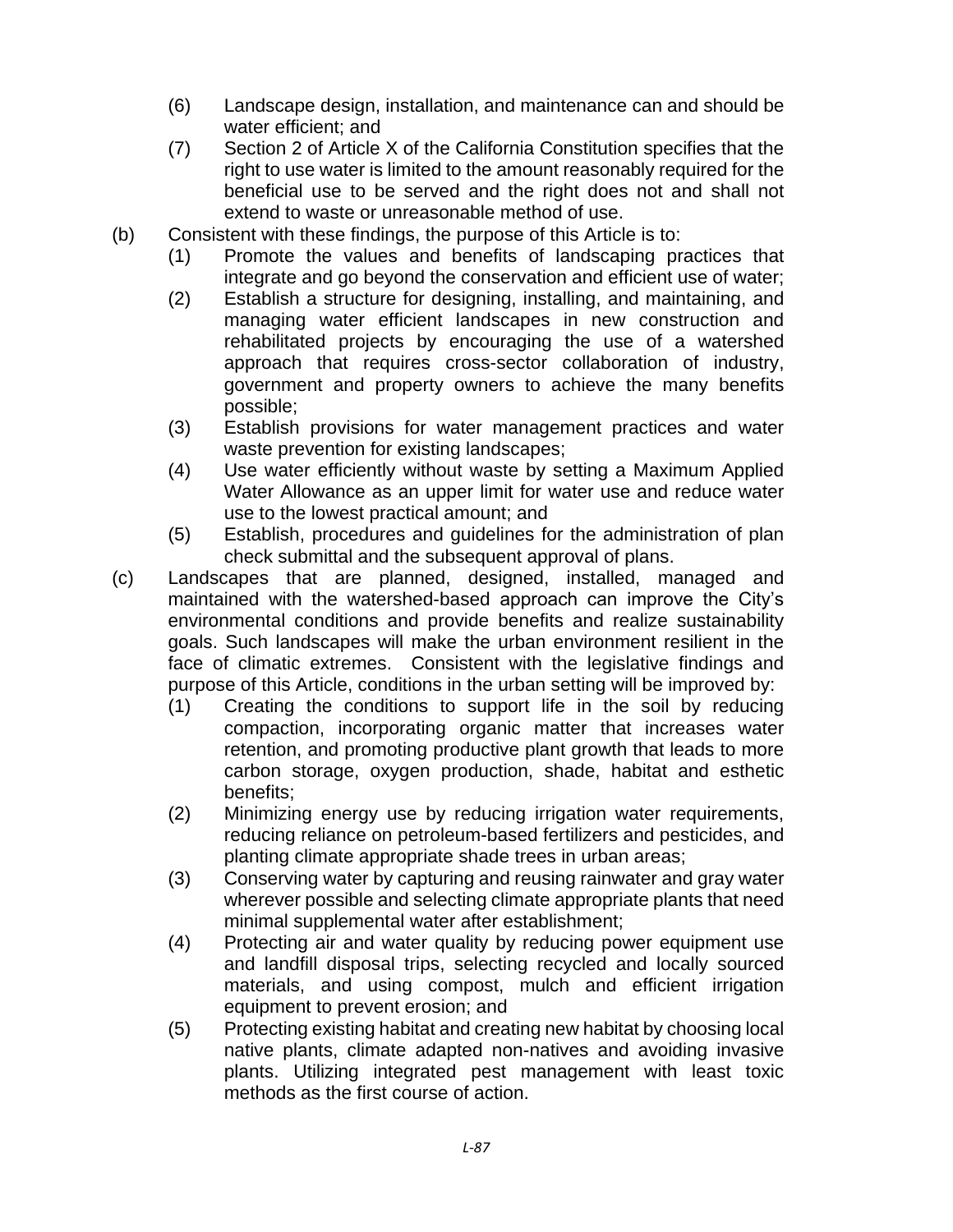# **Sec. 28-92. - Applicability.**

- (a) After December 1, 2015, and consistent with Executive Order No. B-29-15, this Article shall apply to all of the following landscape projects:
	- (1) New development projects with an aggregate landscape area equal to or greater than 500 square feet requiring a building permit, plan check or design review;
	- (2) Rehabilitated landscape projects with an aggregate landscape area equal to or greater than 2,500 square feet requiring a building permit, plan check, or design review;
	- (3) Existing landscapes limited to Sections 28-106 and 28-115; and
	- (4) Cemeteries. Recognizing the special landscape needs of cemeteries, new and rehabilitated cemeteries are limited to Sections 28-98, 28-105 and 28-106 of this Article. Existing cemeteries are limited to Sections 28-106 and 28-115 of this Article.
- (b) Any project with an aggregate landscape area of 2,500 square feet or less may comply with the performance requirements of this Article or conform to the prescriptive measures contained in Section 28-120.
- (c) For projects using treated or untreated gray water or rainwater captured on site, any lot or parcel within the project that has less than 2500 sq. ft. of landscape and meets the lot or parcel's landscape water requirement (Estimated Total Water Use) entirely with treated or untreated gray water or through stored rainwater captured on site is subject only to Section 28-120 (b) (5).
- (d) This Article does not apply to:
	- (1) Registered local, state or federal historical sites;
	- (2) Ecological restoration projects that do not require a permanent irrigation system;
	- (3) Mined-land reclamation projects that do not require a permanent irrigation system; or
	- (4) Existing plant collections, as part of botanical gardens and arboretums open to the public.

# **Sec. 28-93. – Definitions.**

The terms used in this Article have the meaning set forth below:

- (a) "Applied water" means the portion of water supplied by the irrigation system to the landscape.
- (b) "Automatic irrigation controller" means timing device used to remotely control valves that operate an irrigation system. Automatic irrigation controllers are able to self-adjust and schedule irrigation events using either evapotranspiration (weather-based) or soil moisture data.
- (c) "Backflow prevention device" means a safety device used to prevent pollution or contamination of the water supply due to the reverse flow of water from the irrigation system.
- (d) "Certificate of Completion" means the document required under Section 28- 103.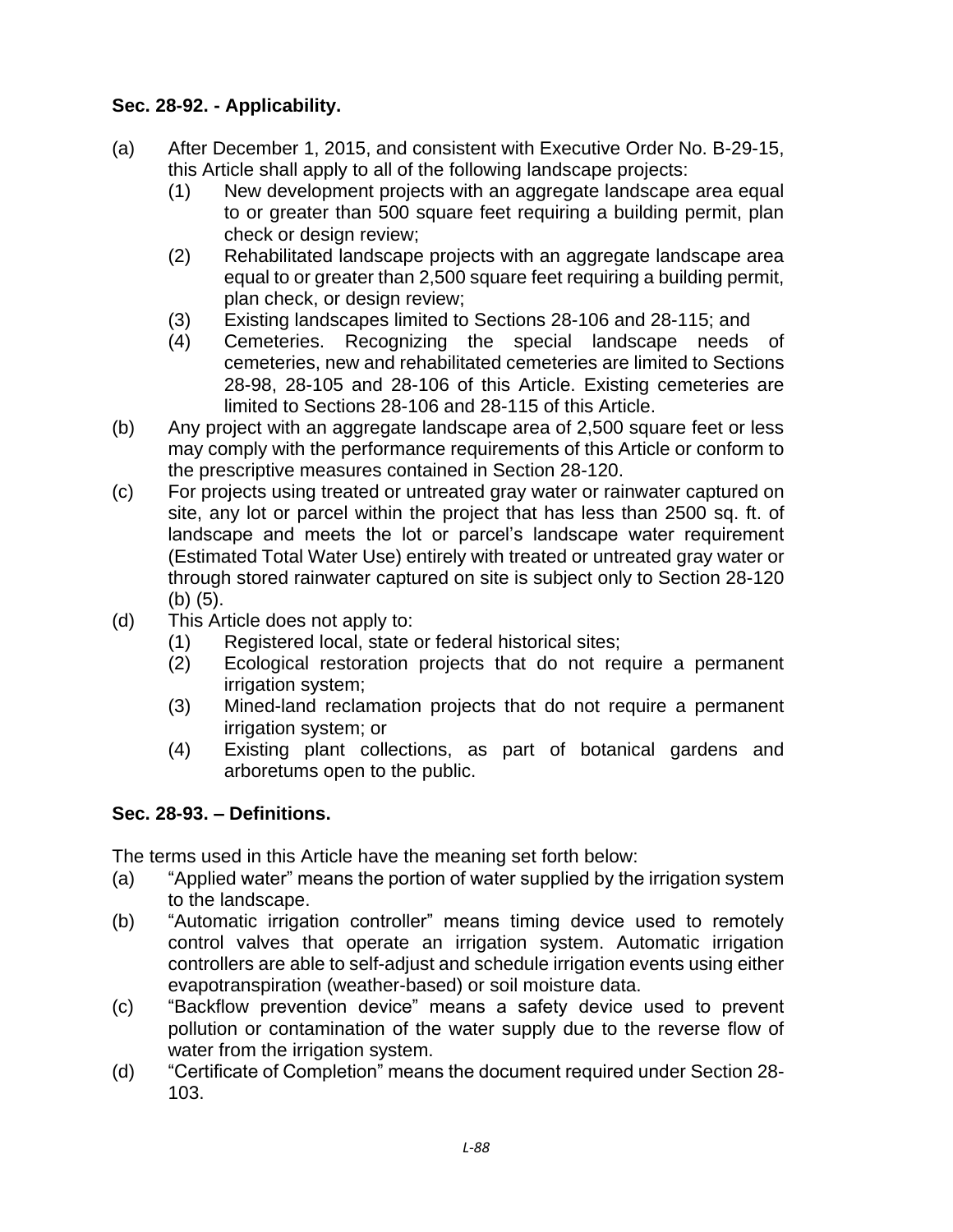- (e) "Certified irrigation designer" means a person certified to design irrigation systems by an accredited academic institution, a professional trade organization or other program such as the US Environmental Protection Agency's Water Sense irrigation designer certification program and Irrigation Association's Certified Irrigation Designer program.
- (f) "Certified landscape irrigation auditor" means a person certified to perform landscape irrigation audits by an accredited academic institution, a professional trade organization or other program such as the US Environmental Protection Agency's Water Sense irrigation auditor certification program and Irrigation Association's Certified Landscape Irrigation Auditor program.
- (g) "Check valve" or "anti-drain valve" means a valve located under a sprinkler head, or other location in the irrigation system, to hold water in the system to prevent drainage from sprinkler heads when the sprinkler is off.
- (h) "Common interest developments" means community apartment projects, condominium projects, planned developments, and stock cooperatives per Civil Code Section 1351.
- (i) "Compost" means the safe and stable product of controlled biologic decomposition of organic materials that is beneficial to plant growth.
- (j) "Conversion factor (0.62)" means the number that converts acre-inches per acre per year to gallons per square foot per year.
- (k) "Distribution uniformity" means the measure of the uniformity of irrigation water over a defined area.
- (l) "Drip irrigation" means any non-spray low volume irrigation system utilizing emission devices with a flow rate measured in gallons per hour. Low volume irrigation systems are specifically designed to apply small volumes of water slowly at or near the root zone of plants.
- (m) "Ecological restoration project" means a project where the site is intentionally altered to establish a defined, indigenous, historic ecosystem.
- (n) "Effective precipitation" or "usable rainfall" (Eppt) means the portion of total precipitation which becomes available for plant growth.
- (o) "Emitter" means a drip irrigation emission device that delivers water slowly from the system to the soil.
- (p) "Established landscape" means the point at which plants in the landscape have developed significant root growth into the soil. Typically, most plants are established after one or two years of growth.
- (q) "Establishment period of the plants" means the first year after installing the plant in the landscape or the first two years if irrigation will be terminated after establishment. Typically, most plants are established after one or two years of growth. Native habitat mitigation areas and trees may need three to five years for establishment.
- (r) "Estimated Total Water Use" (ETWU) means the total water used for the landscape as described in Section 28-98.
- (s) "ET adjustment factor" (ETAF) means a factor of 0.55 for residential areas and 0.45 for nonresidential areas, that, when applied to reference evapotranspiration, adjusts for plant factors and irrigation efficiency, two major influences upon the amount of water that needs to be applied to the landscape. The ETAF for new and existing (non-rehabilitated) Special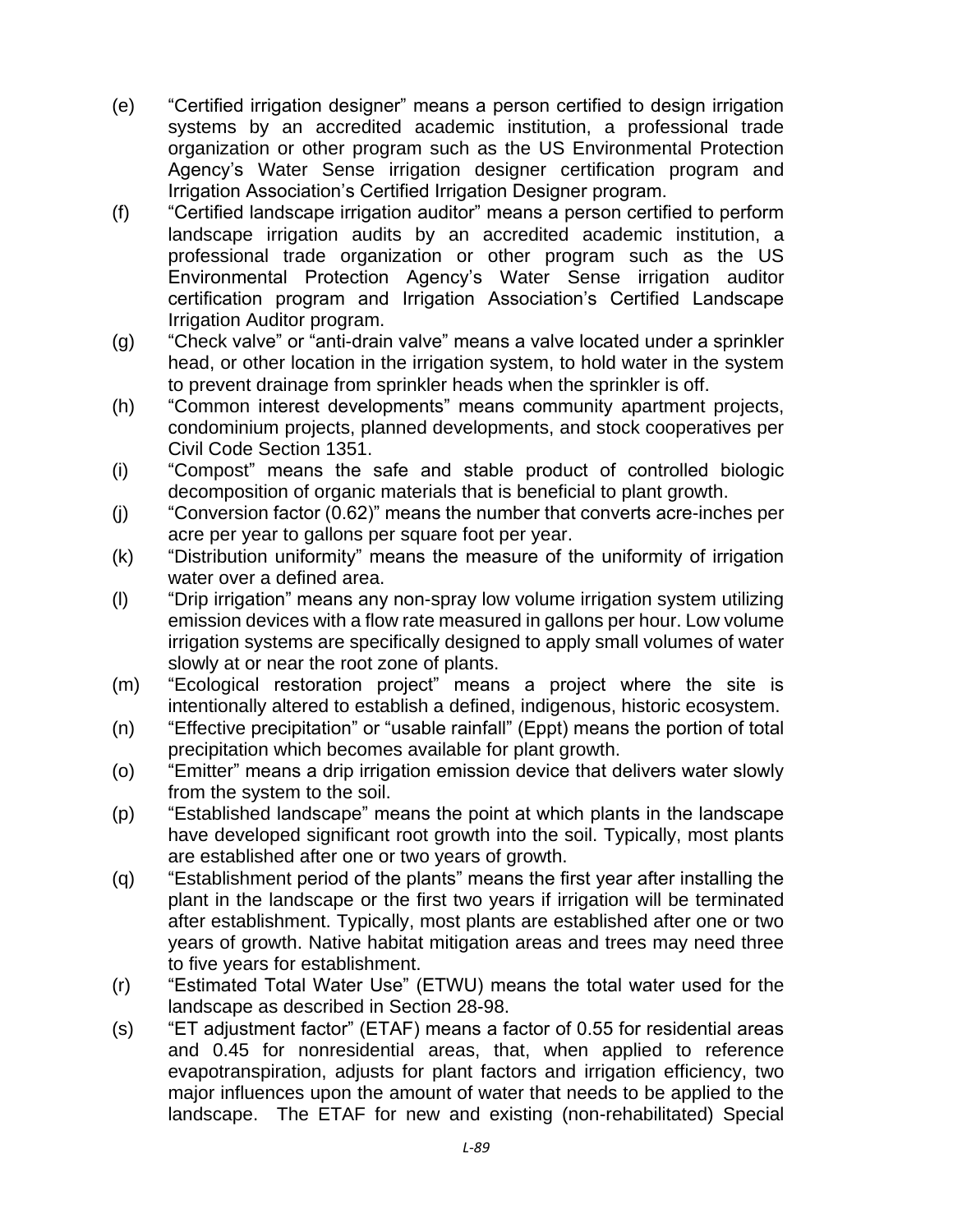Landscape Areas shall not exceed 1.0. The ETAF for existing nonrehabilitated landscapes is 0.8.

- (t) "Eevapotranspiration rate" means the quantity of water evaporated from adjacent soil and other surfaces and transpired by plants during a specified time.
- (u) "Flow rate" means the rate at which water flows through pipes, valves and emission devices, measured in gallons per minute, gallons per hour, or cubic feet per second.
- (v) "Flow sensor" means an inline device installed at the supply point of the irrigation system that produces a repeatable signal proportional to flow rate. Flow sensors must be connected to an automatic irrigation controller, or flow monitor capable of receiving flow signals and operating master valves. This combination flow sensor/controller may also function as a landscape water meter or sub-meter.
- (w) "Friable" means a soil condition that is easily crumbled or loosely compacted down to a minimum depth per planting material requirements, whereby the root structure of newly planted material will be allowed to spread unimpeded.
- (x) "Fuel Modification Plan Guideline" means guidelines from a local fire authority to assist residents and businesses that are developing land or building structures in a fire hazard severity zone.
- (y) "Gray water" means untreated wastewater that has not been contaminated by any toilet discharge, has not been affected by infectious, contaminated, or unhealthy bodily wastes, and does not present a threat from contamination by unhealthful processing, manufacturing, or operating wastes. "Gray water" includes, but is not limited to, wastewater from bathtubs, showers, bathroom washbasins, clothes washing machines, and laundry tubs, but does not include wastewater from kitchen sinks or dishwashers. Health and Safety Code Section 17922.12.
- (z) "Hardscapes" means any durable material (pervious and non-pervious).
- (aa) "Hydro zone" means a portion of the landscaped area having plants with similar water needs and rooting depth. A hydro zone may be irrigated or non-irrigated.
- (bb) "Infiltration rate" means the rate of water entry into the soil expressed as a depth of water per unit of time (e.g., inches per hour).
- (cc) "Invasive plant species" means species of plants not historically found in California that spread outside cultivated areas and can damage environmental or economic resources. Invasive species may be regulated by county agricultural agencies as noxious species. Lists of invasive plants are maintained at the California Invasive Plant Inventory and USDA invasive and noxious weeds database.
- (dd) "Irrigation audit" means an in-depth evaluation of the performance of an irrigation system conducted by a Certified Landscape Irrigation Auditor. An irrigation audit includes, but is not limited to: inspection, system tune-up, system test with distribution uniformity or emission uniformity, reporting overspray or runoff that causes overland flow, and preparation of an irrigation schedule. The audit must be conducted in a manner consistent with the Irrigation Association's Landscape Irrigation Auditor Certification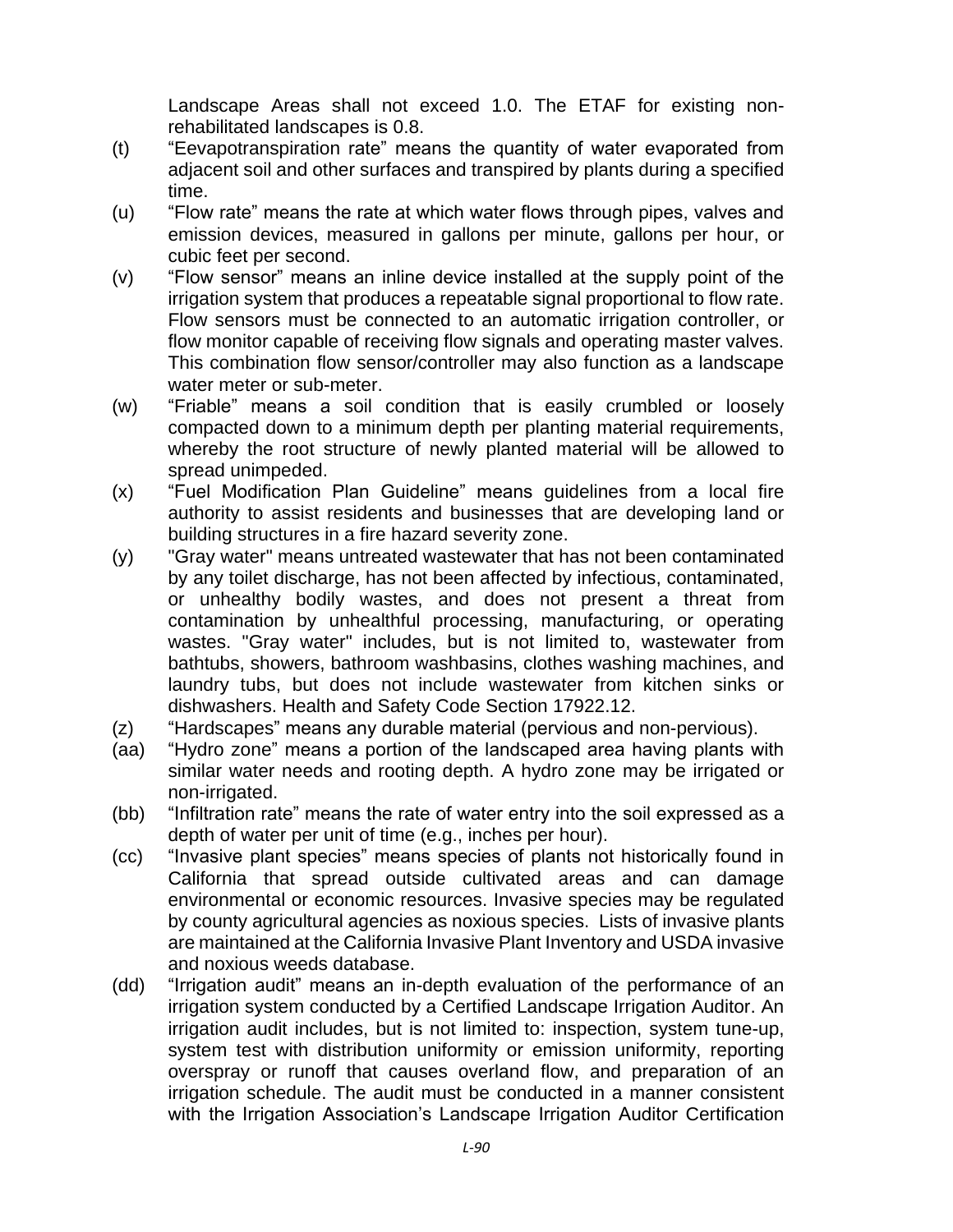program or other U.S. Environmental Protection Agency "Water sense" labeled auditing program.

- (ee) "Irrigation efficiency" (IE) means the measurement of the amount of water beneficially used divided by the amount of water applied. Irrigation efficiency is derived from measurements and estimates irrigation system characteristics and management practices. The irrigation efficiency for purposes of this Article is 0.75 for overhead spray devices and 0.81 for drip systems.
- (ff) "Irrigation survey" means an evaluation of an irrigation system that is less detailed than an irrigation audit. An irrigation survey includes, but is not limited to: inspection, system test, and written recommendations to improve performance of the irrigation system.
- (gg) "Irrigation water use analysis" means a review of water use data based on meter readings and billing data.
- (hh) "Landscape architect" means a person who holds a license to practice landscape architecture in the state of California Business and Professions Code, Section 5615.
- (ii) "Landscape area" means all the planting areas, turf areas, and water features in a landscape design plan subject to the Maximum Applied Water Allowance calculation. The landscape area does not include footprints of buildings or structures, sidewalks, driveways, parking lots, decks, patios, gravel or stone walks, other pervious or non-pervious hardscapes, and other non-irrigated areas designated for non-development (e.g., open spaces and existing native vegetation).
- (jj) "Landscape contractor" means a person licensed by the state of California to construct, maintain, repair, install, or subcontract the development of landscape systems.
- (kk) "Landscape Documentation Package" means the documents required under Section 28-95.
- (ll) "Landscape project" means total area of landscape in a project as defined in "landscape area" for the purposes of this ordinance, meeting requirements under Section 28-92.
- (mm) "Landscape water meter" means an inline device installed at the irrigation supply point that measures the flow of water into the irrigation system and is connected to a totalizer to record water use.
- (nn) "Lateral line" means the water delivery pipeline that supplies water to the emitters or sprinklers from the valve.
- (oo) "Local agency" means a city or county, including a charter city or charter county, that is responsible for adopting and implementing the ordinance. The local agency is also responsible for the enforcement of this ordinance, including but not limited to, approval of a permit and plan check or design review of a project.
- (pp) "Local water purveyor" means any entity, including a public agency, city, county, or private water company that provides retail water service.
- (qq) "Low volume irrigation" means the application of irrigation water at low pressure through a system of tubing or lateral lines and low-volume emitters such as drip, drip lines, and bubblers. Low volume irrigation systems are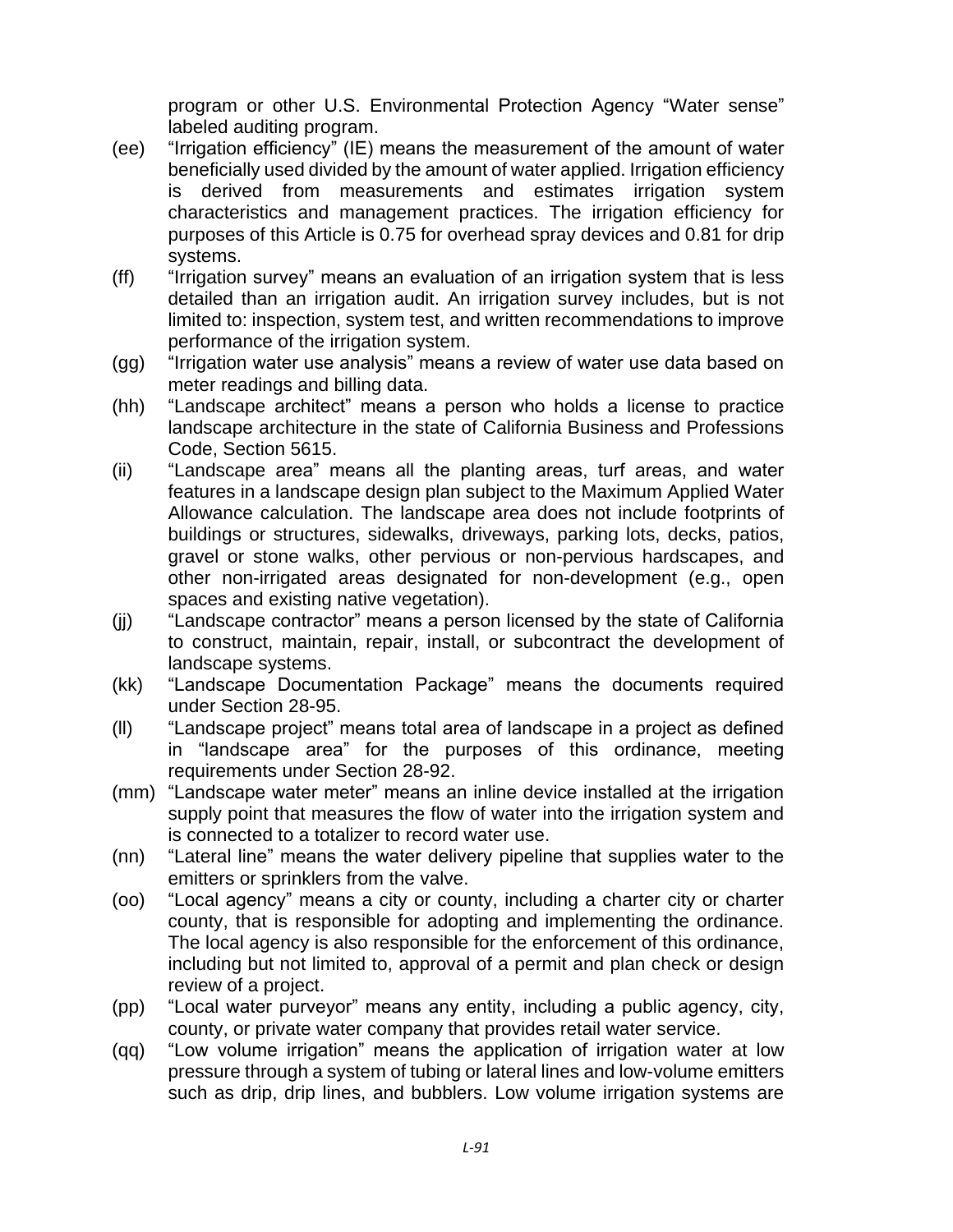specifically designed to apply small volumes of water slowly at or near the root zone of plants.

- (rr) "Main line" means the pressurized pipeline that delivers water from the water source to the valve or outlet.
- (ss) "Master shut-off valve" is an automatic valve installed at the irrigation supply point which controls water flow into the irrigation system. When this valve is closed water will not be supplied to the irrigation system. A master valve will greatly reduce any water loss due to a leaky station valve.
- (tt) "Maximum Applied Water Allowance" (MAWA) means the upper limit of annual applied water for the established landscaped area as specified in Section 28-98. It is based upon the area's reference evapotranspiration, the ET Adjustment Factor, and the size of the landscape area. The Estimated Total Water Use shall not exceed the Maximum Applied Water Allowance. Special Landscape Areas, including recreation areas, areas permanently and solely dedicated to edible plants such as orchards and vegetable gardens, and areas irrigated with recycled water are subject to the MAWA with an ETAF not to exceed 1.0. MAWA =  $(ETo)$   $(0.62)$   $[(ETAF x LA) + ((1-I)$ ETAF) x SLA)].
- (uu) "Median" is an area between opposing lanes of traffic that may be unplanted or planted with trees, shrubs, perennials, and ornamental grasses.
- (vv) "Microclimate" means the climate of a small, specific area that may contrast with the climate of the overall landscape area due to factors such as wind, sun exposure, plant density, or proximity to reflective surfaces.
- (ww) "Mined-land reclamation projects" means any surface mining operation with a reclamation plan approved in accordance with the Surface Mining and Reclamation Act of 1975.
- (xx) "Mulch" means any organic material such as leaves, bark, straw, compost, or inorganic mineral materials such as rocks, gravel, or decomposed granite left loose and applied to the soil surface for the beneficial purposes of reducing evaporation, suppressing weeds, moderating soil temperature, and preventing soil erosion.
- (yy) "New construction" means, for the purposes of this ordinance, a new building with a landscape or other new landscape, such as a park, playground, or greenbelt without an associated building.
- (zz) "Non-residential landscape" means landscapes in commercial, institutional, industrial and public settings that may have areas designated for recreation or public assembly. It also includes portions of common areas of common interest developments with designated recreational areas.
- (aaa) "Operating pressure" means the pressure at which the parts of an irrigation system are designed by the manufacturer to operate.
- (bbb) "Overhead sprinkler irrigation systems" means systems that deliver water through the air (e.g., spray heads and rotors).
- (ccc) "Overspray" means the irrigation water which is delivered beyond the target area.
- (ddd) "Permit" means an authorizing document issued by local agencies for new construction or rehabilitated landscapes.
- (eee) "Pervious" means any surface or material that allows the passage of water through the material and into the underlying soil.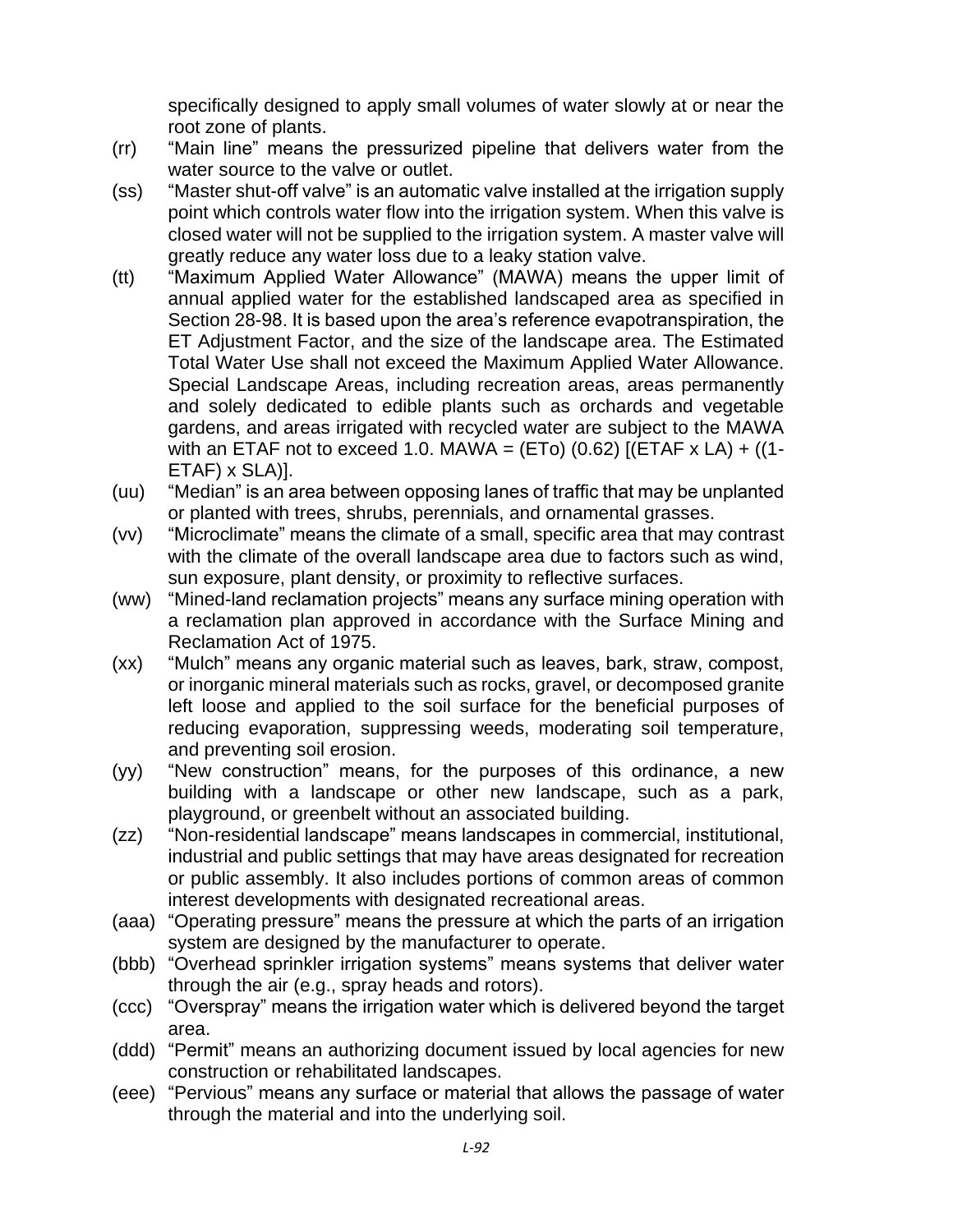- (fff) "Plant factor" or "plant water use factor" is a factor, when multiplied by ETo, estimates the amount of water needed by plants. For purposes of this ordinance, the plant factor range for very low water use plants is 0 to 0.1, the plant factor range for low water use plants is 0.1 to 0.3, the plant factor range for moderate water use plants is 0.4 to 0.6, and the plant factor range for high water use plants is 0.7 to 1.0. Plant factors cited in this ordinance are derived from the publication "Water Use Classification of Landscape Species". Plant factors may also be obtained from horticultural researchers from academic institutions or professional associations as approved by the California Department of Water Resources (DWR).
- (ggg) "Project applicant" means the individual or entity submitting a Landscape Documentation Package required under Section 28-95 to request a permit, plan check, or design review from the local agency. A project applicant may be the property owner or his or her designee.
- (hhh) "Rain sensor" or "rain sensing shutoff device" means a component which automatically suspends an irrigation event when it rains.
- (iii) "Record drawing" or "as-builts" means a set of reproducible drawings which show significant changes in the work made during construction and which are usually based on drawings marked up in the field and other data furnished by the contractor.
- (jjj) "Recreational area" means areas, excluding private single family residential areas, designated for active play, recreation or public assembly in parks, sports fields, picnic grounds, amphitheaters or golf courses tees, fairways, roughs, surrounds and greens.
- (kkk) "Recycled water", "reclaimed water", or "treated sewage effluent water" means treated or recycled waste water of a quality suitable for non-potable uses such as landscape irrigation and water features. This water is not intended for human consumption.
- (lll) "Reference evapotranspiration" or "ETo" means a standard measurement of environmental parameters which affect the water use of plants. ETo is expressed in inches per day, month, or year as represented in Section 28- 121, and is an estimate of the evapotranspiration of a large field of four- to seven-inch tall, cool-season grass that is well watered. Reference evapotranspiration is used as the basis of determining the Maximum Applied Water Allowance so that regional differences in climate can be accommodated.
- (mmm)Regional Water Efficient Landscape Ordinance" means a local Ordinance adopted by two or more local agencies, water suppliers and other stakeholders for implementing a consistent set of landscape provisions throughout a geographical region. Regional ordinances are strongly encouraged to provide a consistent framework for the landscape industry and applicants to adhere to.
- (nnn) "Rehabilitated landscape" means any re-landscaping project that requires a permit, plan check, or design review, meets the requirements of Section 28- 92, and the modified landscape area is equal to or greater than 2,500 square feet.
- (ooo) "Residential landscape" means landscapes surrounding single or multifamily homes.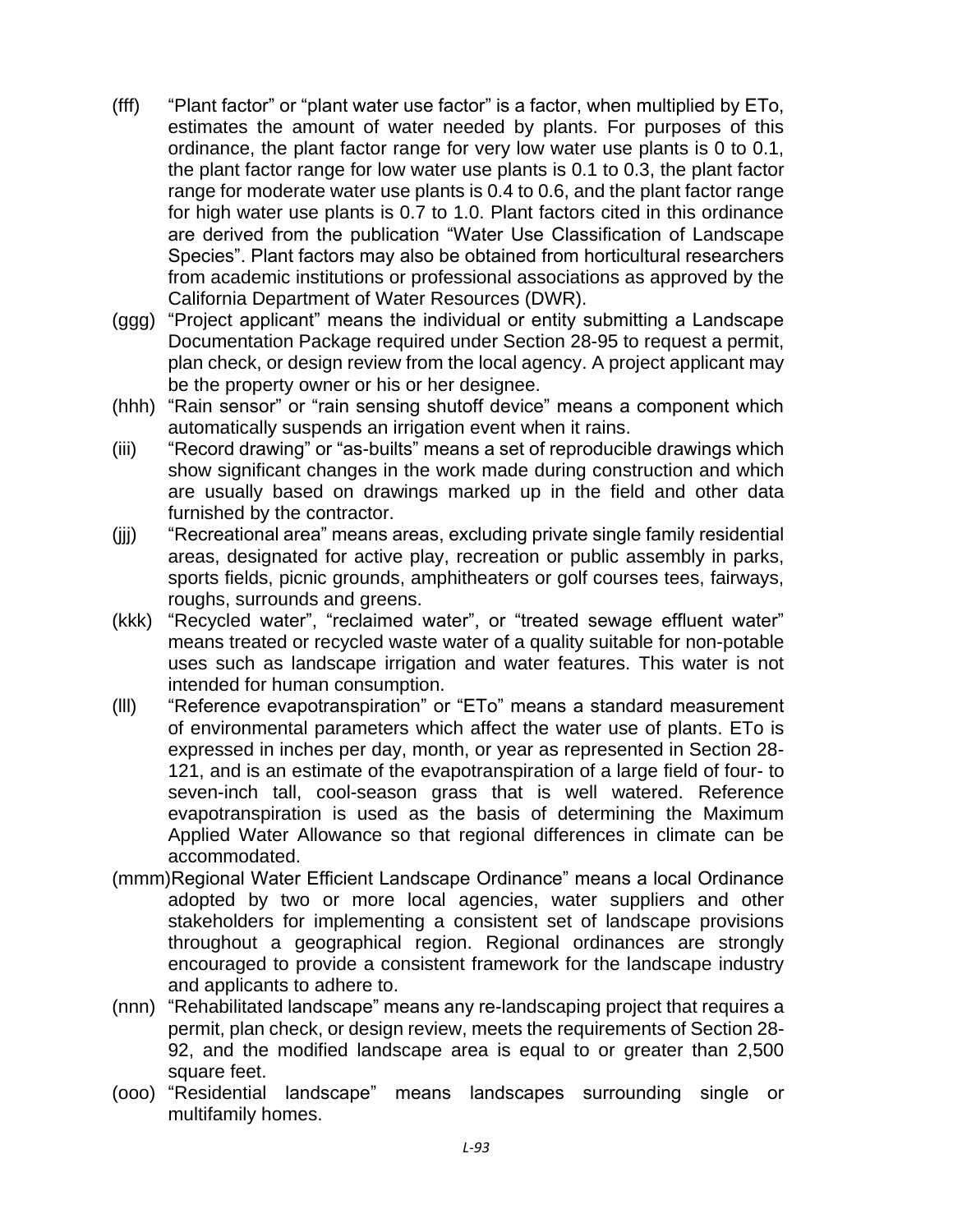- (ppp) "Runoff" means water which is not absorbed by the soil or landscape to which it is applied and flows from the landscape area. For example, runoff may result from water that is applied at too great a rate (application rate exceeds infiltration rate) or when there is a slope.
- (qqq) "Soil moisture sensing device" or "soil moisture sensor" means a device that measures the amount of water in the soil. The device may also suspend or initiate an irrigation event.
- (rrr) "Soil texture" means the classification of soil based on its percentage of sand, silt, and clay.
- (sss) "Special Landscape Area" (SLA) means an area of the landscape dedicated solely to edible plants, recreational areas, areas irrigated with recycled water, or water features using recycled water.
- (ttt) "Sprinkler head" means a device which delivers water through a nozzle.
- (uuu) "Static water pressure" means the pipeline or municipal water supply pressure when water is not flowing.
- (vvv) "Station" means an area served by one valve or by a set of valves that operate simultaneously.
- (www) "Swing joint" means an irrigation component that provides a flexible, leakfree connection between the emission device and lateral pipeline to allow movement in any direction and to prevent equipment damage.
- (xxx) "Sub meter" means a metering device to measure water applied to the landscape that is installed after the primary utility water meter.
- (yyy) "Turf" means a ground cover surface of mowed grass. Annual bluegrass, Kentucky bluegrass, Perennial ryegrass, Red fescue, and Tall fescue are cool-season grasses. Bermuda grass, Kikuyu grass, Seashore Paspalum, St. Augustine grass, Zoysia grass, and Buffalo grass are warm-season grasses.
- (zzz) "Valve" means a device used to control the flow of water in the irrigation system.
- (aaaa)"Water conserving plant species" means a plant species identified as having a very low or low plant factor.
- (bbbb)"Water feature" means a design element where open water performs an aesthetic or recreational function. Water features include ponds, lakes, waterfalls, fountains, artificial streams, spas, and swimming pools (where water is artificially supplied). The surface area of water features is included in the high water use hydro zone of the landscape area. Constructed wetlands used for on-site wastewater treatment or storm water best management practices that are not irrigated and used solely for water treatment or storm water retention are not water features and, therefore, are not subject to the water budget calculation.
- (cccc) "watering window" means the time of day irrigation is allowed.
- (dddd)"WUCOLS" means the Water Use Classification of Landscape Species published by the University of California Cooperative Extension and the Department of Water Resources in 2014.

## **Sec. 28-94. – Landscape Documentation Package - Process.**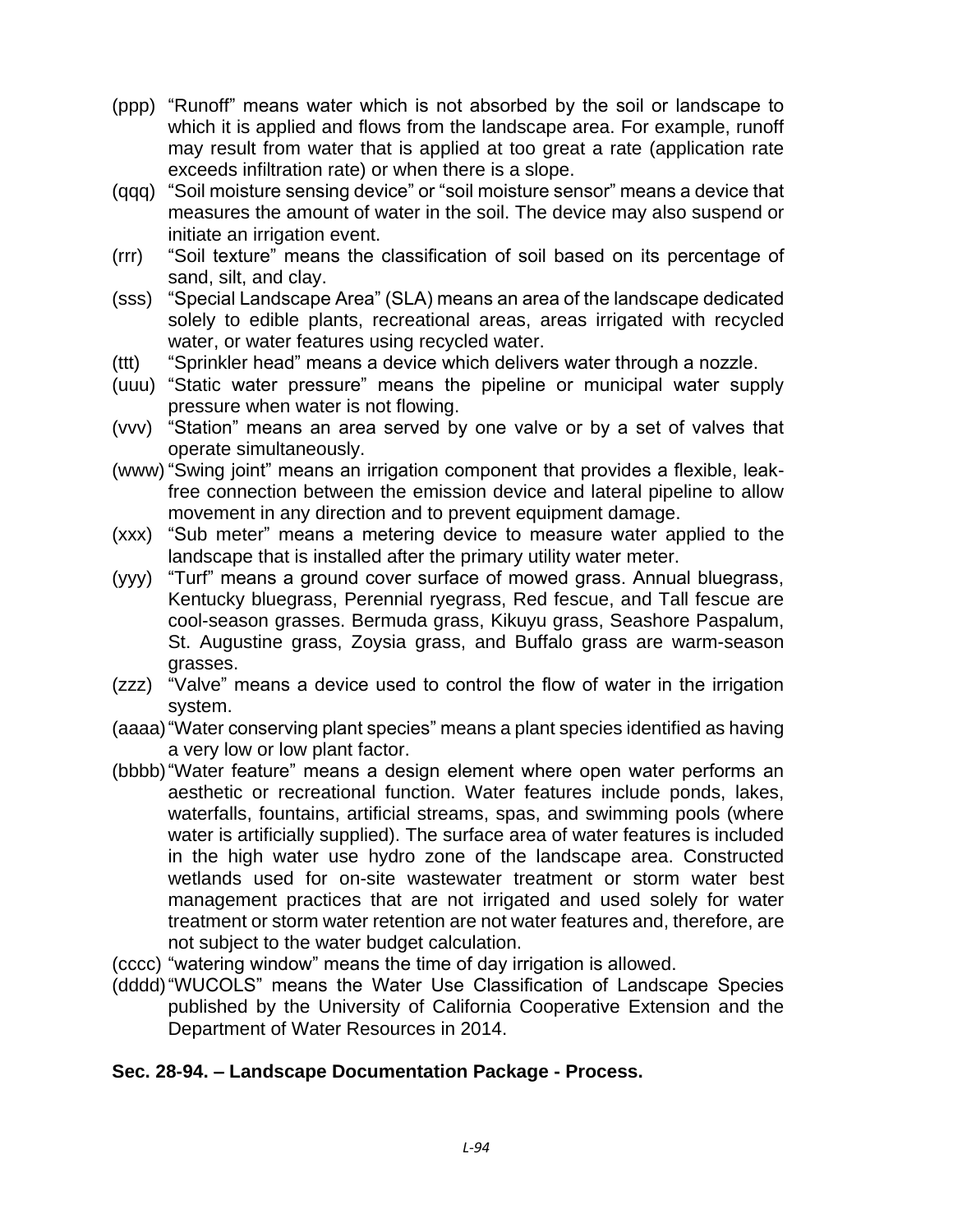- (a) A copy of the landscape documentation package conforming to this Article shall be submitted to the City's Department of Engineering as part of an application for review and approval of landscaping and irrigation at the time of landscape plan check submittal. No certificate of occupancy or other final City approval shall be issued until the City Engineer or designee reviews and approves the landscape documentation package and confirms that the landscaping and irrigation has been installed in accordance with approved plans.
- (b) The City's Department of Engineering shall review the landscape documentation package submitted by the project applicant at the time of plan submittal for building and safety permits;
- (c) The City's Department of Engineering shall approve or deny the landscape documentation package;
- (d) Arborists' permits. If required by Article III, Sections 28-61 et seq., arborist reports and plans must be submitted to City Engineer or designee. Thereafter, the report and plans shall be reviewed to ensure conformity both with this Article and Article III, Sections 28-61 et seq. The recommendation of the arborist report shall be incorporated into the landscape plans.

# **Sec. 28-95. – Landscape Documentation Package – Contents.**

- (a) The Landscape Documentation Package shall include the following elements:
	- (1) Project information
		- a. Date
		- b. Project applicant, property owner, and/or property owner's representative (address and contact information)
		- c. Project address, assessor's parcel number(s), tract number (lots and phase), and, if available, cross streets
		- d. Vicinity Map
		- e. Site Plan
		- f. Total landscape area (square feet)
		- g. Project type (e.g., new, rehabilitated, public, private, cemetery, homeowner-installed, industrial, and developer installed front yard, side, and rear per Chapter 30 of this Code)
		- h. Water supply type (e.g., potable, recycled, well) and identify the local retail water purveyor if the applicant is not served by a private well
		- i. Checklist of all documents in Landscape Documentation Package
		- j. Applicant signature and date with statement, "I agree to comply with the requirements of the water efficient landscape ordinance and submit a complete Landscape Documentation Package".
	- (2) Water Efficient Landscape Worksheet
		- a. Water budget calculations
			- 1. Maximum Applied Water Allowance (MAWA)
			- 2. Estimated Total Water Use (ETWU)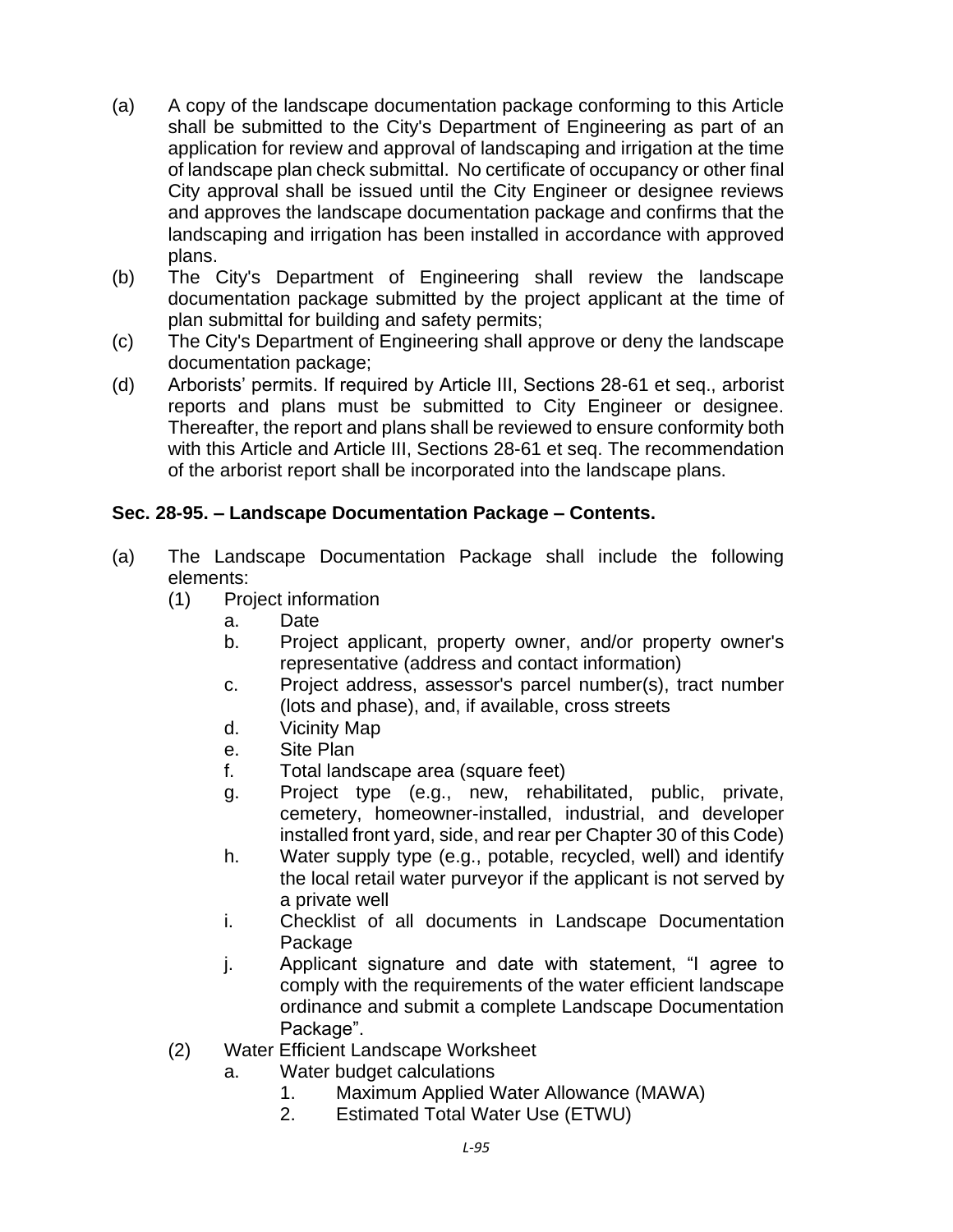- (3) Soil management report
- (4) Landscape design plan
- (5) Irrigation design plan
- (6) Grading design plan, if applicable
- (7) Any other documents required by the City including, but not limited to, the following: hardscape plan; arborist report; preliminary landscape plan; landscape construction plans; and Plan check fees
- (b) Drawing standards. All sheets except the title sheet shall comply with the City's specifications on file with the Department of Engineering

# **Sec. 28-96. – Enforcement and Penalties.**

- (a) For the purposes of ensuring that persons comply with the provisions of this Article, the City Engineer, or designee may, following written notice to subject property owner, initiate enforcement action against such property owner or designee, which enforcement action may include, but not limited to, the following:
	- (1) Revocation of a landscape documentation package;
	- (2) Revocation of an approved conditional use permit;
	- (3) Withholding issuance of a certificate of use and occupancy or building permit; and
	- (4) Issuance of a stop work order.
- (b) In addition to any other remedies available for any violation of this Code, including but not limited to administrative citations, the City may bring and maintain any action permitted by law to restrain, correct, or abate any violation of this Article.

## **Sec. 28-97. – Appeals.**

- (a) Right of appeal. Any action taken by the City Engineer or designee in the administration and/or enforcement of the provisions of this Article may be appealed by an applicant, property owner or designee of any applicable project to the Planning Commission. An appeal stays proceedings until a determination of the appeal has been made. If the Planning Commission fails to make its decision within the time limit specified in section 28-97(d), the applicant may file an appeal with the City Council requesting a decision by that body. Such an appeal must be made within ten days after the expiration of the time limit specified in section 28-97(d).
- (b) Application for appeal. The notice of appeal shall be in writing and shall be filed with the Department of Engineering upon forms provided by the City. An appeal of any action in the administration and/or enforcement of this Article shall indicate specifically the reasons for appeal.
- (c) Time for filing. Any appeal shall be filed within ten calendar days from the date of notification of a decision from which the appeal is made. Upon the filing of appeal, the department of engineering shall transmit a copy of the appeal to the clerk of the body hearing the appeal and to the Department of Community Development for the processing of such appeal.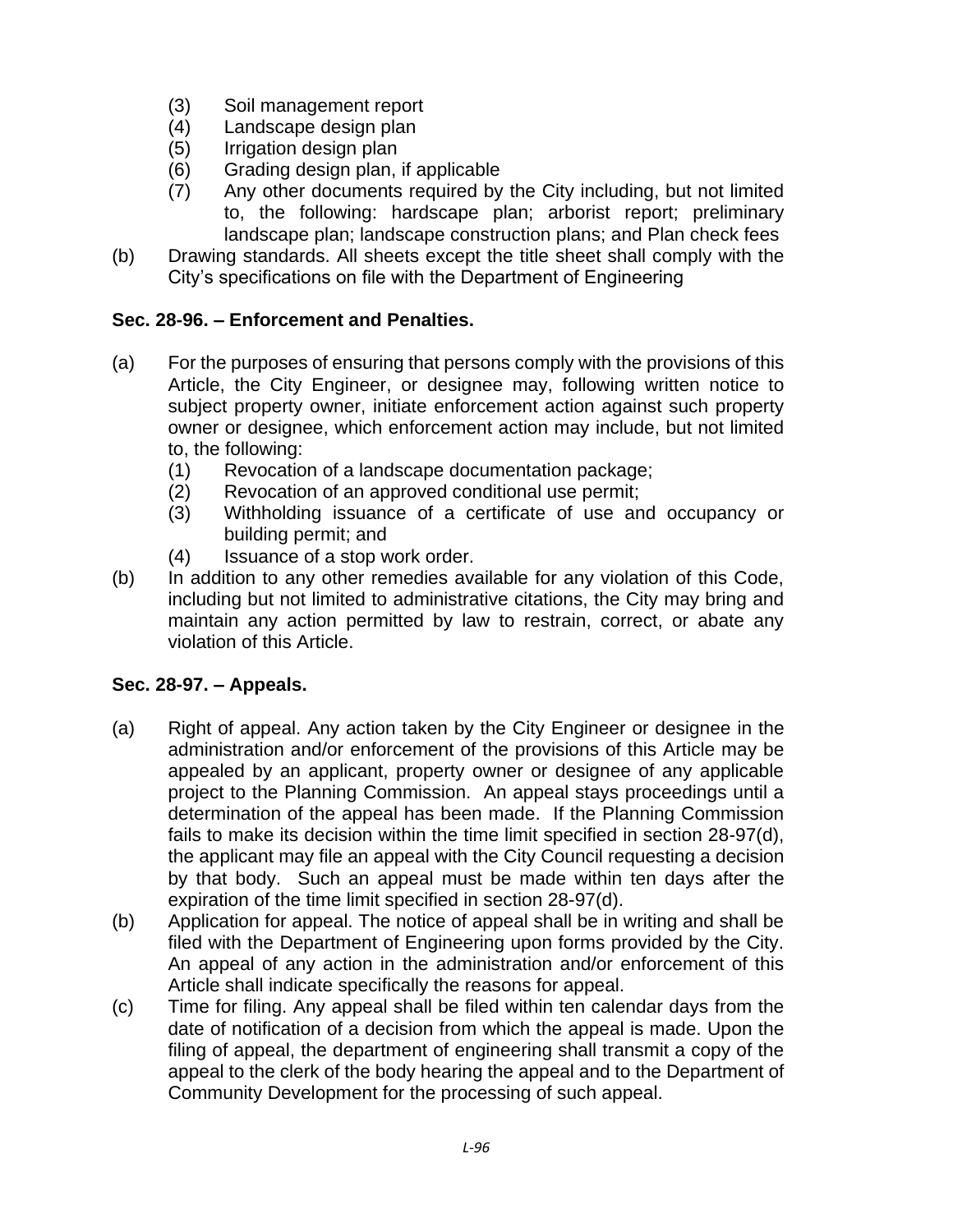(d) Hearing date and notice. Upon receipt of the notice of appeal, the body hearing the appeal shall set a date for hearing of the matter and give notice of the date, time and place of the hearing to the appellant at least ten days prior to the date of the hearing. Prior to such hearing, the community development department shall transmit to the clerk of the body hearing the appeal a report of the findings and shall present all documents on file at the hearing. The appeal hearing shall be scheduled no sooner than 21 days nor no later than 51 days from the date the appeal application has been deemed to be complete. This time limit may be extended by mutual agreement of the City and the applicant.

# **Sec. 28-98. – Water Efficient Landscape Worksheet**

- (a) A project applicant shall complete the Water Efficient Landscape Worksheet, which contains information on the plant factor, irrigation method, irrigation efficiency, and area associated with each hydro zone. Calculations are then made to show that the evapotranspiration adjustment factor (ETAF) for the landscape project does not exceed a factor of 0.55 for residential areas and 0.45 for non-residential areas, exclusive of Special Landscape Areas. The ETAF for a landscape project is based on the plant factors and irrigation methods selected. The Maximum Applied Water Allowance is calculated based on the maximum ETAF allowed (0.55 for residential areas and 0.45 for non-residential areas) and expressed as annual gallons required. The Estimated Total Water Use (ETWU) is calculated based on the plants used and irrigation method selected for the landscape design. ETWU must be below the MAWA.
	- (1) In calculating the MAWA and ETWU, a project applicant shall use the ETo values from the Reference Evapotranspiration Table in Section 28-121.
- (b) Water budget calculations shall adhere to the following requirements:
	- (1) The plant factor used shall be from WUCOLS or from horticultural researchers with academic institutions or professional associations as approved by the California Department of Water Resources (DWR). The plant factor ranges from 0 to 0.1 for very low water using plants, 0.1 to 0.3 for low water use plants, from 0.4 to 0.6 for moderate water use plants, and from 0.7 to 1.0 for high water use plants.
	- (2) All water features shall be included in the high water use hydro zone and temporarily irrigated areas shall be included in the low water use hydro zone.
	- (3) All Special Landscape Areas shall be identified, and their water use calculated as shown on the Sample Water Efficient Landscape Worksheet kept on file with the City's Department of Engineering.
	- (4) ETAF for new and existing (non-rehabilitated) Special Landscape Areas shall not exceed 1.0.

## **Sec. 28-99. – Soil Management Report**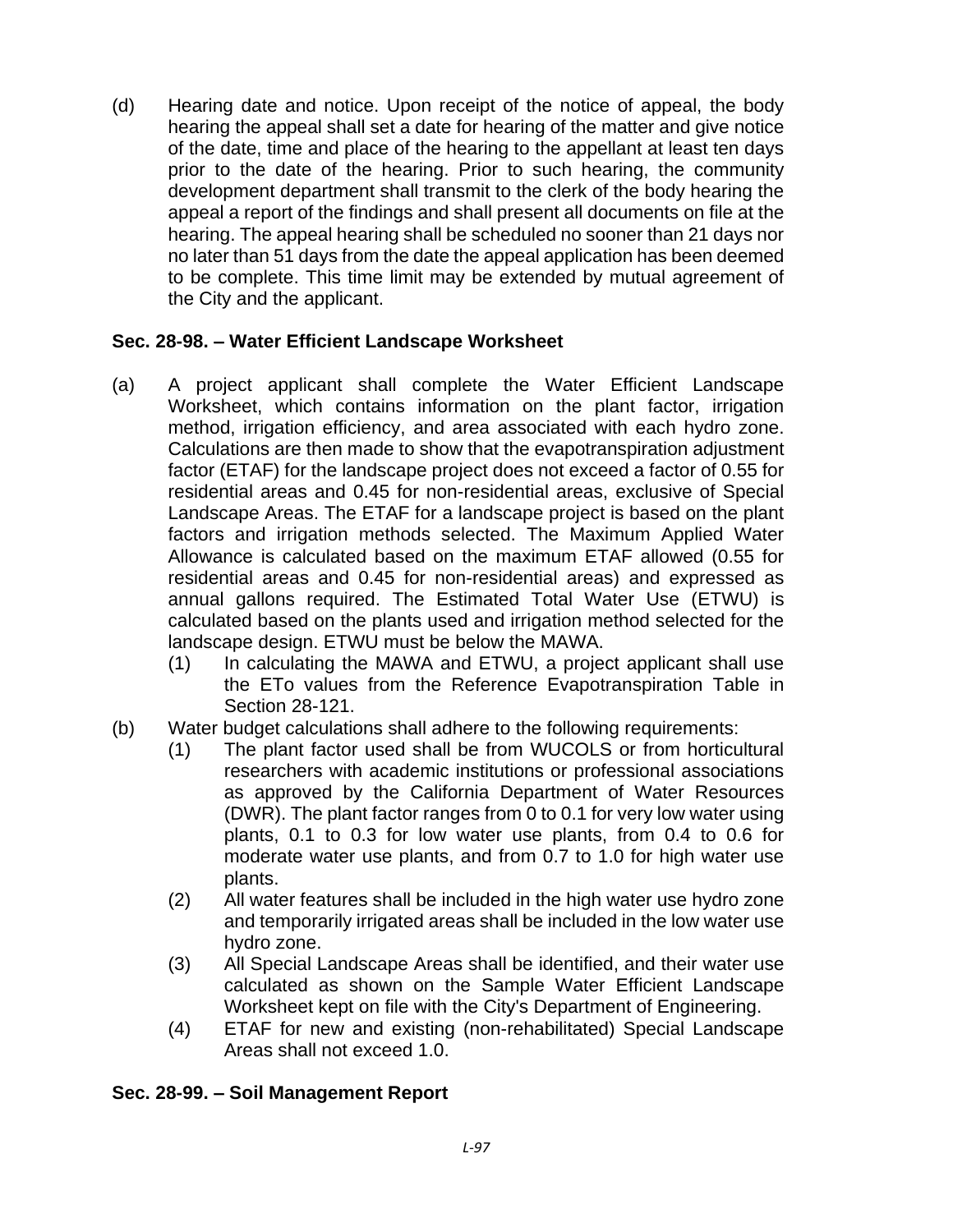- (a) In order to reduce runoff and encourage healthy plant growth, a soil management report shall be completed by the project applicant, or his/her designee, as follows:
	- (1) Submit soil samples to a laboratory for analysis and recommendations.
		- a. Soil sampling shall be conducted in accordance with laboratory protocol, including protocols regarding adequate sampling depth for the intended plants.
		- b. The soil analysis shall include:
			- 1. Soil texture;
			- 2. Infiltration rate determined by laboratory test or soil texture infiltration rate table;
			- 3. PH;
			- 4. Total soluble salts;
			- 5. Sodium;
			- 6. Percent organic matter; and
			- 7. Recommendations.
		- c. In projects with multiple landscape installations (i.e. production home developments) a soil sampling rate of 1 in 7 lots or approximately 15% will satisfy this requirement. Large landscape projects shall sample at a rate equivalent to 1 in 7 lots.
	- (2) The project applicant, or his/her designee, shall comply with one of the following:
		- a. If significant mass grading is not planned, the soil analysis report shall be submitted to the City as part of the Landscape Documentation Package; or
		- b. If significant mass grading is planned, the soil analysis report shall be submitted to the City as part of the Certificate of Completion.
	- (3) The soil analysis report shall be made available, in a timely manner, to the City Landscape Inspector or inspector designated by the City Engineer, and to the landscape contractor prior to the installation of any plant material.
	- (4) The project applicant, or his/her designee, shall submit to an inspection by a City Landscape Inspector or inspector designated by the City Engineer, verifying implementation of soil management report recommendations. .

## **Sec. 28-100. – Landscape Design Plan**

(a) For the efficient use of water, a landscape shall be carefully designed and planned for the intended function of the project. A landscape design plan meeting the following design criteria shall be submitted as part of the Landscape Documentation Package.

- (1) Plant Material
	- a. Any plant may be selected for the landscape providing the ETWU in the landscape area does not exceed the MAWA.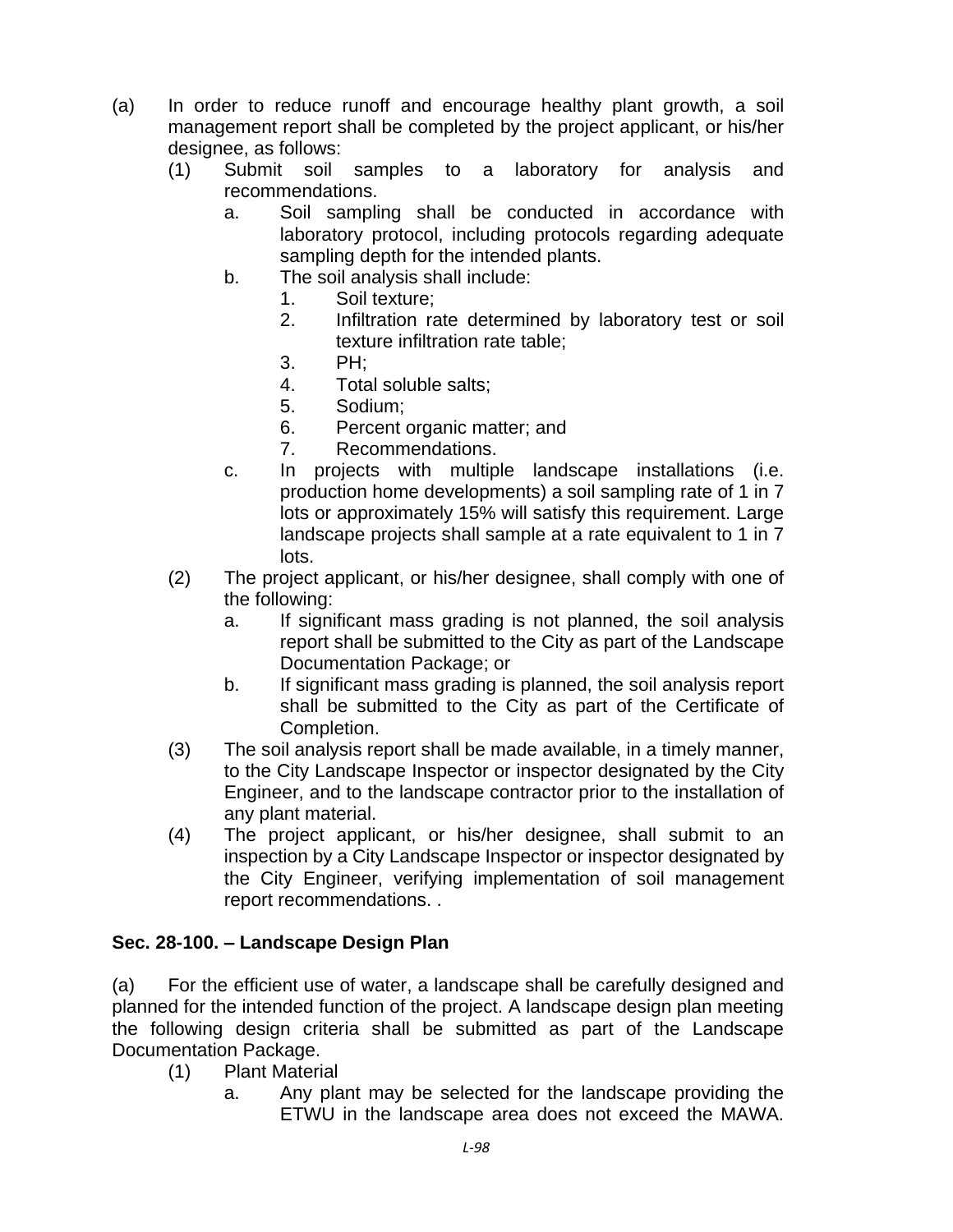Methods to achieve water efficiency shall include one or more of the following:

- 1. Protection and preservation of native species and natural vegetation;
- 2. Selection of water-conserving plant, tree and turf species, especially local native plants;
- 3. Selection of plants based on local climate suitability, disease and pest resistance;
- 4. Selection of trees based on applicable local tree ordinances or tree shading guidelines, and size at maturity as appropriate for the planting area; and
- 5. Selection of plants from local and regional landscape program plant lists.
- 6. Selection of plants from local Fuel Modification Plan Guidelines.
- b. Each hydro zone shall have plant materials with similar water use, with the exception of hydro zones with plants of mixed water use, as specified in Section 28-101 (a)(2)(d).
- c. Plants shall be selected and planted appropriately based upon their adaptability to the climatic, geologic, and topographical conditions of the project site. Methods to achieve water efficiency shall include one or more of the following:
	- 1. Use the Sunset Western Climate Zone System which takes into account temperature, humidity, elevation, terrain, latitude, and varying degrees of continental and marine influence on local climate;
	- 2. Recognize the horticultural attributes of plants (i.e., mature plant size, invasive surface roots) to minimize damage to property or infrastructure [e.g., buildings, sidewalks, power lines]; allow for adequate soil volume for healthy root growth and
	- 3. Consider the solar orientation for plant placement to maximize summer shade and winter solar gain.
- d. Turf is not allowed on slopes greater than 25% where the toe of the slope is adjacent to an impermeable hardscape and where 25% means 1 foot of vertical elevation change for every 4 feet of horizontal length (rise divided by run  $x$  100 = slope percent).
- e. High water use plants, characterized by a plant factor of 0.7 to 1.0, are prohibited in street medians.
- f. A landscape design plan for projects in fire-prone areas shall address fire safety and prevention. A defensible space or zone around a building or structure is required per Public Resources Code Section 4291(a) and (b). Fire-prone plant materials and highly flammable mulches shall be avoided.
- g. The use of invasive plant species, such as those listed by the California Invasive Plant Council, is strongly discouraged.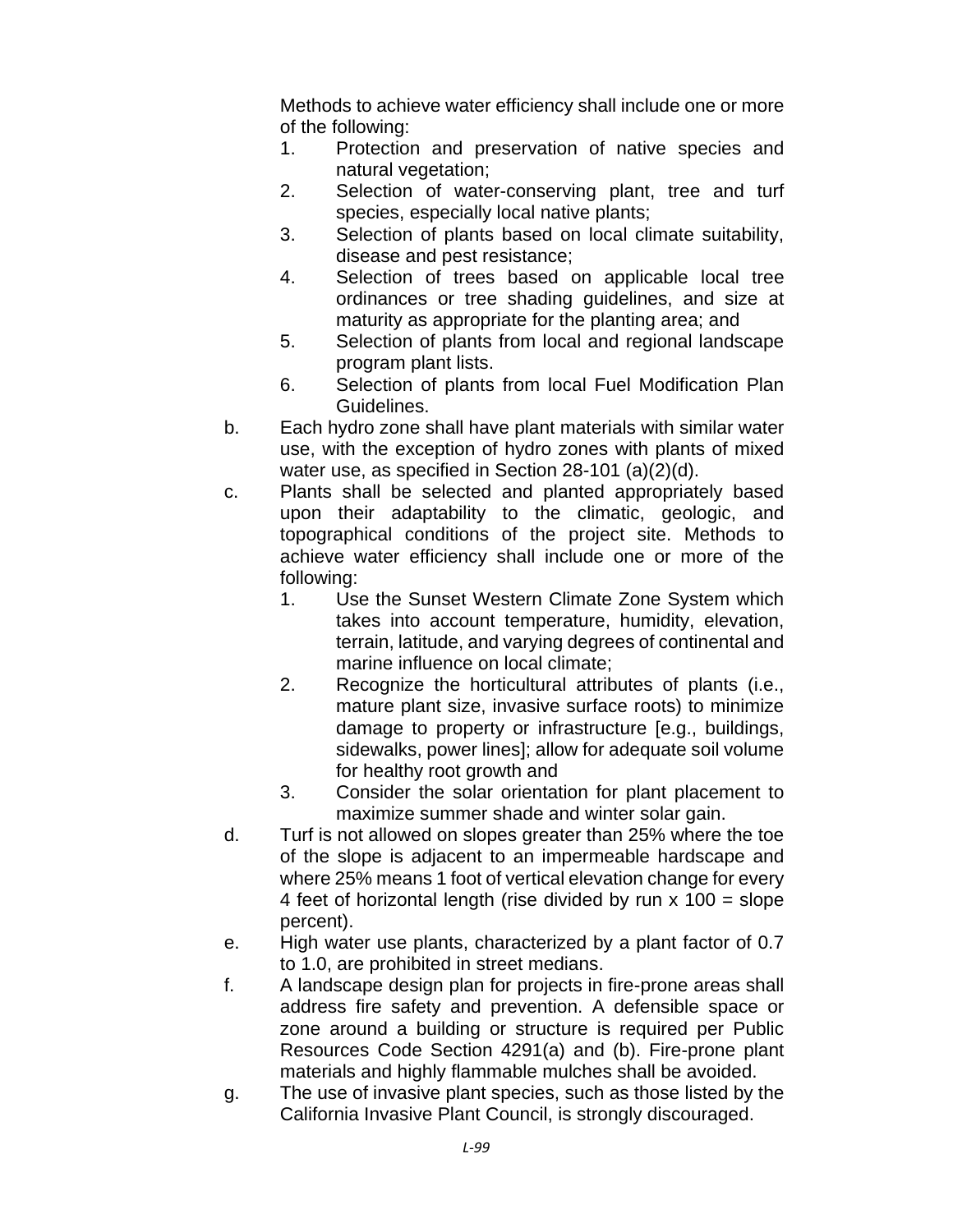- h. The architectural guidelines of a common interest development, which include community apartment projects, condominiums, planned developments, and stock cooperatives, shall not prohibit or include conditions that have the effect of prohibiting the use of low-water use plants as a group.
- (2) Water Features
	- a. Recirculating water systems shall be used for water features.
	- b. Where available, recycled water shall be used as a source for decorative water features.
	- c. Surface area of a water feature shall be included in the high water use hydro zone area of the water budget calculation.
	- d. Pool and spa covers are highly recommended.
- (3) Soil Preparation, Mulch and Amendments
	- a. Prior to the planting of any materials, compacted soils shall be transformed to a friable condition. On engineered slopes, only amended planting holes need meet this requirement.
	- b. Soil amendments shall be incorporated according to recommendations of the soil report and what is appropriate for the plants selected (see Section 28-99).
	- c. For landscape installations, compost at a rate of a minimum of four cubic yards per 1,000 square feet of permeable area shall be incorporated to a depth of six inches into the soil. Soils with greater than 6% organic matter in the top 6 inches of soil are exempt from adding compost and tilling.
	- d. A minimum three-inch (3″) layer of mulch shall be applied on all exposed soil surfaces of planting areas except in turf areas, creeping or rooting groundcovers, or direct seeding applications where mulch is contraindicated. To provide habitat for beneficial insects and other wildlife, up to 5 % of the landscape area may be left without mulch. Designated insect habitat must be included in the landscape design plan as such.
	- e. Stabilizing mulching products shall be used on slopes that meet current engineering standards.
	- f. The mulching portion of the seed/mulch slurry in hydroseeded applications shall meet the mulching requirement.
	- g. Organic mulch materials made from recycled or postconsumer shall take precedence over inorganic materials or virgin forest products unless the recycled post-consumer organic products are not locally available. Organic mulches are not required where prohibited by local Fuel Modification Plan Guidelines or other applicable local ordinances.
- (b) The landscape design plan, at a minimum, shall:
	- (1) Delineate and label each hydro zone by number, letter, or other method;
	- (2) Identify each hydro zone as low, moderate, high water, or mixed water use. Temporarily irrigated areas of the landscape shall be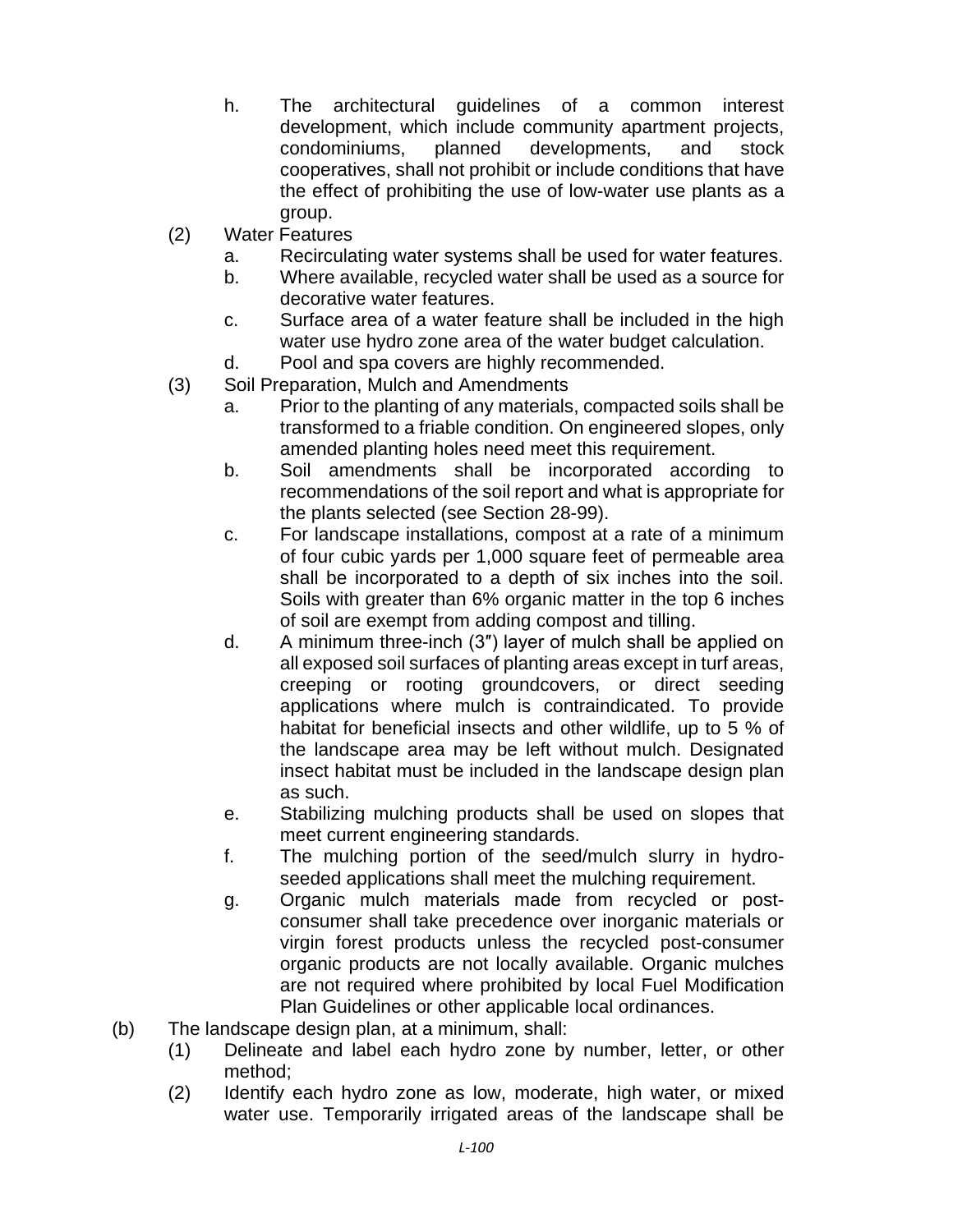included in the low water use hydro zone for the water budget calculation;

- (3) Identify recreational areas;
- (4) Identify areas permanently and solely dedicated to edible plants;
- (5) Identify areas irrigated with recycled water;
- (6) Identify type of mulch and application depth;
- (7) Identify soil amendments, type, and quantity;
- (8) Identify type and surface area of water features;
- (9) Identify hardscapes (pervious and non-pervious);
- (10) Identify location, installation details, and 24-hour retention or infiltration capacity of any applicable storm water best management practices that encourage on-site retention and infiltration of storm water. Project applicants shall refer to the local agency or regional Water Quality Control Board for information on any applicable storm water technical requirements. Storm water best management practices are encouraged in the landscape design plan and examples are provided in Section 28-111.
- (11) Identify any applicable rain harvesting or catchment technologies as discussed in Section 28-111 and their 24-hour retention or infiltration capacity;
- (12) Identify any applicable gray water discharge piping, system components and area(s) of distribution;
- (13) Contain the following statement: "I have complied with the criteria of the ordinance and applied them for the efficient use of water in the landscape design plan";
- (14) Bear the signature of a licensed landscape architect, licensed landscape contractor, or any other person authorized to design a landscape. (See Sections 5500.1, 5615, 5641, 5641.1, 5641.2, 5641.3, 5641.4, 5641.5, 5641.6, 6701, 7027.5 of the Business and Professions Code, Section 832.27 of Title16 of the California Code of Regulations, and Section 6721 of the Food and Agriculture Code); and
- (15) Identify and include any additional items required by the City's Department of Engineering, at its discretion.

# **Sec. 28-101. – Irrigation Design Plan**

- (a) This Section applies to landscaped areas requiring permanent irrigation, not areas that require temporary irrigation solely for the plant establishment period. For the efficient use of water, an irrigation system shall meet all the requirements listed in this section and the manufacturers' recommendations. The irrigation system and its related components shall be planned and designed to allow for proper installation, management, and maintenance. An irrigation design plan meeting the following design criteria shall be submitted as part of the Landscape Documentation Package.
	- (1) System
		- a. Landscape water meters, defined as either a dedicated water service meter or private sub meter, shall be installed for all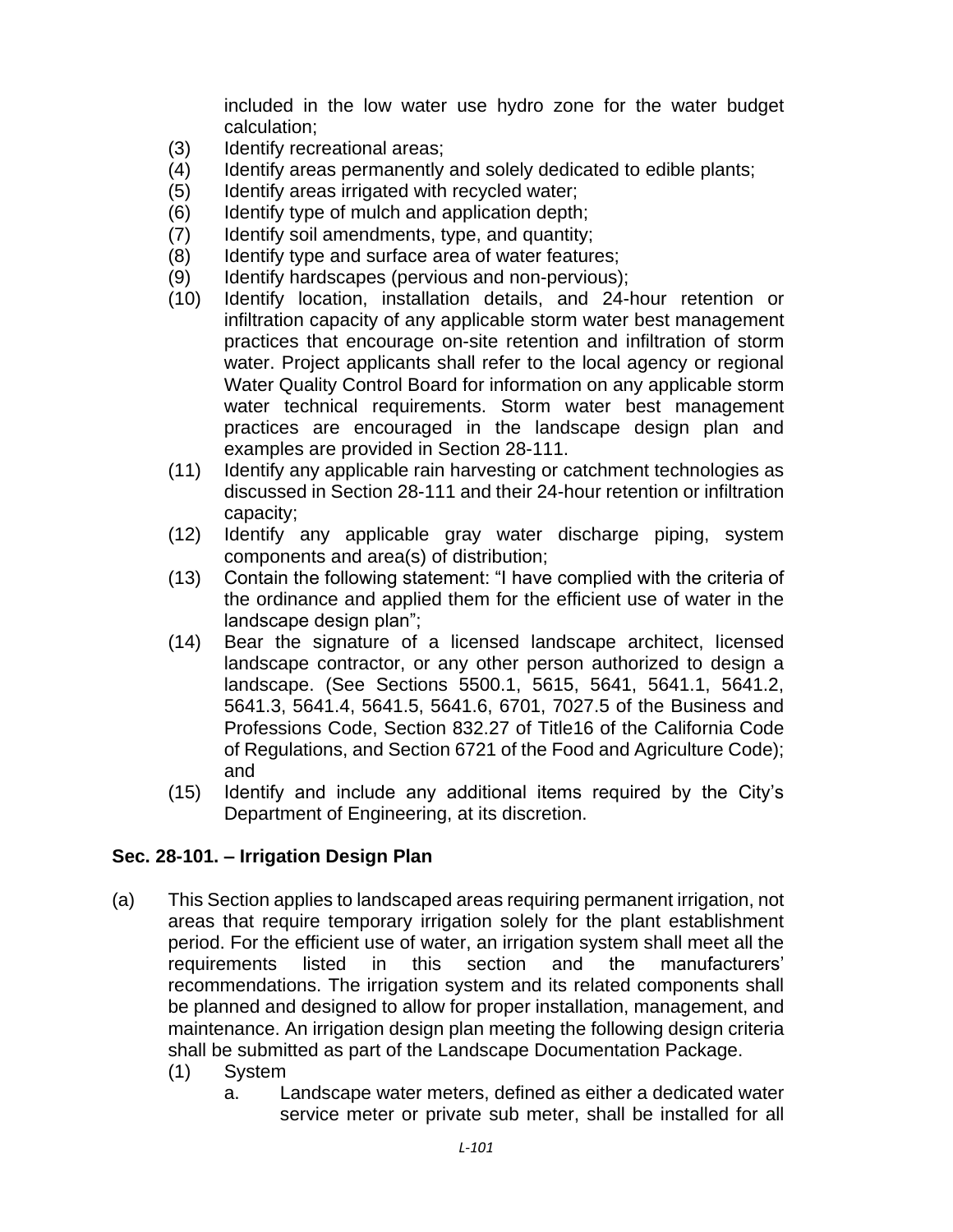non-residential irrigated landscapes of 1,000 sq. ft. but not more than 5,000 sqft. (the level at which Water Code 535 applies) and residential irrigated landscapes of 5,000 sq. ft. or greater. A landscape water meter may be either:

- 1. A customer service meter dedicated to landscape use provided by the local water purveyor; or
- 2. A privately-owned meter or sub meter.
- b. Automatic irrigation controllers utilizing either evapotranspiration or soil moisture sensor data utilizing nonvolatile memory shall be required for irrigation scheduling in all irrigation systems.
- c. If the water pressure is below or exceeds the recommended pressure of the specified irrigation devices, the installation of a pressure regulating device is required to ensure that the dynamic pressure at each emission device is within the manufacturer's recommended pressure range for optimal performance.
	- 1. If the static pressure is above or below the required dynamic pressure of the irrigation system, pressureregulating devices such as inline pressure regulators, booster pumps, or other devices shall be installed to meet the required dynamic pressure of the irrigation system.
	- 2. Static water pressure, dynamic or operating pressure and flow reading of the water supply shall be measured at the point of connection. These pressure and flow measurements shall be conducted at the design stage. If the measurements are not available at the design stage, the measurements shall be conducted at installation.
- d. Sensors (rain, freeze, wind, etc.), either integral or auxiliary, that suspend or alter irrigation operation during unfavorable weather conditions shall be required on all irrigation systems, as appropriate for local climatic conditions. Irrigation should be avoided during windy or freezing weather or during rain.
- e. Manual shut-off valves (such as a gate valve, ball valve, or butterfly valve) shall be required, as close as possible to the point of connection of the water supply, to minimize water loss in case of an emergency (such as a main line break) or routine repair.
- f. Backflow prevention devices shall be required to protect the water supply from contamination by the irrigation system. A project applicant shall refer to the applicable local agency code (i.e., public health) for additional backflow prevention requirements.
- g. Flow sensors that detect high flow conditions created by system damage or malfunction are required for all on non-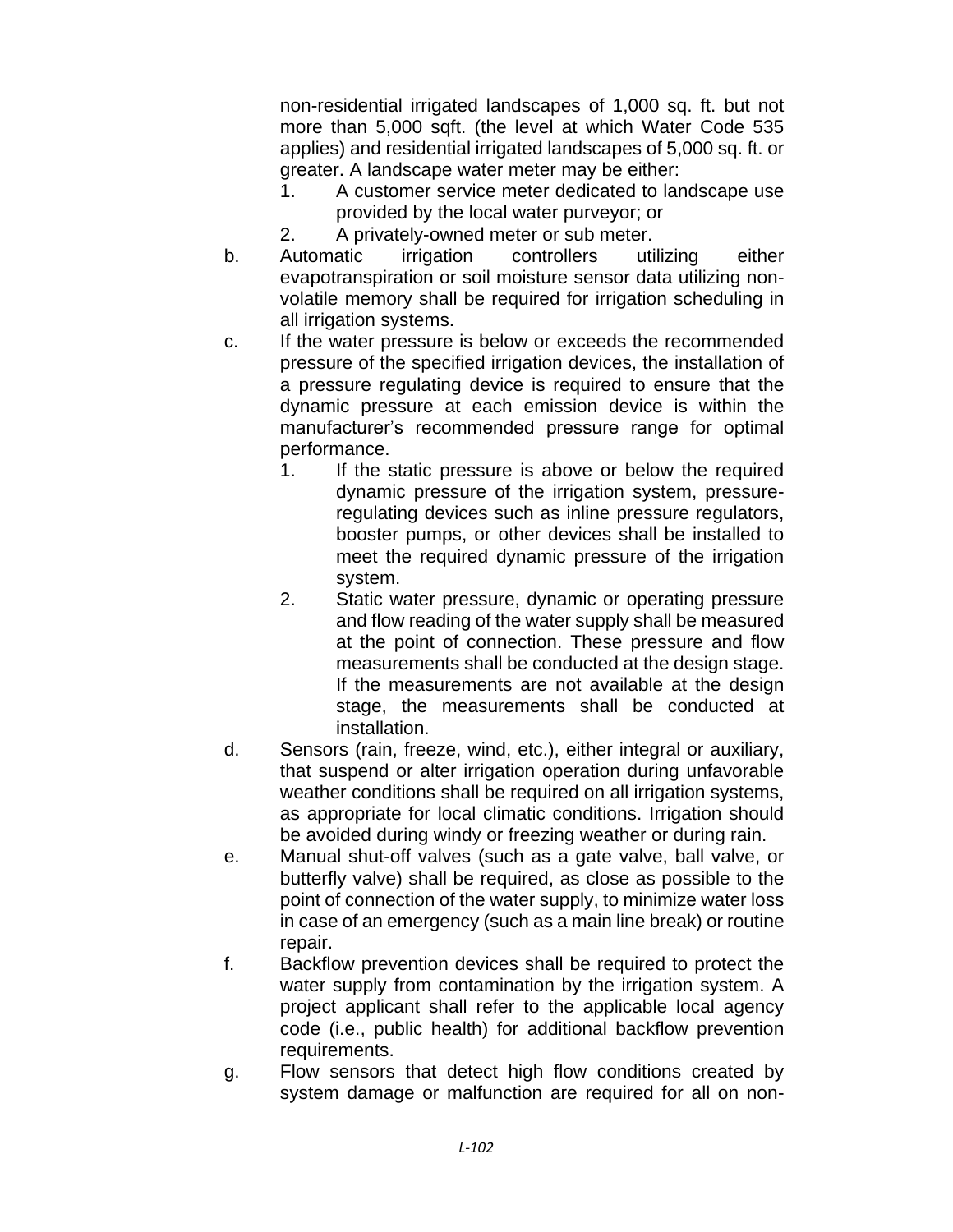residential landscapes and residential landscapes of 5000 sq. ft. or larger.

- h. Master shut-off valves are required on all projects except landscapes that make use of technologies that allow for the individual control of sprinklers that are individually pressurized in a system equipped with low pressure shut down features.
- i. The irrigation system shall be designed to prevent runoff, low head drainage, overspray, or other similar conditions where irrigation water flows onto non-targeted areas, such as adjacent property, non-irrigated areas, hardscapes, roadways, or structures.
- j. Relevant information from the soil management plan, such as soil type and infiltration rate, shall be utilized when designing irrigation systems.
- k. The design of the irrigation system shall conform to the hydro zones of the landscape design plan.
- l. The irrigation system must be designed and installed to meet, at a minimum, the irrigation efficiency criteria as described in Section 28-98 regarding the MAWA.
- m. All irrigation emission devices must meet the requirements set in the American National Standards Institute (ANSI) standard, American Society of Agricultural and Biological Engineers'/International Code Council's (ASABE/ICC) 802- 2014 "Landscape Irrigation Sprinkler and Emitter Standard, All sprinkler heads installed in the landscape must document a distribution uniformity low quarter of 0.65 or higher using the protocol defined in ASABE/ICC 802-2014.
- n. It is highly recommended that the project applicant inquire with the local water purveyor about peak water operating demands (on the water supply system) or water restrictions that may impact the effectiveness of the irrigation system.
- o. In mulched planting areas, the use of low volume irrigation is required to maximize water infiltration into the root zone.
- p. Sprinkler heads and other emission devices shall have matched precipitation rates, unless otherwise directed by the manufacturer's recommendations.
- q. Head to head coverage is recommended. However, sprinkler spacing shall be designed to achieve the highest possible distribution uniformity using the manufacturer's recommendations.
- r. Swing joints or other riser-protection components are required on all riser's subject to damage that are adjacent to hardscapes or in high traffic areas of turf grass.
- s. Check valves or anti-drain valves are required on all sprinkler heads where low point drainage could occur.
- t. Areas less than ten (10) feet in width in any direction shall be irrigated with subsurface irrigation or other means that produces no runoff or overspray.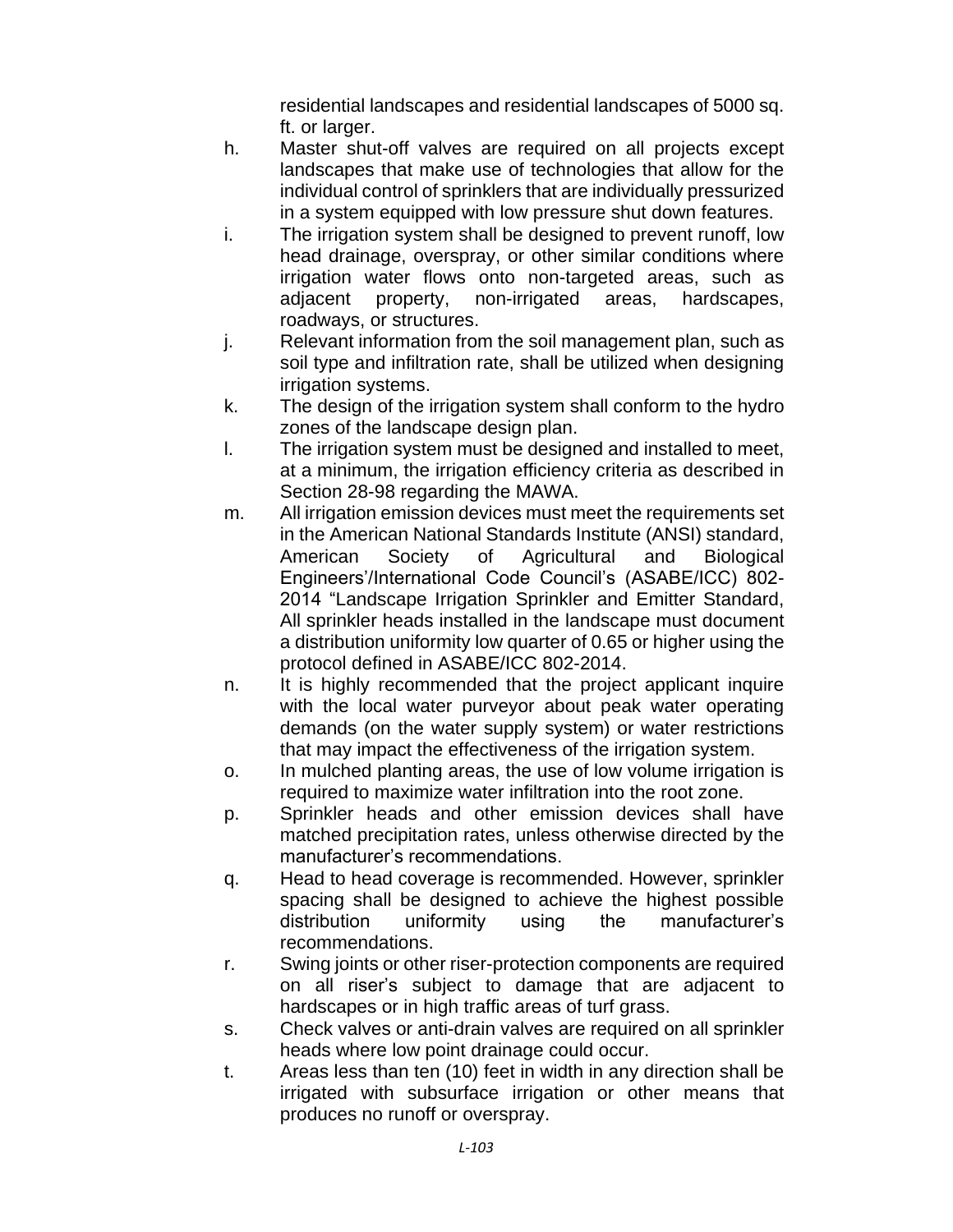- u. Overhead irrigation shall not be permitted within 24 inches of any non-permeable surface. Allowable irrigation within the setback from non-permeable surfaces may include drip, drip line, or other low flow non-spray technology. The setback area may be planted or unplanted. The surfacing of the setback may be mulch, gravel, or other porous material. These restrictions may be modified if:
	- 1. The landscape area is adjacent to permeable surfacing and no runoff occurs; or
	- 2. The adjacent non-permeable surfaces are designed and constructed to drain entirely to landscaping; or
	- 3. The irrigation designer specifies an alternative design or technology, as part of the Landscape Documentation Package and clearly demonstrates strict adherence to irrigation system design criteria in Section 28-101 (a) (1) (i). Prevention of overspray and runoff must be confirmed during the irrigation audit.
- v. Slopes greater than 25% shall not be irrigated with an irrigation system with an application rate exceeding 0.75 inches per hour. This restriction may be modified if the landscape designer specifies an alternative design or technology, as part of the Landscape Documentation Package, and clearly demonstrates no runoff or erosion will occur. Prevention of runoff and erosion must be confirmed during the irrigation audit.
- (2) Hydro zone
	- a. Each valve shall irrigate a hydro zone with similar site, slope, sun exposure, soil conditions, and plant materials with similar water use.
	- b. Sprinkler heads and other emission devices shall be selected based on what is appropriate for the plant type within that hydro zone.
	- c. Where feasible, trees shall be placed on separate valves from shrubs, groundcovers, and turf to facilitate the appropriate irrigation of trees. The mature size and extent of the root zone shall be considered when designing irrigation for the tree.
	- d. Individual hydro zones that mix plants of moderate and low water use, or moderate and high water use, may be allowed if:
		- 1. Plant factor calculation is based on the proportions of the respective plant water uses and their plant factor; or
		- 2. The plant factor of the higher water using plant is used for calculations.
	- e. Individual hydro zones that mix high and low water use plants shall not be permitted.
	- f. On the landscape design plan and irrigation design plan, hydro zone areas shall be designated by number, letter, or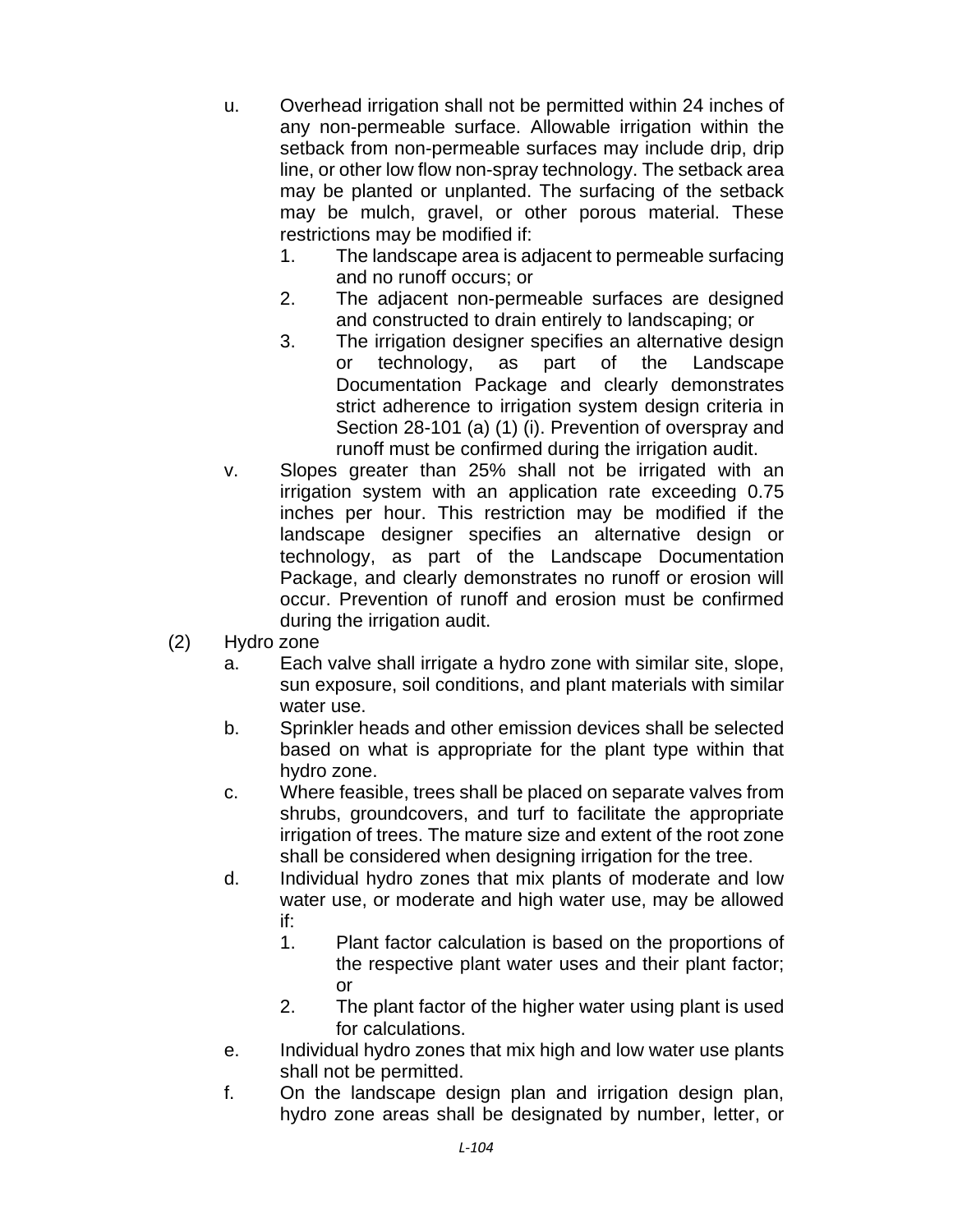other designation. On the irrigation design plan, designate the areas irrigated by each valve, and assign a number to each valve. Use this valve number in the Hydro zone Information Table (see the Sample Water Efficient Landscape Worksheet kept on file with the City's Department of Engineering, Section A). This table can also assist with the irrigation audit and programming the controller.

- (b) The irrigation design plan, at a minimum, shall contain:
	- (1) Location and size of separate water meters for landscape;
	- (2) Location, type and size of all components of the irrigation system, including controllers, main and lateral lines, valves, sprinkler heads, moisture sensing devices, rain switches, quick couplers, pressure regulators, and backflow prevention devices;
	- (3) Static water pressure at the point of connection to the public water supply;
	- (4) Flow rate (gallons per minute), application rate (inches per hour), and design operating pressure (pressure per square inch) for each station;
	- (5) Recycled water irrigation systems as specified in Section 28-108;
	- (6) The following statement: "I have complied with the criteria of the ordinance and applied them accordingly for the efficient use of water in the irrigation design plan";
	- (7) The signature of a licensed landscape architect, certified irrigation designer, licensed landscape contractor, or any other person authorized to design an irrigation system. (See Sections 5500.1, 5615, 5641, 5641.1, 5641.2, 5641.3, 5641.4, 5641.5, 5641.6, 6701, 7027.5 of the Business and Professions Code, Section 832.27 of Title 16 of the California Code of Regulations, and Section 6721 of the Food and Agricultural Code); and
	- (8) Any additional information required by the City's Department of Engineering, at its discretion.

## **Sec. 28-102. – Grading Design Plan**

- (a) For the efficient use of water, grading of a project site shall be designed to minimize soil erosion, runoff, and water waste. A grading plan shall be submitted as part of the Landscape Documentation Package or as otherwise approved by the City Engineer or designee. A comprehensive grading plan prepared by a civil engineer for other City permits satisfies this requirement.
	- (1) The project applicant shall submit a landscape grading plan that indicates finished configurations and elevations of the landscape area including:
		- a. height of graded slopes;
		- b. drainage patterns;
		- c. pad elevations;
		- d. finish grade; and
		- e. storm water retention improvements, if applicable.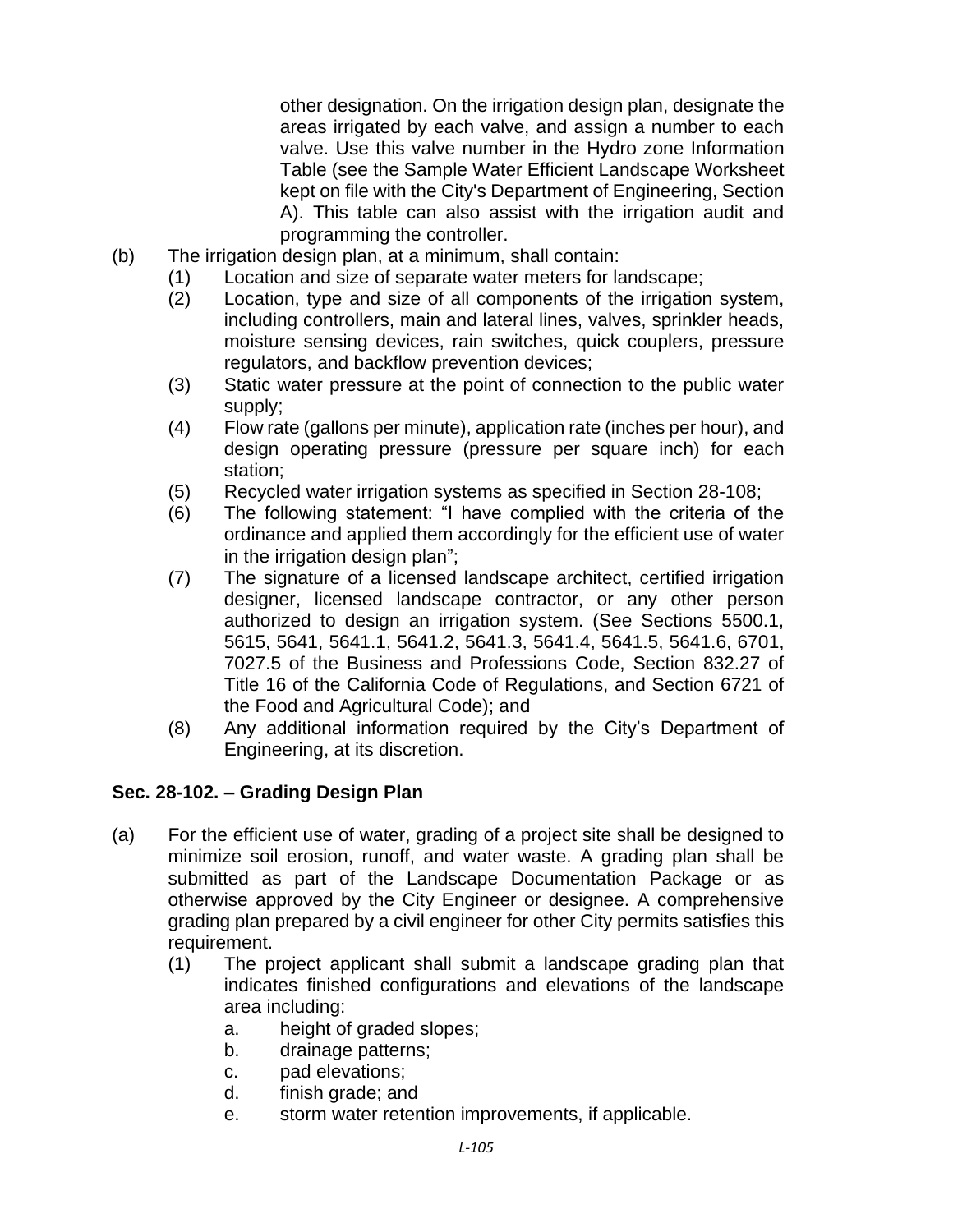- (2) To prevent excessive erosion and runoff, it is highly recommended that project applicants:
	- a. grade so that all irrigation and normal rainfall remains within property lines and does not drain on to non-permeable hardscapes;
	- b. avoid disruption of natural drainage patterns and undisturbed soil; and
	- c. avoid soil compaction in landscape areas.
- (3) The grading/landscape design plan shall contain the following statement: "I have complied with the criteria of the ordinance and applied them accordingly for the efficient use of water in the grading design plan" and shall bear the signature of a licensed professional as authorized by law.

# **Sec. 28-103. – Certificate of Completion.**

- (a) The Certificate of Completion (a sample certificate is kept on file with the City's Department of Engineering) shall include the following six (6) elements:
	- (1) Project information sheet that contains:
		- a. Date;
		- b. Project name;
		- c. Project applicant name, telephone, and mailing address;
		- d. Project address and location; and
		- e. Property owner name, telephone, and mailing address;
	- (2) Certification by either the signer of the landscape design plan, the signer of the irrigation design plan, or the licensed landscape contractor that the landscape project has been installed per the approved Landscape Documentation Package;
		- a. Where there have been significant changes made in the field during construction, these "as-built" or record drawings shall be included with the certification;
		- b. A diagram of the irrigation plan showing hydro zones shall be kept with the irrigation controller for subsequent management purposes.
	- (3) Irrigation scheduling parameters used to set the controller (see Section 28-104);
	- (4) Landscape and irrigation maintenance schedule (see Section 28- 105);
	- (5) Irrigation audit report (see Section 28-106); and
	- (6) Soil analysis report, if not submitted with Landscape Documentation Package, and documentation verifying implementation of soil report recommendations (see Section 28-99).
- (b) The project applicant shall:
	- (1) Submit the signed Certificate of Completion to the City for review;
	- (2) Ensure that copies of the approved Certificate of Completion are submitted to the local water purveyor and property owner or his or her designee.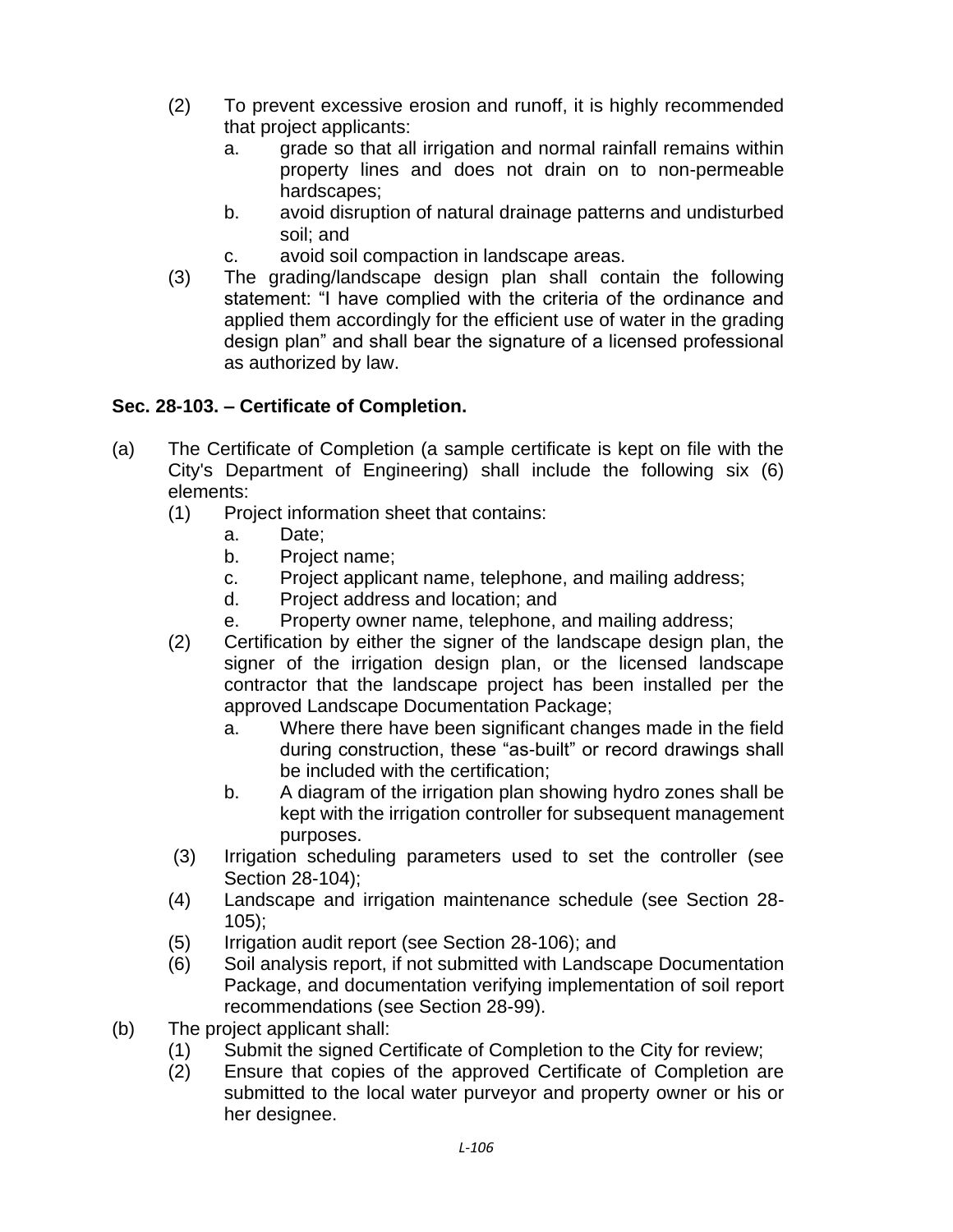- (c) The City shall:
	- (1) Receive the signed Certificate of Completion from the project applicant;
	- (2) Approve or deny the Certificate of Completion. If the Certificate of Completion is denied, the City shall provide information to the project applicant regarding reapplication, appeal, or other assistance.

## **Sec. 28-104. – Irrigation Scheduling.**

- (a) For the efficient use of water, all irrigation schedules shall be developed, managed, and evaluated to utilize the minimum amount of water required to maintain plant health. Irrigation schedules shall meet the following criteria:
	- (1) Irrigation scheduling shall be regulated by automatic irrigation controllers.
	- (2) Overhead irrigation shall be scheduled between 8:00 p.m. and 10:00 a.m. unless weather conditions prevent it. If allowable hours of irrigation differ from the local water purveyor, the stricter of the two shall apply. Operation of the irrigation system outside the normal watering window is allowed for auditing and system maintenance.
	- (3) For implementation of the irrigation schedule, particular attention must be paid to irrigation run times, emission device, flow rate, and current reference evapotranspiration, so that applied water meets the ETWU. Total annual applied water shall be less than or equal to MAWA. Actual irrigation schedules shall be regulated by automatic irrigation controllers using current reference evapotranspiration data (e.g., CIMIS) or soil moisture sensor data.
	- (4) Parameters used to set the automatic controller shall be developed and submitted for each of the following:
		- a. The plant establishment period;
		- b. The established landscape; and
		- c. Temporarily irrigated areas.
	- (5) Each irrigation schedule shall consider for each station all of the following that apply:
		- a. irrigation interval (days between irrigation);
		- b. irrigation run times (hours or minutes per irrigation event to avoid runoff);
		- c. number of cycle starts required for each irrigation event to avoid runoff;
		- d. amount of applied water scheduled to be applied on a monthly basis;
		- e. application rate setting;
		- f. root depth setting;
		- g. plant type setting;
		- h. soil type;
		- i. slope factor setting;
		- j. shade factor setting; and
		- k. irrigation uniformity or efficiency setting.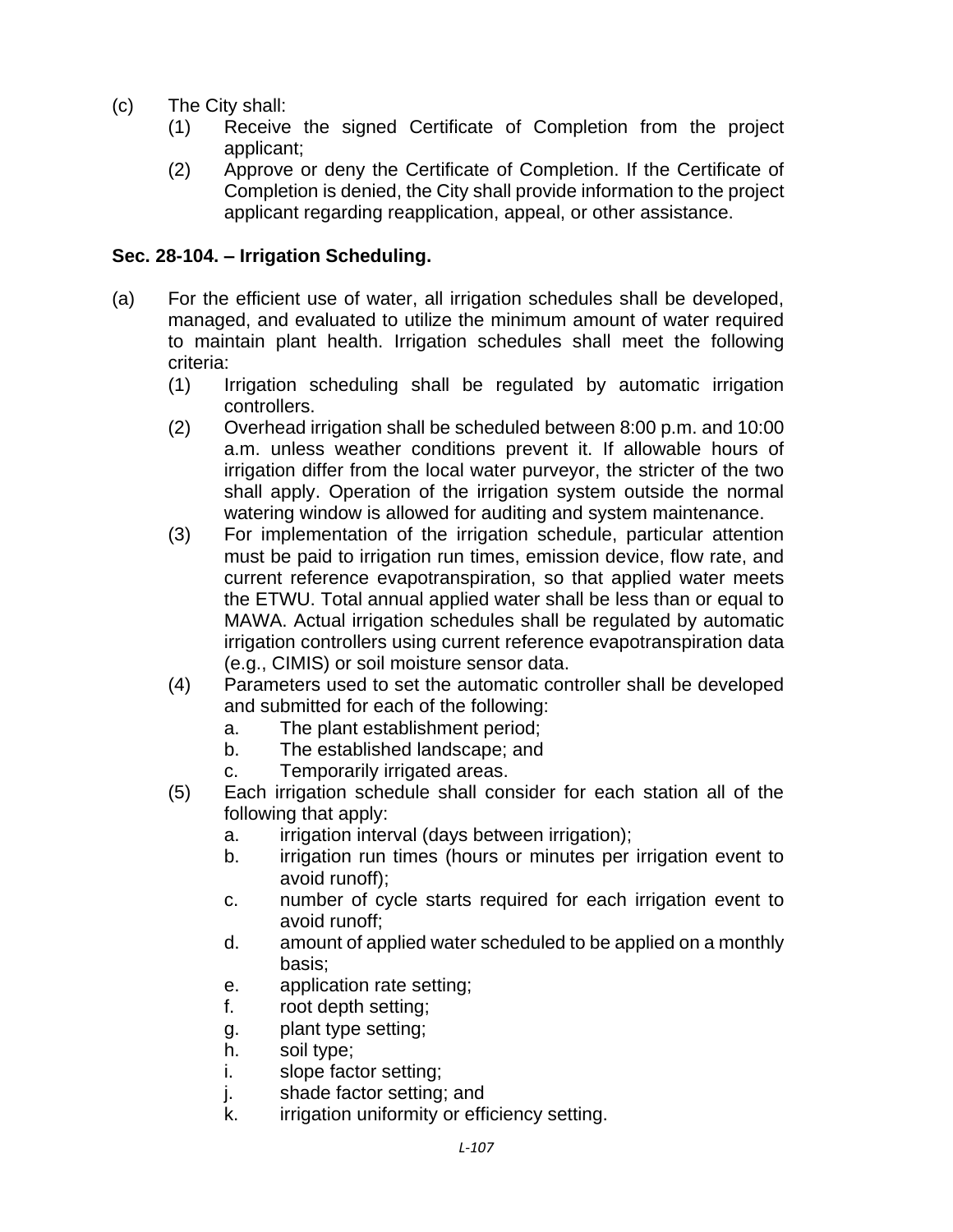# **Sec. 28-105. – Landscape and Irrigation Maintenance Schedule.**

- (a) Landscapes shall be maintained to ensure water use efficiency. A regular maintenance schedule shall be submitted with the Certificate of Completion.
- (b) A regular maintenance schedule shall include, but not be limited to, routine inspection; auditing, adjustment and repair of the irrigation system and its components; aerating and dethatching turf areas; topdressing with compost, replenishing mulch; fertilizing; pruning; weeding in all landscape areas and removing and obstructions to emission devices. Operation of the irrigation system outside the normal watering window is allowed for auditing and system maintenance.
- (c) Repair of all irrigation equipment shall be done with the originally installed components or their equivalents or with components with greater efficiency.
- (d) Project applicants are encouraged to implement established landscape industry sustainable Best Practices for all landscape maintenance activities.

## **Sec. 28-106. – Irrigation Audit, Irrigation Survey, and Irrigation Water Use Analysis – New and Rehabilitated Landscapes.**

- (a) All landscape irrigation audits shall be conducted by a City landscape irrigation auditor or a third-party certified landscape irrigation auditor. Landscape audits shall not be conducted by the person who designed the landscape or installed the landscape
- (b) In large projects or projects with multiple landscape installations (i.e. production home developments) an auditing rate of 1 in 7 lots or approximately 15% will satisfy this requirement.
- (c) For new construction and rehabilitated landscape projects installed after December 1, 2015, as described in Section 28-92:
	- (1) The project applicant shall submit an irrigation audit report with the Certificate of Completion to the City that may include, but is not limited to: inspection, system tune-up, system test with distribution uniformity, reporting overspray or run off that causes overland flow, and preparation of an irrigation schedule, including configuring irrigation controllers with application rate, soil types, plant factors, slope, exposure and any other factors necessary for accurate programming;
	- (2) The local agency shall administer programs that may include, but not limited to, irrigation water use analysis, irrigation audits, and irrigation surveys for compliance with the Maximum Applied Water Allowance.

# **Sec. 28-107. – Irrigation Efficiency.**

(a) For the purpose of determining ETWU, average irrigation efficiency is assumed to be 0.75 for overhead spray devices and 0.81 for drip system devices.

## **Sec. 28-108. – Recycled Water.**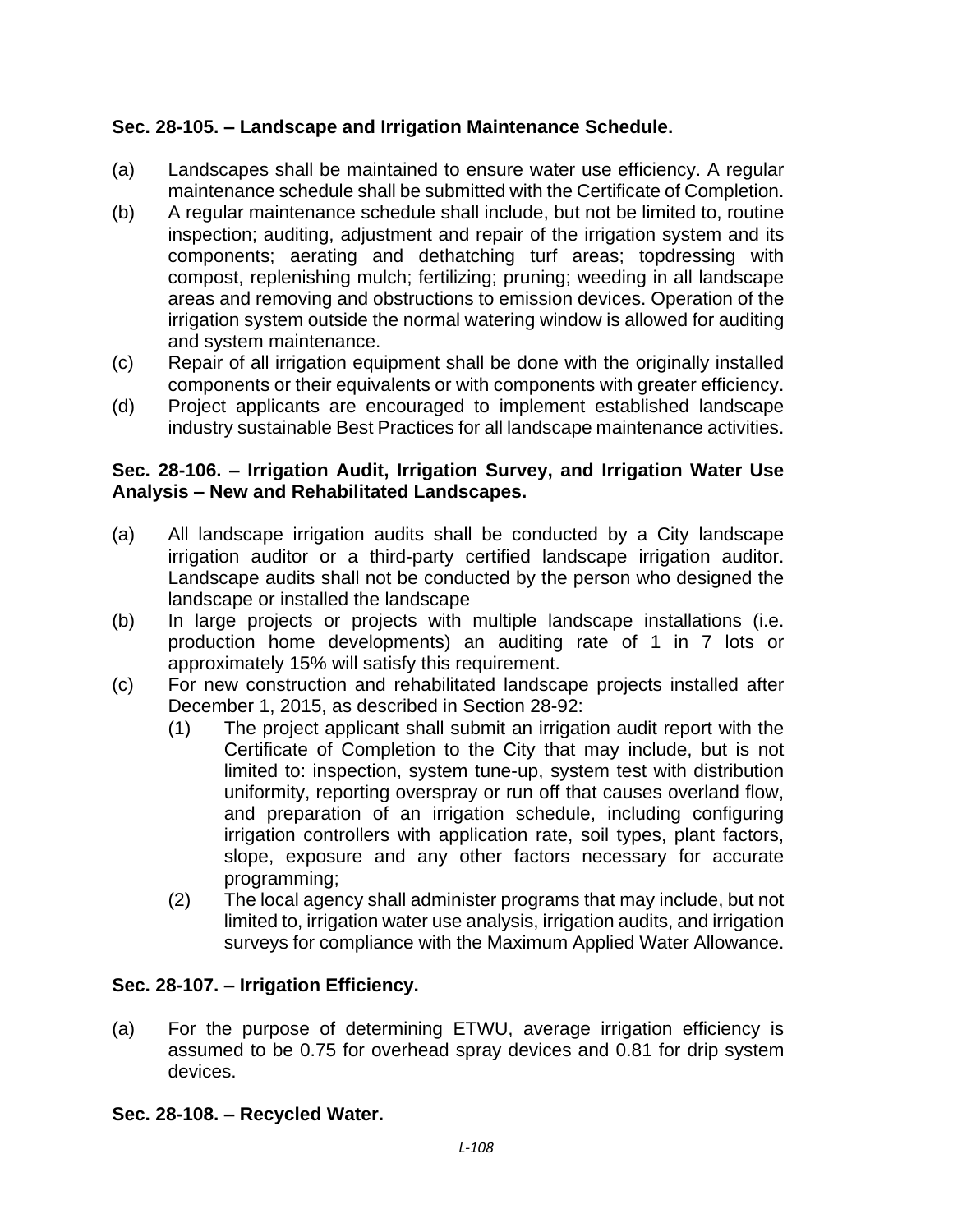- (a) The installation of recycled water irrigation systems shall allow for the current and future use of recycled water.
- (b) All recycled water irrigation systems shall be designed and operated in accordance with all applicable local and State laws.
- (c) Landscapes using recycled water are considered Special Landscape Areas. The ET Adjustment Factor for new and existing (non-rehabilitated) Special Landscape Areas shall not exceed 1.0.

### **Sec. 28-109. – Gray water Systems.**

(a) Gray water systems promote the efficient use of water and are encouraged to assist in on-site landscape irrigation. All gray water systems shall conform to the California Plumbing Code (Title 24, Part 5, and Chapter 16) and any applicable local ordinance standards. Refer to Section 28-92 (c) for the applicability of this ordinance to landscape areas less than 2,500 square feet with the ETWU met entirely by gray water.

#### (b)

#### **Sec. 28-110. – Backflow Preventer Certification.**

(a) Prior to final acceptance of any City maintained landscape areas by the City, the project proponent shall submit a backflow preventer certificate which has been prepared by a person licensed by the state to perform such certifications. Such certificate shall state that the backflow prevention devices at the project shall prevent backflow of irrigation system water into the public water system.

#### **Sec. 28-111. – Storm water Management and Rainwater Retention.**

(a) Storm water management practices minimize runoff and increase infiltration which recharges groundwater and improves water quality. The implementation of storm water best management practices into the landscape and grading design plans to minimize runoff and to increase onsite rainwater retention and infiltration is encouraged.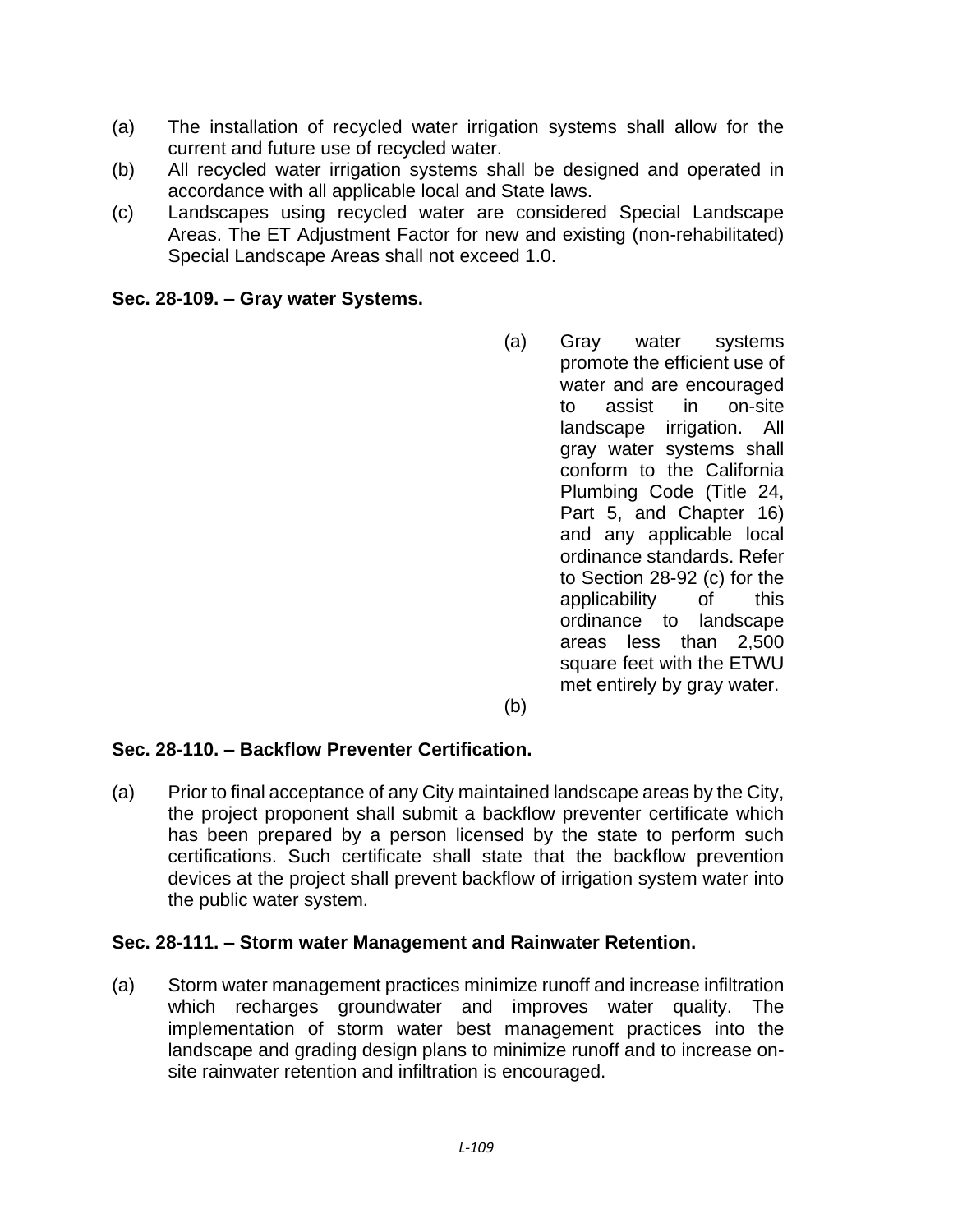- (b) Project applicants shall refer to the City's Department of Public Works, Environmental Control Division, or Regional Water Quality Control Board for information on any applicable storm water technical requirements.
- (c) All planted landscape areas are required to have friable soil to maximize water retention and infiltration. Refer to § 28-100 (a) (3).
- (d) It is strongly recommended that landscape areas be designed for capture and infiltration capacity that is sufficient to prevent runoff from impervious surfaces (i.e. roof and paved areas) from either: the one inch, 24-hour rain event or (2) the 85th percentile, 24-hour rain event, and/or additional capacity as required by any applicable local, regional, state or federal regulation.
- (e) It is recommended that storm water projects incorporate any combination of the following elements to improve on-site storm water and dry weather runoff capture and use:
	- (1) Grade impervious surfaces, such as driveways, during construction to drain to vegetated areas;
	- (2) Minimize the area of impervious surfaces such as paved areas, roof and concrete driveways;
	- (3) Incorporate pervious or porous surfaces (e.g., gravel, permeable pavers or blocks, pervious or porous concrete) that minimize runoff;
	- (4) Direct runoff from paved surfaces and roof areas into planting beds or landscaped areas to maximize site water capture and reuse;
	- (5) Incorporate rain gardens, cisterns, and other rain harvesting or catchment systems;
	- (6) Incorporate infiltration beds, swales, basins and drywells to capture storm water and dry weather runoff and increase percolation into the soil; or
	- (7) Consider constructed wetlands and ponds that retain water, equalize excess flow, and filter pollutants.

# **Sec. 28-112. – Reserved.**

## **Sec. 28-113. – Public Education.**

- (a) Publications. Education is a critical component to promote the efficient use of water in landscapes. The use of appropriate principles of design, installation, management and maintenance that save water is encouraged in the community.
	- (1) The City will make available to the public information regarding the use of appropriate principles of design, installation, management, and maintenance of water efficient landscapes to promote the efficient use of water in landscapes. .
- (b) Model Homes. All model homes shall be landscaped and shall use signs and written information to demonstrate the principles of water efficient landscapes described in this ordinance.
	- (1) Signs shall be used to identify the model as an example of a water efficient landscape featuring elements such as hydro zones, irrigation equipment, and others that contribute to the overall water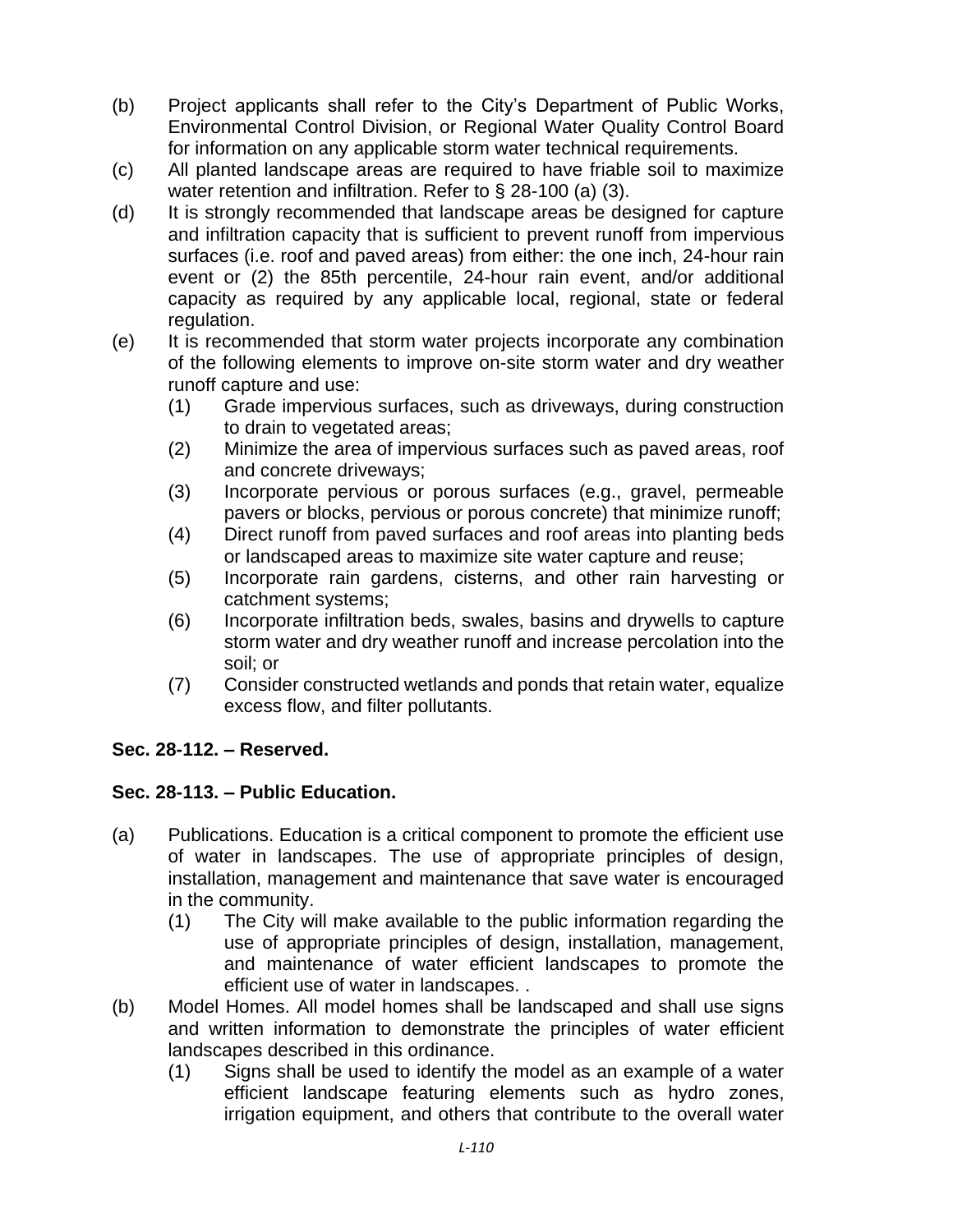efficient theme. Signage shall include information about the site water use as designed per the local ordinance; specify who designed and installed the water efficient landscape; and demonstrate low water use approaches to landscaping such as using native plants, gray water systems, and rainwater catchment systems.

(2) Information shall be provided about designing, installing, managing, and maintaining water efficient landscapes.

## **Sec. 28-114. – Irrigation Audit, Irrigation Survey, and Irrigation Water Use Analysis – Existing Landscapes.**

- (a) This Section shall apply to all existing landscapes that were installed before December 1, 2015 and are over one acre in size.
	- (1) For all landscapes subject to this Section that have a water meter, the City shall administer programs that may include, but not be limited to, irrigation water use analyses, irrigation surveys, and irrigation audits to evaluate water use and provide recommendations as necessary to reduce landscape water use to a level that does not exceed the MAWA for existing landscapes. The MAWA for existing landscapes shall be calculated as follows:  $MAWA = (0.8)$  (ETo) (LA) (0.62).
	- (2) For all landscapes subject to this Section that do not have a meter, the City shall administer programs that may include, but not be limited to, irrigation surveys and irrigation audits to evaluate water use and provide recommendations as necessary in order to prevent water waste.
- (b) All landscape irrigation audits shall be conducted by a certified landscape irrigation auditor.

# **Sec. 28-115. – Water Waste Prevention.**

- (a) No water shall be permitted to leave the target landscape due to low head drainage, overspray, or other similar conditions where water flows onto adjacent property, non-irrigated areas, walks, roadways, parking lots, or structures.
- (b) Exceptions. It shall not be considered a violation of this Section if:
	- (1) Water leaves the target landscape to adjacent permeable surfacing and no runoff occurs; or
	- (2) Water leaves the target landscape to adjacent non-permeable surfaces in a manner designed and constructed to drain entirely to landscaping.

## **Sec. 28-116. – Effective Precipitation.**

(a) A local agency may consider Effective Precipitation (25% of annual precipitation) in tracking water use and may use the following equation to calculate Maximum Applied Water Allowance: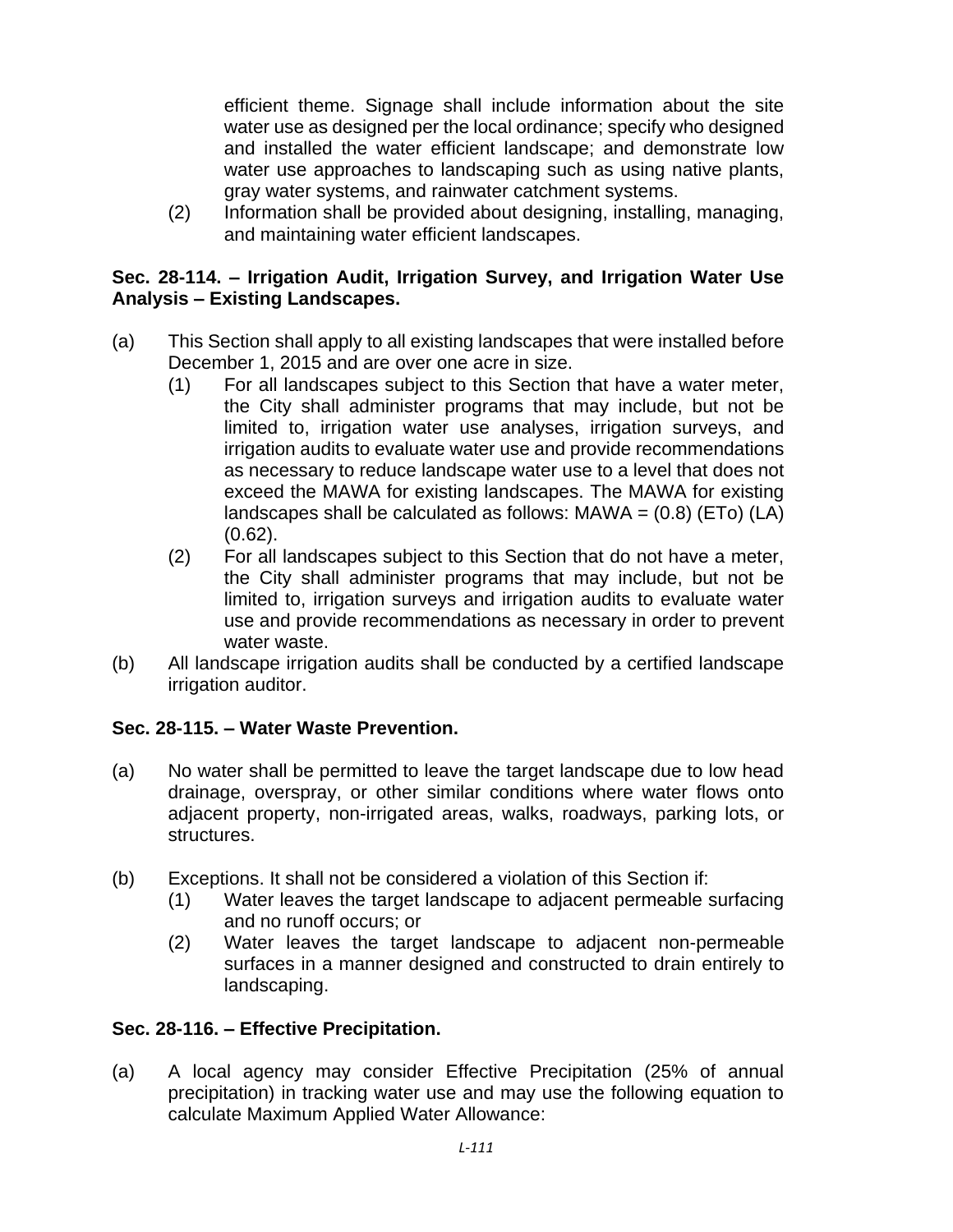- (1) For residential areas: MAWA= (ETo Eppt)  $(0.62)$   $[(0.55 \times LA) +$ (0.45 x SLA)]
- (2) For non-residential areas: MAWA= (ETo Eppt)  $(0.62)$   $[(0.45 \times LA) +$ (0.55 x SLA)]

## **Sec. 28-117. – Verification of Landscape Installation.**

- (a) No certificate of occupancy shall be issued until a city landscape inspector has verified that all irrigation, grading and planting have been completed in accordance with the approved plans and specifications of this article.
- (b) Where project conditions of approval require the landscape architect/landscape designer to perform onsite inspections and final certification of completion, the landscape architect/landscape designer shall be required to perform the inspections and verifications described in subsection (a) of this section. The city landscape inspector shall perform a city final landscape inspection for the purpose of issuance of occupancy, following receipt of the landscape certification and inspection form completed by the landscape architect/landscape designer. Required inspections by another person other than the actual designer of the project shall require approval by the department of engineering. Under no circumstances may required inspections of the work be carried out by the installer of the work. Certificate of completion forms are available from the department of engineering.

## **Sec. 28-118. - Special landscape maintenance district requirements.**

- (a) With regards to landscape maintenance districts or public landscape, it shall be the responsibility of the developer to incur all energy charges on all water meters and electrical meters until acceptance by council action of all public landscape areas. Landscape maintenance districts require the following items to be turned over to the city as outlined in the format in subsection (b) of this section:
- (b) Land maintenance district acceptance turn-over items shall be required pursuant to the City's specification package on file with the Department of Engineering.

## **Sec. 28-119. – Fees for Initial Review.**

(a) For purposes of meeting its obligations under this article and chapter, the following fees are deemed necessary to review landscape documentation packages and shall be imposed on the subject applicant, property owner or desianee: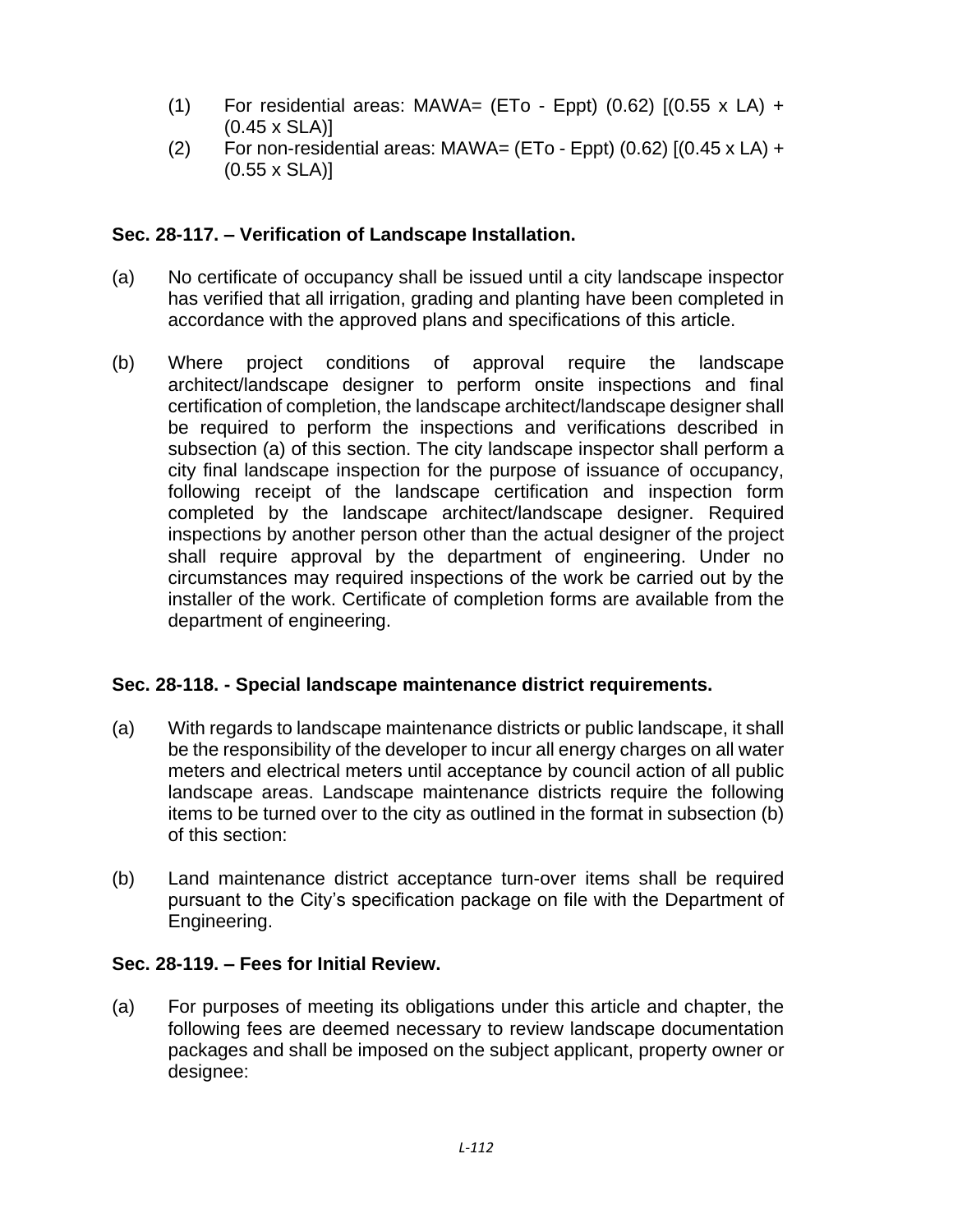- (1) A landscape documentation package review fee shall be due at the time of the initial project application submission to the department of engineering.
- (b) The City Council by resolution shall establish the amount of the fees described in subsection (a) of this Section in accordance with applicable law.

# **Sec. 28-120. – Prescriptive Compliance Option.**

- (a) This Section contains prescriptive requirements which may be used as a compliance option for this Article.
- (b) Compliance with the following items is mandatory and must be documented on a landscape plan in order to use the prescriptive compliance option:
	- (1) Submit a Landscape Documentation Package which includes the following elements:
		- a. date
		- b. project applicant
		- c. project address (if available, parcel and/or lot number(s))
		- d. total landscape area (square feet), including a breakdown of turf and plant material
		- e. project type (e.g., new, rehabilitated, public, private, cemetery, homeowner-installed)
		- f. water supply type (e.g., potable, recycled, well) and identify the local retail water purveyor if the applicant is not served by a private well
		- g. contact information for the project applicant and property owner
		- h. applicant signature and date with statement, "I agree to comply with the requirements of Section 28-120 of the Fontana Municipal Code, also known as the prescriptive compliance option of the State Model Water Efficient Landscape Ordinance".
	- (2) Incorporate compost at a rate of at least four cubic yards per 1,000 square feet to a depth of six inches into landscape area (unless contra-indicated by a soil test);
	- (3) Plant material shall comply with all of the following;
		- a. For residential areas, install climate adapted plants that require occasional, little or no summer water (average WUCOLS plant factor 0.3) for 75% of the plant area excluding edibles and areas using recycled water; For non-residential areas, install climate adapted plants that require occasional, little or no summer water (average WUCOLS plant factor 0.3) for 100% of the plant area excluding edibles and areas using recycled water;
		- b. A minimum three-inch (3″) layer of mulch shall be applied on all exposed soil surfaces of planting areas except in turf areas,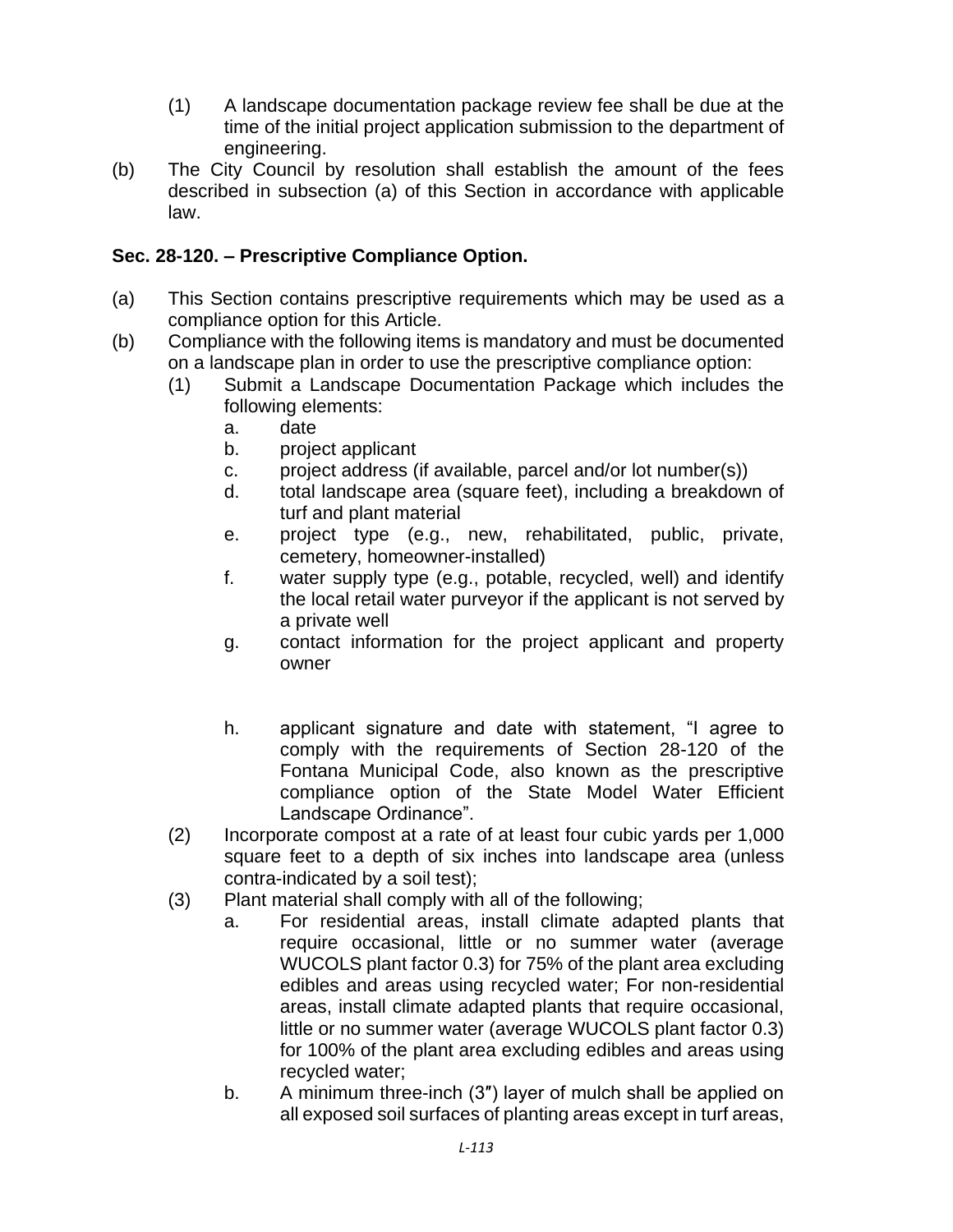creeping or rooting groundcovers, or direct seeding applications where mulch is contraindicated.

- (4) Turf shall comply with all of the following:
	- a. Turf shall not exceed 25% of the landscape area in residential areas, and there shall be no turf in non-residential areas;
	- b. Turf shall not be planted on sloped areas which exceed a slope of 1-foot vertical elevation change for every 4 feet of horizontal length;
	- c. Turf is prohibited in parkways less than 10 feet wide, unless the parkway is adjacent to a parking strip and used to enter and exit vehicles. Any turf in parkways must be irrigated by sub-surface irrigation or by other technology that creates no overspray or runoff.
- (5) Irrigation systems shall comply with the following:
	- a. Automatic irrigation controllers are required and must use evapotranspiration or soil moisture sensor data and utilize a rain sensor.
	- b. Irrigation controllers shall be of a type which does not lose programming data in the event the primary power source is interrupted.
	- c. Pressure regulators shall be installed on the irrigation system to ensure the dynamic pressure of the system is within the manufacturers recommended pressure range.
	- d. Manual shut-off valves (such as a gate valve, ball valve, or butterfly valve) shall be installed as close as possible to the point of connection of the water supply.
	- e. All irrigation emission devices must meet the requirements set in the ANSI standard, ASABE/ICC 802-2014. "Landscape Irrigation Sprinkler and Emitter Standard," All sprinkler heads installed in the landscape must document a distribution uniformity low quarter of 0.65 or higher using the protocol defined in ASABE/ICC 802-2014.
	- f. Areas less than ten (10) feet in width in any direction shall be irrigated with subsurface irrigation or other means that produces no runoff or overspray.
- (6) For non-residential projects with landscape areas of 1,000 sq. ft. or more, a private sub meter(s) to measure landscape water use shall be installed.
- (c) At the time of final inspection, the permit applicant must provide the owner of the property with a certificate of completion, certificate of installation, irrigation schedule and a schedule of landscape and irrigation maintenance.

## **Sec. 28-121. – Reference Evapotranspiration (ETo).**

| Jan. |                   |     |     |                   |     |           |     |     |                   |                   | Feb.   Mar.   Apr.   May   Jun.   Jul.   Aug.   Sep.   Oct.   Nov.   Dec.   Annua |
|------|-------------------|-----|-----|-------------------|-----|-----------|-----|-----|-------------------|-------------------|-----------------------------------------------------------------------------------|
|      |                   |     |     |                   |     |           |     |     |                   |                   | ETo                                                                               |
| 2.0  | $\vert 2.7 \vert$ | 3.8 | 4.6 | $\vert 5.7 \vert$ | 6.9 | $7.9$ 7.4 | 5.9 | 4.2 | $\vert 2.6 \vert$ | $\vert 2.0 \vert$ | 55.6                                                                              |